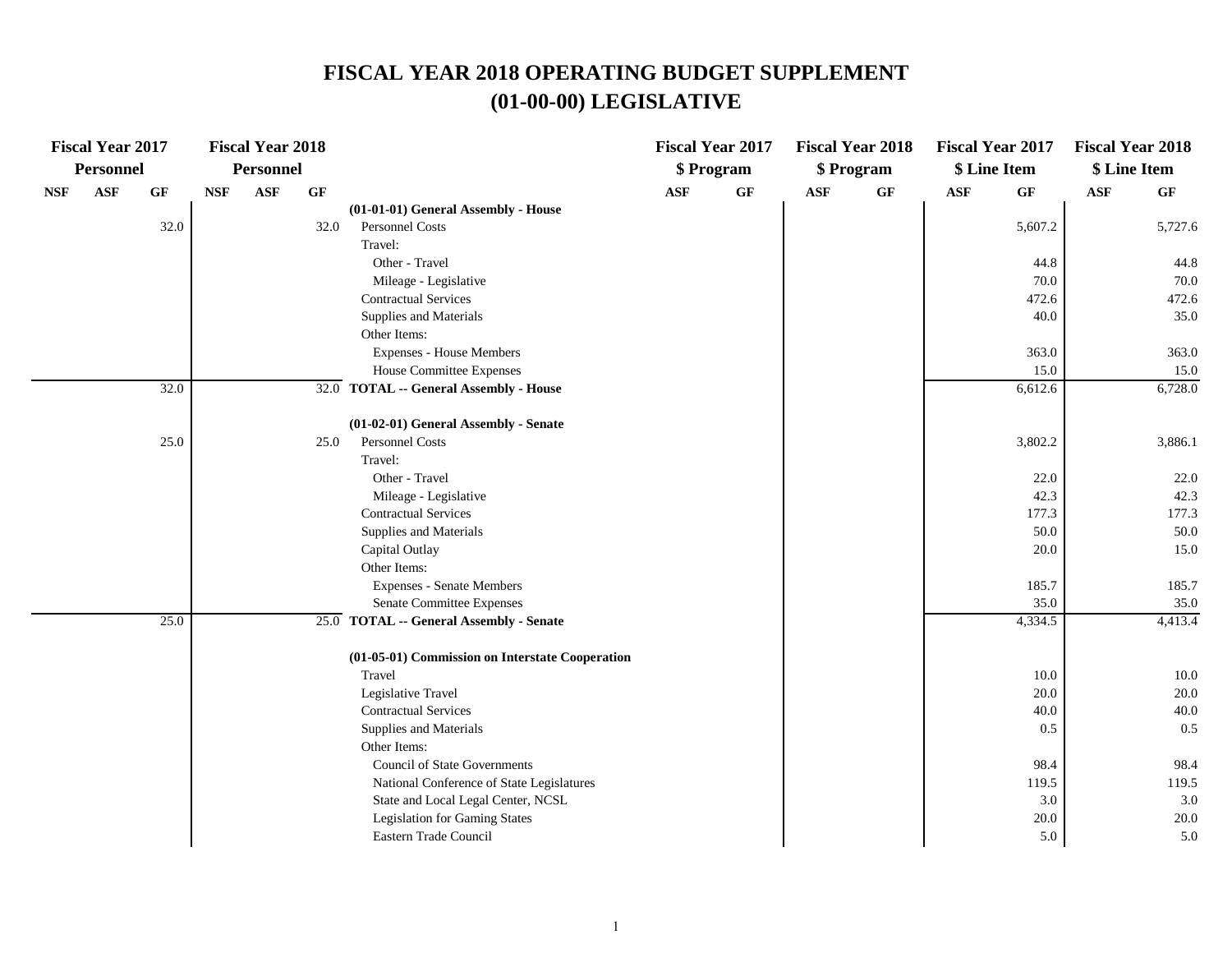|            | <b>Fiscal Year 2017</b> |      |            | <b>Fiscal Year 2018</b> |      |                                                      |            | <b>Fiscal Year 2017</b> |            | <b>Fiscal Year 2018</b> |            | <b>Fiscal Year 2017</b> | <b>Fiscal Year 2018</b> |                 |
|------------|-------------------------|------|------------|-------------------------|------|------------------------------------------------------|------------|-------------------------|------------|-------------------------|------------|-------------------------|-------------------------|-----------------|
|            | Personnel               |      |            | <b>Personnel</b>        |      |                                                      |            | \$ Program              |            | \$ Program              |            | \$ Line Item            | \$ Line Item            |                 |
| <b>NSF</b> | <b>ASF</b>              | GF   | <b>NSF</b> | <b>ASF</b>              | GF   |                                                      | <b>ASF</b> | GF                      | <b>ASF</b> | GF                      | <b>ASF</b> | <b>GF</b>               | <b>ASF</b>              | $\bf{G} \bf{F}$ |
|            |                         |      |            |                         |      | Interstate Agriculture Commission                    |            |                         |            |                         |            | 25.0                    |                         | 25.0            |
|            |                         |      |            |                         |      | Delaware River Basin Commission                      |            |                         |            |                         |            | 447.0                   |                         | 447.0           |
|            |                         |      |            |                         |      | <b>TOTAL -- Commission on Interstate Cooperation</b> |            |                         |            |                         |            | 788.4                   |                         | 788.4           |
|            |                         |      |            |                         |      | (01-08-00) Legislative Council                       |            |                         |            |                         |            |                         |                         |                 |
|            |                         |      |            |                         |      | $(01-08-01)$ Research                                |            |                         |            |                         |            |                         |                         |                 |
|            |                         | 17.0 |            |                         | 17.0 | Personnel Costs                                      |            |                         |            |                         |            | 1,364.6                 |                         | 1,390.4         |
|            |                         |      |            |                         |      | Travel                                               |            |                         |            |                         |            | 18.3                    |                         | 18.3            |
|            |                         |      |            |                         |      | <b>Contractual Services</b>                          |            |                         |            |                         |            | 261.4                   |                         | 261.4           |
|            |                         |      |            |                         |      | Supplies and Materials                               |            |                         |            |                         |            | 119.7                   |                         | 119.7           |
|            |                         |      |            |                         |      | Capital Outlay                                       |            |                         |            |                         |            | 30.0                    |                         | 30.0            |
|            |                         |      |            |                         |      | Other Items:                                         |            |                         |            |                         |            |                         |                         |                 |
|            |                         |      |            |                         |      | Printing - Laws and Journals                         |            |                         |            |                         |            | 38.5                    |                         | 28.5            |
|            |                         |      |            |                         |      | <b>Sunset Committee Expenses</b>                     |            |                         |            |                         |            | 7.5                     |                         | 7.5             |
|            |                         |      |            |                         |      | Technical Advisory Office                            |            |                         |            |                         |            | 47.0                    |                         | 43.8            |
|            |                         | 17.0 |            |                         | 17.0 | TOTAL -- Research                                    |            |                         |            |                         |            | 1,887.0                 |                         | 1,899.6         |
|            |                         |      |            |                         |      | (01-08-02) Office of the Controller General          |            |                         |            |                         |            |                         |                         |                 |
|            |                         | 13.0 |            |                         | 13.0 | Personnel Costs                                      |            |                         |            |                         |            | 1,615.6                 |                         | 1,648.8         |
|            |                         |      |            |                         |      | Travel                                               |            |                         |            |                         |            | 7.2                     |                         | 7.2             |
|            |                         |      |            |                         |      | <b>Contractual Services</b>                          |            |                         |            |                         |            | 408.1                   |                         | 398.1           |
|            |                         |      |            |                         |      | Supplies and Materials                               |            |                         |            |                         |            | 70.0                    |                         | 70.0            |
|            |                         |      |            |                         |      | Capital Outlay                                       |            |                         |            |                         |            | 27.0                    |                         | 27.0            |
|            |                         |      |            |                         |      | Contingencies:                                       |            |                         |            |                         |            |                         |                         |                 |
|            |                         |      |            |                         |      | Legislative Council                                  |            |                         |            |                         |            | 25.0                    |                         | 25.0            |
|            |                         |      |            |                         |      | Family Law Commission Expenses                       |            |                         |            |                         |            | 8.3                     |                         | 8.3             |
|            |                         |      |            |                         |      | University of Delaware Senior Center                 |            |                         |            |                         |            | 25.0                    |                         | 25.0            |
|            |                         |      |            |                         |      | Formula Update                                       |            |                         |            |                         |            |                         |                         |                 |
|            |                         |      |            |                         |      | Clean Air Policy Committee                           |            |                         |            |                         |            | 10.0                    |                         | 10.0            |
|            |                         |      |            |                         |      | JFC/CIP Contingency                                  |            |                         |            |                         |            | 15.0                    |                         | 15.0            |
|            |                         |      |            |                         |      | Internship Contingency                               |            |                         |            |                         |            | 5.0                     |                         | 5.0             |
|            |                         |      |            |                         |      | Security                                             |            |                         |            |                         |            | 30.0                    |                         | 30.0            |
|            |                         | 13.0 |            |                         | 13.0 | TOTAL -- Office of the Controller General            |            |                         |            |                         |            | 2,246.2                 |                         | 2,269.4         |
|            |                         |      |            |                         |      |                                                      |            |                         |            |                         |            |                         |                         |                 |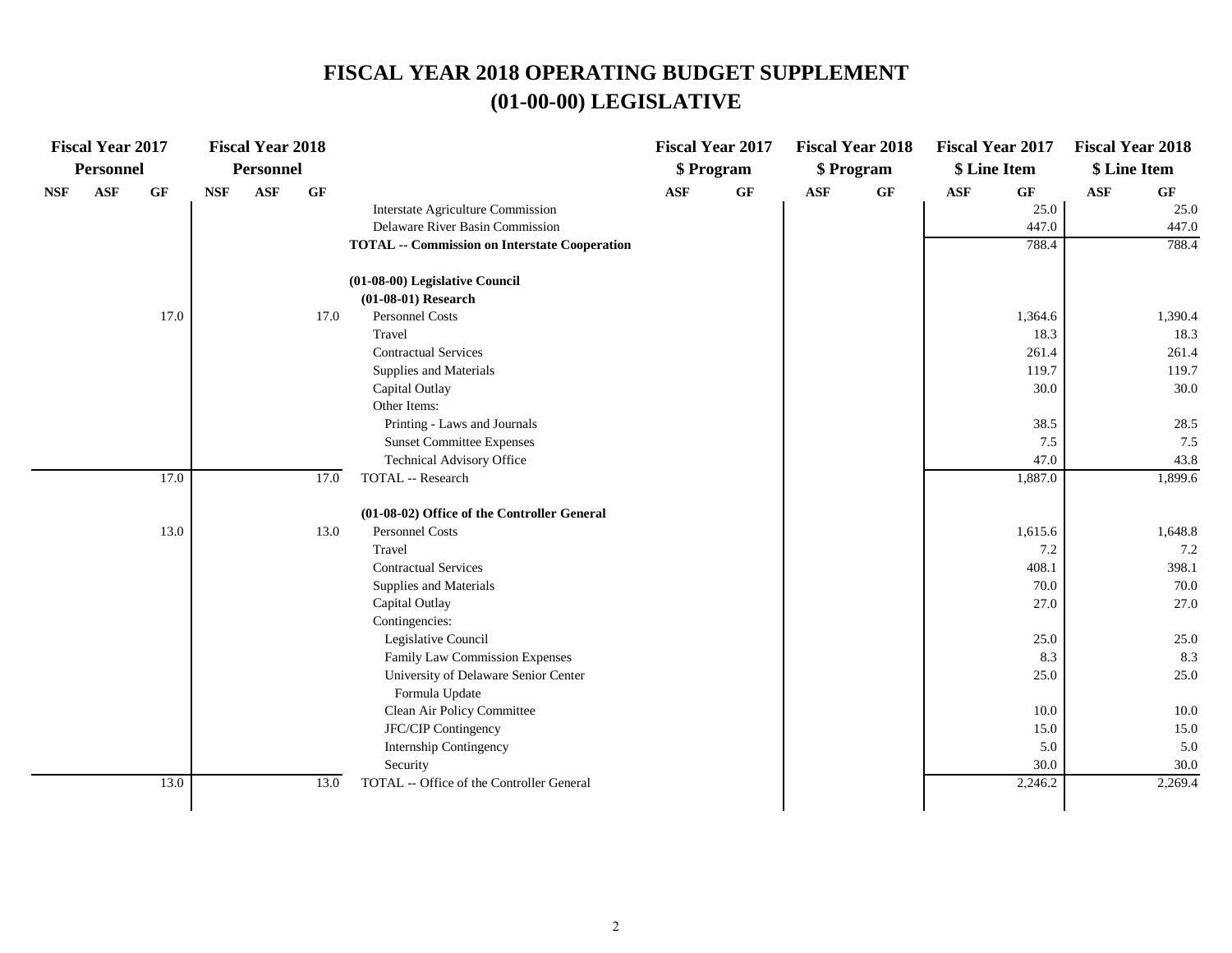|            | <b>Fiscal Year 2017</b><br><b>Personnel</b> |      |            | <b>Fiscal Year 2018</b><br><b>Personnel</b> |      |                                                  |            | <b>Fiscal Year 2017</b><br>\$ Program |     | <b>Fiscal Year 2018</b><br>\$ Program |     | <b>Fiscal Year 2017</b><br>\$ Line Item |            | <b>Fiscal Year 2018</b><br>\$ Line Item |
|------------|---------------------------------------------|------|------------|---------------------------------------------|------|--------------------------------------------------|------------|---------------------------------------|-----|---------------------------------------|-----|-----------------------------------------|------------|-----------------------------------------|
| <b>NSF</b> | <b>ASF</b>                                  | GF   | <b>NSF</b> | <b>ASF</b>                                  | GF   |                                                  | <b>ASF</b> | <b>GF</b>                             | ASF | GF                                    | ASF | GF                                      | <b>ASF</b> | GF                                      |
|            |                                             |      |            |                                             |      | $(01-08-03)$ Code Revisors                       |            |                                       |     |                                       |     |                                         |            |                                         |
|            |                                             |      |            |                                             |      | Travel                                           |            |                                       |     |                                       |     | 1.1                                     |            | 1.1                                     |
|            |                                             |      |            |                                             |      | <b>Contractual Services</b>                      |            |                                       |     |                                       |     | 170.8                                   |            | 170.8                                   |
|            |                                             |      |            |                                             |      | Supplies and Materials                           |            |                                       |     |                                       |     | 0.5                                     |            | 0.5                                     |
|            |                                             |      |            |                                             |      | <b>TOTAL</b> -- Code Revisors                    |            |                                       |     |                                       |     | 172.4                                   |            | 172.4                                   |
|            |                                             |      |            |                                             |      | (01-08-06) Commission on Uniform State Laws      |            |                                       |     |                                       |     |                                         |            |                                         |
|            |                                             |      |            |                                             |      | Travel                                           |            |                                       |     |                                       |     | 17.0                                    |            | 17.0                                    |
|            |                                             |      |            |                                             |      | <b>Contractual Services</b>                      |            |                                       |     |                                       |     | 32.0                                    |            | 35.2                                    |
|            |                                             |      |            |                                             |      | Supplies and Materials                           |            |                                       |     |                                       |     | 0.2                                     |            | 0.2                                     |
|            |                                             |      |            |                                             |      | <b>TOTAL</b> -- Commission on Uniform State Laws |            |                                       |     |                                       |     | 49.2                                    |            | 52.4                                    |
|            |                                             | 30.0 |            |                                             |      | 30.0 TOTAL -- Legislative Council                |            |                                       |     |                                       |     | 4,354.8                                 |            | 4,393.8                                 |
|            |                                             |      |            |                                             |      |                                                  |            |                                       |     |                                       |     |                                         |            |                                         |
|            |                                             | 87.0 |            |                                             | 87.0 | <b>TOTAL -- LEGISLATIVE</b>                      |            |                                       |     |                                       |     | 16,090.3                                |            | 16,323.6                                |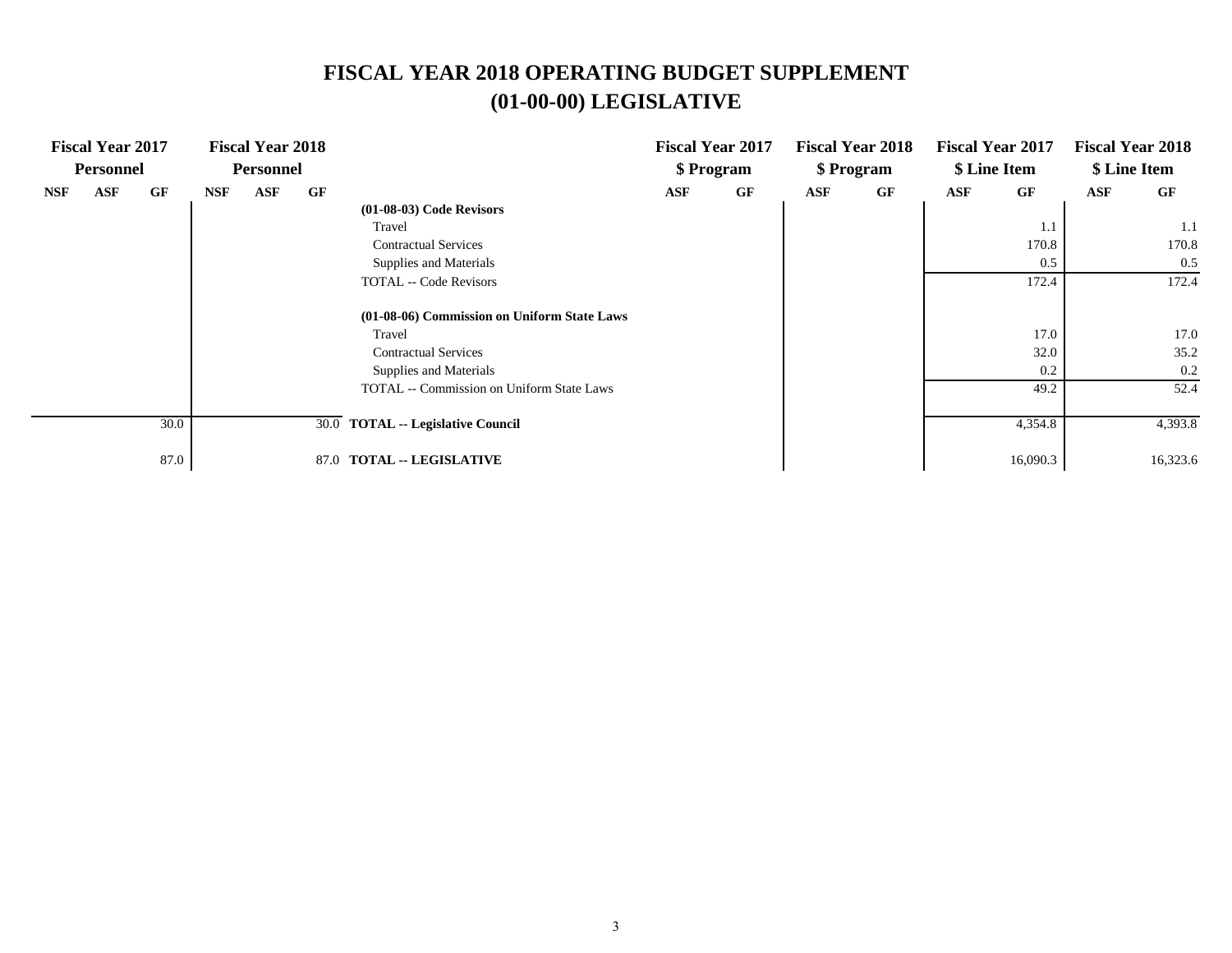|            | <b>Fiscal Year 2017</b> |       |            | <b>Fiscal Year 2018</b> |       |                                      | <b>Fiscal Year 2017</b> |         | <b>Fiscal Year 2018</b> |           | <b>Fiscal Year 2017</b> |          | <b>Fiscal Year 2018</b> |          |
|------------|-------------------------|-------|------------|-------------------------|-------|--------------------------------------|-------------------------|---------|-------------------------|-----------|-------------------------|----------|-------------------------|----------|
|            | <b>Personnel</b>        |       |            | Personnel               |       |                                      | \$ Program              |         | \$ Program              |           | \$ Line Item            |          | \$ Line Item            |          |
| <b>NSF</b> | <b>ASF</b>              | GF    | <b>NSF</b> | <b>ASF</b>              | GF    |                                      | <b>ASF</b>              | GF      | <b>ASF</b>              | <b>GF</b> | <b>ASF</b>              | GF       | <b>ASF</b>              | GF       |
|            |                         |       |            |                         |       | $(02-01-00)$ Supreme Court           |                         |         |                         |           |                         |          |                         |          |
| 11.3       |                         | 27.0  | 11.3       |                         | 27.0  | Personnel Costs                      |                         |         |                         |           | 9.4                     | 3,160.3  | 9.4                     | 3,222.6  |
|            |                         |       |            |                         |       | Travel                               |                         |         |                         |           | 6.8                     | 15.8     | 6.8                     | 15.8     |
|            |                         |       |            |                         |       | <b>Contractual Services</b>          |                         |         |                         |           | 101.4                   | 168.4    | 101.4                   | 168.4    |
|            |                         |       |            |                         |       | Energy                               |                         |         |                         |           |                         | 7.2      |                         | 7.2      |
|            |                         |       |            |                         |       | Supplies and Materials               |                         |         |                         |           | 5.0                     | 36.4     | 5.0                     | 36.4     |
|            |                         |       |            |                         |       | Capital Outlay                       |                         |         |                         |           | 6.7                     |          | 6.7                     |          |
|            |                         |       |            |                         |       | Other Items:                         |                         |         |                         |           |                         |          |                         |          |
|            |                         |       |            |                         |       | Technology                           |                         |         |                         |           | 20.0                    |          | 20.0                    |          |
|            |                         |       |            |                         |       | Court Security                       |                         |         |                         |           | 1.8                     |          | 1.8                     |          |
| 11.3       |                         | 27.0  | 11.3       |                         |       | 27.0 TOTAL -- Supreme Court          |                         |         |                         |           | 151.1                   | 3,388.1  | 151.1                   | 3,450.4  |
|            |                         | 27.0  |            |                         | 27.0  | (-10) Supreme Court                  | 151.1                   | 3,388.1 | 151.1                   | 3,450.4   |                         |          |                         |          |
| 11.3       |                         |       | 11.3       |                         |       | (-40) Regulatory Arms of the Court   |                         |         |                         |           |                         |          |                         |          |
| 11.3       |                         | 27.0  | 11.3       |                         |       | 27.0 TOTAL -- Internal Program Units | 151.1                   | 3,388.1 | 151.1                   | 3,450.4   |                         |          |                         |          |
|            |                         |       |            |                         |       | $(02-02-00)$ Court of Chancery       |                         |         |                         |           |                         |          |                         |          |
| 2.0        | 20.5                    | 28.5  | 2.0        | 20.5                    | 28.5  | <b>Personnel Costs</b>               |                         |         |                         |           | 1,113.6                 | 3,214.6  | 1,113.6                 | 3,273.2  |
|            |                         |       |            |                         |       | Travel                               |                         |         |                         |           | 13.0                    |          | 13.0                    |          |
|            |                         |       |            |                         |       | <b>Contractual Services</b>          |                         |         |                         |           | 480.3                   |          | 480.3                   |          |
|            |                         |       |            |                         |       | Supplies and Materials               |                         |         |                         |           | 63.5                    |          | 63.5                    |          |
|            |                         |       |            |                         |       | Capital Outlay                       |                         |         |                         |           | 35.0                    |          | 35.0                    |          |
|            |                         |       |            |                         |       | Other Item:                          |                         |         |                         |           |                         |          |                         |          |
|            |                         |       |            |                         |       | <b>Court Security</b>                |                         |         |                         |           | 13.0                    |          | 15.0                    |          |
| 2.0        | 20.5                    | 28.5  | 2.0        | 20.5                    |       | 28.5 TOTAL -- Court of Chancery      |                         |         |                         |           | 1,718.4                 | 3,214.6  | 1,720.4                 | 3,273.2  |
| 2.0        | 20.5                    | 28.5  | 2.0        | 20.5                    | 28.5  | (-10) Court of Chancery              | 1,718.4                 | 3,214.6 | 1,720.4                 | 3,273.2   |                         |          |                         |          |
| $2.0\,$    | 20.5                    | 28.5  | 2.0        | 20.5                    |       | 28.5 TOTAL -- Internal Program Unit  | 1,718.4                 | 3,214.6 | 1,720.4                 | 3,273.2   |                         |          |                         |          |
|            |                         |       |            |                         |       | $(02-03-00)$ Superior Court          |                         |         |                         |           |                         |          |                         |          |
|            |                         | 306.5 |            |                         | 306.5 | <b>Personnel Costs</b>               |                         |         |                         |           |                         | 24,061.2 |                         | 24,555.2 |
|            |                         |       |            |                         |       | Travel                               |                         |         |                         |           |                         | 64.1     |                         | 64.1     |
|            |                         |       |            |                         |       | <b>Contractual Services</b>          |                         |         |                         |           |                         | 352.6    |                         | 352.6    |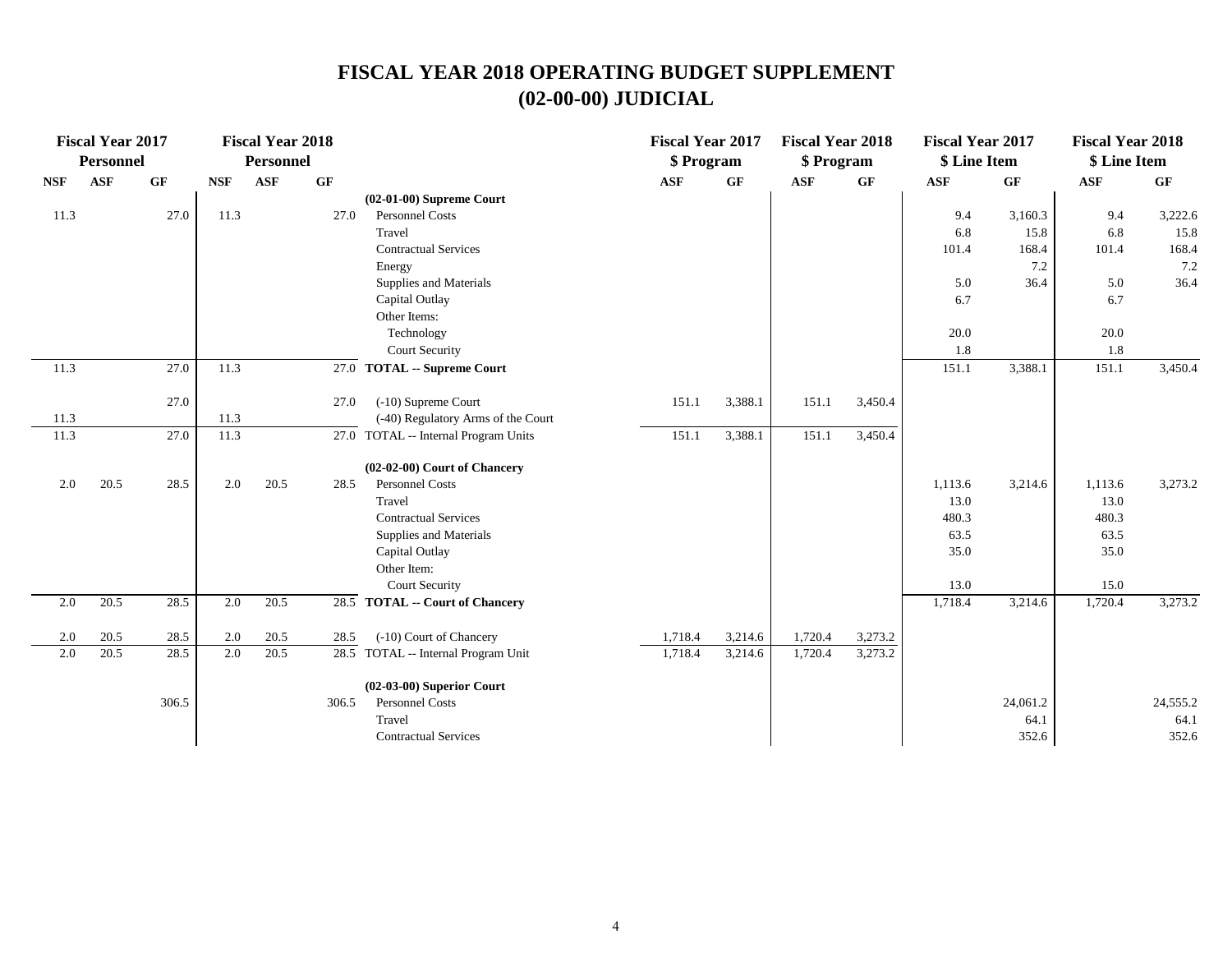|            | <b>Fiscal Year 2017</b><br><b>Personnel</b> |           |            | <b>Fiscal Year 2018</b><br><b>Personnel</b> |       |                                       | <b>Fiscal Year 2017</b><br>\$ Program |          | <b>Fiscal Year 2018</b><br>\$ Program |                 | <b>Fiscal Year 2017</b><br>\$ Line Item |          | <b>Fiscal Year 2018</b><br>\$ Line Item |                 |
|------------|---------------------------------------------|-----------|------------|---------------------------------------------|-------|---------------------------------------|---------------------------------------|----------|---------------------------------------|-----------------|-----------------------------------------|----------|-----------------------------------------|-----------------|
| <b>NSF</b> | <b>ASF</b>                                  | <b>GF</b> | <b>NSF</b> | <b>ASF</b>                                  | GF    |                                       | <b>ASF</b>                            | GF       | ASF                                   | $\bf{G} \bf{F}$ | <b>ASF</b>                              | GF       | <b>ASF</b>                              | $\bf{G} \bf{F}$ |
|            |                                             |           |            |                                             |       | Supplies and Materials                |                                       |          |                                       |                 |                                         | 227.0    |                                         | 227.0           |
|            |                                             |           |            |                                             |       | Capital Outlay                        |                                       |          |                                       |                 |                                         | 46.0     |                                         | 46.0            |
|            |                                             |           |            |                                             |       | Other Items:                          |                                       |          |                                       |                 |                                         |          |                                         |                 |
|            |                                             |           |            |                                             |       | Jury Expenses                         |                                       |          |                                       |                 |                                         | 597.8    |                                         | 597.8           |
|            |                                             |           |            |                                             |       | Court Security                        |                                       |          |                                       |                 | 120.0                                   |          | 110.0                                   |                 |
|            |                                             | 306.5     |            |                                             |       | 306.5 TOTAL -- Superior Court         |                                       |          |                                       |                 | 120.0                                   | 25,348.7 | 110.0                                   | 25,842.7        |
|            |                                             | 306.5     |            |                                             | 306.5 | (-10) Superior Court                  | 120.0                                 | 25,348.7 | 110.0                                 | 25,842.7        |                                         |          |                                         |                 |
|            |                                             | 306.5     |            |                                             |       | 306.5 TOTAL -- Internal Program Unit  | 120.0                                 | 25,348.7 | 110.0                                 | 25,842.7        |                                         |          |                                         |                 |
|            |                                             |           |            |                                             |       | (02-06-00) Court of Common Pleas      |                                       |          |                                       |                 |                                         |          |                                         |                 |
|            | 5.0                                         | 131.0     |            | 5.0                                         | 131.0 | Personnel Costs                       |                                       |          |                                       |                 | 255.1                                   | 9,827.6  | 255.1                                   | 10,030.3        |
|            |                                             |           |            |                                             |       | Travel                                |                                       |          |                                       |                 |                                         | 13.7     |                                         | 13.7            |
|            |                                             |           |            |                                             |       | <b>Contractual Services</b>           |                                       |          |                                       |                 |                                         | 335.5    |                                         | 335.5           |
|            |                                             |           |            |                                             |       | Supplies and Materials                |                                       |          |                                       |                 |                                         | 90.6     |                                         | 90.6            |
|            |                                             |           |            |                                             |       | Capital Outlay                        |                                       |          |                                       |                 | 4.0                                     | 10.7     | 4.0                                     | 10.7            |
|            |                                             |           |            |                                             |       | Other Item:                           |                                       |          |                                       |                 |                                         |          |                                         |                 |
|            | 2.0                                         |           |            | 2.0                                         |       | <b>Court Security</b>                 |                                       |          |                                       |                 | 217.4                                   |          | 215.6                                   |                 |
|            | 7.0                                         | 131.0     |            | 7.0                                         |       | 131.0 TOTAL -- Court of Common Pleas  |                                       |          |                                       |                 | 476.5                                   | 10,278.1 | 474.7                                   | 10,480.8        |
|            | 7.0                                         | 131.0     |            | 7.0                                         | 131.0 | (-10) Court of Common Pleas           | 476.5                                 | 10,278.1 | 474.7                                 | 10,480.8        |                                         |          |                                         |                 |
|            | 7.0                                         | 131.0     |            | 7.0                                         |       | 131.0 TOTAL -- Internal Program Unit  | 476.5                                 | 10,278.1 | 474.7                                 | 10,480.8        |                                         |          |                                         |                 |
|            |                                             |           |            |                                             |       | (02-08-00) Family Court               |                                       |          |                                       |                 |                                         |          |                                         |                 |
|            | 79.0                                        | 270.0     |            | 78.0                                        | 259.0 | Personnel Costs                       |                                       |          |                                       |                 | 4,648.7                                 | 20,434.9 | 4,648.7                                 | 20,080.8        |
|            |                                             |           |            |                                             |       | Travel                                |                                       |          |                                       |                 | 29.7                                    | 17.4     | 29.7                                    | 12.4            |
|            |                                             |           |            |                                             |       | <b>Contractual Services</b>           |                                       |          |                                       |                 | 472.7                                   | 178.2    | 472.7                                   | 168.2           |
|            |                                             |           |            |                                             |       | Supplies and Materials                |                                       |          |                                       |                 | 139.9                                   | 58.1     | 139.9                                   | 48.1            |
|            |                                             |           |            |                                             |       | Capital Outlay                        |                                       |          |                                       |                 | 48.0                                    |          | 48.0                                    |                 |
|            |                                             |           |            |                                             |       | Other Items:                          |                                       |          |                                       |                 |                                         |          |                                         |                 |
|            |                                             |           |            |                                             |       | Child Protection Registry Appeals     |                                       |          |                                       |                 | 113.3                                   |          | 113.3                                   |                 |
|            |                                             |           |            |                                             |       | Technology                            |                                       |          |                                       |                 | 50.0                                    |          | 50.0                                    |                 |
|            |                                             |           |            |                                             |       | Court Security                        |                                       |          |                                       |                 | 130.0                                   |          | 132.0                                   |                 |
|            | 79.0                                        | 270.0     |            | 78.0                                        |       | 259.0 TOTAL -- Family Court           |                                       |          |                                       |                 | 5,632.3                                 | 20,688.6 | 5,634.3                                 | 20,309.5        |
|            | 79.0                                        | 270.0     |            | 78.0                                        | 259.0 | (-10) Family Court                    | 5,632.3                               | 20,688.6 | 5,634.3                               | 20,309.5        |                                         |          |                                         |                 |
|            | 79.0                                        | 270.0     |            | 78.0                                        |       | 259.0 TOTAL -- Internal Program Unit  | 5,632.3                               | 20,688.6 | 5,634.3                               | 20,309.5        |                                         |          |                                         |                 |
|            |                                             |           |            |                                             |       | (02-13-00) Justice of the Peace Court |                                       |          |                                       |                 |                                         |          |                                         |                 |
|            | 18.0                                        | 246.5     |            | 18.0                                        | 246.5 | Personnel Costs                       |                                       |          |                                       |                 | 1,410.3                                 | 16,976.8 | 1,530.3                                 | 17,359.0        |
|            |                                             |           |            |                                             |       | Travel                                |                                       |          |                                       |                 |                                         | 12.8     |                                         | 12.8            |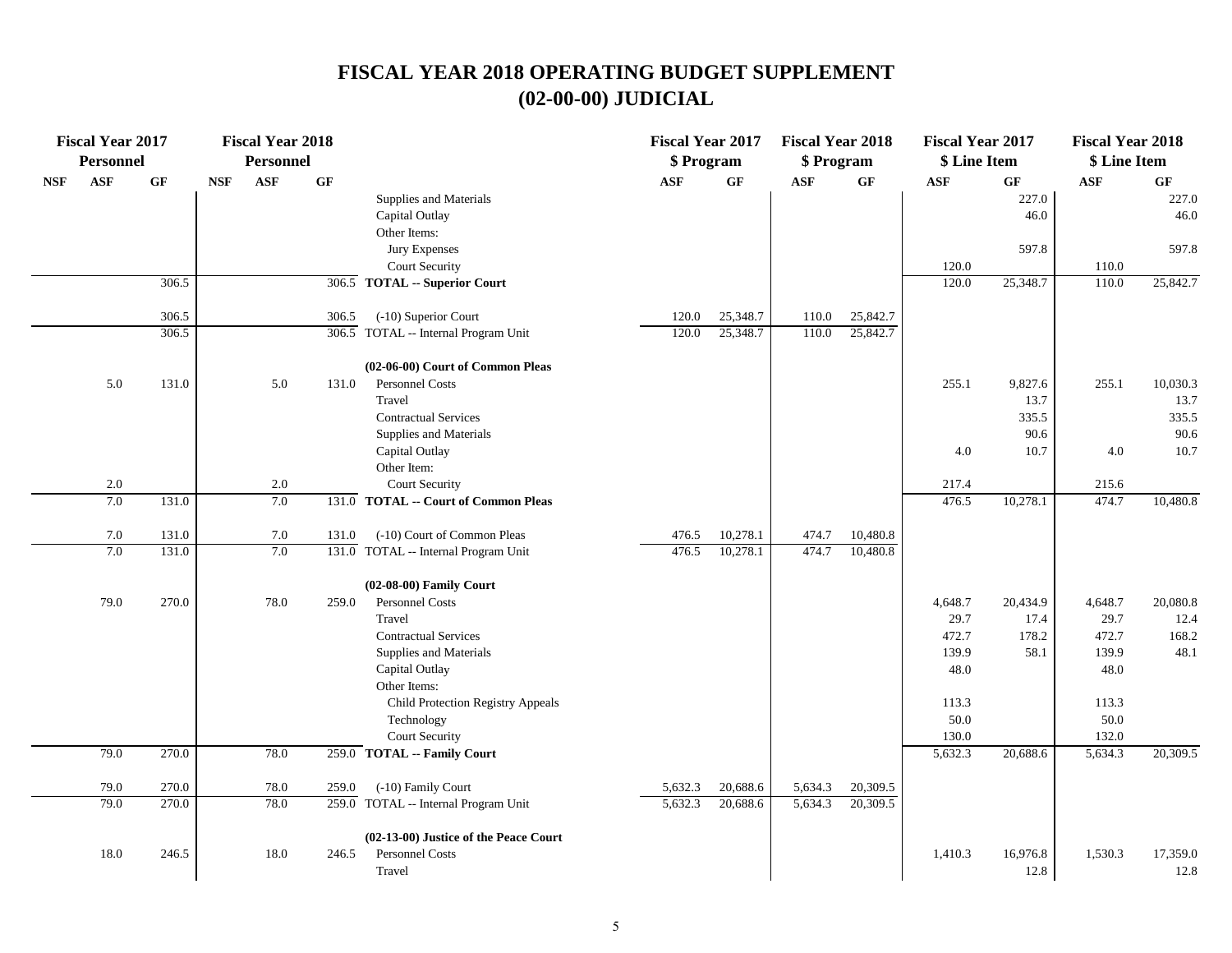|            | <b>Fiscal Year 2017</b><br><b>Personnel</b> |       |            | <b>Fiscal Year 2018</b><br><b>Personnel</b> |       |                                                        | <b>Fiscal Year 2017</b><br>\$ Program |                 | <b>Fiscal Year 2018</b><br>\$ Program |          | <b>Fiscal Year 2017</b><br>\$ Line Item |          | <b>Fiscal Year 2018</b><br>\$ Line Item |          |
|------------|---------------------------------------------|-------|------------|---------------------------------------------|-------|--------------------------------------------------------|---------------------------------------|-----------------|---------------------------------------|----------|-----------------------------------------|----------|-----------------------------------------|----------|
| <b>NSF</b> | <b>ASF</b>                                  | GF    | <b>NSF</b> | ASF                                         | GF    |                                                        | <b>ASF</b>                            | $\bf{G} \bf{F}$ | <b>ASF</b>                            | GF       | ASF                                     | GF       | <b>ASF</b>                              | GF       |
|            |                                             |       |            |                                             |       | <b>Contractual Services</b>                            |                                       |                 |                                       |          |                                         | 1,509.9  |                                         | 1,477.8  |
|            |                                             |       |            |                                             |       | Energy                                                 |                                       |                 |                                       |          |                                         | 104.4    |                                         | 102.1    |
|            |                                             |       |            |                                             |       | Supplies and Materials                                 |                                       |                 |                                       |          |                                         | 128.2    |                                         | 128.2    |
|            |                                             |       |            |                                             |       | Other Item:                                            |                                       |                 |                                       |          |                                         |          |                                         |          |
|            |                                             |       |            |                                             |       | <b>Court Security</b>                                  |                                       |                 |                                       |          | 814.6                                   |          | 842.3                                   |          |
|            | 18.0                                        | 246.5 |            | 18.0                                        |       | $\overline{246.5}$ TOTAL -- Justice of the Peace Court |                                       |                 |                                       |          | 2,224.9                                 | 18,732.1 | 2,372.6                                 | 19,079.9 |
|            | 18.0                                        | 246.5 |            | 18.0                                        | 246.5 | (-10) Justice of the Peace Court                       | 2,224.9                               | 18,732.1        | 2,372.6                               | 19,079.9 |                                         |          |                                         |          |
|            | 18.0                                        | 246.5 |            | 18.0                                        |       | 246.5 TOTAL -- Internal Program Unit                   | 2,224.9                               | 18,732.1        | 2,372.6                               | 19,079.9 |                                         |          |                                         |          |
|            |                                             |       |            |                                             |       | (02-15-00) Central Services Account                    |                                       |                 |                                       |          |                                         |          |                                         |          |
|            |                                             |       |            |                                             |       | <b>Contractual Services</b>                            |                                       |                 |                                       |          | 60.1                                    |          | 60.1                                    |          |
|            |                                             |       |            |                                             |       | <b>TOTAL -- Central Services Account</b>               |                                       |                 |                                       |          | 60.1                                    |          | 60.1                                    |          |
|            |                                             |       |            |                                             |       | (-10) Central Services Account                         | 60.1                                  |                 | 60.1                                  |          |                                         |          |                                         |          |
|            |                                             |       |            |                                             |       | TOTAL -- Internal Program Unit                         | 60.1                                  |                 | 60.1                                  |          |                                         |          |                                         |          |
|            |                                             |       |            |                                             |       | (02-17-00) Administrative Office of the Courts -       |                                       |                 |                                       |          |                                         |          |                                         |          |
|            |                                             |       |            |                                             |       | <b>Court Services</b>                                  |                                       |                 |                                       |          |                                         |          |                                         |          |
|            |                                             | 77.5  |            |                                             | 77.5  | Personnel Costs                                        |                                       |                 |                                       |          |                                         | 6,382.1  |                                         | 6,522.1  |
|            |                                             |       |            |                                             |       | Travel                                                 |                                       |                 |                                       |          |                                         | 29.4     |                                         | 29.4     |
|            |                                             |       |            |                                             |       | <b>Contractual Services</b>                            |                                       |                 |                                       |          |                                         | 1,161.2  |                                         | 1,161.2  |
|            |                                             |       |            |                                             |       | Energy                                                 |                                       |                 |                                       |          |                                         | 3.1      |                                         | 3.1      |
|            |                                             |       |            |                                             |       | Supplies and Materials                                 |                                       |                 |                                       |          |                                         | 346.1    |                                         | 346.1    |
|            |                                             |       |            |                                             |       | Capital Outlay                                         |                                       |                 |                                       |          |                                         | 240.9    |                                         | 240.9    |
|            |                                             |       |            |                                             |       | Other Items:                                           |                                       |                 |                                       |          |                                         |          |                                         |          |
|            |                                             |       |            |                                             |       | <b>DCAP Maintenance Agreements</b>                     |                                       |                 |                                       |          |                                         | 711.8    |                                         | 711.8    |
|            |                                             |       |            |                                             |       | <b>Retired Judges</b>                                  |                                       |                 |                                       |          |                                         | 60.0     |                                         | 60.0     |
|            |                                             |       |            |                                             |       | Continuing Judicial Education                          |                                       |                 |                                       |          |                                         | 58.3     |                                         | 58.3     |
|            |                                             |       |            |                                             |       | Victim Offender Mediation Program                      |                                       |                 |                                       |          |                                         | 361.1    |                                         | 361.1    |
|            |                                             |       |            |                                             |       | <b>CASA Attorneys</b>                                  |                                       |                 |                                       |          |                                         | 328.0    |                                         | 328.0    |
|            |                                             |       |            |                                             |       | Family Court Civil Attorneys                           |                                       |                 |                                       |          |                                         | 864.4    |                                         | 864.4    |
|            |                                             |       |            |                                             |       | Elder Law Program                                      |                                       |                 |                                       |          |                                         | 47.0     |                                         | 42.3     |
|            |                                             |       |            |                                             |       | Interpreters                                           |                                       |                 |                                       |          |                                         | 523.3    |                                         | 803.3    |
|            |                                             |       |            |                                             |       | Court Appointed Attorneys/Involuntary<br>Commitment    |                                       |                 |                                       |          |                                         | 177.6    |                                         | 177.6    |
|            |                                             |       |            |                                             |       | New Castle County Courthouse                           |                                       |                 |                                       |          | 33.4                                    | 361.4    | 33.4                                    | 361.4    |
|            |                                             |       |            |                                             |       | Judicial Services                                      |                                       |                 |                                       |          | 1,200.0                                 |          | 1,200.0                                 |          |
|            |                                             | 77.5  |            |                                             |       | 77.5 TOTAL -- Administrative Office of the Courts -    |                                       |                 |                                       |          | 1,233.4                                 | 11,655.7 | 1,233.4                                 | 12,071.0 |
|            |                                             |       |            |                                             |       | <b>Court Services</b>                                  |                                       |                 |                                       |          |                                         |          |                                         |          |
|            |                                             |       |            |                                             |       |                                                        |                                       |                 |                                       |          |                                         |          |                                         |          |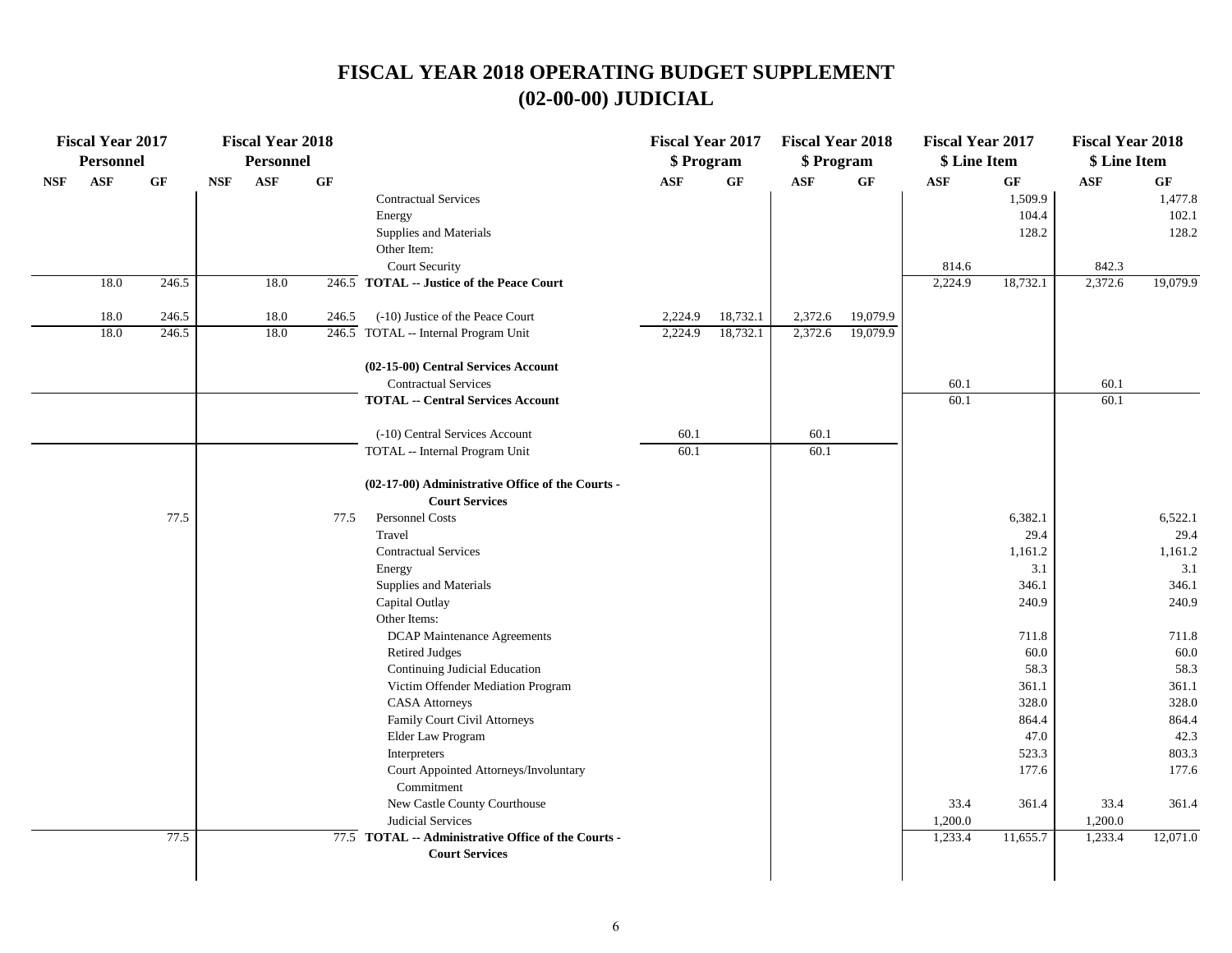|            | <b>Fiscal Year 2017</b><br><b>Personnel</b> |         |            | <b>Fiscal Year 2018</b><br><b>Personnel</b> |                 |                                                                                     | <b>Fiscal Year 2017</b><br>\$ Program |          | <b>Fiscal Year 2018</b><br>\$ Program |          | <b>Fiscal Year 2017</b><br>\$ Line Item |           | <b>Fiscal Year 2018</b><br>\$ Line Item |           |
|------------|---------------------------------------------|---------|------------|---------------------------------------------|-----------------|-------------------------------------------------------------------------------------|---------------------------------------|----------|---------------------------------------|----------|-----------------------------------------|-----------|-----------------------------------------|-----------|
| <b>NSF</b> | <b>ASF</b>                                  | GF      | <b>NSF</b> | <b>ASF</b>                                  | $\bf{G} \bf{F}$ |                                                                                     | <b>ASF</b>                            | GF       | <b>ASF</b>                            | GF       | <b>ASF</b>                              | <b>GF</b> | <b>ASF</b>                              | <b>GF</b> |
|            |                                             | 31.0    |            |                                             | 31.0            | (-01) Office of the State Court Administrator                                       | 1,233.4                               | 6,054.9  | 1,233.4                               | 6,388.1  |                                         |           |                                         |           |
|            |                                             | 9.0     |            |                                             | 9.0             | (-03) Office of the State Court Collections<br>Enforcement                          |                                       | 584.4    |                                       | 600.6    |                                         |           |                                         |           |
|            |                                             | 34.0    |            |                                             | 34.0            | (-04) Information Technology                                                        |                                       | 4,540.2  |                                       | 4,601.4  |                                         |           |                                         |           |
|            |                                             | 3.5     |            |                                             | 3.5             | (-05) Law Libraries                                                                 |                                       | 476.2    |                                       | 480.9    |                                         |           |                                         |           |
|            |                                             | 77.5    |            |                                             | 77.5            | TOTAL -- Internal Program Units                                                     | 1,233.4                               | 11,655.7 | 1,233.4                               | 12,071.0 |                                         |           |                                         |           |
|            |                                             |         |            |                                             |                 | (02-18-00) Administrative Office of the Courts -<br><b>Non-Judicial Services</b>    |                                       |          |                                       |          |                                         |           |                                         |           |
|            | 1.0                                         | 32.5    |            | 1.0                                         | 44.5            | <b>Personnel Costs</b>                                                              |                                       |          |                                       |          | 76.7                                    | 2,736.1   | 76.7                                    | 3,558.9   |
|            |                                             |         |            |                                             |                 | Travel                                                                              |                                       |          |                                       |          |                                         | 32.8      |                                         | 37.8      |
|            |                                             |         |            |                                             |                 | <b>Contractual Services</b>                                                         |                                       |          |                                       |          |                                         | 198.1     |                                         | 208.1     |
|            |                                             |         |            |                                             |                 | Energy                                                                              |                                       |          |                                       |          |                                         | 4.1       |                                         | 4.1       |
|            |                                             |         |            |                                             |                 | Supplies and Materials                                                              |                                       |          |                                       |          |                                         | 28.3      |                                         | 38.3      |
|            |                                             |         |            |                                             |                 | Capital Outlay                                                                      |                                       |          |                                       |          |                                         | 0.2       |                                         | 0.2       |
|            |                                             |         |            |                                             |                 | Other Items:                                                                        |                                       |          |                                       |          |                                         |           |                                         |           |
|            |                                             |         |            |                                             |                 | Special Needs Fund                                                                  |                                       |          |                                       |          |                                         | 0.5       |                                         | 0.5       |
|            |                                             |         |            |                                             |                 | Ivy Davis Scholarship Fund                                                          |                                       |          |                                       |          |                                         | 75.0      |                                         | 75.0      |
|            | 1.0                                         | 32.5    |            | 1.0                                         |                 | 44.5 TOTAL -- Administrative Office of the Courts -<br><b>Non-Judicial Services</b> |                                       |          |                                       |          | 76.7                                    | 3,075.1   | 76.7                                    | 3,922.9   |
|            | 1.0                                         | 9.0     |            | 1.0                                         | 9.0             | (-01) Office of the Public Guardian                                                 | 76.7                                  | 668.7    | 76.7                                  | 682.9    |                                         |           |                                         |           |
|            |                                             | 7.5     |            |                                             | 7.5             | (-03) Child Placement Review Board                                                  |                                       | 669.2    |                                       | 680.5    |                                         |           |                                         |           |
|            |                                             | 10.0    |            |                                             | 22.0            | (-05) Office of the Child Advocate                                                  |                                       | 1,214.6  |                                       | 2,026.6  |                                         |           |                                         |           |
|            |                                             | 5.0     |            |                                             | 5.0             | (-06) Child Death Review Commission                                                 |                                       | 438.6    |                                       | 447.2    |                                         |           |                                         |           |
|            |                                             | 1.0     |            |                                             | 1.0             | (-07) Delaware Nursing Home Residents Quality<br><b>Assurance Commission</b>        |                                       | 84.0     |                                       | 85.7     |                                         |           |                                         |           |
|            | 1.0                                         | 32.5    |            | 1.0                                         |                 | 44.5 TOTAL -- Internal Program Units                                                | 76.7                                  | 3,075.1  | 76.7                                  | 3,922.9  |                                         |           |                                         |           |
| 13.3       | 125.5                                       | 1,119.5 | 13.3       | 124.5                                       |                 | 1,120.5 TOTAL -- JUDICIAL                                                           |                                       |          |                                       |          | 11,693.4                                | 96,381.0  | 11,833.3                                | 98,430.4  |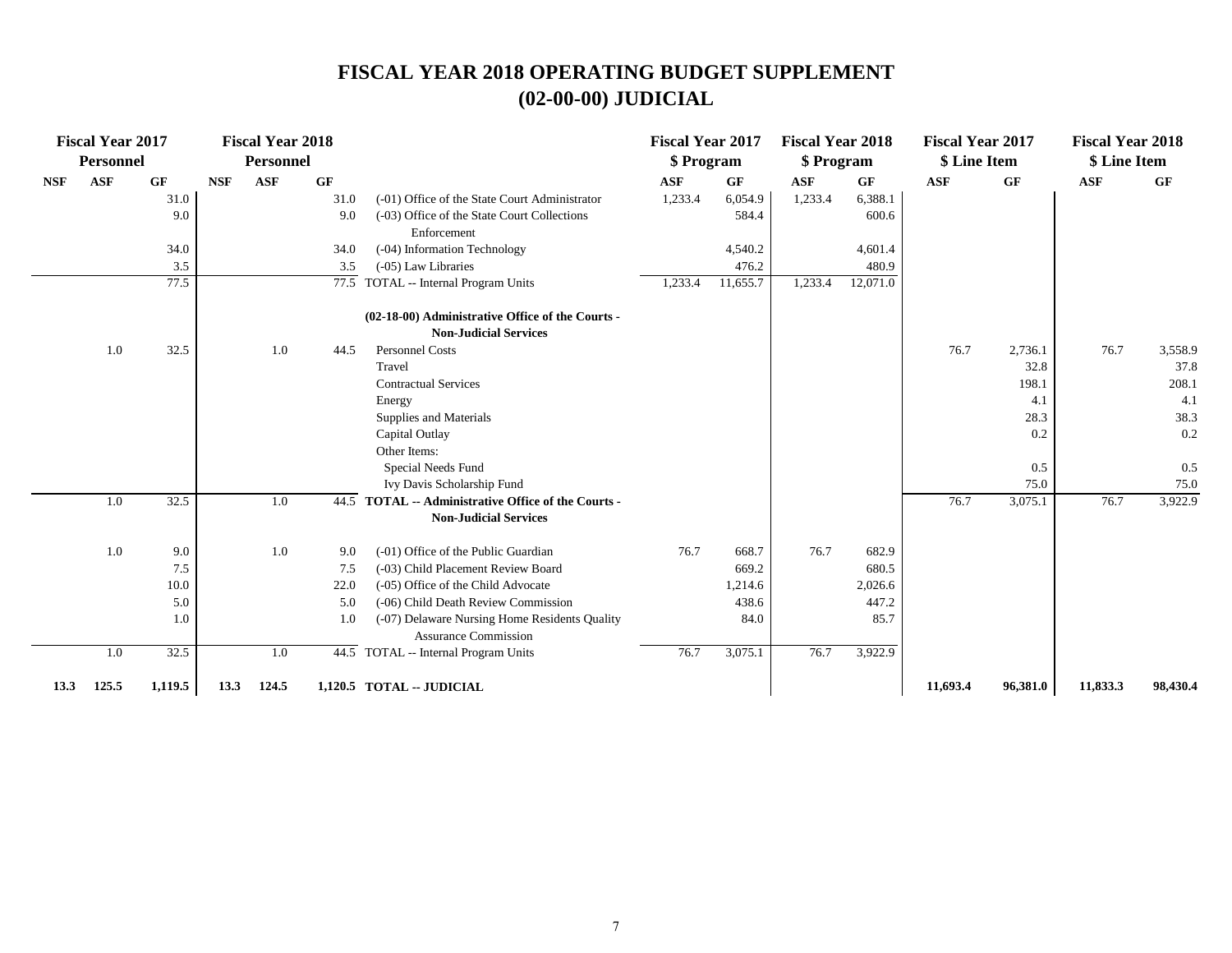|            | <b>Fiscal Year 2017</b> |       |            | <b>Fiscal Year 2018</b> |          |                                                            |     | <b>Fiscal Year 2017</b> |            | <b>Fiscal Year 2018</b> | <b>Fiscal Year 2017</b> |                   | <b>Fiscal Year 2018</b> |               |
|------------|-------------------------|-------|------------|-------------------------|----------|------------------------------------------------------------|-----|-------------------------|------------|-------------------------|-------------------------|-------------------|-------------------------|---------------|
|            | Personnel               |       |            | Personnel               |          |                                                            |     | \$ Program              |            | \$ Program              | \$ Line Item            |                   | \$ Line Item            |               |
| <b>NSF</b> | <b>ASF</b>              | GF    | <b>NSF</b> | <b>ASF</b>              | GF       | (10-01-01) Office of the Governor                          | ASF | GF                      | <b>ASF</b> | GF                      | <b>ASF</b>              | GF                | <b>ASF</b>              | GF            |
|            |                         | 26.0  |            |                         | 26.0     | Personnel Costs                                            |     |                         |            |                         |                         | 2,721.9           |                         | 2,785.5       |
|            |                         |       |            |                         |          | Travel                                                     |     |                         |            |                         |                         | 8.9               |                         | 8.9           |
|            |                         |       |            |                         |          | <b>Contractual Services</b>                                |     |                         |            |                         |                         | 156.7             |                         | 152.7         |
|            |                         |       |            |                         |          | Supplies and Materials                                     |     |                         |            |                         |                         | 22.3              |                         | 20.1          |
|            |                         |       |            |                         |          | Other Item:                                                |     |                         |            |                         |                         |                   |                         |               |
|            |                         |       |            |                         |          | Woodburn Expenses                                          |     |                         |            |                         |                         | 70.0              |                         | 70.0          |
|            |                         | 26.0  |            |                         |          | 26.0 TOTAL -- Office of the Governor                       |     |                         |            |                         |                         | 2,979.8           |                         | 3,037.2       |
|            |                         |       |            |                         |          | (10-02-00) Office of Management and Budget                 |     |                         |            |                         |                         |                   |                         |               |
| 37.1       | 136.6                   | 225.3 | 37.1       | 137.6                   | 225.3    | Personnel Costs                                            |     |                         |            |                         | 10,740.0                | 19,329.2          | 10,740.0                | 19,842.5      |
|            |                         |       |            |                         |          | Travel                                                     |     |                         |            |                         | 67.1                    | 16.2              | 67.1                    | 15.8          |
|            |                         |       |            |                         |          | <b>Contractual Services</b>                                |     |                         |            |                         | 8,890.9                 | 15,374.3          | 8,890.9                 | 15,800.8      |
|            |                         |       |            |                         |          | Energy                                                     |     |                         |            |                         | 676.0                   | 5,252.7           | 676.0                   | 5,220.5       |
|            |                         |       |            |                         |          | Supplies and Materials                                     |     |                         |            |                         | 4,503.2                 | 1,461.9           | 4,503.2                 | 1,459.0       |
|            |                         |       |            |                         |          | Capital Outlay                                             |     |                         |            |                         | 568.7                   | 250.3             | 568.7                   | 248.3         |
|            |                         |       |            |                         |          | <b>Budget Administration Other Items:</b>                  |     |                         |            |                         |                         |                   |                         |               |
|            |                         |       |            |                         |          | <b>Budget Automation - Operations</b>                      |     |                         |            |                         |                         | 35.0              |                         | 35.0          |
|            |                         |       |            |                         |          | Trans and Invest                                           |     |                         |            |                         | 500.0                   |                   | 500.0                   |               |
|            |                         |       |            |                         |          | Contingencies and One-Time Items:                          |     |                         |            |                         |                         |                   |                         |               |
|            |                         |       |            |                         |          | Technology                                                 |     |                         |            |                         |                         | 1,000.0           |                         | 1,000.0       |
|            |                         |       |            |                         |          | Prior Years' Obligations                                   |     |                         |            |                         |                         | 450.0             |                         | 450.0         |
|            |                         |       |            |                         |          | Self Insurance                                             |     |                         |            |                         |                         | 2,486.3           |                         | 5,950.0       |
|            |                         |       |            |                         |          | Legal Fees                                                 |     |                         |            |                         |                         | 635.4             |                         | 3,071.0       |
|            |                         |       |            |                         |          | Personnel Costs - Salary Shortage                          |     |                         |            |                         |                         | 400.0             |                         |               |
|            |                         |       |            |                         |          | <b>Appropriated Special Funds</b>                          |     |                         |            |                         | 41,747.5                |                   | 41,747.5                |               |
|            |                         |       |            |                         |          | Salary/OEC Contingency                                     |     |                         |            |                         |                         | 69,360.6          |                         | (3,182.1)     |
|            |                         |       |            |                         |          | <b>KIDS</b> Count                                          |     |                         |            |                         |                         | 90.5              |                         | 81.4          |
|            |                         |       |            |                         |          | Judicial Nominating Committee                              |     |                         |            |                         |                         | 8.0               |                         | 8.0           |
|            |                         |       |            |                         |          | Elder Tax Relief and Education Expense Fund                |     |                         |            |                         |                         | 25,183.7<br>600.0 |                         |               |
|            |                         |       |            |                         |          | Civil Indigent Services<br>Local Law Enforcement Education |     |                         |            |                         |                         | 70.0              |                         | 540.0<br>63.0 |
|            |                         |       |            |                         |          | Child Care Contingency                                     |     |                         |            |                         |                         | 5,000.0           |                         |               |
|            |                         |       |            |                         |          | Human Resource Operations Other Item:                      |     |                         |            |                         |                         |                   |                         |               |
|            |                         | 10.0  |            |                         | $10.0\,$ | Agency Aide                                                |     |                         |            |                         |                         | 372.9             |                         | 372.9         |
|            |                         |       |            |                         |          | Staff Development and Training Other Items:                |     |                         |            |                         |                         |                   |                         |               |
|            |                         |       |            |                         |          | <b>Blue Collar</b>                                         |     |                         |            |                         | 180.0                   |                   | 180.0                   |               |
|            |                         |       |            |                         |          | Retiree Conference                                         |     |                         |            |                         | 18.0                    |                   | 18.0                    |               |
|            |                         |       |            |                         |          | <b>Training Expenses</b>                                   |     |                         |            |                         | 35.0                    |                   | 35.0                    |               |
|            |                         |       |            |                         |          |                                                            |     |                         |            |                         |                         |                   |                         |               |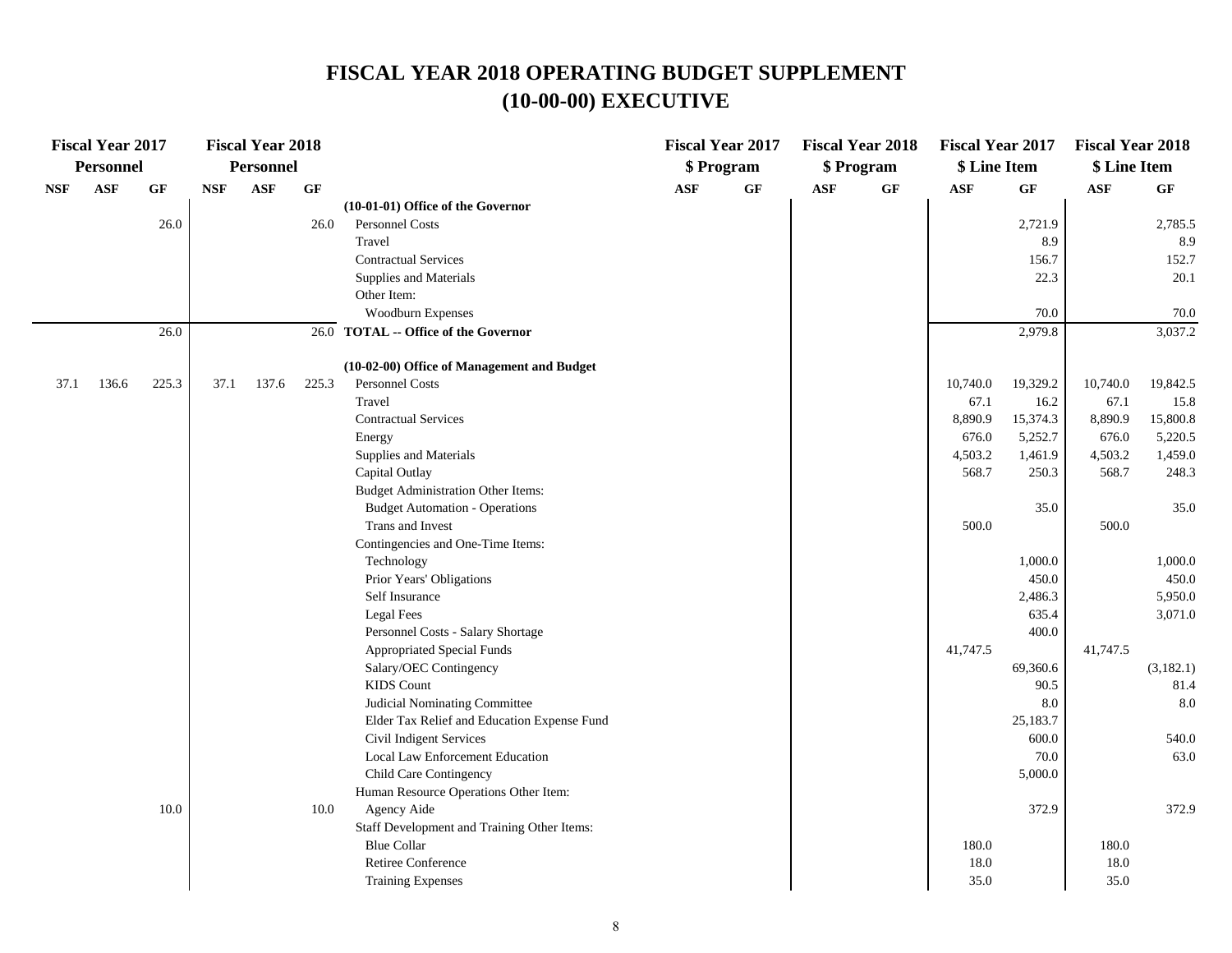|            | <b>Fiscal Year 2017</b><br><b>Personnel</b> |       |            | <b>Fiscal Year 2018</b><br><b>Personnel</b> |      |                                                                                                                                                | <b>Fiscal Year 2017</b><br>\$ Program |           | <b>Fiscal Year 2018</b><br>\$ Program |          | <b>Fiscal Year 2017</b><br>\$ Line Item |                    | <b>Fiscal Year 2018</b><br>\$ Line Item |                  |
|------------|---------------------------------------------|-------|------------|---------------------------------------------|------|------------------------------------------------------------------------------------------------------------------------------------------------|---------------------------------------|-----------|---------------------------------------|----------|-----------------------------------------|--------------------|-----------------------------------------|------------------|
| <b>NSF</b> | ASF                                         | GF    | <b>NSF</b> | ASF                                         | GF   |                                                                                                                                                | <b>ASF</b>                            | GF        | <b>ASF</b>                            | GF       | <b>ASF</b>                              | GF                 | $\mathbf{ASF}$                          | <b>GF</b>        |
|            |                                             |       |            |                                             |      | Pensions Other Items:<br>Other Items<br>Health Insurance - Retirees in Closed                                                                  |                                       |           |                                       |          | 300.0                                   | 4,092.6            | 300.0                                   | 4,000.0          |
|            |                                             |       |            |                                             |      | <b>State Police Plan</b><br>Pensions - Paraplegic Veterans<br>Pensions - Retirees in Closed State Police Plan<br>Fleet Management Other Items: |                                       |           |                                       |          |                                         | 51.0<br>23,067.0   |                                         | 51.0<br>23,100.0 |
|            |                                             |       |            |                                             |      | Cars and Wagons<br>Fleet Link Expenses<br>Food Distribution Other Items:                                                                       |                                       |           |                                       |          | 5,506.0<br>727.2                        |                    | 5,506.0<br>727.2                        |                  |
|            |                                             |       |            |                                             |      | Food Processing<br><b>Truck Leases</b><br>Facilities Management Other Items:                                                                   |                                       |           |                                       |          | 500.0<br>10.0                           |                    | 500.0<br>10.0                           |                  |
|            | 2.0                                         |       |            | $2.0\,$                                     |      | Absalom Jones Building<br><b>Leased Facilities</b>                                                                                             |                                       |           |                                       |          | 348.6<br>17.6                           |                    | 348.6<br>17.6                           |                  |
| 37.1       | 138.6                                       | 235.3 | 37.1       | 139.6                                       |      | 235.3 TOTAL -- Office of Management and Budget                                                                                                 |                                       |           |                                       |          |                                         | 75,335.8 174,587.6 | 75,335.8                                | 78,127.1         |
|            |                                             |       |            |                                             |      | Administration                                                                                                                                 |                                       |           |                                       |          |                                         |                    |                                         |                  |
| 1.0        |                                             | 8.0   | 1.0        |                                             | 8.0  | (-05) Administration                                                                                                                           |                                       | 996.2     |                                       | 1,021.2  |                                         |                    |                                         |                  |
|            |                                             |       |            |                                             |      | <b>Budget Development, Planning and Administration</b>                                                                                         |                                       |           |                                       |          |                                         |                    |                                         |                  |
| 2.7        | 15.5                                        | 32.8  | 2.7        | 15.5                                        | 32.8 | (-10) Budget Administration                                                                                                                    | 2,313.3                               | 3,834.4   | 2,313.3                               | 4,066.7  |                                         |                    |                                         |                  |
|            |                                             |       |            |                                             |      | (-11) Contingencies and One-Time Items<br>Statewide Human Resources Management                                                                 | 41,747.5                              | 105,284.5 | 41,747.5                              | 7,981.3  |                                         |                    |                                         |                  |
|            | 16.5                                        | 39.5  |            | 16.5                                        | 39.5 | (-20) Human Resource Operations                                                                                                                | 1,662.9                               | 3,400.1   | 1,662.9                               | 3,482.7  |                                         |                    |                                         |                  |
|            | 3.0                                         | 5.0   |            | 3.0                                         | 5.0  | (-21) Staff Development and Training<br>Benefits and Insurance Administration                                                                  | 742.2                                 | 574.1     | 742.2                                 | 584.7    |                                         |                    |                                         |                  |
| 19.0       |                                             |       | 19.0       |                                             |      | (-30) Statewide Benefits                                                                                                                       |                                       |           |                                       |          |                                         |                    |                                         |                  |
| 6.0        |                                             |       | 6.0        |                                             |      | (-31) Insurance Coverage Office                                                                                                                |                                       | 4,000.0   |                                       | 4,160.0  |                                         |                    |                                         |                  |
| 0.2        | 56.8                                        |       | 0.2        | 57.8                                        |      | (-32) Pensions<br><b>Government Support Services</b>                                                                                           | 6,520.4                               | 27,210.6  | 6,520.4                               | 27,151.0 |                                         |                    |                                         |                  |
|            |                                             | 8.0   |            |                                             | 8.0  | (-40) Mail/Courier Services                                                                                                                    | 2,240.1                               | 791.4     | 2,240.1                               | 784.0    |                                         |                    |                                         |                  |
|            | 28.0                                        |       |            | 28.0                                        |      | (-42) Fleet Management                                                                                                                         | 15,983.2                              |           | 15,983.2                              |          |                                         |                    |                                         |                  |
|            | 3.0                                         | 23.0  |            | 3.0                                         | 23.0 | (-44) Contracting                                                                                                                              | 32.7                                  | 1,650.1   | 32.7                                  | 1,699.2  |                                         |                    |                                         |                  |
|            | 4.0                                         |       |            | 4.0                                         |      | (-45) Delaware Surplus Services                                                                                                                | 419.1                                 |           | 419.1                                 |          |                                         |                    |                                         |                  |
| 2.7        | 3.3                                         | 4.0   | 2.7        | 3.3                                         | 4.0  | (-46) Food Distribution                                                                                                                        | 819.6                                 | 369.1     | 819.6                                 | 374.8    |                                         |                    |                                         |                  |
| 5.5        | 5.5                                         | 28.0  | 5.5        | 5.5                                         | 28.0 | $(-47)$ PHRST                                                                                                                                  | 599.9                                 | 3,216.3   | 599.9                                 | 3,577.1  |                                         |                    |                                         |                  |
|            |                                             |       |            |                                             |      | Facilities Management                                                                                                                          |                                       |           |                                       |          |                                         |                    |                                         |                  |
|            | 3.0                                         | 87.0  |            | 3.0                                         | 87.0 | (-50) Facilities Management                                                                                                                    | 2,254.9                               | 23,260.8  | 2,254.9                               | 23,244.4 |                                         |                    |                                         |                  |
| 37.1       | 138.6                                       | 235.3 | 37.1       | 139.6                                       |      | 235.3 TOTAL -- Internal Program Units                                                                                                          | 75,335.8                              | 174,587.6 | 75,335.8                              | 78,127.1 |                                         |                    |                                         |                  |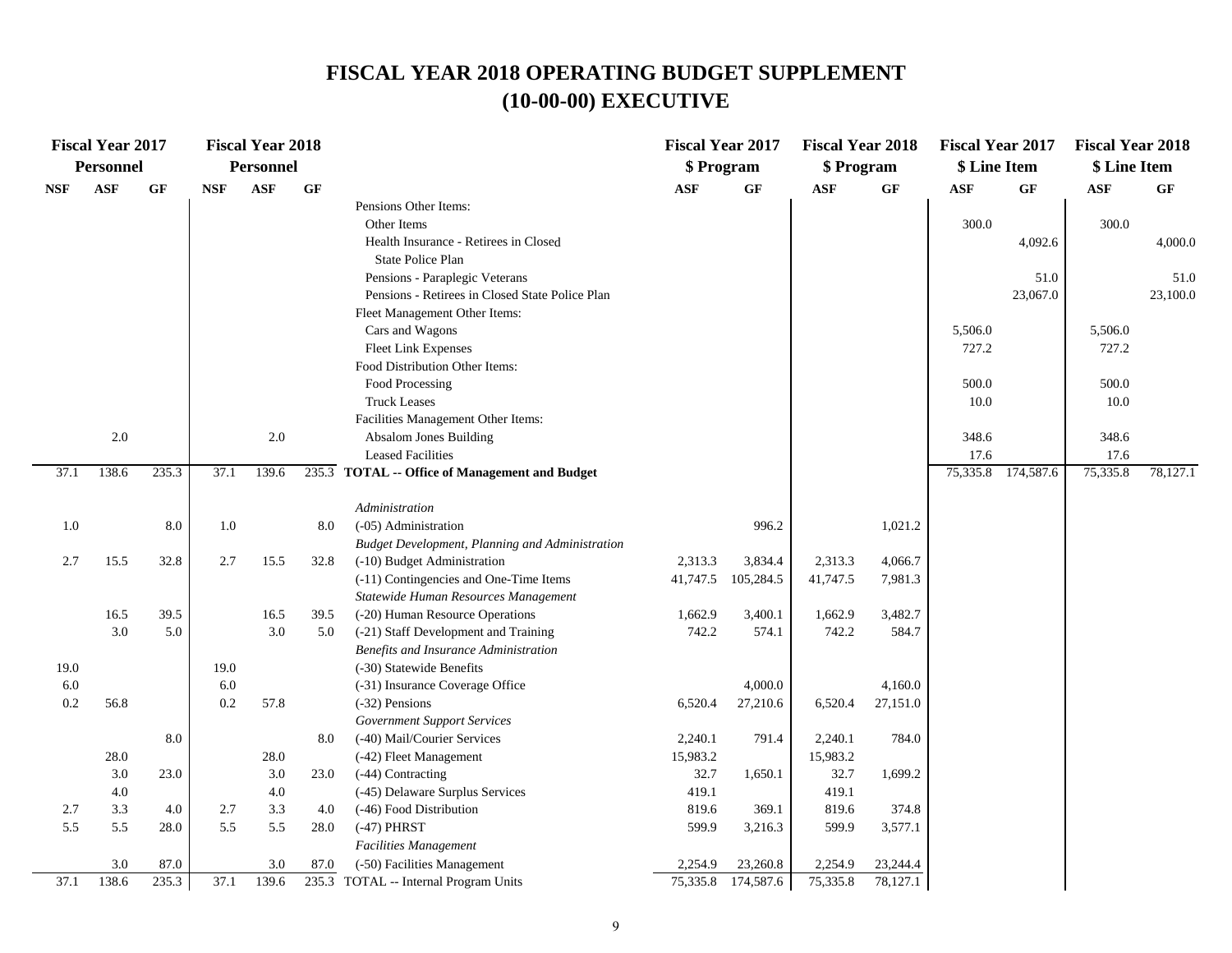|            | <b>Fiscal Year 2017</b> |      |            | <b>Fiscal Year 2018</b> |      |                                                    |            | <b>Fiscal Year 2017</b> |            | <b>Fiscal Year 2018</b> | <b>Fiscal Year 2017</b> |         | <b>Fiscal Year 2018</b> |         |
|------------|-------------------------|------|------------|-------------------------|------|----------------------------------------------------|------------|-------------------------|------------|-------------------------|-------------------------|---------|-------------------------|---------|
|            | <b>Personnel</b>        |      |            | Personnel               |      |                                                    |            | \$Program               |            | \$ Program              | \$ Line Item            |         | \$ Line Item            |         |
| <b>NSF</b> | <b>ASF</b>              | GF   | <b>NSF</b> | <b>ASF</b>              | GF   |                                                    | <b>ASF</b> | GF                      | <b>ASF</b> | GF                      | <b>ASF</b>              | GF      | <b>ASF</b>              | GF      |
|            |                         |      |            |                         |      | (10-03-00) Delaware Economic Development Office    |            |                         |            |                         |                         |         |                         |         |
|            |                         |      |            |                         |      | (10-03-01) Office of the Director                  |            |                         |            |                         |                         |         |                         |         |
|            |                         | 9.0  |            |                         | 9.0  | Personnel Costs                                    |            |                         |            |                         |                         | 945.1   |                         | 964.9   |
|            |                         |      |            |                         |      | Travel                                             |            |                         |            |                         |                         | 2.0     |                         | 2.0     |
|            |                         |      |            |                         |      | <b>Contractual Services</b>                        |            |                         |            |                         | 109.5                   | 0.1     | 109.5                   | 1.7     |
|            |                         |      |            |                         |      | Supplies and Materials                             |            |                         |            |                         | 5.9                     | 3.2     | 5.9                     | 1.6     |
|            |                         |      |            |                         |      | Capital Outlay                                     |            |                         |            |                         | 9.8                     |         | 9.8                     |         |
|            |                         | 9.0  |            |                         | 9.0  | TOTAL -- Office of the Director                    |            |                         |            |                         | 125.2                   | 950.4   | 125.2                   | 970.2   |
|            |                         |      |            |                         |      | (10-03-02) Delaware Tourism Office                 |            |                         |            |                         |                         |         |                         |         |
|            | 9.0                     |      |            | 9.0                     |      | Personnel Costs                                    |            |                         |            |                         | 665.1                   |         | 665.1                   |         |
|            |                         |      |            |                         |      | Travel                                             |            |                         |            |                         | 20.0                    |         | 20.0                    |         |
|            |                         |      |            |                         |      | <b>Contractual Services</b>                        |            |                         |            |                         | 794.3                   |         | 794.3                   |         |
|            |                         |      |            |                         |      | Supplies and Materials                             |            |                         |            |                         | 15.0                    |         | 15.0                    |         |
|            |                         |      |            |                         |      | Capital Outlay                                     |            |                         |            |                         | 15.0                    |         | 15.0                    |         |
|            |                         |      |            |                         |      | Other Items:                                       |            |                         |            |                         |                         |         |                         |         |
|            |                         |      |            |                         |      | <b>Tourism Marketing</b>                           |            |                         |            |                         | 775.0                   |         | 775.0                   |         |
|            |                         |      |            |                         |      | Kalmar Nyckel                                      |            |                         |            |                         | 95.0                    |         | 85.5                    |         |
|            |                         |      |            |                         |      | National High School Wrestling Tournament          |            |                         |            |                         | 21.2                    |         | 19.1                    |         |
|            |                         |      |            |                         |      | Northeast Old Car Rally                            |            |                         |            |                         | 6.0                     |         | 6.0                     |         |
|            |                         |      |            |                         |      | Juneteenth                                         |            |                         |            |                         | 12.0                    |         | 12.0                    |         |
|            | 9.0                     |      |            | 9.0                     |      | TOTAL -- Delaware Tourism Office                   |            |                         |            |                         | 2,418.6                 |         | 2,407.0                 |         |
|            |                         |      |            |                         |      | (10-03-03) Delaware Economic Development Authority |            |                         |            |                         |                         |         |                         |         |
|            | 5.0                     | 19.0 |            | 5.0                     | 19.0 | Personnel Costs                                    |            |                         |            |                         | 307.1                   | 1,828.0 | 307.1                   | 1,879.8 |
|            |                         |      |            |                         |      | Travel                                             |            |                         |            |                         | 20.0                    | 5.0     | 20.0                    | 5.0     |
|            |                         |      |            |                         |      | <b>Contractual Services</b>                        |            |                         |            |                         | 318.0                   |         | 318.0                   |         |
|            |                         |      |            |                         |      | Energy                                             |            |                         |            |                         | 1.5                     |         | 1.5                     |         |
|            |                         |      |            |                         |      | Supplies and Materials                             |            |                         |            |                         | 10.0                    | 12.4    | 10.0                    | 12.4    |
|            |                         |      |            |                         |      | Capital Outlay                                     |            |                         |            |                         | 30.0                    | 7.3     | 30.0                    | 7.3     |
|            |                         |      |            |                         |      | Other Items:                                       |            |                         |            |                         |                         |         |                         |         |
|            |                         |      |            |                         |      | Delaware Small Business Development Center         |            |                         |            |                         | 400.0                   | 125.5   | 400.0                   | 111.5   |
|            |                         |      |            |                         |      | <b>Blue Collar</b>                                 |            |                         |            |                         | 1,700.1                 |         | 1,700.1                 |         |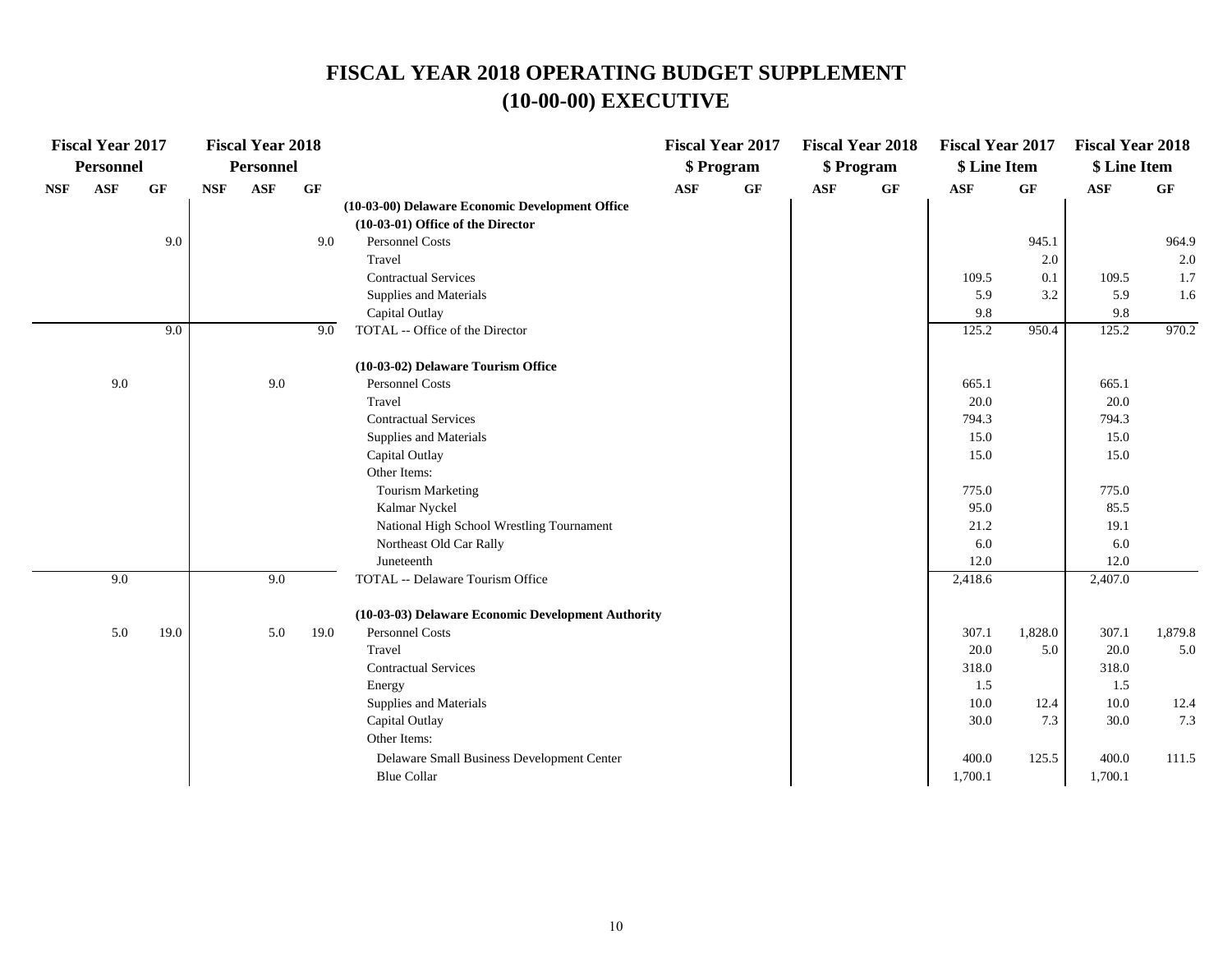|            | <b>Fiscal Year 2017</b> |                |                             | <b>Fiscal Year 2018</b> |                 |                                                    |            | <b>Fiscal Year 2017</b> |     | <b>Fiscal Year 2018</b> | <b>Fiscal Year 2017</b> |                | <b>Fiscal Year 2018</b> |                  |
|------------|-------------------------|----------------|-----------------------------|-------------------------|-----------------|----------------------------------------------------|------------|-------------------------|-----|-------------------------|-------------------------|----------------|-------------------------|------------------|
|            | <b>Personnel</b>        |                |                             | Personnel               |                 |                                                    |            | \$Program               |     | \$Program               | \$ Line Item            |                | \$ Line Item            |                  |
| <b>NSF</b> | ASF                     | GF             | $\ensuremath{\mathbf{NSF}}$ | ASF                     | $\bf{G} \bf{F}$ |                                                    | <b>ASF</b> | $\bf GF$                | ASF | $\bf{G} \bf{F}$         | ASF                     | GF             | $\mathbf{ASF}$          | GF               |
|            |                         |                |                             |                         |                 | <b>DEDO</b> General Operating                      |            |                         |     |                         | 320.9                   |                | 320.9                   |                  |
|            |                         |                |                             |                         |                 | Delaware Business Marketing Program                |            |                         |     |                         | 300.0                   |                | 300.0                   |                  |
|            |                         |                |                             |                         |                 | Main Street                                        |            |                         |     |                         | 25.0                    |                | 25.0                    |                  |
|            | 5.0                     | 19.0           |                             | 5.0                     | 19.0            | TOTAL -- Delaware Economic Development Authority   |            |                         |     |                         | 3,432.6                 | 1,978.2        | 3,432.6                 | 2,016.0          |
|            | 14.0                    | 28.0           |                             | 14.0                    |                 | 28.0 TOTAL -- Delaware Economic Development Office |            |                         |     |                         | 5,976.4                 | 2,928.6        | 5,964.8                 | 2,986.2          |
|            |                         |                |                             |                         |                 | (10-07-00) Criminal Justice                        |            |                         |     |                         |                         |                |                         |                  |
|            |                         |                |                             |                         |                 | (10-07-01) Criminal Justice Council                |            |                         |     |                         |                         |                |                         |                  |
| 9.0        |                         | 9.0            | 9.0                         |                         | 9.0             | Personnel Costs                                    |            |                         |     |                         |                         | 1,035.2        |                         | 1,061.5          |
|            |                         |                |                             |                         |                 | <b>Contractual Services</b>                        |            |                         |     |                         |                         | 7.9            |                         | 7.9              |
|            |                         |                |                             |                         |                 | Other Items:                                       |            |                         |     |                         |                         |                |                         |                  |
|            |                         |                |                             |                         |                 | <b>SENTAC</b>                                      |            |                         |     |                         |                         | 1.9            |                         | 1.9              |
|            |                         |                |                             |                         |                 | Videophone Fund                                    |            |                         |     |                         | 212.5                   |                | 212.5                   |                  |
|            |                         |                |                             |                         |                 | Domestic Violence Coordinating Council             |            |                         |     |                         |                         | 8.4            |                         | 8.4              |
|            |                         | $2.0\,$<br>1.0 |                             |                         | 2.0<br>1.0      | Other Grants<br><b>Board of Parole</b>             |            |                         |     |                         |                         | 117.2<br>171.0 |                         | 117.2            |
| 9.0        |                         | 12.0           | 9.0                         |                         | 12.0            | TOTAL -- Criminal Justice Council                  |            |                         |     |                         | 212.5                   | 1,341.6        | 212.5                   | 171.0<br>1,367.9 |
|            |                         |                |                             |                         |                 |                                                    |            |                         |     |                         |                         |                |                         |                  |
|            |                         |                |                             |                         |                 | (10-07-02) Delaware Justice Information System     |            |                         |     |                         |                         |                |                         |                  |
|            |                         | 12.0           |                             |                         | 12.0            | Personnel Costs                                    |            |                         |     |                         |                         | 1,085.8        |                         | 1,108.5          |
|            |                         |                |                             |                         |                 | Travel                                             |            |                         |     |                         | 1.0                     | 2.6            | 1.0                     | 2.6              |
|            |                         |                |                             |                         |                 | <b>Contractual Services</b>                        |            |                         |     |                         | 251.4                   | 1,160.9        | 251.4                   | 1,160.9          |
|            |                         |                |                             |                         |                 | Supplies and Materials                             |            |                         |     |                         | 7.6                     | 12.9           | 7.6                     | 12.9             |
|            |                         |                |                             |                         |                 | Other Item:                                        |            |                         |     |                         |                         |                |                         |                  |
|            |                         |                |                             |                         |                 | <b>VINE</b>                                        |            |                         |     |                         |                         | 127.5          |                         | 127.5            |
|            |                         | 12.0           |                             |                         | 12.0            | TOTAL -- Delaware Justice Information System       |            |                         |     |                         | 260.0                   | 2,389.7        | 260.0                   | 2,412.4          |
|            |                         |                |                             |                         |                 | (10-07-03) Statistical Analysis Center             |            |                         |     |                         |                         |                |                         |                  |
| 1.7        |                         | 5.3            | 0.9                         |                         | 6.1             | Personnel Costs                                    |            |                         |     |                         |                         | 454.5          |                         | 465.1            |
|            |                         |                |                             |                         |                 | Travel                                             |            |                         |     |                         |                         | 0.8            |                         | 0.8              |
|            |                         |                |                             |                         |                 | <b>Contractual Services</b>                        |            |                         |     |                         |                         | 85.8           |                         | 81.5             |
|            |                         |                |                             |                         |                 | Supplies and Materials                             |            |                         |     |                         |                         | 3.4            |                         | 3.4              |
| 1.7        |                         | 5.3            | 0.9                         |                         | 6.1             | TOTAL -- Statistical Analysis Center               |            |                         |     |                         |                         | 544.5          |                         | 550.8            |
| 10.7       |                         | 29.3           | 9.9                         |                         |                 | 30.1 TOTAL -- Criminal Justice                     |            |                         |     |                         | 472.5                   | 4,275.8        | 472.5                   | 4,331.1          |
|            |                         |                |                             |                         |                 | (10-08-01) Delaware State Housing Authority        |            |                         |     |                         |                         |                |                         |                  |
| 4.5        | 9.5                     |                | 4.5                         | 6.5                     |                 | Personnel Costs                                    |            |                         |     |                         | 910.9                   |                | 643.2                   |                  |
|            |                         |                |                             |                         |                 | Other Items:                                       |            |                         |     |                         |                         |                |                         |                  |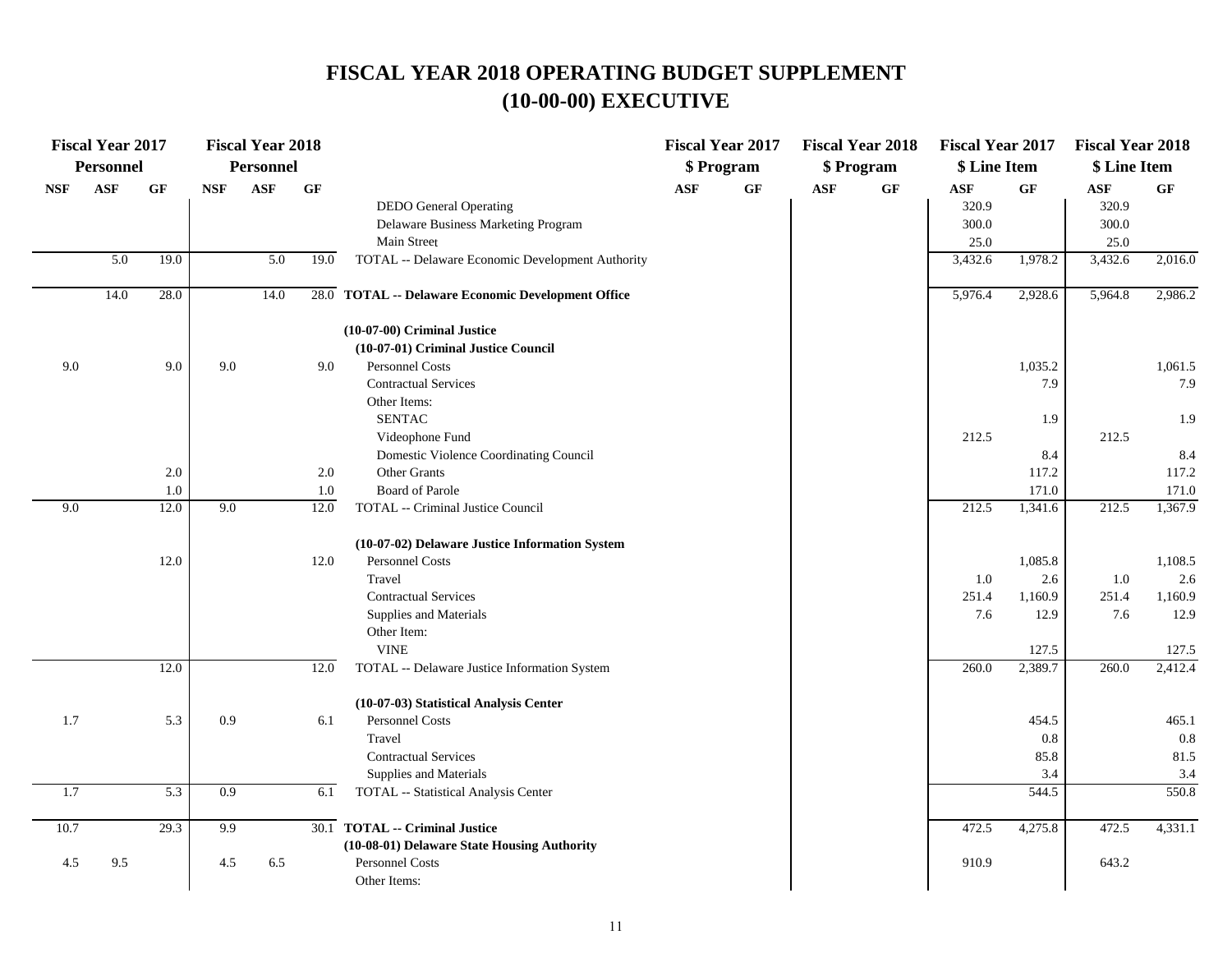|            | <b>Fiscal Year 2017</b> |       |      | <b>Fiscal Year 2018</b> |                                                  |     | <b>Fiscal Year 2017</b> |     | <b>Fiscal Year 2018</b> | <b>Fiscal Year 2017</b> |           | <b>Fiscal Year 2018</b> |          |
|------------|-------------------------|-------|------|-------------------------|--------------------------------------------------|-----|-------------------------|-----|-------------------------|-------------------------|-----------|-------------------------|----------|
|            | <b>Personnel</b>        |       |      | Personnel               |                                                  |     | \$ Program              |     | \$ Program              | \$ Line Item            |           | \$ Line Item            |          |
| <b>NSF</b> | ASF                     | GF    | NSF  | ASF                     | GF                                               | ASF | GF                      | ASF | GF                      | ASF                     | GF        | ASF                     | GF       |
|            |                         |       |      |                         | Housing Development Fund                         |     |                         |     |                         | 18,000.0                |           | 14,000.0                | 3,600.0  |
|            |                         |       |      |                         | <b>State Rental Assistance Program</b>           |     |                         |     |                         |                         |           |                         | 2,700.0  |
|            |                         |       |      |                         | Home Improvement Insurance                       |     |                         |     |                         | 1.000.0                 |           |                         |          |
| 4.5        | 9.5                     |       | 4.5  | 6.5                     | <b>TOTAL</b> -- Delaware State Housing Authority |     |                         |     |                         | 19.910.9                |           | 14.643.2                | 6.300.0  |
|            |                         |       |      |                         |                                                  |     |                         |     |                         |                         |           |                         |          |
|            |                         |       |      |                         |                                                  |     |                         |     |                         |                         |           |                         |          |
| 52.3       | 162.1                   | 318.6 | 51.5 | 160.1                   | <b>TOTAL -- EXECUTIVE</b><br>319.4               |     |                         |     |                         | 101.695.6               | 184,771.8 | 96,416.3                | 94.781.6 |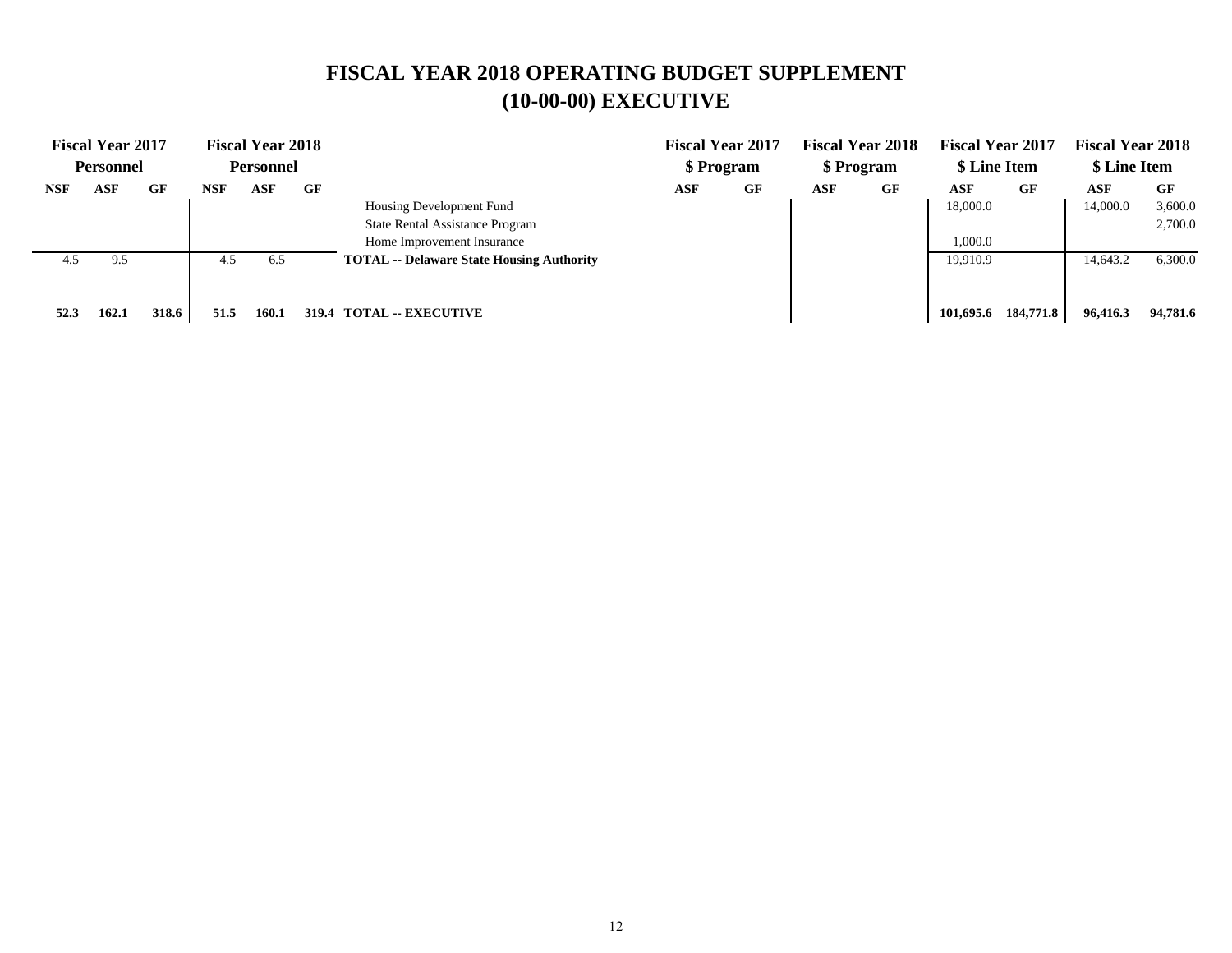#### **(11-00-00) DEPARTMENT OF TECHNOLOGY AND INFORMATION FISCAL YEAR 2018 OPERATING BUDGET SUPPLEMENT**

|            | <b>Fiscal Year 2017</b><br>Personnel |       |            | <b>Fiscal Year 2018</b><br>Personnel |       |                                                         | <b>Fiscal Year 2017</b><br>\$ Program |           | <b>Fiscal Year 2018</b><br>\$ Program |                 | <b>Fiscal Year 2017</b><br>\$ Line Item |          | <b>Fiscal Year 2018</b><br>\$ Line Item |          |
|------------|--------------------------------------|-------|------------|--------------------------------------|-------|---------------------------------------------------------|---------------------------------------|-----------|---------------------------------------|-----------------|-----------------------------------------|----------|-----------------------------------------|----------|
| <b>NSF</b> | <b>ASF</b>                           | GF    | <b>NSF</b> | $\mathbf{ASF}$                       | GF    |                                                         | <b>ASF</b>                            | <b>GF</b> | <b>ASF</b>                            | $\bf{G} \bf{F}$ | <b>ASF</b>                              | GF       | <b>ASF</b>                              | GF       |
|            |                                      |       |            |                                      |       | (11-01-00) Office of the Chief Information Officer      |                                       |           |                                       |                 |                                         |          |                                         |          |
|            |                                      | 5.0   |            |                                      | 6.0   | Personnel Costs                                         |                                       |           |                                       |                 |                                         | 1,076.7  |                                         | 1,258.2  |
|            |                                      |       |            |                                      |       | Travel                                                  |                                       |           |                                       |                 |                                         | 0.5      |                                         | 0.5      |
|            |                                      |       |            |                                      |       | <b>Contractual Services</b>                             |                                       |           |                                       |                 |                                         | 90.4     |                                         | 90.4     |
|            |                                      |       |            |                                      |       | Supplies and Materials                                  |                                       |           |                                       |                 |                                         | 0.3      |                                         | 0.3      |
|            |                                      |       |            |                                      |       | Rental Hardware and Software                            |                                       |           |                                       |                 |                                         | 20.0     |                                         | 20.0     |
|            |                                      | 5.0   |            |                                      | 6.0   | <b>TOTAL</b> -- Office of the Chief Information Officer |                                       |           |                                       |                 |                                         | 1,187.9  |                                         | 1,369.4  |
|            |                                      | 5.0   |            |                                      | 6.0   | (-01) Chief Information Officer                         |                                       | 1,187.9   |                                       | 1,369.4         |                                         |          |                                         |          |
|            |                                      | 5.0   |            |                                      |       | $6.0$ TOTAL -- Internal Program Unit                    |                                       | 1,187.9   |                                       | 1,369.4         |                                         |          |                                         |          |
|            |                                      |       |            |                                      |       |                                                         |                                       |           |                                       |                 |                                         |          |                                         |          |
|            |                                      |       |            |                                      |       | (11-02-00) Security Office                              |                                       |           |                                       |                 |                                         |          |                                         |          |
|            | 2.0                                  | 3.0   |            | 2.0                                  | 9.0   | Personnel Costs                                         |                                       |           |                                       |                 | 71.5                                    | 417.0    | 98.5                                    | 1,021.1  |
|            |                                      |       |            |                                      |       | Travel                                                  |                                       |           |                                       |                 | 25.0                                    | 1.3      | 25.0                                    | 1.3      |
|            |                                      |       |            |                                      |       | <b>Contractual Services</b>                             |                                       |           |                                       |                 | 1,100.0                                 | 8.4      | 1,100.0                                 | 8.4      |
|            |                                      |       |            |                                      |       | Supplies and Materials                                  |                                       |           |                                       |                 | 48.5                                    | 2.3      | 48.5                                    | 2.3      |
|            |                                      |       |            |                                      |       | Rental Hardware and Software                            |                                       |           |                                       |                 |                                         | 34.9     |                                         | 284.9    |
|            | 2.0                                  | 3.0   |            | 2.0                                  |       | 9.0 TOTAL -- Security Office                            |                                       |           |                                       |                 | 1,245.0                                 | 463.9    | 1,272.0                                 | 1,318.0  |
|            | 2.0                                  | 3.0   |            | 2.0                                  | 9.0   | (-01) Chief Security Officer                            | 1,245.0                               | 463.9     | 1,272.0                               | 1,318.0         |                                         |          |                                         |          |
|            | 2.0                                  | 3.0   |            | 2.0                                  |       | 9.0 TOTAL -- Internal Program Unit                      | 1,245.0                               | 463.9     | 1,272.0                               | 1,318.0         |                                         |          |                                         |          |
|            |                                      |       |            |                                      |       |                                                         |                                       |           |                                       |                 |                                         |          |                                         |          |
|            |                                      |       |            |                                      |       | (11-03-00) Operations Office                            |                                       |           |                                       |                 |                                         |          |                                         |          |
|            | 34.5                                 | 125.5 |            | 34.5                                 | 112.5 | <b>Personnel Costs</b>                                  |                                       |           |                                       |                 | 2,497.3                                 | 12,505.7 | 2,558.4                                 | 11,400.9 |
|            |                                      |       |            |                                      |       | Travel                                                  |                                       |           |                                       |                 | 134.7                                   | 14.0     | 134.7                                   | 14.0     |
|            |                                      |       |            |                                      |       | <b>Contractual Services</b>                             |                                       |           |                                       |                 | 15,306.8                                | 1,202.0  | 15,306.8                                | 1,173.2  |
|            |                                      |       |            |                                      |       | Energy                                                  |                                       |           |                                       |                 |                                         | 612.6    |                                         | 558.0    |
|            |                                      |       |            |                                      |       | Supplies and Materials                                  |                                       |           |                                       |                 | 97.0                                    | 183.3    | 97.0                                    | 185.2    |
|            |                                      |       |            |                                      |       | Capital Outlay                                          |                                       |           |                                       |                 | 138.6                                   | 9.3      | 138.6                                   | 9.3      |
|            |                                      |       |            |                                      |       | <b>Rental Hardware and Software</b>                     |                                       |           |                                       |                 | 9,979.5                                 | 10,822.9 | 9,979.5                                 | 11,007.9 |
|            | 34.5                                 | 125.5 |            | 34.5                                 |       | 112.5 TOTAL -- Operations Office                        |                                       |           |                                       |                 | 28,153.9                                | 25,349.8 | 28,215.0                                | 24,348.5 |
|            | 12.0                                 | 4.0   |            | $12.0\,$                             | 1.0   | (-01) Chief Operating Officer                           | 11,831.3                              | 134.1     | 11,270.8                              | 137.1           |                                         |          |                                         |          |
|            | 3.0                                  | 6.0   |            | 3.0                                  | 3.0   | (-02) Controller's Office                               | 833.6                                 | 1,976.3   | 913.9                                 | 1,357.3         |                                         |          |                                         |          |
|            | 8.5                                  | 71.5  |            | 6.5                                  | 61.5  | (-04) Data Center and Operations                        | 9,343.3                               | 17,082.5  | 9,628.0                               | 16,158.0        |                                         |          |                                         |          |
|            | $4.0\,$                              | 28.0  |            | 4.0                                  | 22.0  | (-05) Telecommunications                                | 4,921.1                               | 4,164.8   | 5,017.6                               | 3,635.8         |                                         |          |                                         |          |
|            | 7.0                                  | 16.0  |            | 9.0                                  | 25.0  | (-06) Systems Engineering                               | 1,224.6                               | 1,992.1   | 1,384.7                               | 3,060.3         |                                         |          |                                         |          |
|            | 34.5                                 | 125.5 |            | 34.5                                 |       | 112.5 TOTAL -- Internal Program Units                   | 28,153.9                              | 25,349.8  | 28,215.0                              | 24,348.5        |                                         |          |                                         |          |
|            |                                      |       |            |                                      |       | (11-04-00) Technology Office                            |                                       |           |                                       |                 |                                         |          |                                         |          |
|            | 31.0                                 | 96.0  |            | 31.0                                 | 93.0  | <b>Personnel Costs</b>                                  |                                       |           |                                       |                 | 2,848.7                                 | 11,977.1 | 3,437.2                                 | 11,893.9 |
|            |                                      |       |            |                                      |       |                                                         |                                       |           |                                       |                 |                                         |          |                                         |          |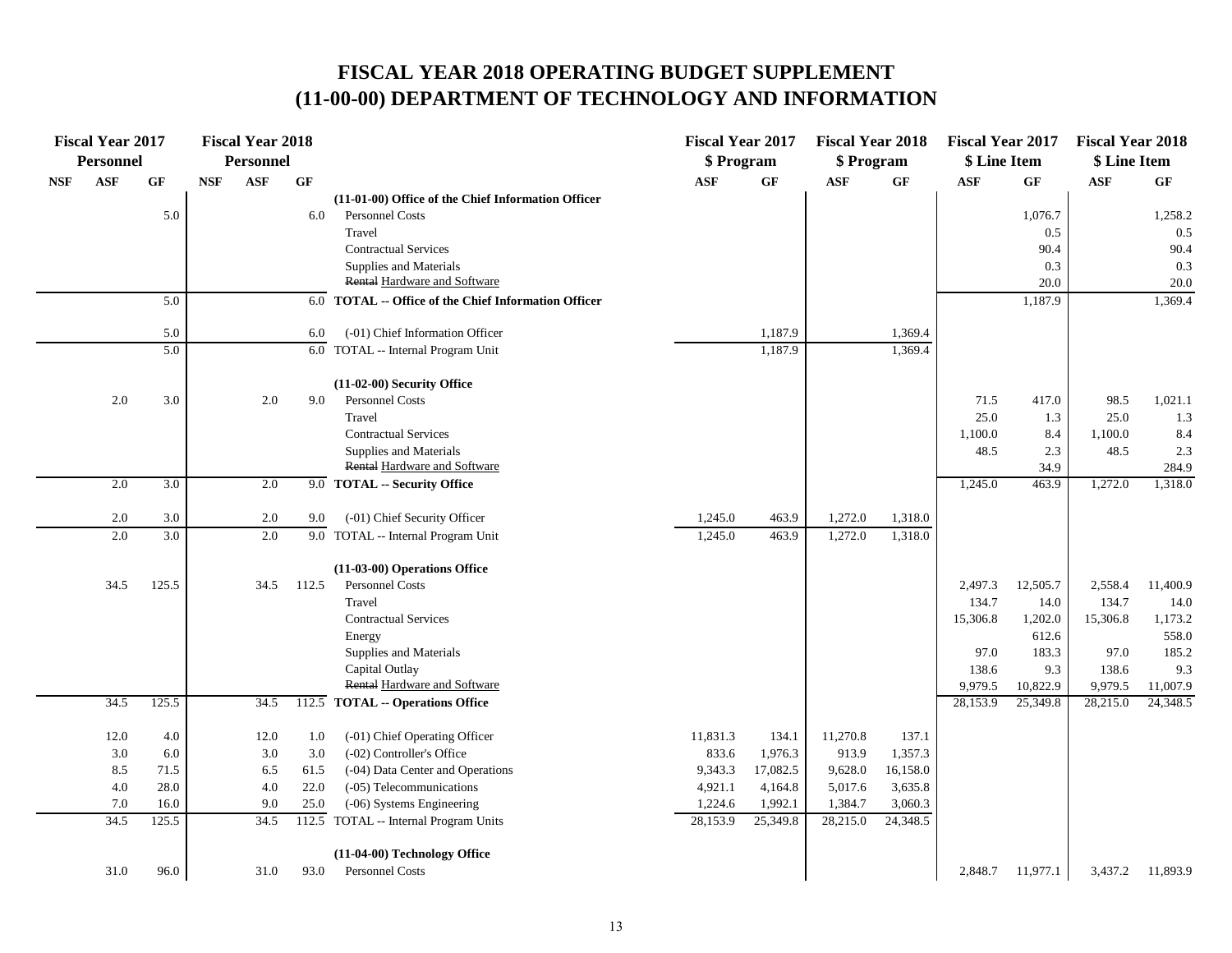#### **(11-00-00) DEPARTMENT OF TECHNOLOGY AND INFORMATION FISCAL YEAR 2018 OPERATING BUDGET SUPPLEMENT**

|            | <b>Fiscal Year 2017</b> |       |            | <b>Fiscal Year 2018</b> |      |                                                                             | <b>Fiscal Year 2017</b> |          | <b>Fiscal Year 2018</b> |          | <b>Fiscal Year 2017</b> |          | <b>Fiscal Year 2018</b> |          |
|------------|-------------------------|-------|------------|-------------------------|------|-----------------------------------------------------------------------------|-------------------------|----------|-------------------------|----------|-------------------------|----------|-------------------------|----------|
|            | <b>Personnel</b>        |       |            | <b>Personnel</b>        |      |                                                                             | \$ Program              |          | \$ Program              |          | \$ Line Item            |          | \$ Line Item            |          |
| <b>NSF</b> | <b>ASF</b>              | GF    | <b>NSF</b> | <b>ASF</b>              | GF   |                                                                             | <b>ASF</b>              | GF       | <b>ASF</b>              | GF       | <b>ASF</b>              | GF       | <b>ASF</b>              | GF       |
|            |                         |       |            |                         |      | Travel                                                                      |                         |          |                         |          | 40.0                    | 1.9      | 40.0                    | 1.9      |
|            |                         |       |            |                         |      | <b>Contractual Services</b>                                                 |                         |          |                         |          | 2,375.0                 | 391.8    | 2,375.0                 | 372.7    |
|            |                         |       |            |                         |      | Supplies and Materials                                                      |                         |          |                         |          | 5.0                     | 5.3      | 5.0                     | 3.4      |
|            |                         |       |            |                         |      | Capital Outlay                                                              |                         |          |                         |          |                         | 1.0      |                         | 1.0      |
|            |                         |       |            |                         |      | Rental Hardware and Software                                                |                         |          |                         |          | 70.0                    | 1,774.8  | 70.0                    | 2,079.8  |
|            | 31.0                    | 96.0  |            | 31.0                    | 93.0 | <b>TOTAL -- Technology Office</b>                                           |                         |          |                         |          | 5,338.7                 | 14,151.9 | 5,927.2                 | 14,352.7 |
|            | 2.0                     | 8.0   |            | 2.0                     | 14.0 | (-01) Chief Technology Officer Strategic Enterprise Services                | 47.0                    | 981.4    | 164.2                   | 1,796.9  |                         |          |                         |          |
|            | 3.0                     | 18.0  |            | 3.0                     | 24.0 | (-02) Senior Project Management Team                                        | 333.8                   | 2,225.5  | 392.6                   | 3,044.1  |                         |          |                         |          |
|            | 22.0                    | 31.0  |            | 22.0                    | 32.0 | (-04) Application Delivery                                                  | 4,570.6                 | 5,166.6  | 4,935.8                 | 4,679.4  |                         |          |                         |          |
|            | 4.0                     | 24.0  |            | 4.0                     | 23.0 | (-06) Enterprise Solutions                                                  | 387.3                   | 4,137.2  | 434.6                   | 4,832.3  |                         |          |                         |          |
|            |                         | 15.0  |            |                         |      | (-07) Customer Engagement Team                                              |                         | 1,641.2  |                         |          |                         |          |                         |          |
|            | 31.0                    | 96.0  |            | 31.0                    | 93.0 | TOTAL -- Internal Program Units                                             | 5,338.7                 | 14,151.9 | 5,927.2                 | 14,352.7 |                         |          |                         |          |
|            |                         |       |            |                         |      | (11-05-00) Office of Policy and Communications                              |                         |          |                         |          |                         |          |                         |          |
|            |                         |       |            |                         | 10.0 | <b>Personnel Costs</b>                                                      |                         |          |                         |          |                         |          |                         | 897.0    |
|            |                         |       |            |                         | 10.0 | <b>TOTAL -- Office of Policy and Communications</b>                         |                         |          |                         |          |                         |          |                         | 897.0    |
|            |                         |       |            |                         | 10.0 | (-01) Chief Policy Officer                                                  |                         |          |                         | 897.0    |                         |          |                         |          |
|            |                         |       |            |                         | 10.0 | TOTAL -- Internal Program Units                                             |                         |          |                         | 897.0    |                         |          |                         |          |
|            | 67.5                    | 229.5 |            | 67.5                    |      | 230.5 TOTAL -- DEPARTMENT OF<br><b>TECHNOLOGY AND</b><br><b>INFORMATION</b> |                         |          |                         |          | 34,737.6                | 41,153.5 | 35,414.2                | 42,285.6 |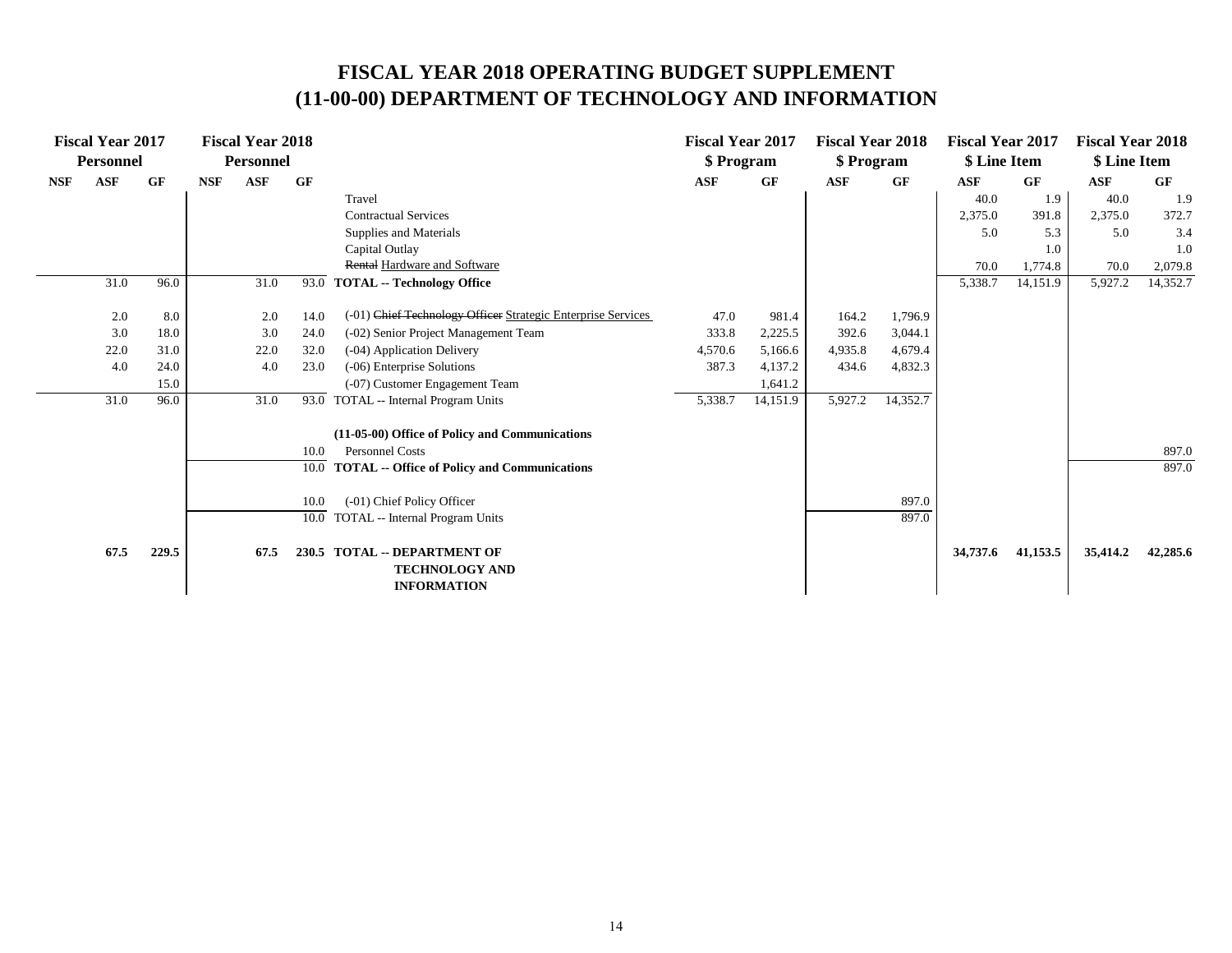# **FISCAL YEAR 2018 OPERATING BUDGET SUPPLEMENT (12-00-00) OTHER ELECTIVE**

|            | <b>Fiscal Year 2017</b> |      |            | <b>Fiscal Year 2018</b> |      |                                       |            | <b>Fiscal Year 2017</b> |            | <b>Fiscal Year 2018</b> | <b>Fiscal Year 2017</b> |         | <b>Fiscal Year 2018</b> |         |
|------------|-------------------------|------|------------|-------------------------|------|---------------------------------------|------------|-------------------------|------------|-------------------------|-------------------------|---------|-------------------------|---------|
|            | <b>Personnel</b>        |      |            | <b>Personnel</b>        |      |                                       |            | \$ Program              |            | \$ Program              | \$ Line Item            |         | \$ Line Item            |         |
| <b>NSF</b> | <b>ASF</b>              | GF   | <b>NSF</b> | <b>ASF</b>              | GF   |                                       | <b>ASF</b> | GF                      | <b>ASF</b> | GF                      | <b>ASF</b>              | GF      | <b>ASF</b>              | GF      |
|            |                         |      |            |                         |      | (12-01-01) Lieutenant Governor        |            |                         |            |                         |                         |         |                         |         |
|            |                         | 6.0  |            |                         | 6.0  | Personnel Costs                       |            |                         |            |                         |                         | 287.0   |                         | 573.9   |
|            |                         |      |            |                         |      | Travel                                |            |                         |            |                         |                         | 0.7     |                         | 1.4     |
|            |                         |      |            |                         |      | <b>Contractual Services</b>           |            |                         |            |                         |                         | 11.9    |                         | 23.6    |
|            |                         |      |            |                         |      | Supplies and Materials                |            |                         |            |                         |                         | 1.2     |                         | 2.3     |
|            |                         |      |            |                         |      | Other Item:                           |            |                         |            |                         |                         |         |                         |         |
|            |                         |      |            |                         |      | Expenses - Lieutenant Governor        |            |                         |            |                         |                         | 3.9     |                         | 7.7     |
|            |                         | 6.0  |            |                         |      | 6.0 TOTAL -- Lieutenant Governor      |            |                         |            |                         |                         | 304.7   |                         | 608.9   |
|            |                         |      |            |                         |      | (12-02-01) Auditor of Accounts        |            |                         |            |                         |                         |         |                         |         |
|            | 7.0                     | 20.0 |            | 7.0                     | 20.0 | <b>Personnel Costs</b>                |            |                         |            |                         | 503.6                   | 2,147.7 | 503.6                   | 2,183.1 |
|            |                         |      |            |                         |      | Travel                                |            |                         |            |                         | 9.5                     | 5.5     | 9.5                     | 5.5     |
|            |                         |      |            |                         |      | <b>Contractual Services</b>           |            |                         |            |                         | 705.5                   | 615.2   | 705.5                   | 587.3   |
|            |                         |      |            |                         |      | Supplies and Materials                |            |                         |            |                         | 4.4                     | 10.4    | 4.4                     | 10.4    |
|            |                         |      |            |                         |      | Capital Outlay                        |            |                         |            |                         | 10.4                    | 11.9    | 10.4                    | 11.9    |
|            | 7.0                     | 20.0 |            | 7.0                     |      | 20.0 TOTAL -- Auditor of Accounts     |            |                         |            |                         | 1,233.4                 | 2,790.7 | 1,233.4                 | 2,798.2 |
|            |                         |      |            |                         |      | (12-03-00) Insurance Commissioner     |            |                         |            |                         |                         |         |                         |         |
|            |                         |      |            |                         |      | (12-03-01) Regulatory Activities      |            |                         |            |                         |                         |         |                         |         |
|            | 9.0                     |      |            | 9.0                     |      | Personnel Costs                       |            |                         |            |                         | 835.3                   |         | 831.1                   |         |
|            |                         |      |            |                         |      | Travel                                |            |                         |            |                         | 2.4                     |         | 2.4                     |         |
|            |                         |      |            |                         |      | <b>Contractual Services</b>           |            |                         |            |                         | 146.6                   |         | 167.0                   |         |
|            |                         |      |            |                         |      | Supplies and Materials                |            |                         |            |                         | 14.5                    |         | 8.8                     |         |
|            |                         |      |            |                         |      | Capital Outlay                        |            |                         |            |                         | 15.4                    |         | 15.4                    |         |
|            |                         |      |            |                         |      | Other Item:                           |            |                         |            |                         |                         |         |                         |         |
|            |                         |      |            |                         |      | Malpractice Review                    |            |                         |            |                         | 5.0                     |         | 5.0                     |         |
|            | 9.0                     |      |            | 9.0                     |      | <b>TOTAL -- Regulatory Activities</b> |            |                         |            |                         | 1,019.2                 |         | 1,029.7                 |         |
|            |                         |      |            |                         |      | (12-03-02) Bureau of Examination,     |            |                         |            |                         |                         |         |                         |         |
|            |                         |      |            |                         |      | <b>Rehabilitation and Guaranty</b>    |            |                         |            |                         |                         |         |                         |         |
| 2.0        | 80.0                    |      | 2.0        | 80.0                    |      | Personnel Costs                       |            |                         |            |                         | 5,266.7                 |         | 5,336.2                 |         |
|            |                         |      |            |                         |      | Travel                                |            |                         |            |                         | 40.5                    |         | 40.5                    |         |
|            |                         |      |            |                         |      | <b>Contractual Services</b>           |            |                         |            |                         | 1,442.7                 |         | 1,442.7                 |         |
|            |                         |      |            |                         |      | Supplies and Materials                |            |                         |            |                         | 39.7                    |         | 39.7                    |         |
|            |                         |      |            |                         |      | Capital Outlay                        |            |                         |            |                         | 67.1                    |         | 67.1                    |         |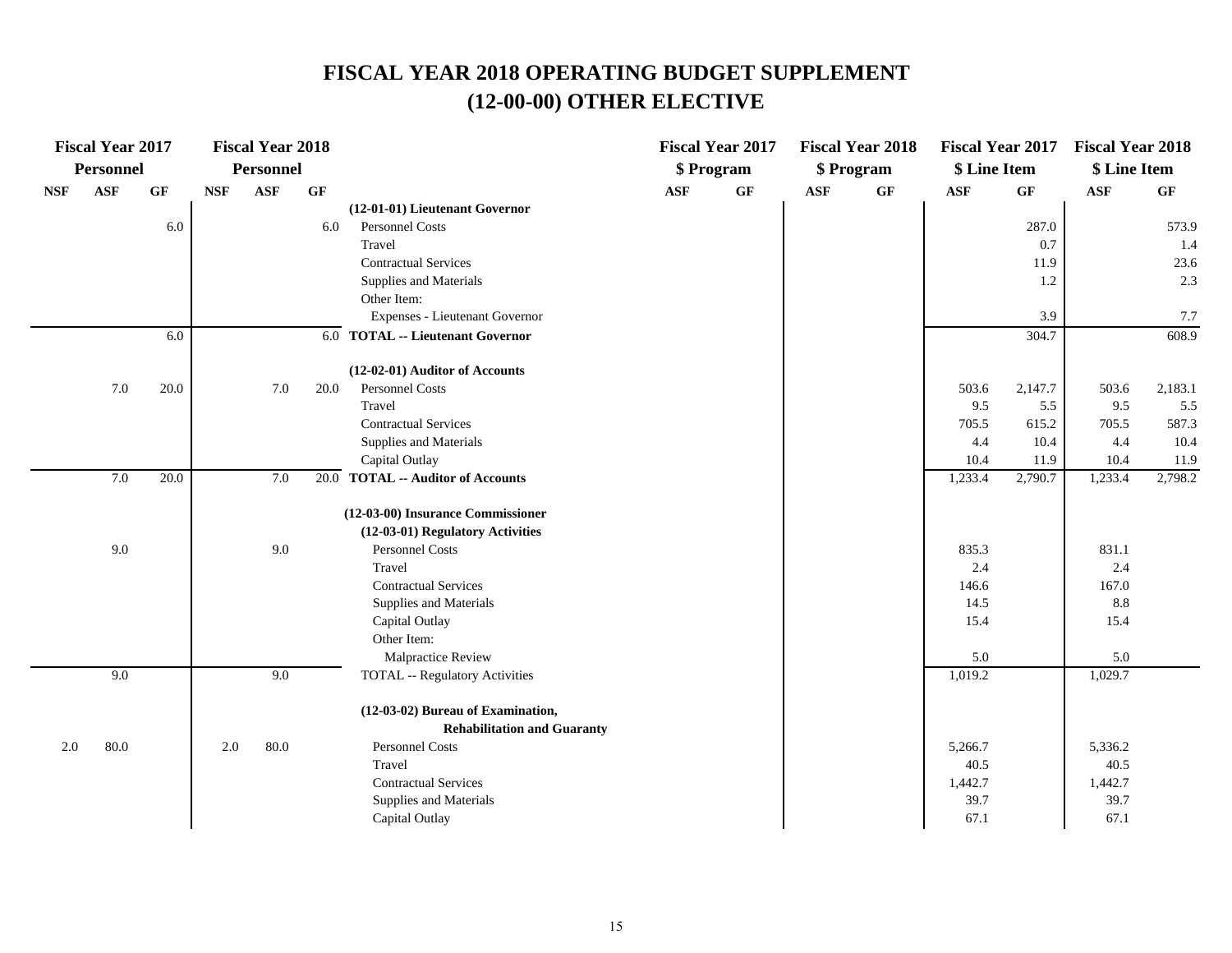# **FISCAL YEAR 2018 OPERATING BUDGET SUPPLEMENT (12-00-00) OTHER ELECTIVE**

|            | <b>Fiscal Year 2017</b> |                 |            | <b>Fiscal Year 2018</b> |                 |                                        |                | <b>Fiscal Year 2017</b> |                | <b>Fiscal Year 2018</b> |              | <b>Fiscal Year 2017</b> | <b>Fiscal Year 2018</b> |           |
|------------|-------------------------|-----------------|------------|-------------------------|-----------------|----------------------------------------|----------------|-------------------------|----------------|-------------------------|--------------|-------------------------|-------------------------|-----------|
|            | <b>Personnel</b>        |                 |            | <b>Personnel</b>        |                 |                                        |                | \$ Program              |                | \$ Program              | \$ Line Item |                         | \$ Line Item            |           |
| <b>NSF</b> | <b>ASF</b>              | $\bf{G} \bf{F}$ | <b>NSF</b> | <b>ASF</b>              | $\bf{G} \bf{F}$ |                                        | $\mathbf{ASF}$ | $\bf{G} \bf{F}$         | $\mathbf{ASF}$ | $\bf{G} \bf{F}$         | <b>ASF</b>   | GF                      | $\mathbf{ASF}$          | GF        |
|            |                         |                 |            |                         |                 | Other Items:                           |                |                         |                |                         |              |                         |                         |           |
|            |                         |                 |            |                         |                 | Captive Insurance Fund                 |                |                         |                |                         | 2,023.8      |                         | 2,831.9                 |           |
|            |                         |                 |            |                         |                 | <b>Arbitration Program</b>             |                |                         |                |                         | 36.5         |                         | 36.5                    |           |
|            |                         |                 |            |                         |                 | <b>Contract Examiners</b>              |                |                         |                |                         | 14,541.1     |                         | 13,741.1                |           |
| 2.0        | 80.0                    |                 | 2.0        | 80.0                    |                 | TOTAL -- Bureau of Examination,        |                |                         |                |                         | 23,458.1     |                         | 23,535.7                |           |
|            |                         |                 |            |                         |                 | Rehabilitation and Guaranty            |                |                         |                |                         |              |                         |                         |           |
| 2.0        | 89.0                    |                 | 2.0        | 89.0                    |                 | <b>TOTAL -- Insurance Commissioner</b> |                |                         |                |                         | 24,477.3     |                         | 24,565.4                |           |
|            |                         |                 |            |                         |                 | (12-05-00) State Treasurer             |                |                         |                |                         |              |                         |                         |           |
|            |                         |                 |            |                         |                 | (12-05-01) Administration              |                |                         |                |                         |              |                         |                         |           |
| 2.0        | 10.0                    | 11.0            | 2.0        | 9.0                     | 12.0            | <b>Personnel Costs</b>                 |                |                         |                |                         | 832.2        | 1,084.7                 | 832.2                   | 1,112.0   |
|            |                         |                 |            |                         |                 | Travel                                 |                |                         |                |                         | 24.5         |                         | 24.5                    |           |
|            |                         |                 |            |                         |                 | <b>Contractual Services</b>            |                |                         |                |                         | 285.4        | 186.3                   | 288.9                   | 182.1     |
|            |                         |                 |            |                         |                 | Supplies and Materials                 |                |                         |                |                         | 9.1          | 5.9                     | 9.1                     | 5.9       |
|            |                         |                 |            |                         |                 | Capital Outlay                         |                |                         |                |                         | 25.5         |                         | 25.5                    |           |
|            |                         |                 |            |                         |                 | Other Items:                           |                |                         |                |                         |              |                         |                         |           |
|            |                         |                 |            |                         |                 | $403(b)$ Plans                         |                |                         |                |                         |              | 75.0                    |                         | 75.0      |
|            |                         |                 |            |                         |                 | Data Processing                        |                |                         |                |                         | 56.0         |                         | 56.0                    |           |
|            |                         |                 |            |                         |                 | <b>Banking Services</b>                |                |                         |                |                         | 2,583.3      |                         | 2,583.3                 |           |
| 2.0        | 10.0                    | 11.0            | 2.0        | 9.0                     | 12.0            | TOTAL -- Administration                |                |                         |                |                         | 3,816.0      | 1,351.9                 | 3,819.5                 | 1,375.0   |
|            |                         |                 |            |                         |                 | $(12-05-03)$ Debt Management           |                |                         |                |                         |              |                         |                         |           |
|            |                         |                 |            |                         |                 | Debt Service                           |                |                         |                |                         |              | 179,270.7               |                         | 188,837.9 |
|            |                         |                 |            |                         |                 | <b>Expense of Issuing Bonds</b>        |                |                         |                |                         |              | 354.1                   |                         | 354.1     |
|            |                         |                 |            |                         |                 | <b>Financial Advisor</b>               |                |                         |                |                         |              | 130.0                   |                         | 130.0     |
|            |                         |                 |            |                         |                 | Debt Service - Local Schools           |                |                         |                |                         | 72,483.7     |                         | 72,483.7                |           |
|            |                         |                 |            |                         |                 | TOTAL -- Debt Management               |                |                         |                |                         | 72,483.7     | 179,754.8               | 72,483.7                | 189,322.0 |
| 2.0        | 10.0                    | 11.0            | 2.0        | 9.0                     |                 | 12.0 TOTAL -- State Treasurer          |                |                         |                |                         | 76,299.7     | 181,106.7               | 76,303.2                | 190,697.0 |
| 4.0        | 106.0                   | 37.0            | 4.0        | 105.0                   |                 | 38.0 TOTAL -- OTHER ELECTIVE           |                |                         |                |                         |              | 102,010.4 184,202.1     | 102,102.0 194,104.1     |           |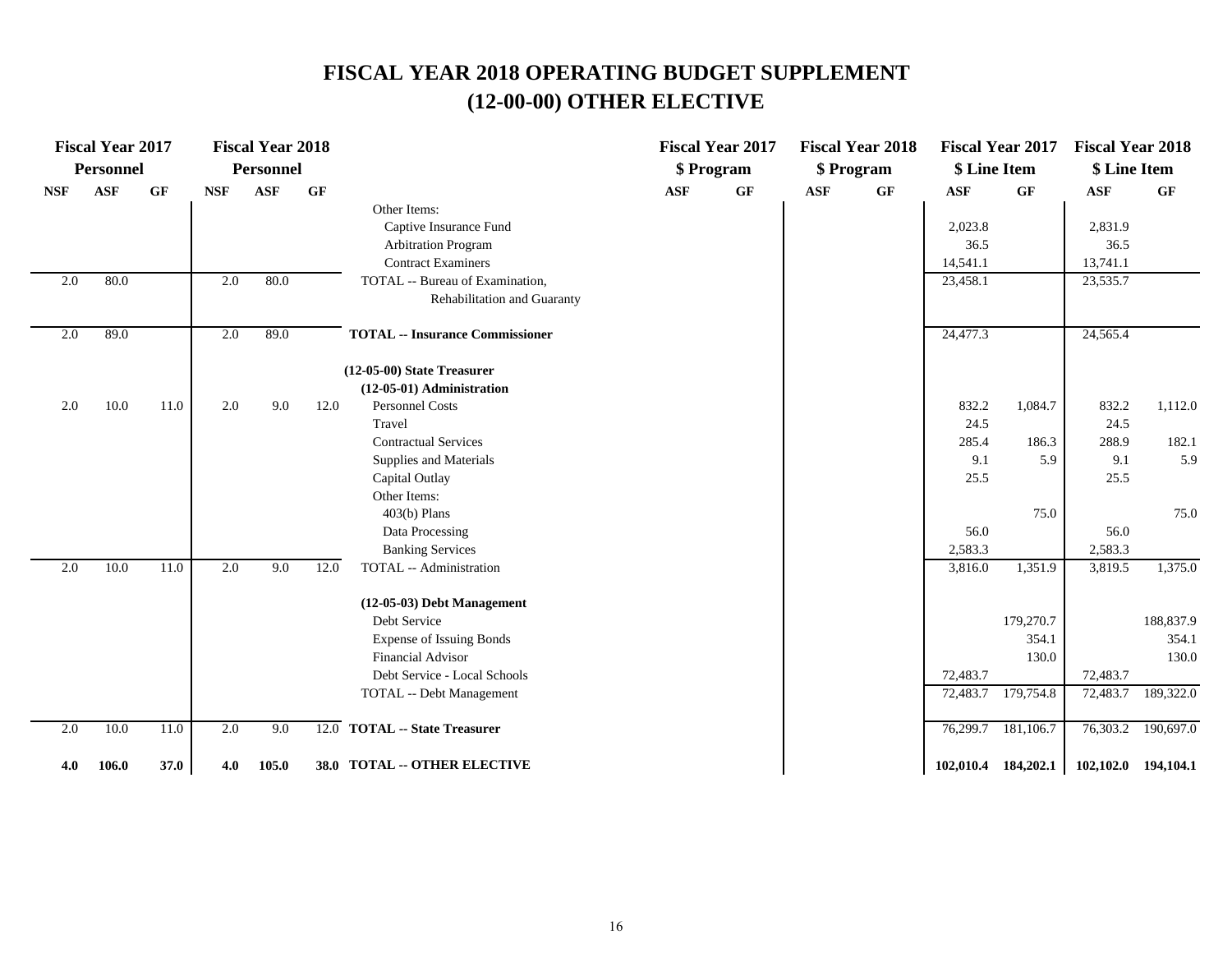### **FISCAL YEAR 2018 OPERATING BUDGET SUPPLEMENT (15-00-00) LEGAL**

|            | <b>Fiscal Year 2017</b> |                 |            | <b>Fiscal Year 2018</b> |            |                                            | <b>Fiscal Year 2017</b> |          | <b>Fiscal Year 2018</b> |                 | <b>Fiscal Year 2017</b> |                 | <b>Fiscal Year 2018</b> |           |
|------------|-------------------------|-----------------|------------|-------------------------|------------|--------------------------------------------|-------------------------|----------|-------------------------|-----------------|-------------------------|-----------------|-------------------------|-----------|
|            | <b>Personnel</b>        |                 |            | <b>Personnel</b>        |            |                                            | \$ Program              |          | \$ Program              |                 | \$ Line Item            |                 | \$ Line Item            |           |
| <b>NSF</b> | <b>ASF</b>              | $\bf{G} \bf{F}$ | <b>NSF</b> | $\mathbf{ASF}$          | GF         |                                            | <b>ASF</b>              | GF       | $\mathbf{ASF}$          | $\bf{G} \bf{F}$ | $\mathbf{ASF}$          | $\bf{G} \bf{F}$ | $\mathbf{ASF}$          | <b>GF</b> |
|            |                         |                 |            |                         |            | (15-01-00) Office of Attorney General      |                         |          |                         |                 |                         |                 |                         |           |
| 44.0       | 60.2                    | 313.8           | 44.8       | 60.2                    | 317.0      | Personnel Costs                            |                         |          |                         |                 | 1,757.9                 | 32,103.4        | 1,757.9                 | 33,011.5  |
|            |                         |                 |            |                         |            | Travel                                     |                         |          |                         |                 | 24.0                    | 13.5            | 24.0                    | 12.3      |
|            |                         |                 |            |                         |            | <b>Contractual Services</b>                |                         |          |                         |                 | 107.3                   | 2,741.7         | 107.3                   | 2,591.2   |
|            |                         |                 |            |                         |            | Energy                                     |                         |          |                         |                 |                         | 55.8            |                         | 55.8      |
|            |                         |                 |            |                         |            | Supplies and Materials                     |                         |          |                         |                 | 20.0                    | 67.8            | 20.0                    | 60.9      |
|            |                         |                 |            |                         |            | Capital Outlay                             |                         |          |                         |                 | 6.0                     | 10.0            | 6.0                     | 9.0       |
|            |                         |                 |            |                         |            | Other Items:                               |                         |          |                         |                 |                         |                 |                         |           |
|            |                         |                 |            |                         |            | Programmatic Operations                    |                         |          |                         |                 | 25.2                    |                 |                         |           |
|            |                         |                 |            |                         |            | Extradition                                |                         |          |                         |                 |                         | 166.0           |                         | 166.0     |
|            |                         |                 |            |                         |            | <b>Victims Rights</b>                      |                         |          |                         |                 | 192.1                   | 272.6           | 192.1                   | 272.6     |
|            |                         |                 |            |                         |            | Medicaid Fraud Program                     |                         |          |                         |                 | 30.6                    |                 |                         |           |
|            |                         |                 |            |                         |            | Securities Administration                  |                         |          |                         |                 | 1,000.8                 |                 | 1,000.8                 |           |
|            |                         |                 |            |                         |            | Child Support                              |                         |          |                         |                 | 1,646.8                 |                 | 1,646.8                 |           |
|            |                         |                 |            |                         |            | <b>Consumer Protection</b>                 |                         |          |                         |                 | 1,324.9                 |                 | 1,449.9                 |           |
|            |                         |                 |            |                         |            | <b>AG Opinion Fund</b>                     |                         |          |                         |                 | 15.0                    |                 | 15.0                    |           |
|            |                         |                 |            |                         |            | <b>Transcription Services</b>              |                         |          |                         |                 |                         | 230.0           |                         | 230.0     |
|            |                         |                 |            |                         |            | National Mortgage Settlement               |                         |          |                         |                 | 1,390.2                 |                 | 1,390.2                 |           |
|            |                         |                 |            |                         |            | Tobacco Fund:                              |                         |          |                         |                 |                         |                 |                         |           |
|            | $2.0\,$                 |                 |            | $2.0\,$                 |            | Personnel Costs                            |                         |          |                         |                 | 223.4                   |                 | 246.1                   |           |
|            |                         |                 |            |                         |            | Victim Compensation Assistance Program:    |                         |          |                         |                 |                         |                 |                         |           |
|            | $8.0\,$                 |                 |            | $8.0\,$                 |            | Personnel Costs                            |                         |          |                         |                 | 525.0                   |                 | 525.0                   |           |
|            |                         |                 |            |                         |            | Revenue Refund                             |                         |          |                         |                 | 1.5                     |                 | 1.5                     |           |
|            |                         |                 |            |                         |            | <b>Violent Crime Grants</b>                |                         |          |                         |                 | 2,500.0                 |                 | 2,500.0                 |           |
| 44.0       | 70.2                    | 313.8           | 44.8       |                         | 70.2 317.0 | <b>TOTAL -- Office of Attorney General</b> |                         |          |                         |                 | 10,790.7                | 35,660.8        | 10,882.6                | 36,409.3  |
| 44.0       | 70.2                    | 313.8           | 44.8       | 70.2                    | 317.0      | (-01) Office of Attorney General           | 10,790.7                | 35,660.8 | 10,882.6                | 36,409.3        |                         |                 |                         |           |
| 44.0       | 70.2                    | 313.8           | 44.8       | 70.2                    | 317.0      | TOTAL -- Internal Program Unit             | 10,790.7                | 35,660.8 | 10,882.6                | 36,409.3        |                         |                 |                         |           |
|            |                         |                 |            |                         |            | (15-02-00) Office of Defense Services      |                         |          |                         |                 |                         |                 |                         |           |
|            |                         | 147.0           |            |                         |            | 149.0 Personnel Costs                      |                         |          |                         |                 |                         | 16,460.9        |                         | 16,973.8  |
|            |                         |                 |            |                         |            | Travel                                     |                         |          |                         |                 |                         | 10.0            |                         | $10.0\,$  |
|            |                         |                 |            |                         |            | <b>Contractual Services</b>                |                         |          |                         |                 |                         | 1,466.4         |                         | 1,496.4   |
|            |                         |                 |            |                         |            | Supplies and Materials                     |                         |          |                         |                 |                         | 60.8            |                         | 60.8      |
|            |                         |                 |            |                         |            | Capital Outlay                             |                         |          |                         |                 |                         | 3.8             |                         | 3.8       |
|            |                         |                 |            |                         |            | Other Item:                                |                         |          |                         |                 |                         |                 |                         |           |
|            |                         |                 |            |                         |            | <b>Conflict Attorneys</b>                  |                         |          |                         |                 |                         | 5,090.5         |                         | 5,205.5   |
|            |                         | 147.0           |            |                         | 149.0      | <b>TOTAL -- Office of Defense Services</b> |                         |          |                         |                 |                         | 23,092.4        |                         | 23,750.3  |
|            |                         |                 |            |                         |            |                                            |                         |          |                         |                 |                         |                 |                         |           |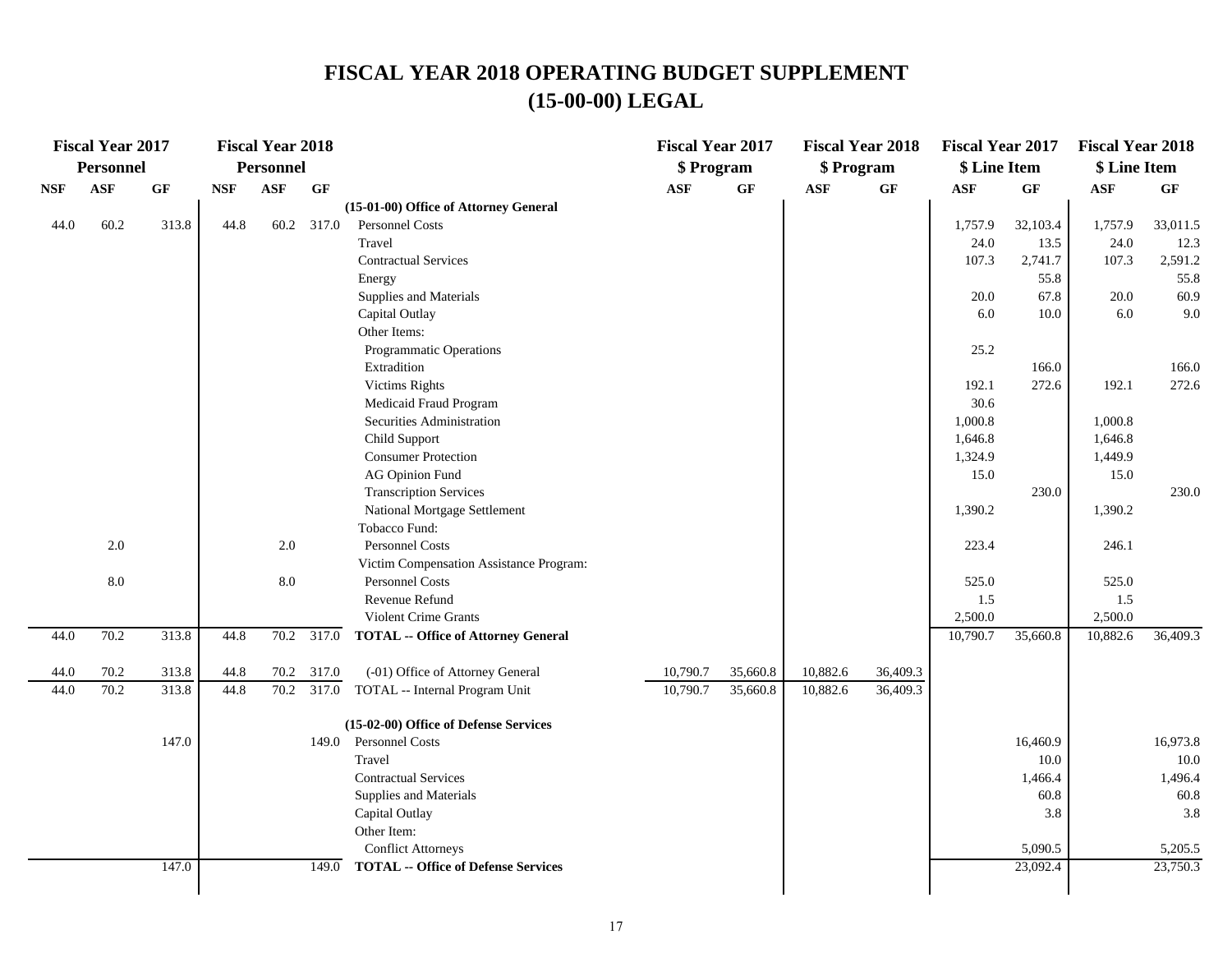## **FISCAL YEAR 2018 OPERATING BUDGET SUPPLEMENT (15-00-00) LEGAL**

|            | <b>Fiscal Year 2017</b><br><b>Personnel</b> |       |            | <b>Fiscal Year 2018</b><br><b>Personnel</b> |       |                                   | <b>Fiscal Year 2017</b><br>\$ Program |          | <b>Fiscal Year 2018</b><br>\$ Program |          | <b>Fiscal Year 2017</b><br>\$ Line Item |          | <b>Fiscal Year 2018</b><br>\$ Line Item |          |
|------------|---------------------------------------------|-------|------------|---------------------------------------------|-------|-----------------------------------|---------------------------------------|----------|---------------------------------------|----------|-----------------------------------------|----------|-----------------------------------------|----------|
| <b>NSF</b> | ASF                                         | GF    | <b>NSF</b> | ASF                                         | GF    |                                   | ASF                                   | GF       | ASF                                   | GF       | <b>ASF</b>                              | GF       | ASF                                     | GF       |
|            |                                             | 26.0  |            |                                             | 27.0  | (-01) Central Administration      |                                       | 2,905.3  |                                       | 2,991.8  |                                         |          |                                         |          |
|            |                                             | 116.0 |            |                                             | 116.0 | (-02) Public Defender             |                                       | 14,773.1 |                                       | 15,138.0 |                                         |          |                                         |          |
|            |                                             | 5.0   |            |                                             | 6.0   | (-03) Office of Conflicts Counsel |                                       | 5,414.0  |                                       | 5,620.5  |                                         |          |                                         |          |
|            |                                             | 147.0 |            |                                             | 149.0 | TOTAL -- Internal Program Units   |                                       | 23,092.4 |                                       | 23,750.3 |                                         |          |                                         |          |
|            |                                             |       |            |                                             |       |                                   |                                       |          |                                       |          |                                         |          |                                         |          |
| 44.0       | 70.2                                        | 460.8 | 44.8       | 70.2                                        | 466.0 | <b>TOTAL -- LEGAL</b>             |                                       |          |                                       |          | 10,790.7                                | 58,753.2 | 10.882.6                                | 60.159.6 |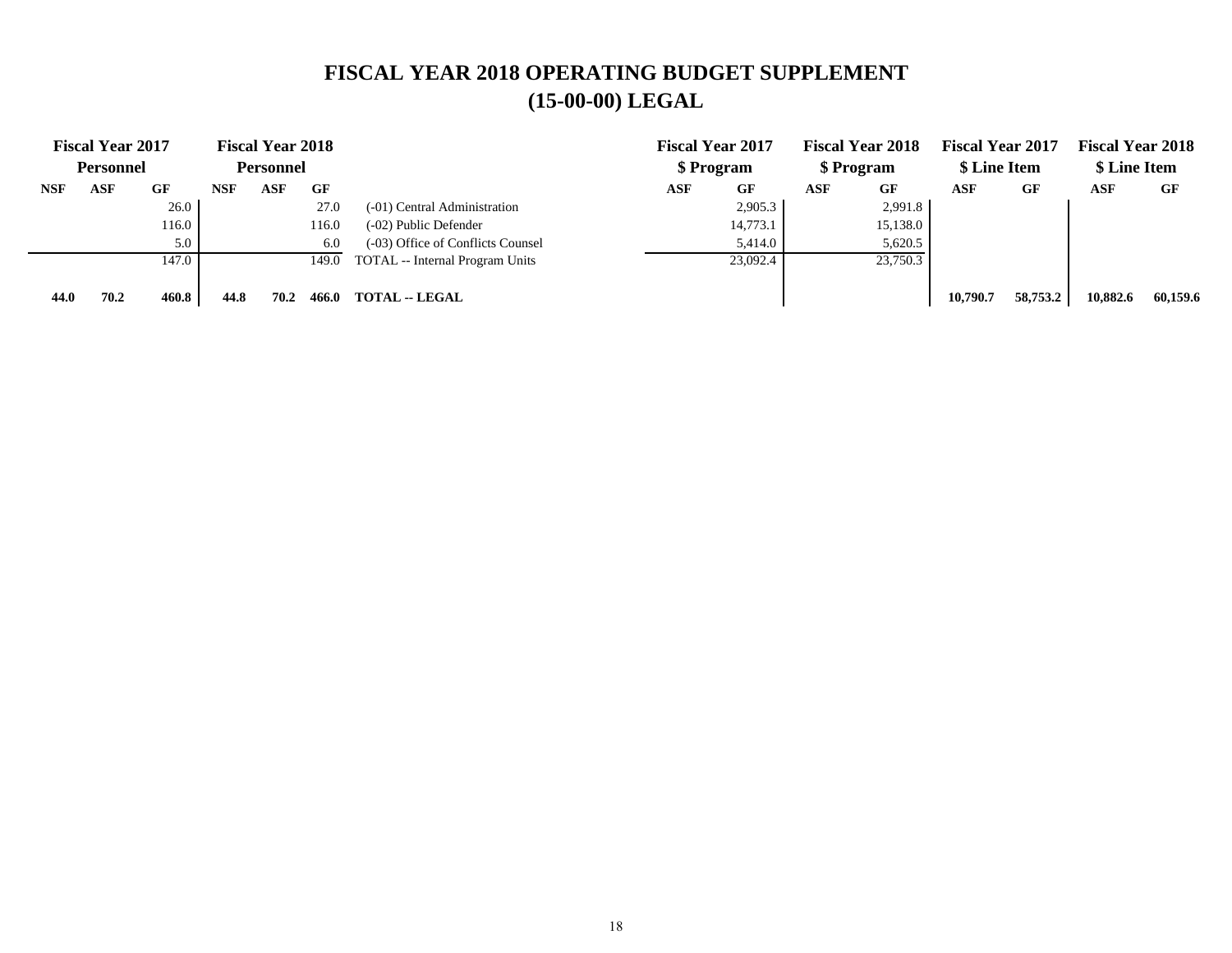|                  | <b>Fiscal Year 2017</b> |         |            | <b>Fiscal Year 2018</b> |      |                                               | <b>Fiscal Year 2017</b> |           | <b>Fiscal Year 2018</b> |         | <b>Fiscal Year 2017</b> |         | <b>Fiscal Year 2018</b> |         |
|------------------|-------------------------|---------|------------|-------------------------|------|-----------------------------------------------|-------------------------|-----------|-------------------------|---------|-------------------------|---------|-------------------------|---------|
|                  | Personnel               |         |            | <b>Personnel</b>        |      |                                               | \$ Program              |           | \$ Program              |         | \$ Line Item            |         | \$ Line Item            |         |
| <b>NSF</b>       | <b>ASF</b>              | GF      | <b>NSF</b> | ASF                     | GF   |                                               | <b>ASF</b>              | <b>GF</b> | <b>ASF</b>              | GF      | <b>ASF</b>              | GF      | <b>ASF</b>              | GF      |
|                  |                         |         |            |                         |      | (20-01-00) Office of the Secretary            |                         |           |                         |         |                         |         |                         |         |
|                  | 13.5                    | 39.5    |            | 13.5                    | 39.5 | Personnel Costs                               |                         |           |                         |         | 1,100.6                 | 2,814.4 | 1,100.6                 | 2,847.9 |
|                  |                         |         |            |                         |      | Travel                                        |                         |           |                         |         | 44.1                    | 22.3    | 44.1                    | 17.5    |
|                  |                         |         |            |                         |      | <b>Contractual Services</b>                   |                         |           |                         |         | 2,588.0                 | 338.1   | 2,588.0                 | 320.4   |
|                  |                         |         |            |                         |      | Energy                                        |                         |           |                         |         |                         | 54.4    |                         | 54.4    |
|                  |                         |         |            |                         |      | Supplies and Materials                        |                         |           |                         |         | 108.3                   | 45.3    | 108.3                   | 42.5    |
|                  |                         |         |            |                         |      | Capital Outlay                                |                         |           |                         |         | 168.0                   |         | 168.0                   |         |
|                  |                         |         |            |                         |      | Other Items:                                  |                         |           |                         |         |                         |         |                         |         |
|                  |                         |         |            |                         |      | <b>International Trade</b>                    |                         |           |                         |         |                         | 217.4   |                         | 192.5   |
|                  |                         |         |            |                         |      | Italian/American Commission                   |                         |           |                         |         |                         | 52.2    |                         | 20.0    |
|                  |                         |         |            |                         |      | Delaware Center for Global Trade              |                         |           |                         |         |                         | 206.6   |                         | 128.6   |
|                  |                         |         |            |                         |      | International Council of Delaware             |                         |           |                         |         |                         | 192.5   |                         | 153.0   |
|                  |                         |         |            |                         |      | Veterans Commission Trust Fund                |                         |           |                         |         |                         | 25.0    |                         | 25.0    |
|                  |                         |         |            |                         |      | Filing Fees/Lobbyists                         |                         |           |                         |         | 1.0                     |         | 1.0                     |         |
|                  | 13.5                    | 39.5    |            | 13.5                    |      | 39.5 TOTAL -- Office of the Secretary         |                         |           |                         |         | 4,010.0                 | 3,968.2 | 4,010.0                 | 3,801.8 |
|                  | 10.0                    | 10.0    |            | 10.0                    | 10.0 | (-01) Administration                          | 3,239.1                 | 1,580.7   | 3,239.1                 | 1,410.0 |                         |         |                         |         |
|                  |                         | 22.0    |            |                         | 22.0 | (-02) Delaware Commission of Veterans Affairs | 120.0                   | 1,680.1   | 120.0                   | 1,690.1 |                         |         |                         |         |
|                  | 3.5                     | 1.5     |            | 3.5                     | 1.5  | (-06) Government Information Center           | 649.9                   | 129.5     | 649.9                   | 130.1   |                         |         |                         |         |
|                  |                         | 2.0     |            |                         | 2.0  | (-08) Public Integrity Commission             | 1.0                     | 191.7     | 1.0                     | 187.6   |                         |         |                         |         |
|                  |                         | $4.0\,$ |            |                         | 4.0  | (-09) Employment Relations Boards             |                         | 386.2     |                         | 384.0   |                         |         |                         |         |
|                  | 13.5                    | 39.5    |            | 13.5                    |      | 39.5 TOTAL -- Internal Program Units          | 4,010.0                 | 3,968.2   | 4,010.0                 | 3,801.8 |                         |         |                         |         |
|                  |                         |         |            |                         |      | (20-02-00) Human Relations/Commission         |                         |           |                         |         |                         |         |                         |         |
|                  |                         |         |            |                         |      | for Women                                     |                         |           |                         |         |                         |         |                         |         |
| 1.0              |                         | 8.0     | 1.0        |                         | 8.0  | Personnel Costs                               |                         |           |                         |         |                         | 521.6   |                         | 528.5   |
|                  |                         |         |            |                         |      | Travel                                        |                         |           |                         |         |                         | 6.6     |                         | 4.0     |
|                  |                         |         |            |                         |      | <b>Contractual Services</b>                   |                         |           |                         |         |                         | 54.2    |                         | 53.2    |
|                  |                         |         |            |                         |      | Supplies and Materials                        |                         |           |                         |         |                         | 7.8     |                         | 7.8     |
|                  |                         |         |            |                         |      | Capital Outlay                                |                         |           |                         |         |                         | 1.3     |                         | 0.6     |
|                  |                         |         |            |                         |      | Other Item:                                   |                         |           |                         |         |                         |         |                         |         |
|                  |                         |         |            |                         |      | Human Relations Annual Conference             |                         |           |                         |         | 6.0                     |         | 6.0                     |         |
| 1.0              |                         | 8.0     | 1.0        |                         |      | 8.0 TOTAL -- Human Relations/Commission       |                         |           |                         |         | 6.0                     | 591.5   | 6.0                     | 594.1   |
|                  |                         |         |            |                         |      | for Women                                     |                         |           |                         |         |                         |         |                         |         |
| 1.0              |                         | 8.0     | 1.0        |                         | 8.0  | (-01) Human Relations/Commission for Women    | 6.0                     | 591.5     | 6.0                     | 594.1   |                         |         |                         |         |
| $\overline{1.0}$ |                         | 8.0     | 1.0        |                         |      | 8.0 TOTAL -- Internal Program Unit            | 6.0                     | 591.5     | 6.0                     | 594.1   |                         |         |                         |         |
|                  |                         |         |            |                         |      |                                               |                         |           |                         |         |                         |         |                         |         |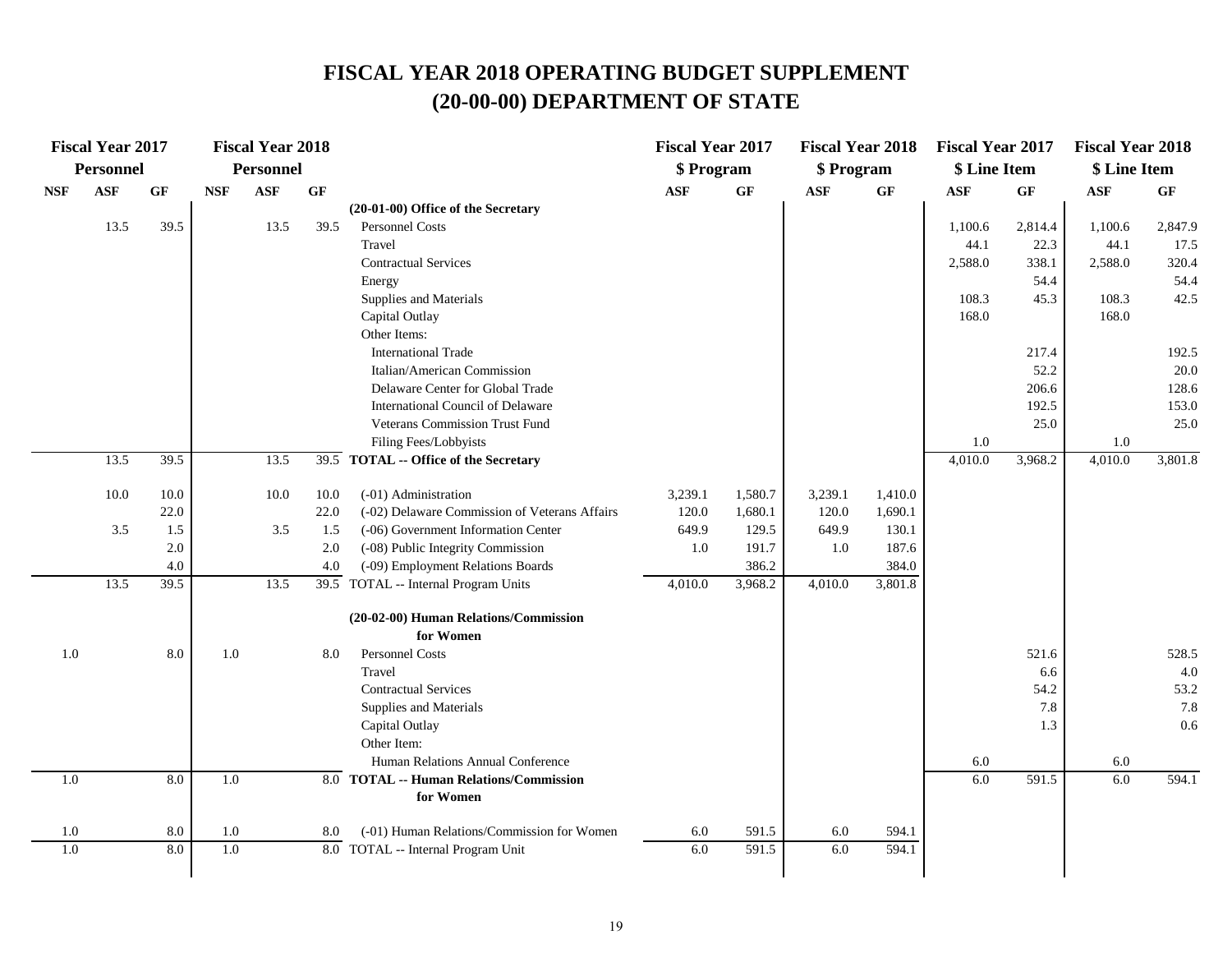|            | <b>Fiscal Year 2017</b> |      |            | <b>Fiscal Year 2018</b> |                 |                                                       | <b>Fiscal Year 2017</b> |       | <b>Fiscal Year 2018</b> |         | <b>Fiscal Year 2017</b> |                 | <b>Fiscal Year 2018</b> |                 |
|------------|-------------------------|------|------------|-------------------------|-----------------|-------------------------------------------------------|-------------------------|-------|-------------------------|---------|-------------------------|-----------------|-------------------------|-----------------|
|            | <b>Personnel</b>        |      |            | <b>Personnel</b>        |                 |                                                       | \$ Program              |       | \$ Program              |         | \$ Line Item            |                 | \$ Line Item            |                 |
| <b>NSF</b> | $\mathbf{ASF}$          | GF   | <b>NSF</b> | <b>ASF</b>              | $\bf{G} \bf{F}$ |                                                       | ASF                     | GF    | $\mathbf{ASF}$          | GF      | <b>ASF</b>              | $\bf{G} \bf{F}$ | <b>ASF</b>              | $\bf{G} \bf{F}$ |
|            |                         |      |            |                         |                 | (20-03-00) Delaware Public Archives                   |                         |       |                         |         |                         |                 |                         |                 |
|            | 14.0                    | 16.0 |            | 15.0                    | 16.0            | Personnel Costs                                       |                         |       |                         |         | 910.8                   | 967.3           | 910.8                   | 1,068.2         |
|            |                         |      |            |                         |                 | Travel                                                |                         |       |                         |         | 3.8                     |                 | 3.8                     |                 |
|            |                         |      |            |                         |                 | <b>Contractual Services</b>                           |                         |       |                         |         | 284.6                   |                 | 284.6                   |                 |
|            |                         |      |            |                         |                 | Supplies and Materials                                |                         |       |                         |         | 32.4                    |                 | 32.4                    |                 |
|            |                         |      |            |                         |                 | Capital Outlay                                        |                         |       |                         |         | 31.0                    |                 | 31.0                    |                 |
|            |                         |      |            |                         |                 | Other Items:                                          |                         |       |                         |         |                         |                 |                         |                 |
|            |                         |      |            |                         |                 | Delaware Heritage Office                              |                         |       |                         |         |                         | 14.8            |                         | 14.7            |
|            |                         |      |            |                         |                 | Document Conservation Fund                            |                         |       |                         |         | 10.0                    |                 | $10.0\,$                |                 |
|            |                         |      |            |                         |                 | Historical Marker Maintenance                         |                         |       |                         |         | 15.0                    |                 | 15.0                    |                 |
|            | 14.0                    | 16.0 |            | 15.0                    |                 | Operations<br>16.0 TOTAL -- Delaware Public Archives  |                         |       |                         |         | 60.0<br>1,347.6         | 982.1           | 60.0<br>1,347.6         | 1,082.9         |
|            |                         |      |            |                         |                 |                                                       |                         |       |                         |         |                         |                 |                         |                 |
|            | 14.0                    | 16.0 |            | 15.0                    | 16.0            | (-01) Delaware Public Archives                        | 1,347.6                 | 982.1 | 1,347.6                 | 1,082.9 |                         |                 |                         |                 |
|            | 14.0                    | 16.0 |            | 15.0                    |                 | 16.0 TOTAL -- Internal Program Unit                   | 1,347.6                 | 982.1 | 1,347.6                 | 1,082.9 |                         |                 |                         |                 |
|            |                         |      |            |                         |                 |                                                       |                         |       |                         |         |                         |                 |                         |                 |
|            |                         |      |            |                         |                 | (20-04-00) Regulation and Licensing                   |                         |       |                         |         |                         |                 |                         |                 |
| 0.5        | 76.5                    |      | 0.5        | 76.5                    |                 | <b>Personnel Costs</b>                                |                         |       |                         |         | 6,717.5                 |                 | 6,717.5                 |                 |
|            |                         |      |            |                         |                 | Travel                                                |                         |       |                         |         | 151.4                   |                 | 151.4                   |                 |
|            |                         |      |            |                         |                 | <b>Contractual Services</b>                           |                         |       |                         |         | 3,999.8                 |                 | 3,999.8                 |                 |
|            |                         |      |            |                         |                 | Energy                                                |                         |       |                         |         | 4.0                     |                 | 4.0                     |                 |
|            |                         |      |            |                         |                 | Supplies and Materials                                |                         |       |                         |         | 67.9                    |                 | 67.9                    |                 |
|            |                         |      |            |                         |                 | Capital Outlay                                        |                         |       |                         |         | 70.4                    |                 | 70.4                    |                 |
|            |                         |      |            |                         |                 | Other Items:                                          |                         |       |                         |         | 100.0                   |                 | 100.0                   |                 |
|            |                         |      |            |                         |                 | Real Estate Guaranty Fund<br><b>Examination Costs</b> |                         |       |                         |         | 54.5                    |                 | 54.5                    |                 |
|            |                         |      |            |                         |                 | Motor Vehicle Franchise Fund                          |                         |       |                         |         | 15.0                    |                 | 15.0                    |                 |
| 0.5        | 76.5                    |      | 0.5        | 76.5                    |                 | <b>TOTAL -- Regulation and Licensing</b>              |                         |       |                         |         | 11,180.5                |                 | 11,180.5                |                 |
|            |                         |      |            |                         |                 |                                                       |                         |       |                         |         |                         |                 |                         |                 |
|            | 41.0                    |      |            | 41.0                    |                 | (-01) Professional Regulation                         | 6,086.3                 |       | 6,086.3                 |         |                         |                 |                         |                 |
| 0.5        | 29.5                    |      | 0.5        | 29.5                    |                 | (-02) Public Service Commission                       | 4,103.0                 |       | 4,103.0                 |         |                         |                 |                         |                 |
|            | 6.0                     |      |            | 6.0                     |                 | (-03) Public Advocate                                 | 991.2                   |       | 991.2                   |         |                         |                 |                         |                 |
| 0.5        | 76.5                    |      | 0.5        | 76.5                    |                 | TOTAL -- Internal Program Units                       | 11,180.5                |       | 11,180.5                |         |                         |                 |                         |                 |
|            |                         |      |            |                         |                 | $(20-05-00)$ Corporations                             |                         |       |                         |         |                         |                 |                         |                 |
|            | 105.0                   |      |            | 105.0                   |                 | Personnel Costs                                       |                         |       |                         |         | 7,276.3                 |                 | 7,276.3                 |                 |
|            |                         |      |            |                         |                 | Travel                                                |                         |       |                         |         | 27.0                    |                 | 27.0                    |                 |
|            |                         |      |            |                         |                 | <b>Contractual Services</b>                           |                         |       |                         |         | 4,225.2                 |                 | 4,582.7                 |                 |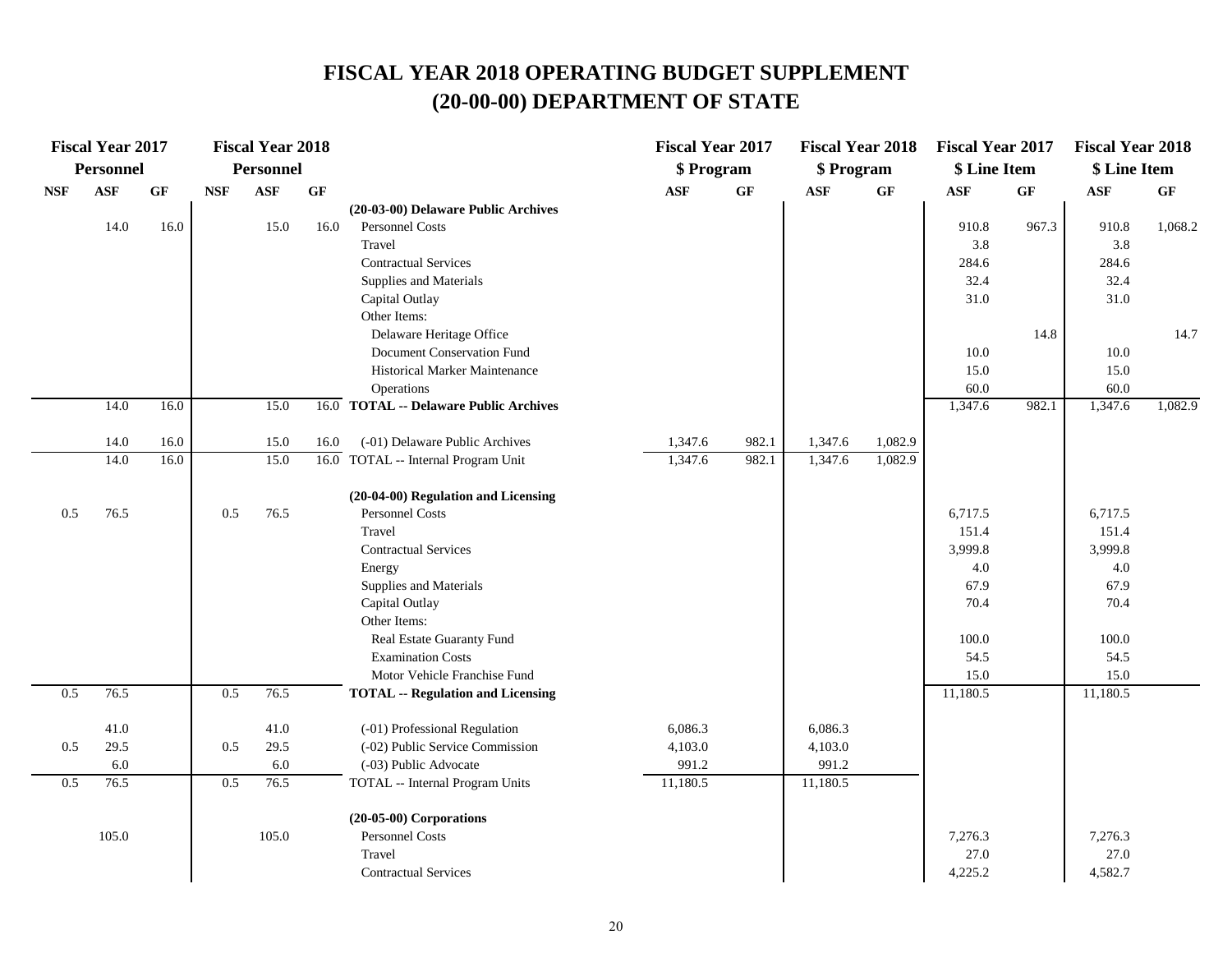|            | <b>Fiscal Year 2017</b> |      |            | <b>Fiscal Year 2018</b> |      |                                               | <b>Fiscal Year 2017</b> |                 | <b>Fiscal Year 2018</b> |                 | <b>Fiscal Year 2017</b> |                 | <b>Fiscal Year 2018</b> |           |
|------------|-------------------------|------|------------|-------------------------|------|-----------------------------------------------|-------------------------|-----------------|-------------------------|-----------------|-------------------------|-----------------|-------------------------|-----------|
|            | Personnel               |      |            | <b>Personnel</b>        |      |                                               | \$ Program              |                 | \$ Program              |                 | \$ Line Item            |                 | \$ Line Item            |           |
| <b>NSF</b> | <b>ASF</b>              | GF   | <b>NSF</b> | <b>ASF</b>              | GF   |                                               | <b>ASF</b>              | $\bf{G} \bf{F}$ | <b>ASF</b>              | $\bf{G} \bf{F}$ | <b>ASF</b>              | $\bf{G} \bf{F}$ | ASF                     | <b>GF</b> |
|            |                         |      |            |                         |      | Energy                                        |                         |                 |                         |                 |                         |                 | 17.5                    |           |
|            |                         |      |            |                         |      | Supplies and Materials                        |                         |                 |                         |                 | 63.0                    |                 | 63.0                    |           |
|            |                         |      |            |                         |      | Capital Outlay                                |                         |                 |                         |                 | 505.0                   |                 | 505.0                   |           |
|            |                         |      |            |                         |      | Other Items:                                  |                         |                 |                         |                 |                         |                 |                         |           |
|            |                         |      |            |                         |      | <b>Computer Time Costs</b>                    |                         |                 |                         |                 | 1,870.0                 |                 | 2,170.0                 |           |
|            |                         |      |            |                         |      | Technology Infrastructure Fund                |                         |                 |                         |                 | 8,100.0                 |                 | 8,100.0                 |           |
|            | 105.0                   |      |            | 105.0                   |      | <b>TOTAL -- Corporations</b>                  |                         |                 |                         |                 | 22,066.5                |                 | 22,741.5                |           |
|            | 105.0                   |      |            | 105.0                   |      | (-01) Corporations                            | 22,066.5                |                 | 22,741.5                |                 |                         |                 |                         |           |
|            | 105.0                   |      |            | 105.0                   |      | TOTAL -- Internal Program Unit                | 22,066.5                |                 | 22,741.5                |                 |                         |                 |                         |           |
|            |                         |      |            |                         |      | (20-06-00) Historical and Cultural Affairs    |                         |                 |                         |                 |                         |                 |                         |           |
| 5.4        | 14.1                    | 29.5 | 5.4        | 13.1                    | 29.5 | Personnel Costs                               |                         |                 |                         |                 | 943.6                   | 2,154.6         | 943.6                   | 2,180.8   |
|            |                         |      |            |                         |      | Travel                                        |                         |                 |                         |                 | 8.2                     | 1.3             | 8.2                     | 1.3       |
|            |                         |      |            |                         |      | <b>Contractual Services</b>                   |                         |                 |                         |                 | 312.6                   | 93.6            | 637.8                   | 93.6      |
|            |                         |      |            |                         |      | Energy                                        |                         |                 |                         |                 | 49.9                    | 299.8           | 74.9                    | 285.2     |
|            |                         |      |            |                         |      | Supplies and Materials                        |                         |                 |                         |                 | 14.1                    | 38.6            | 14.1                    | 38.6      |
|            |                         |      |            |                         |      | Capital Outlay                                |                         |                 |                         |                 | $0.2\,$                 | 3.0             | 0.2                     | 2.7       |
|            |                         |      |            |                         |      | Other Items:                                  |                         |                 |                         |                 |                         |                 |                         |           |
|            |                         |      |            |                         |      | <b>Museum Operations</b>                      |                         |                 |                         |                 |                         | 24.0            |                         | 24.0      |
|            |                         |      |            |                         |      | Museum Conservation Fund                      |                         |                 |                         |                 |                         | 9.5             |                         | 9.5       |
|            |                         |      |            |                         |      | <b>Conference Center Operations</b>           |                         |                 |                         |                 | 32.1                    |                 | 32.1                    |           |
|            |                         |      |            |                         |      | <b>Museum Sites</b>                           |                         |                 |                         |                 | 29.6                    |                 | 29.6                    |           |
|            |                         |      |            |                         |      | Dayett Mills                                  |                         |                 |                         |                 | 12.6                    | 30.0            | 12.6                    | 28.0      |
| 5.4        | 14.1                    | 29.5 | 5.4        | 13.1                    |      | 29.5 TOTAL -- Historical and Cultural Affairs |                         |                 |                         |                 | 1,402.9                 | 2,654.4         | 1,753.1                 | 2,663.7   |
| 5.4        | 14.1                    | 29.5 | 5.4        | 13.1                    | 29.5 | (-01) Office of the Director                  | 1,402.9                 | 2,654.4         | 1,753.1                 | 2,663.7         |                         |                 |                         |           |
| 5.4        | 14.1                    | 29.5 | 5.4        | 13.1                    |      | 29.5 TOTAL -- Internal Program Unit           | 1,402.9                 | 2,654.4         | 1,753.1                 | 2,663.7         |                         |                 |                         |           |
|            |                         |      |            |                         |      | $(20-07-00)$ Arts                             |                         |                 |                         |                 |                         |                 |                         |           |
| 3.0        | 2.0                     | 3.0  | 3.0        | $2.0\,$                 | 3.0  | Personnel Costs                               |                         |                 |                         |                 | 117.2                   | 278.9           | 117.2                   | 282.8     |
|            |                         |      |            |                         |      | Travel                                        |                         |                 |                         |                 |                         | 0.9             |                         | 0.9       |
|            |                         |      |            |                         |      | <b>Contractual Services</b>                   |                         |                 |                         |                 |                         | 57.4            |                         | 57.4      |
|            |                         |      |            |                         |      | Supplies and Materials                        |                         |                 |                         |                 |                         | 1.0             |                         | 1.0       |
|            |                         |      |            |                         |      | Other Items:                                  |                         |                 |                         |                 |                         |                 |                         |           |
|            |                         |      |            |                         |      | Art for the Disadvantaged                     |                         |                 |                         |                 |                         | 10.0            |                         | 10.0      |
|            |                         |      |            |                         |      | Delaware Art                                  |                         |                 |                         |                 | 600.0                   | 610.2           | 600.0                   | 549.2     |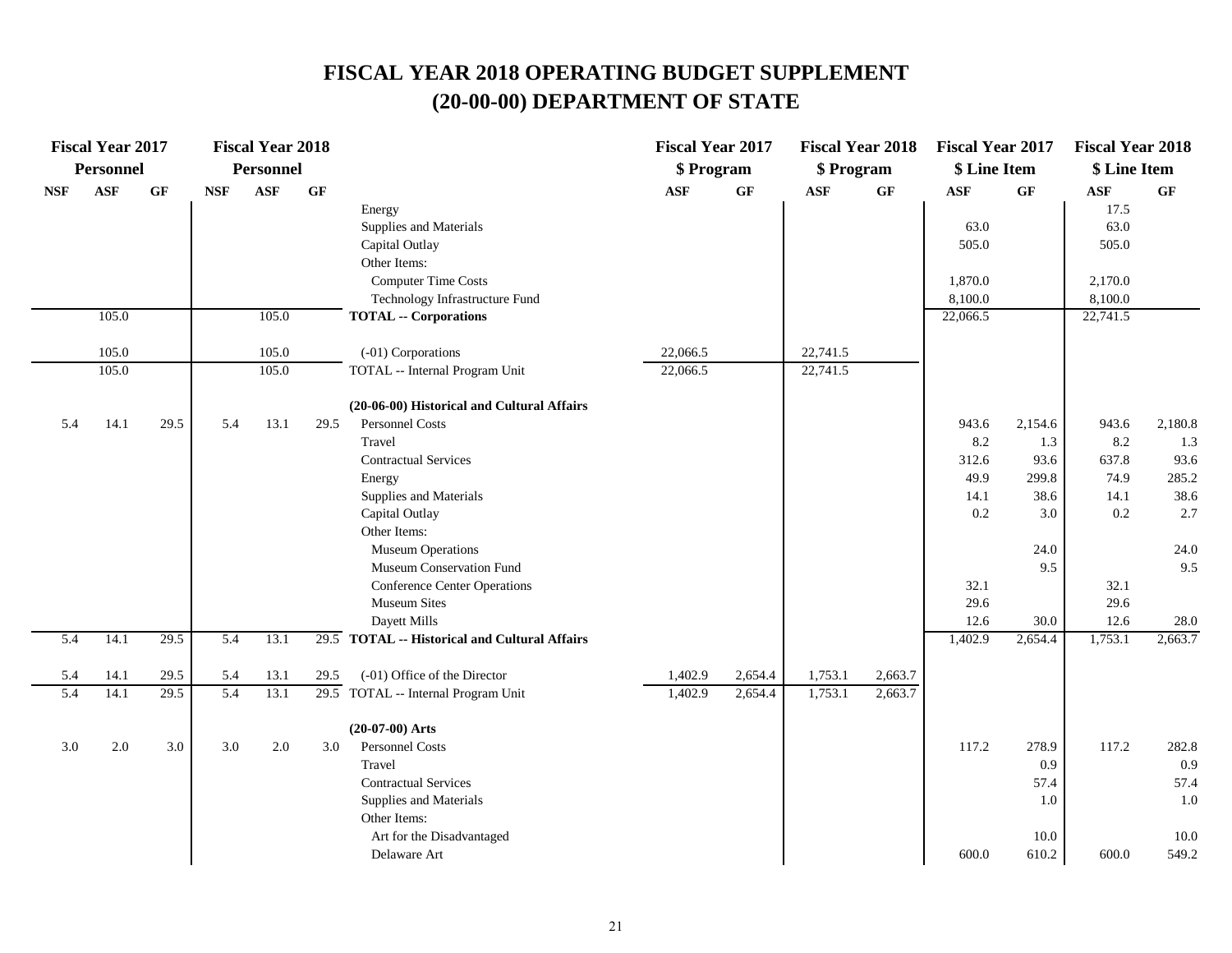|                  | <b>Fiscal Year 2017</b> |                  |            | <b>Fiscal Year 2018</b> |       |                                                 | <b>Fiscal Year 2017</b> |                 | <b>Fiscal Year 2018</b> |                 | <b>Fiscal Year 2017</b> |                 | <b>Fiscal Year 2018</b> |          |
|------------------|-------------------------|------------------|------------|-------------------------|-------|-------------------------------------------------|-------------------------|-----------------|-------------------------|-----------------|-------------------------|-----------------|-------------------------|----------|
|                  | Personnel               |                  |            | <b>Personnel</b>        |       |                                                 | \$ Program              |                 | \$ Program              |                 | \$ Line Item            |                 | \$ Line Item            |          |
| <b>NSF</b>       | <b>ASF</b>              | GF               | <b>NSF</b> | <b>ASF</b>              | GF    |                                                 | <b>ASF</b>              | $\bf{G} \bf{F}$ | <b>ASF</b>              | $\bf{G} \bf{F}$ | <b>ASF</b>              | $\bf{G} \bf{F}$ | <b>ASF</b>              | GF       |
|                  |                         |                  |            |                         |       | Delaware Arts Trust Fund                        |                         |                 |                         |                 | 1,600.0                 |                 | 1,600.0                 |          |
| $\overline{3.0}$ | 2.0                     | 3.0              | 3.0        | 2.0                     |       | $\overline{3.0}$ TOTAL -- Arts                  |                         |                 |                         |                 | 2,317.2                 | 958.4           | 2,317.2                 | 901.3    |
|                  |                         |                  |            |                         |       |                                                 |                         |                 |                         |                 |                         |                 |                         |          |
| 3.0              | 2.0                     | 3.0              | 3.0        | 2.0                     | 3.0   | (-01) Office of the Director                    | 2,317.2                 | 958.4           | 2,317.2                 | 901.3           |                         |                 |                         |          |
| $\overline{3.0}$ | 2.0                     | $\overline{3.0}$ | 3.0        | 2.0                     |       | $\overline{3.0}$ TOTAL -- Internal Program Unit | 2,317.2                 | 958.4           | 2,317.2                 | 901.3           |                         |                 |                         |          |
|                  |                         |                  |            |                         |       | $(20-08-00)$ Libraries                          |                         |                 |                         |                 |                         |                 |                         |          |
| 7.0              | 4.0                     | 4.0              | 7.0        | 4.0                     | 4.0   | Personnel Costs                                 |                         |                 |                         |                 | 285.2                   | 389.4           | 285.2                   | 392.7    |
|                  |                         |                  |            |                         |       | Travel                                          |                         |                 |                         |                 |                         | 0.5             |                         | 0.5      |
|                  |                         |                  |            |                         |       | <b>Contractual Services</b>                     |                         |                 |                         |                 |                         | 56.4            |                         | 56.4     |
|                  |                         |                  |            |                         |       | Supplies and Materials                          |                         |                 |                         |                 |                         | 19.6            |                         | 19.6     |
|                  |                         |                  |            |                         |       | Capital Outlay                                  |                         |                 |                         |                 |                         | 6.0             |                         | 5.4      |
|                  |                         |                  |            |                         |       | Other Items:                                    |                         |                 |                         |                 |                         |                 |                         |          |
|                  |                         |                  |            |                         |       | Library Standards                               |                         |                 |                         |                 | 1,760.8                 | 2,563.5         | 1,820.8                 | 2,307.1  |
|                  |                         |                  |            |                         |       | Delaware Electronic Library                     |                         |                 |                         |                 | 350.0                   |                 | 350.0                   |          |
|                  |                         |                  |            |                         |       | DELNET - Statewide                              |                         |                 |                         |                 | 50.0                    | 585.0           | 50.0                    | 585.0    |
|                  |                         |                  |            |                         |       | <b>Public Education Project</b>                 |                         |                 |                         |                 | 50.0                    |                 | 50.0                    |          |
| 7.0              | 4.0                     | $\overline{4.0}$ | 7.0        | $\overline{4.0}$        |       | $\overline{4.0}$ TOTAL -- Libraries             |                         |                 |                         |                 | 2,496.0                 | 3,620.4         | 2,556.0                 | 3,366.7  |
| 7.0              | 4.0                     | 4.0              | 7.0        | 4.0                     | 4.0   | $(-01)$ Libraries                               | 2,496.0                 | 3,620.4         | 2,556.0                 | 3,366.7         |                         |                 |                         |          |
| 7.0              | 4.0                     | $\overline{4.0}$ | 7.0        | 4.0                     | 4.0   | TOTAL -- Internal Program Unit                  | 2,496.0                 | 3,620.4         | 2,556.0                 | 3,366.7         |                         |                 |                         |          |
|                  |                         |                  |            |                         |       | $(20-09-00)$ Veterans Home                      |                         |                 |                         |                 |                         |                 |                         |          |
|                  | 82.0                    | 143.0            |            | 82.0                    | 143.0 | Personnel Costs                                 |                         |                 |                         |                 | 4,201.0                 | 9,562.7         | 4,201.0                 | 9,683.4  |
|                  |                         |                  |            |                         |       | Travel                                          |                         |                 |                         |                 |                         | 3.4             |                         | 3.4      |
|                  |                         |                  |            |                         |       | <b>Contractual Services</b>                     |                         |                 |                         |                 | 542.6                   | 1,289.7         | 542.6                   | 1,278.5  |
|                  |                         |                  |            |                         |       | Energy                                          |                         |                 |                         |                 |                         | 523.3           |                         | 523.3    |
|                  |                         |                  |            |                         |       | Supplies and Materials                          |                         |                 |                         |                 | 766.6                   | 857.0           | 766.6                   | 845.7    |
|                  |                         |                  |            |                         |       | Capital Outlay                                  |                         |                 |                         |                 |                         | 100.6           |                         | 90.5     |
|                  | 82.0                    | 143.0            |            | 82.0                    | 143.0 | <b>TOTAL -- Veterans Home</b>                   |                         |                 |                         |                 | 5,510.2                 | 12,336.7        | 5,510.2                 | 12,424.8 |
|                  | 82.0                    | 143.0            |            | 82.0                    | 143.0 | (-01) Veterans Home                             | 5,510.2                 | 12,336.7        | 5,510.2                 | 12,424.8        |                         |                 |                         |          |
|                  | 82.0                    | 143.0            |            | 82.0                    | 143.0 | TOTAL -- Internal Program Unit                  | 5,510.2                 | 12,336.7        | 5,510.2                 | 12,424.8        |                         |                 |                         |          |
|                  |                         |                  |            |                         |       |                                                 |                         |                 |                         |                 |                         |                 |                         |          |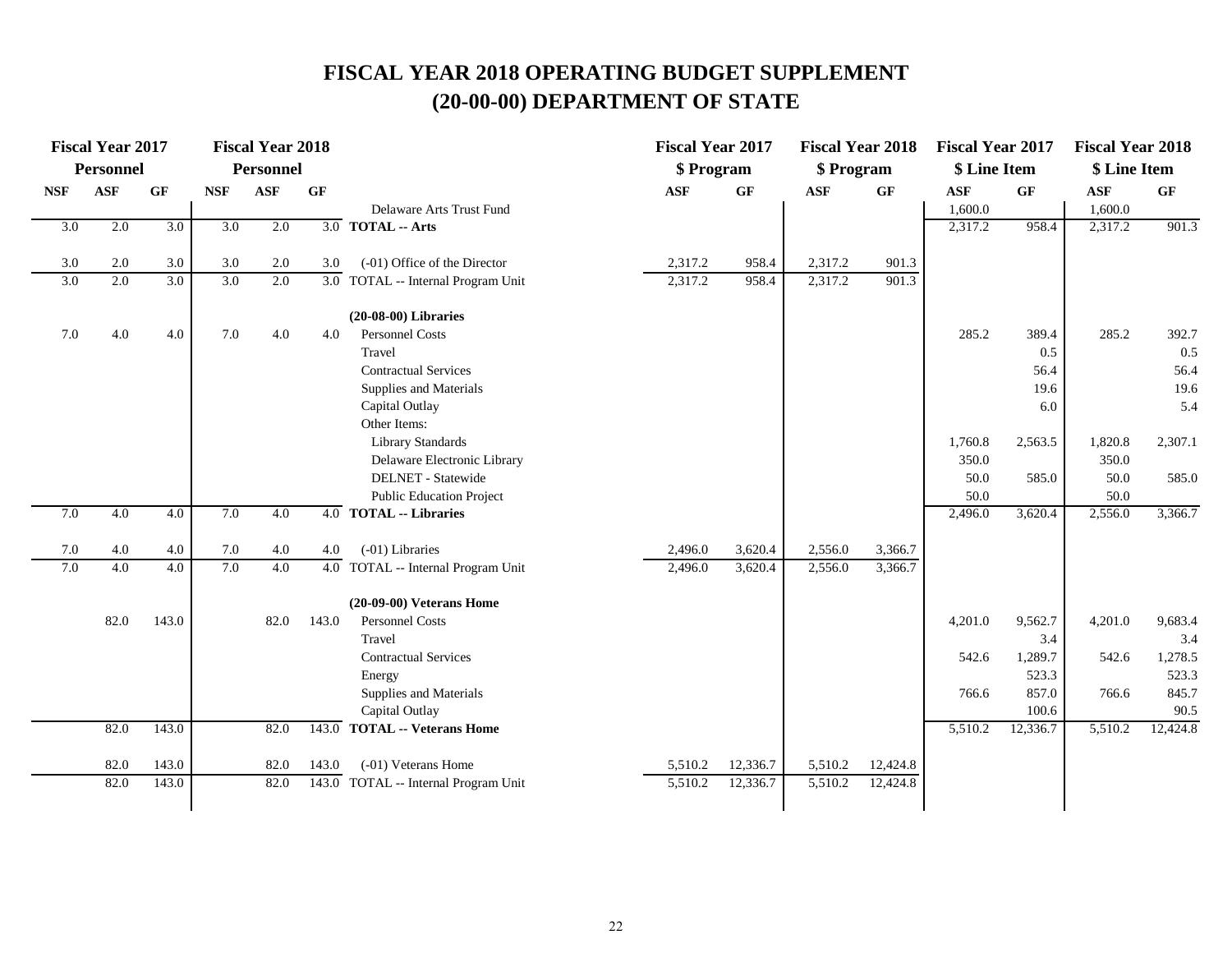|            | <b>Fiscal Year 2017</b> |       |            | <b>Fiscal Year 2018</b> |    |                                          |         | <b>Fiscal Year 2017</b> |         | <b>Fiscal Year 2018</b> | <b>Fiscal Year 2017</b> |          | <b>Fiscal Year 2018</b> |          |
|------------|-------------------------|-------|------------|-------------------------|----|------------------------------------------|---------|-------------------------|---------|-------------------------|-------------------------|----------|-------------------------|----------|
|            | <b>Personnel</b>        |       |            | <b>Personnel</b>        |    |                                          |         | \$ Program              |         | \$ Program              | \$ Line Item            |          | \$ Line Item            |          |
| <b>NSF</b> | ASF                     | GF    | <b>NSF</b> | ASF                     | GF |                                          | ASF     | GF                      | ASF     | GF                      | ASF                     | GF       | ASF                     | GF       |
|            |                         |       |            |                         |    | (20-15-00) State Banking Commission      |         |                         |         |                         |                         |          |                         |          |
|            | 36.0                    |       |            | 36.0                    |    | <b>Personnel Costs</b>                   |         |                         |         |                         | 2,758.2                 |          | 2,758.2                 |          |
|            |                         |       |            |                         |    | Travel                                   |         |                         |         |                         | 80.0                    |          | 80.0                    |          |
|            |                         |       |            |                         |    | <b>Contractual Services</b>              |         |                         |         |                         | 755.0                   |          | 755.0                   |          |
|            |                         |       |            |                         |    | Supplies and Materials                   |         |                         |         |                         | 20.0                    |          | 20.0                    |          |
|            |                         |       |            |                         |    | Capital Outlay                           |         |                         |         |                         | 67.5                    |          | 67.5                    |          |
|            | 36.0                    |       |            | 36.0                    |    | <b>TOTAL</b> -- State Banking Commission |         |                         |         |                         | 3,680.7                 |          | 3,680.7                 |          |
|            | 36.0                    |       |            | 36.0                    |    | (-01) State Banking Commission           | 3,680.7 |                         | 3,680.7 |                         |                         |          |                         |          |
|            | 36.0                    |       |            | 36.0                    |    | TOTAL -- Internal Program Unit           | 3,680.7 |                         | 3,680.7 |                         |                         |          |                         |          |
| 16.9       | 347.1                   | 243.0 | 16.9       | 347.1                   |    | 243.0 TOTAL -- DEPARTMENT OF STATE       |         |                         |         |                         | 54,017.6                | 25,111.7 | 55,102.8                | 24,835.3 |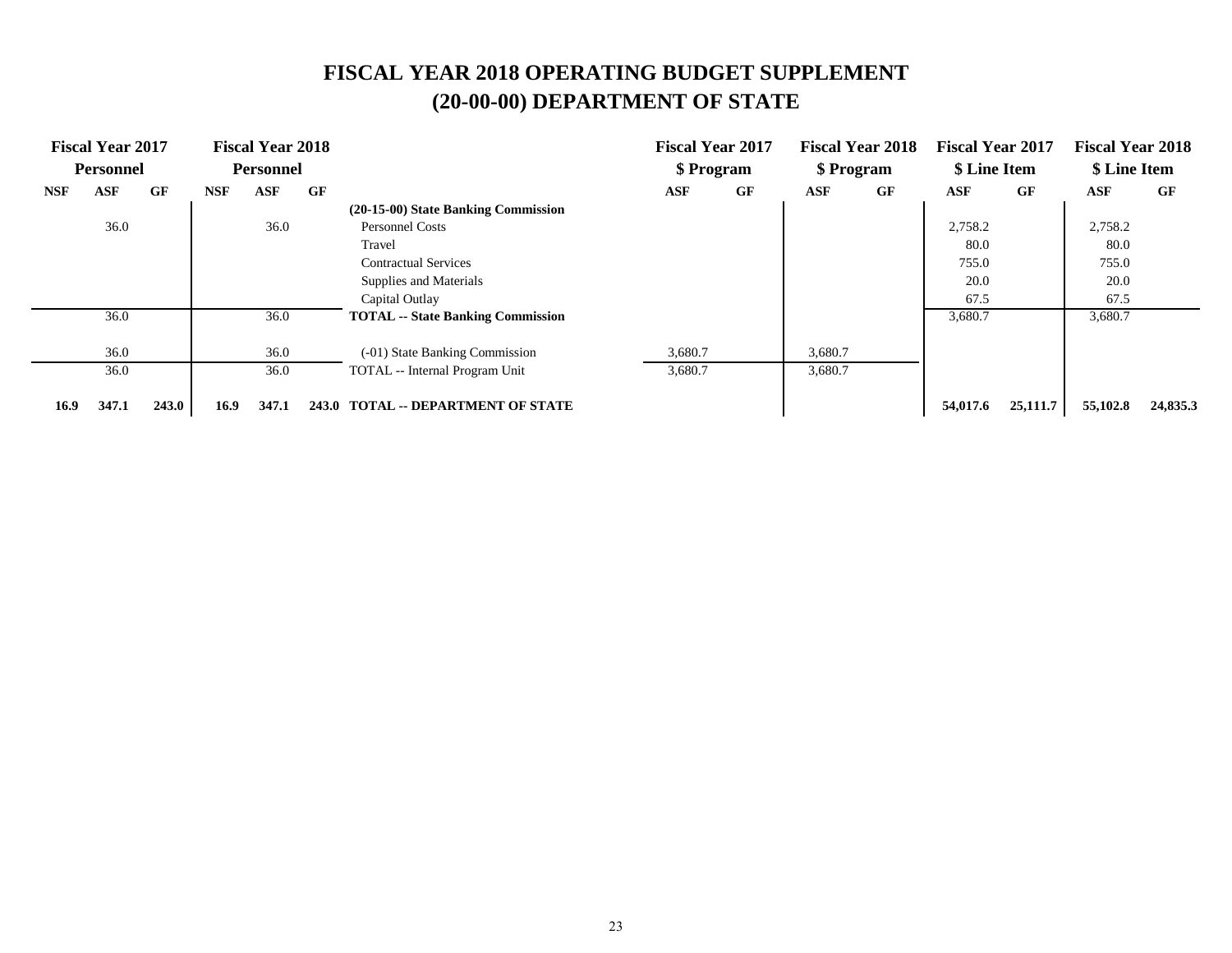|            | <b>Fiscal Year 2017</b> |      |            | <b>Fiscal Year 2018</b> |                 |                                       | <b>Fiscal Year 2017</b> |         | <b>Fiscal Year 2018</b> |                 | <b>Fiscal Year 2017</b> |         | <b>Fiscal Year 2018</b> |         |
|------------|-------------------------|------|------------|-------------------------|-----------------|---------------------------------------|-------------------------|---------|-------------------------|-----------------|-------------------------|---------|-------------------------|---------|
|            | <b>Personnel</b>        |      |            | <b>Personnel</b>        |                 |                                       | \$ Program              |         | \$ Program              |                 | \$ Line Item            |         | \$ Line Item            |         |
| <b>NSF</b> | <b>ASF</b>              | GF   | <b>NSF</b> | <b>ASF</b>              | $\bf{G} \bf{F}$ |                                       | <b>ASF</b>              | GF      | ASF                     | $\bf{G} \bf{F}$ | <b>ASF</b>              | GF      | <b>ASF</b>              | GF      |
|            |                         |      |            |                         |                 | (25-01-00) Office of the Secretary    |                         |         |                         |                 |                         |         |                         |         |
|            |                         | 16.0 |            |                         | 16.0            | Personnel Costs                       |                         |         |                         |                 |                         | 1,647.1 |                         | 1,665.9 |
|            |                         |      |            |                         |                 | Travel                                |                         |         |                         |                 |                         | 3.5     |                         | 3.5     |
|            |                         |      |            |                         |                 | <b>Contractual Services</b>           |                         |         |                         |                 |                         | 114.5   |                         | 114.5   |
|            |                         |      |            |                         |                 | Supplies and Materials                |                         |         |                         |                 |                         | 3.7     |                         | 3.7     |
|            |                         |      |            |                         |                 | Other Items:                          |                         |         |                         |                 |                         |         |                         |         |
|            | 17.0                    |      |            | 17.0                    |                 | <b>Information System Development</b> |                         |         |                         |                 | 3,150.6                 |         | 3,220.6                 |         |
|            | 18.0                    |      |            | 18.0                    |                 | Escheat                               |                         |         |                         |                 | 2,625.1                 |         | 2,625.1                 |         |
|            |                         |      |            |                         |                 | <b>Escheat Enforcement</b>            |                         |         |                         |                 | 42,000.0                |         | 42,000.0                |         |
|            | 35.0                    | 16.0 |            | 35.0                    |                 | 16.0 TOTAL -- Office of the Secretary |                         |         |                         |                 | 47,775.7                | 1,768.8 | 47,845.7                | 1,787.6 |
|            | 35.0                    | 16.0 |            | 35.0                    | 16.0            | (-01) Office of the Secretary         | 47,775.7                | 1,768.8 | 47,845.7                | 1,787.6         |                         |         |                         |         |
|            | 35.0                    | 16.0 |            | 35.0                    |                 | 16.0 TOTAL -- Internal Program Unit   | 47,775.7                | 1,768.8 | 47,845.7                | 1,787.6         |                         |         |                         |         |
|            |                         |      |            |                         |                 | $(25-05-00)$ Accounting               |                         |         |                         |                 |                         |         |                         |         |
|            | 10.3                    | 45.7 |            | 10.3                    | 45.7            | Personnel Costs                       |                         |         |                         |                 | 809.9                   | 3,885.3 | 939.9                   | 3,932.1 |
|            |                         |      |            |                         |                 | Travel                                |                         |         |                         |                 | 12.0                    | 1.5     | 12.0                    | 1.5     |
|            |                         |      |            |                         |                 | <b>Contractual Services</b>           |                         |         |                         |                 | 12.0                    | 316.4   | 12.0                    | 316.4   |
|            |                         |      |            |                         |                 | Supplies and Materials                |                         |         |                         |                 | 1.5                     | 10.3    | $1.5$                   | 10.3    |
|            |                         |      |            |                         |                 | Capital Outlay                        |                         |         |                         |                 | 5.0                     | 37.8    | 5.0                     | 37.8    |
|            |                         |      |            |                         |                 | Other Item:                           |                         |         |                         |                 |                         |         |                         |         |
|            |                         |      |            |                         |                 | <b>ERP</b> Operational Funds          |                         |         |                         |                 |                         | 1,278.0 |                         | 1,108.5 |
|            | 10.3                    | 45.7 |            | 10.3                    |                 | $\overline{45.7}$ TOTAL -- Accounting |                         |         |                         |                 | 840.4                   | 5,529.3 | 970.4                   | 5,406.6 |
|            | 10.3                    | 45.7 |            | 10.3                    | 45.7            | (-01) Accounting                      | 840.4                   | 5,529.3 | 970.4                   | 5,406.6         |                         |         |                         |         |
|            | 10.3                    | 45.7 |            | 10.3                    |                 | 45.7 TOTAL -- Internal Program Unit   | 840.4                   | 5,529.3 | 970.4                   | 5,406.6         |                         |         |                         |         |
|            |                         |      |            |                         |                 | (25-06-00) Revenue                    |                         |         |                         |                 |                         |         |                         |         |
|            |                         | 79.0 |            |                         | 79.0            | Personnel Costs                       |                         |         |                         |                 |                         | 5,959.5 |                         | 6,038.8 |
|            |                         |      |            |                         |                 | Travel                                |                         |         |                         |                 |                         | 5.0     |                         | 5.0     |
|            |                         |      |            |                         |                 | <b>Contractual Services</b>           |                         |         |                         |                 |                         | 1,052.0 |                         | 1,052.0 |
|            |                         |      |            |                         |                 | Energy                                |                         |         |                         |                 |                         | 8.4     |                         | 8.4     |
|            |                         |      |            |                         |                 | Supplies and Materials                |                         |         |                         |                 |                         | 96.4    |                         | 96.4    |
|            |                         |      |            |                         |                 | Capital Outlay                        |                         |         |                         |                 |                         | 207.2   |                         | 207.2   |
|            |                         |      |            |                         |                 | Other Item:                           |                         |         |                         |                 |                         |         |                         |         |
|            | 46.0                    |      |            | 46.0                    |                 | <b>Delinquent Collections</b>         |                         |         |                         |                 | 8,384.8                 |         | 10,198.9                |         |
|            | 46.0                    | 79.0 |            | 46.0                    |                 | 79.0 TOTAL -- Revenue                 |                         |         |                         |                 | 8,384.8                 | 7,328.5 | 10,198.9                | 7,407.8 |
|            | 46.0                    | 79.0 |            | 46.0                    | 79.0            | $(-01)$ Revenue                       | 8,384.8                 | 7,328.5 | 10,198.9                | 7,407.8         |                         |         |                         |         |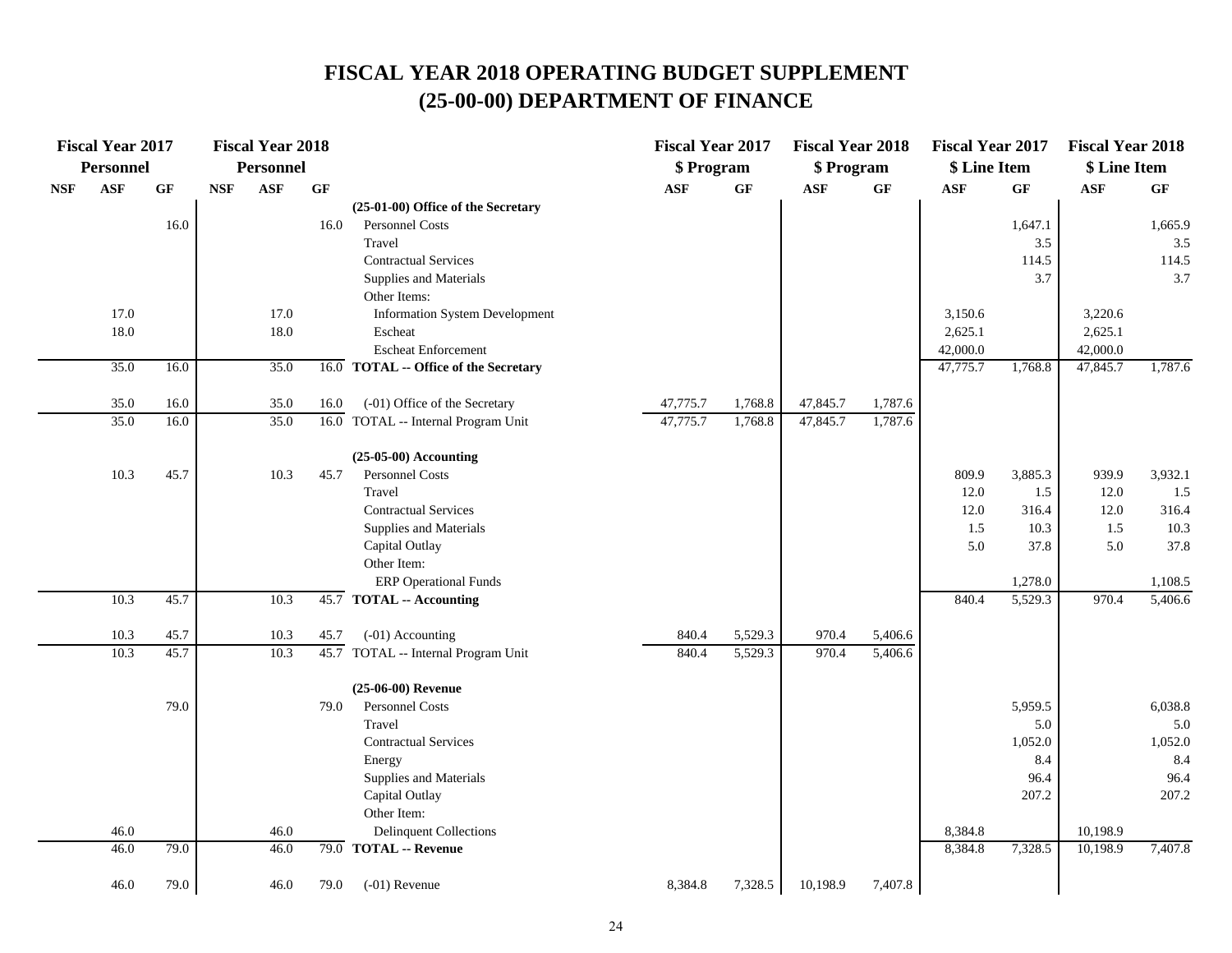|     | <b>Fiscal Year 2017</b> |       |            | <b>Fiscal Year 2018</b> |       |                                       | <b>Fiscal Year 2017</b> |         | <b>Fiscal Year 2018</b> |         | <b>Fiscal Year 2017</b> |          | <b>Fiscal Year 2018</b> |          |
|-----|-------------------------|-------|------------|-------------------------|-------|---------------------------------------|-------------------------|---------|-------------------------|---------|-------------------------|----------|-------------------------|----------|
|     | <b>Personnel</b>        |       |            | <b>Personnel</b>        |       |                                       | \$ Program              |         | \$ Program              |         | \$ Line Item            |          | \$ Line Item            |          |
| NSF | ASF                     | GF    | <b>NSF</b> | ASF                     | GF    |                                       | ASF                     | GF      | ASF                     | GF      | ASF                     | GF       | <b>ASF</b>              | GF       |
|     | 46.0                    | 79.0  |            | 46.0                    |       | 79.0 TOTAL -- Internal Program Unit   | 8,384.8                 | 7,328.5 | 10,198.9                | 7,407.8 |                         |          |                         |          |
|     |                         |       |            |                         |       | (25-07-00) State Lottery Office       |                         |         |                         |         |                         |          |                         |          |
|     | 61.0                    |       |            | 61.0                    |       | <b>Personnel Costs</b>                |                         |         |                         |         | 4,168.2                 |          | 4,518.2                 |          |
|     |                         |       |            |                         |       | Travel                                |                         |         |                         |         | 50.0                    |          | 50.0                    |          |
|     |                         |       |            |                         |       | <b>Contractual Services</b>           |                         |         |                         |         | 49,530.6                |          | 49,200.1                |          |
|     |                         |       |            |                         |       | Supplies and Materials                |                         |         |                         |         | 54.9                    |          | 54.9                    |          |
|     |                         |       |            |                         |       | Capital Outlay                        |                         |         |                         |         | 219.5                   |          | 200.0                   |          |
|     | 61.0                    |       |            | 61.0                    |       | <b>TOTAL</b> -- State Lottery Office  |                         |         |                         |         | 54,023.2                |          | 54,023.2                |          |
|     | 61.0                    |       |            | 61.0                    |       | (-01) State Lottery Office            | 54,023.2                |         | 54,023.2                |         |                         |          |                         |          |
|     | 61.0                    |       |            | 61.0                    |       | TOTAL -- Internal Program Unit        | 54,023.2                |         | 54,023.2                |         |                         |          |                         |          |
|     | 152.3                   | 140.7 |            | 152.3                   | 140.7 | <b>TOTAL -- DEPARTMENT OF FINANCE</b> |                         |         |                         |         | 111,024.1               | 14,626.6 | 113,038.2               | 14,602.0 |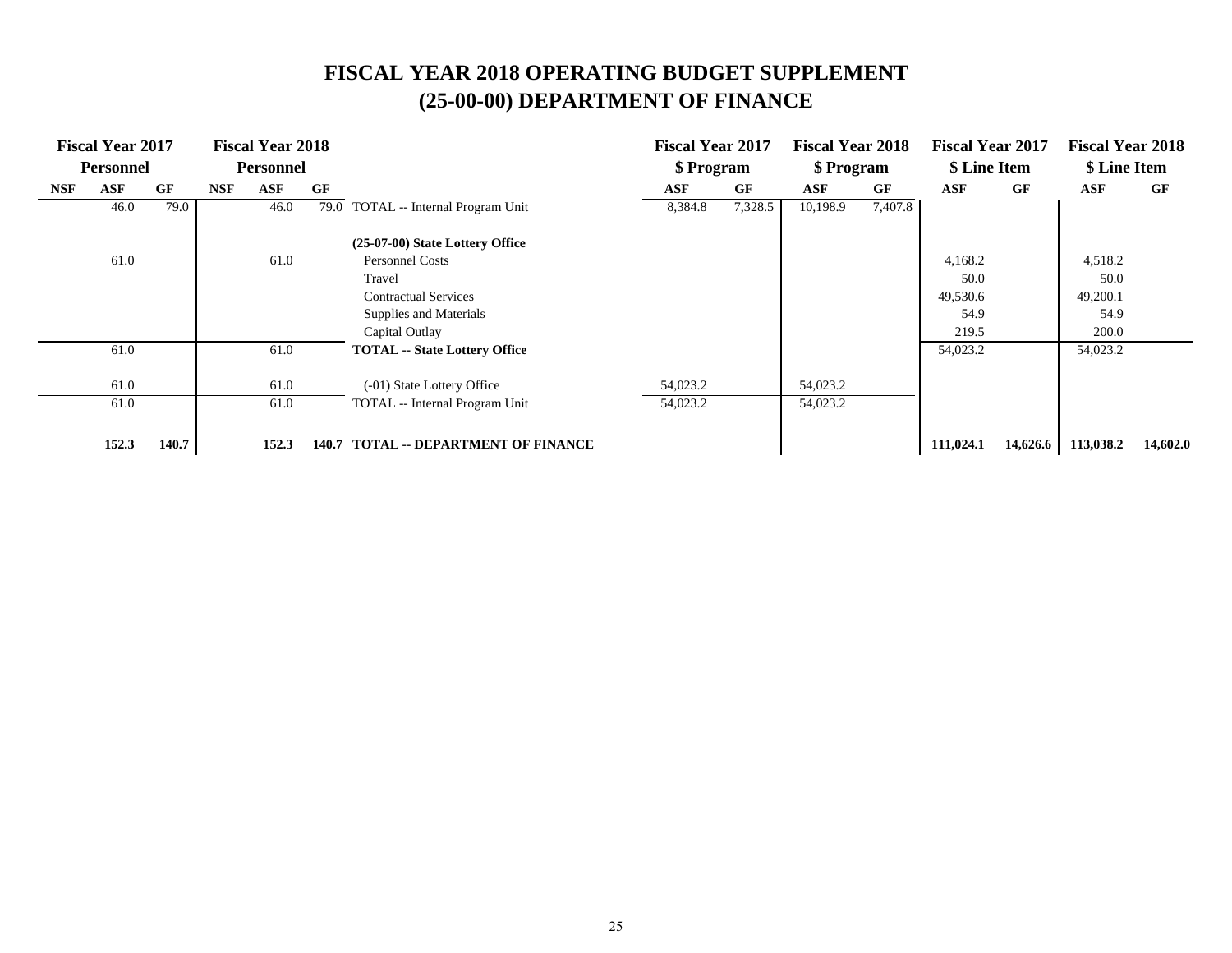|            | <b>Fiscal Year 2017</b> |       |            | <b>Fiscal Year 2018</b> |           |                                                               | <b>Fiscal Year 2017</b> |          | <b>Fiscal Year 2018</b> |          | <b>Fiscal Year 2017</b> |           | <b>Fiscal Year 2018</b> |          |
|------------|-------------------------|-------|------------|-------------------------|-----------|---------------------------------------------------------------|-------------------------|----------|-------------------------|----------|-------------------------|-----------|-------------------------|----------|
|            | <b>Personnel</b>        |       |            | <b>Personnel</b>        |           |                                                               | \$ Program              |          | \$ Program              |          | \$ Line Item            |           | \$ Line Item            |          |
| <b>NSF</b> | <b>ASF</b>              | GF    | <b>NSF</b> | <b>ASF</b>              | <b>GF</b> |                                                               | <b>ASF</b>              | GF       | <b>ASF</b>              | GF       | <b>ASF</b>              | <b>GF</b> | <b>ASF</b>              | GF       |
|            |                         |       |            |                         |           | (35-01-00) Administration                                     |                         |          |                         |          |                         |           |                         |          |
| 103.7      | 34.0                    | 517.2 | 103.2      | 33.5                    | 515.2     | Personnel Costs                                               |                         |          |                         |          | 1,898.4                 | 29,390.4  | 1,898.4                 | 32,260.1 |
|            |                         |       |            |                         |           | Travel                                                        |                         |          |                         |          | 15.5                    |           | 15.5                    |          |
|            |                         |       |            |                         |           | <b>Contractual Services</b>                                   |                         |          |                         |          | 1,070.6                 | 5,339.3   | 1,070.6                 | 5,200.6  |
|            |                         |       |            |                         |           | Energy                                                        |                         |          |                         |          | 212.5                   | $2.0\,$   | 212.5                   | 2.0      |
|            |                         |       |            |                         |           | Supplies and Materials                                        |                         |          |                         |          | 134.7                   | 761.5     | 134.7                   | 761.5    |
|            |                         |       |            |                         |           | Capital Outlay                                                |                         |          |                         |          | 85.0                    | 1.2       | 85.0                    | 1.2      |
|            |                         |       |            |                         |           | Tobacco Fund:                                                 |                         |          |                         |          |                         |           |                         |          |
|            |                         |       |            |                         |           | Money Follows the Person                                      |                         |          |                         |          | 32.0                    |           |                         |          |
|            |                         |       |            |                         |           | <b>Autism Supports</b>                                        |                         |          |                         |          | 500.0                   |           | 500.0                   |          |
|            |                         |       |            |                         |           | Other Items:                                                  |                         |          |                         |          |                         |           |                         |          |
|            |                         |       |            |                         |           | <b>DIMER Operations</b>                                       |                         |          |                         |          |                         |           |                         | 1,728.6  |
|            |                         |       |            |                         |           | <b>DIDER</b> Operations                                       |                         |          |                         |          |                         |           |                         | 217.5    |
|            |                         |       |            |                         |           | Revenue Management                                            |                         |          |                         |          | 269.2                   |           | 269.2                   |          |
|            |                         |       |            |                         |           | Program Integrity                                             |                         |          |                         |          | 232.8                   |           | 232.8                   |          |
|            |                         |       |            |                         |           | Nurse Recruitment                                             |                         |          |                         |          |                         | 15.0      |                         |          |
|            |                         |       |            |                         |           | Birth to Three Program                                        |                         |          |                         |          | 500.0                   | 3,926.6   | 500.0                   | 4,854.4  |
|            |                         |       |            |                         |           | <b>EBT</b>                                                    |                         |          |                         |          |                         | 436.8     |                         | 436.8    |
|            |                         |       |            |                         |           | Operations                                                    |                         |          |                         |          | 1,406.7                 |           | 1,406.7                 |          |
|            |                         |       |            |                         |           | DHSS/IRM                                                      |                         |          |                         |          | 2,450.0                 |           | 2,450.0                 |          |
|            |                         |       |            |                         |           | IRM License and Maintenance<br>Dashboard Maintenance User Fee |                         |          |                         |          | 250.0                   | 64.0      | 250.0                   |          |
| 103.7      | 34.0                    | 517.2 | 103.2      | 33.5                    |           | 515.2 TOTAL -- Administration                                 |                         |          |                         |          | 9,057.4                 | 39,936.8  | 9,025.4                 | 45,462.7 |
|            |                         |       |            |                         |           |                                                               |                         |          |                         |          |                         |           |                         |          |
| 4.0        | 0.5                     | 46.5  | 4.5        |                         | 48.5      | (-10) Office of the Secretary                                 | 696.0                   | 2,664.1  | 664.0                   | 5,532.5  |                         |           |                         |          |
| 99.7       | 33.5                    | 215.7 | 98.7       | 33.5                    | 211.7     | (-20) Management Services                                     | 6,954.7                 | 19,870.3 | 6,954.7                 | 22,409.8 |                         |           |                         |          |
|            |                         | 255.0 |            |                         | 255.0     | (-30) Facility Operations                                     | 1,406.7                 | 17,402.4 | 1,406.7                 | 17,520.4 |                         |           |                         |          |
| 103.7      | 34.0                    | 517.2 | 103.2      | 33.5                    |           | 515.2 TOTAL -- Internal Program Units                         | 9,057.4                 | 39,936.8 | 9,025.4                 | 45,462.7 |                         |           |                         |          |
|            |                         |       |            |                         |           | (35-02-00) Medicaid and Medical Assistance                    |                         |          |                         |          |                         |           |                         |          |
| 108.8      |                         | 78.1  | 108.8      |                         | 78.1      | Personnel Costs                                               |                         |          |                         |          |                         | 5,193.2   |                         | 6,258.9  |
|            |                         |       |            |                         |           | Travel                                                        |                         |          |                         |          |                         | 0.1       |                         | 0.1      |
|            |                         |       |            |                         |           | <b>Contractual Services</b>                                   |                         |          |                         |          |                         | 3,964.4   |                         | 3,964.4  |
|            |                         |       |            |                         |           | Energy                                                        |                         |          |                         |          |                         | 29.3      |                         | 29.3     |
|            |                         |       |            |                         |           | Supplies and Materials                                        |                         |          |                         |          |                         | 35.7      |                         | 35.7     |
|            |                         |       |            |                         |           | Capital Outlay                                                |                         |          |                         |          |                         | 6.6       |                         | 6.6      |
|            |                         |       |            |                         |           | Tobacco Fund:                                                 |                         |          |                         |          |                         |           |                         |          |
|            |                         |       |            |                         |           | Prescription Drug Program                                     |                         |          |                         |          | 2,500.0                 |           |                         |          |
|            |                         |       |            |                         |           | Medical Assistance Transition                                 |                         |          |                         |          | 3,120.0                 |           | 1,891.0                 |          |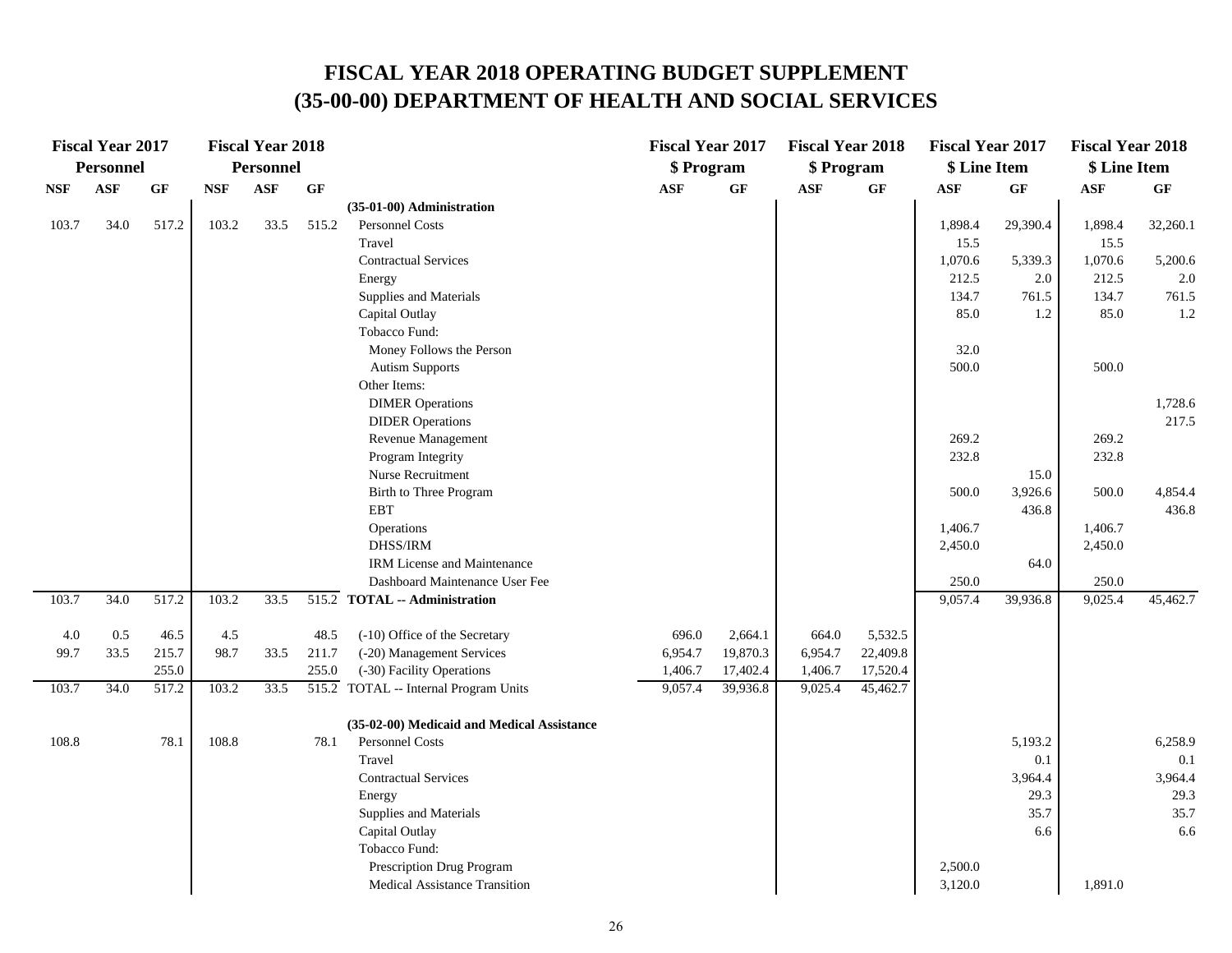| <b>Personnel</b><br>Personnel<br>\$ Program<br>\$ Program<br>\$ Line Item<br>\$ Line Item<br><b>ASF</b><br><b>ASF</b><br><b>GF</b><br><b>NSF</b><br>GF<br>ASF<br>$\bf{G} \bf{F}$<br>$\mathbf{ASF}$<br>GF<br>$\mathbf{ASF}$<br><b>GF</b><br>ASF<br><b>GF</b><br><b>NSF</b><br>667.0<br>667.0<br>Medicaid<br>1.0<br>513.0<br>1.0<br>Money Follows the Person<br>800.0<br>Delaware Healthy Children Program<br>1,936.3<br>1,936.3<br><b>Cancer Council Recommendations:</b><br><b>Breast and Cervical Cancer Treatment</b><br>335.0<br>175.0<br>Other Items:<br>Medicaid<br>23,000.0<br>752,301.2<br>23,000.0<br>47.5<br>Medicaid for Workers with Disabilities<br>47.5<br>200.0<br>200.0<br>Medicaid/NonState<br>DOC Medicaid<br>1,500.0<br>1,500.0<br>Medicaid Other<br>500.0<br>500.0 | <b>Fiscal Year 2017</b> |  | <b>Fiscal Year 2018</b> |  | <b>Fiscal Year 2017</b> | <b>Fiscal Year 2018</b> | <b>Fiscal Year 2017</b> | <b>Fiscal Year 2018</b> |           |
|---------------------------------------------------------------------------------------------------------------------------------------------------------------------------------------------------------------------------------------------------------------------------------------------------------------------------------------------------------------------------------------------------------------------------------------------------------------------------------------------------------------------------------------------------------------------------------------------------------------------------------------------------------------------------------------------------------------------------------------------------------------------------------------|-------------------------|--|-------------------------|--|-------------------------|-------------------------|-------------------------|-------------------------|-----------|
|                                                                                                                                                                                                                                                                                                                                                                                                                                                                                                                                                                                                                                                                                                                                                                                       |                         |  |                         |  |                         |                         |                         |                         |           |
|                                                                                                                                                                                                                                                                                                                                                                                                                                                                                                                                                                                                                                                                                                                                                                                       |                         |  |                         |  |                         |                         |                         |                         |           |
|                                                                                                                                                                                                                                                                                                                                                                                                                                                                                                                                                                                                                                                                                                                                                                                       |                         |  |                         |  |                         |                         |                         |                         |           |
|                                                                                                                                                                                                                                                                                                                                                                                                                                                                                                                                                                                                                                                                                                                                                                                       |                         |  |                         |  |                         |                         |                         |                         |           |
|                                                                                                                                                                                                                                                                                                                                                                                                                                                                                                                                                                                                                                                                                                                                                                                       |                         |  |                         |  |                         |                         |                         |                         |           |
|                                                                                                                                                                                                                                                                                                                                                                                                                                                                                                                                                                                                                                                                                                                                                                                       |                         |  |                         |  |                         |                         |                         |                         |           |
|                                                                                                                                                                                                                                                                                                                                                                                                                                                                                                                                                                                                                                                                                                                                                                                       |                         |  |                         |  |                         |                         |                         |                         |           |
|                                                                                                                                                                                                                                                                                                                                                                                                                                                                                                                                                                                                                                                                                                                                                                                       |                         |  |                         |  |                         |                         |                         |                         |           |
|                                                                                                                                                                                                                                                                                                                                                                                                                                                                                                                                                                                                                                                                                                                                                                                       |                         |  |                         |  |                         |                         |                         |                         | 765,385.4 |
|                                                                                                                                                                                                                                                                                                                                                                                                                                                                                                                                                                                                                                                                                                                                                                                       |                         |  |                         |  |                         |                         |                         |                         |           |
|                                                                                                                                                                                                                                                                                                                                                                                                                                                                                                                                                                                                                                                                                                                                                                                       |                         |  |                         |  |                         |                         |                         |                         |           |
|                                                                                                                                                                                                                                                                                                                                                                                                                                                                                                                                                                                                                                                                                                                                                                                       |                         |  |                         |  |                         |                         |                         |                         |           |
|                                                                                                                                                                                                                                                                                                                                                                                                                                                                                                                                                                                                                                                                                                                                                                                       |                         |  |                         |  |                         |                         |                         |                         |           |
| <b>DPH</b> Fees<br>300.0<br>300.0                                                                                                                                                                                                                                                                                                                                                                                                                                                                                                                                                                                                                                                                                                                                                     |                         |  |                         |  |                         |                         |                         |                         |           |
| Delaware Healthy Children Program                                                                                                                                                                                                                                                                                                                                                                                                                                                                                                                                                                                                                                                                                                                                                     |                         |  |                         |  |                         |                         |                         |                         |           |
| Delaware Healthy Children Program Premiums<br>600.0<br>600.0                                                                                                                                                                                                                                                                                                                                                                                                                                                                                                                                                                                                                                                                                                                          |                         |  |                         |  |                         |                         |                         |                         |           |
| 800.0<br>Delaware Healthy Children Program - DSCYF<br>800.0                                                                                                                                                                                                                                                                                                                                                                                                                                                                                                                                                                                                                                                                                                                           |                         |  |                         |  |                         |                         |                         |                         |           |
| 275.1<br>275.1<br><b>Cost Recovery</b>                                                                                                                                                                                                                                                                                                                                                                                                                                                                                                                                                                                                                                                                                                                                                |                         |  |                         |  |                         |                         |                         |                         |           |
| Renal<br>729.5                                                                                                                                                                                                                                                                                                                                                                                                                                                                                                                                                                                                                                                                                                                                                                        |                         |  |                         |  |                         |                         |                         |                         | 729.5     |
| Medicaid Long Term Care<br>20,115.0<br>20,115.0                                                                                                                                                                                                                                                                                                                                                                                                                                                                                                                                                                                                                                                                                                                                       |                         |  |                         |  |                         |                         |                         |                         |           |
| Disproportionate Share Hospital<br>3,901.4                                                                                                                                                                                                                                                                                                                                                                                                                                                                                                                                                                                                                                                                                                                                            |                         |  |                         |  |                         |                         |                         |                         | 3,901.4   |
| Nursing Home Quality Assessment<br>14,000.0<br>18,000.0                                                                                                                                                                                                                                                                                                                                                                                                                                                                                                                                                                                                                                                                                                                               |                         |  |                         |  |                         |                         |                         |                         |           |
| <b>Technology Operations</b><br>1,211.3<br>200.0<br>Pathways                                                                                                                                                                                                                                                                                                                                                                                                                                                                                                                                                                                                                                                                                                                          |                         |  |                         |  |                         |                         |                         |                         | 1,211.3   |
| Promise<br>200.0                                                                                                                                                                                                                                                                                                                                                                                                                                                                                                                                                                                                                                                                                                                                                                      |                         |  |                         |  |                         |                         |                         |                         |           |
| 108.8<br>78.1<br>108.8<br>78.1 TOTAL -- Medicaid and Medical Assistance<br>70,695.9<br>767,372.7<br>70,919.9<br>1.0<br>1.0                                                                                                                                                                                                                                                                                                                                                                                                                                                                                                                                                                                                                                                            |                         |  |                         |  |                         |                         |                         |                         | 781,522.6 |
|                                                                                                                                                                                                                                                                                                                                                                                                                                                                                                                                                                                                                                                                                                                                                                                       |                         |  |                         |  |                         |                         |                         |                         |           |
| 70,695.9 767,372.7<br>70,919.9 781,522.6<br>108.8<br>1.0<br>78.1<br>108.8<br>(-01) Medicaid and Medical Assistance<br>1.0<br>78.1                                                                                                                                                                                                                                                                                                                                                                                                                                                                                                                                                                                                                                                     |                         |  |                         |  |                         |                         |                         |                         |           |
| 108.8<br>78.1 TOTAL -- Internal Program Unit<br>70,695.9 767,372.7<br>108.8<br>1.0<br>78.1<br>1.0<br>70,919.9 781,522.6                                                                                                                                                                                                                                                                                                                                                                                                                                                                                                                                                                                                                                                               |                         |  |                         |  |                         |                         |                         |                         |           |
| (35-05-00) Public Health                                                                                                                                                                                                                                                                                                                                                                                                                                                                                                                                                                                                                                                                                                                                                              |                         |  |                         |  |                         |                         |                         |                         |           |
| <b>Personnel Costs</b><br>206.5<br>50.0<br>335.0<br>205.0<br>49.5<br>336.0<br>470.4<br>22,650.9                                                                                                                                                                                                                                                                                                                                                                                                                                                                                                                                                                                                                                                                                       |                         |  |                         |  |                         |                         |                         |                         | 23,588.5  |
| <b>Contractual Services</b><br>211.9<br>2,955.8<br>182.3                                                                                                                                                                                                                                                                                                                                                                                                                                                                                                                                                                                                                                                                                                                              |                         |  |                         |  |                         |                         |                         |                         | 2,771.3   |
| 358.1<br>Energy                                                                                                                                                                                                                                                                                                                                                                                                                                                                                                                                                                                                                                                                                                                                                                       |                         |  |                         |  |                         |                         |                         |                         | 350.9     |
| 897.5<br>60.0<br>Supplies and Materials<br>60.0                                                                                                                                                                                                                                                                                                                                                                                                                                                                                                                                                                                                                                                                                                                                       |                         |  |                         |  |                         |                         |                         |                         | 696.1     |
| 24.9<br>Capital Outlay                                                                                                                                                                                                                                                                                                                                                                                                                                                                                                                                                                                                                                                                                                                                                                |                         |  |                         |  |                         |                         |                         |                         | 24.9      |
| Tobacco Fund:                                                                                                                                                                                                                                                                                                                                                                                                                                                                                                                                                                                                                                                                                                                                                                         |                         |  |                         |  |                         |                         |                         |                         |           |
| <b>Personnel Costs</b><br>489.0<br>685.7                                                                                                                                                                                                                                                                                                                                                                                                                                                                                                                                                                                                                                                                                                                                              |                         |  |                         |  |                         |                         |                         |                         |           |
| <b>Contractual Services</b><br>3,521.7<br>8,156.0                                                                                                                                                                                                                                                                                                                                                                                                                                                                                                                                                                                                                                                                                                                                     |                         |  |                         |  |                         |                         |                         |                         |           |
| 370.0<br>Diabetes<br>267.4                                                                                                                                                                                                                                                                                                                                                                                                                                                                                                                                                                                                                                                                                                                                                            |                         |  |                         |  |                         |                         |                         |                         |           |
| 1,956.9<br>2,422.5<br>New Nurse Development                                                                                                                                                                                                                                                                                                                                                                                                                                                                                                                                                                                                                                                                                                                                           |                         |  |                         |  |                         |                         |                         |                         |           |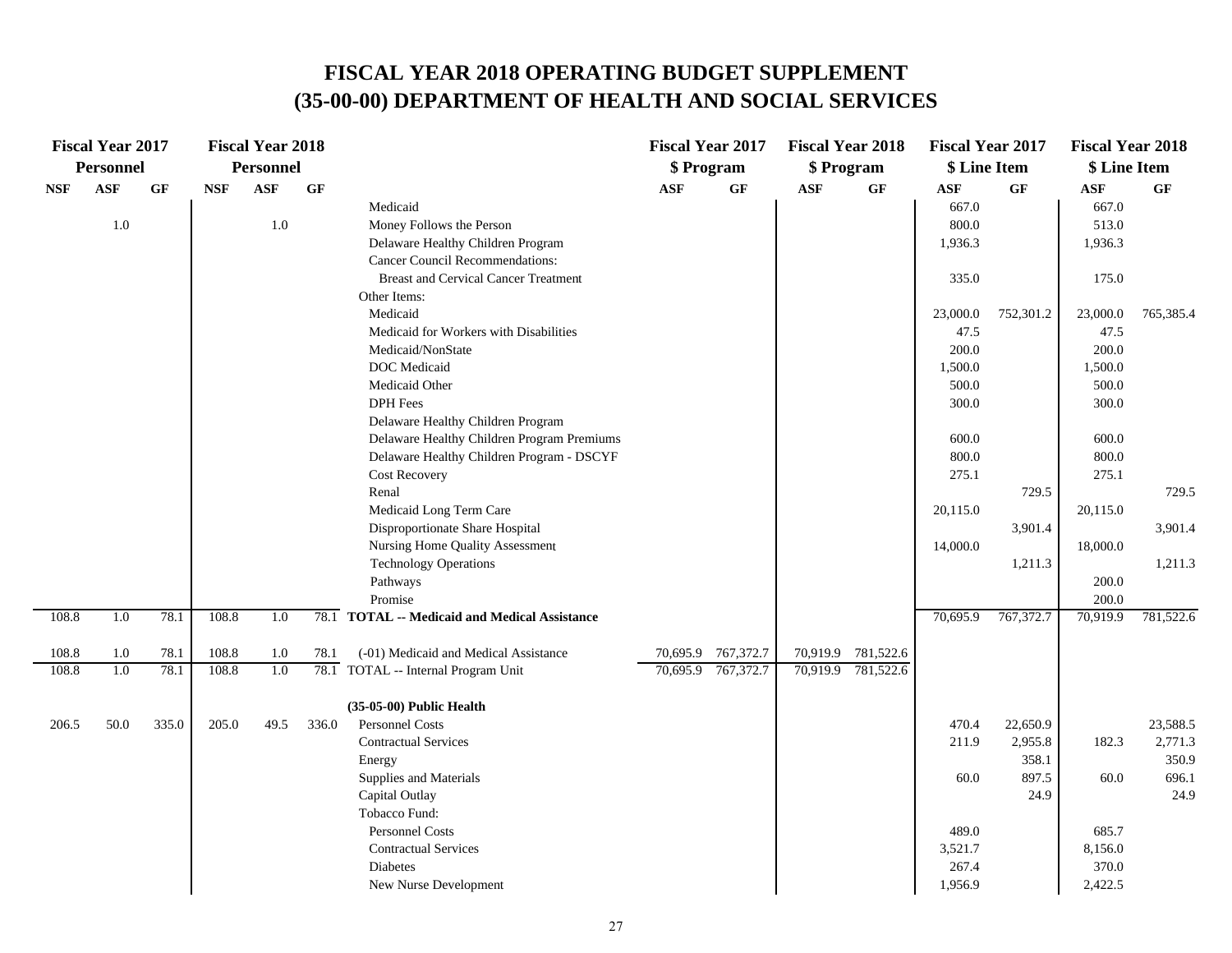|            | <b>Fiscal Year 2017</b> |           |            | <b>Fiscal Year 2018</b> |                 |                                               |                | <b>Fiscal Year 2017</b> |                | <b>Fiscal Year 2018</b> | <b>Fiscal Year 2017</b> |           | <b>Fiscal Year 2018</b> |           |
|------------|-------------------------|-----------|------------|-------------------------|-----------------|-----------------------------------------------|----------------|-------------------------|----------------|-------------------------|-------------------------|-----------|-------------------------|-----------|
|            | <b>Personnel</b>        |           |            | Personnel               |                 |                                               |                | \$ Program              |                | \$ Program              | \$ Line Item            |           | \$ Line Item            |           |
| <b>NSF</b> | $\mathbf{ASF}$          | <b>GF</b> | <b>NSF</b> | ASF                     | $\bf{G} \bf{F}$ |                                               | $\mathbf{ASF}$ | GF                      | $\mathbf{ASF}$ | GF                      | $\mathbf{ASF}$          | <b>GF</b> | $\mathbf{ASF}$          | <b>GF</b> |
|            |                         |           |            |                         |                 | Public Access Defibrillation Initiative       |                |                         |                |                         | 59.9                    |           | 75.0                    |           |
|            |                         |           |            |                         |                 | <b>Cancer Council Recommendations</b>         |                |                         |                |                         | 8,229.8                 |           | 8,265.5                 |           |
|            |                         |           |            |                         |                 | <b>Pilot Projects</b>                         |                |                         |                |                         | 396.3                   |           | 396.3                   |           |
|            |                         |           |            |                         |                 | Other Items:                                  |                |                         |                |                         |                         |           |                         |           |
|            |                         |           |            |                         |                 | Rodent Control                                |                |                         |                |                         |                         | 50.0      |                         | 50.0      |
|            |                         |           |            |                         |                 | Tuberculosis                                  |                |                         |                |                         | 115.0                   |           | 115.0                   |           |
|            |                         |           |            |                         |                 | Child Development Watch                       |                |                         |                |                         | 687.7                   |           | 687.7                   |           |
|            |                         |           |            |                         |                 | Preschool Diagnosis and Treatment             |                |                         |                |                         |                         | 66.0      |                         | 66.0      |
|            |                         |           |            |                         |                 | Immunizations                                 |                |                         |                |                         |                         | 118.2     |                         | 118.2     |
|            |                         |           |            |                         |                 | School Based Health Centers                   |                |                         |                |                         |                         | 3,947.6   |                         | 1,447.6   |
|            |                         |           |            |                         |                 | Hepatitis B                                   |                |                         |                |                         |                         | 40.0      |                         | 40.0      |
|            |                         |           |            |                         |                 | Needle Exchange Program                       |                |                         |                |                         |                         | 230.5     |                         | 230.5     |
|            |                         |           |            |                         |                 | Rabies Control                                |                |                         |                |                         |                         |           |                         |           |
|            |                         |           |            |                         |                 | Vanity Birth Certificates                     |                |                         |                |                         | 14.7                    |           | 14.7                    |           |
|            |                         |           |            |                         |                 | Public Water                                  |                |                         |                |                         | 60.0                    |           | 60.0                    |           |
|            |                         |           |            |                         |                 | Medicaid Enhancements                         |                |                         |                |                         | 205.0                   |           | 205.0                   |           |
|            |                         |           |            |                         |                 | <b>Infant Mortality</b>                       |                |                         |                |                         | 150.0                   |           | 150.0                   |           |
|            |                         |           |            |                         |                 | Medicaid AIDS Waiver                          |                |                         |                |                         | 948.4                   |           | 948.4                   |           |
|            |                         |           |            |                         |                 | <b>Family Planning</b>                        |                |                         |                |                         | 325.0                   |           | 325.0                   |           |
|            |                         |           |            |                         |                 | Newborn                                       |                |                         |                |                         | 1,620.0                 |           | 1,620.0                 |           |
|            |                         |           |            |                         |                 | <b>Indirect Costs</b>                         |                |                         |                |                         | 1,085.0                 |           | 1,085.0                 |           |
|            |                         |           |            |                         |                 | Child Health                                  |                |                         |                |                         | 1,582.3                 |           | 1,582.3                 |           |
|            |                         |           |            |                         |                 | Food Inspection                               |                |                         |                |                         | 21.0                    |           | 21.0                    |           |
|            |                         |           |            |                         |                 | Food Permits                                  |                |                         |                |                         | 575.0                   |           | 575.0                   |           |
|            |                         |           |            |                         |                 | Medicaid Contractors/Lab Testing and Analysis |                |                         |                |                         | 1,155.0                 |           | 1,155.0                 |           |
|            |                         |           |            |                         |                 | Water Operator Certification                  |                |                         |                |                         | 22.0                    |           | 22.0                    |           |
|            |                         |           |            |                         |                 | <b>Health Statistics</b>                      |                |                         |                |                         | 1,200.0                 |           | 1,200.0                 |           |
|            |                         |           |            |                         |                 | <b>Infant Mortality Task Force</b>            |                |                         |                |                         |                         | 4,668.4   |                         | 4,668.4   |
|            |                         |           |            |                         |                 | J-1 VISA                                      |                |                         |                |                         | 13.5                    |           | 13.5                    |           |
|            |                         |           |            |                         |                 | <b>HFLC</b>                                   |                |                         |                |                         |                         |           |                         |           |
|            |                         |           |            |                         |                 | <b>Distressed Cemeteries</b>                  |                |                         |                |                         | 100.0                   |           | 100.0                   |           |
|            |                         |           |            |                         |                 | Plumbing Inspection                           |                |                         |                |                         | 400.0                   |           | 400.0                   |           |
|            |                         |           |            |                         |                 | Cancer Council                                |                |                         |                |                         |                         | 331.3     |                         | 331.3     |
|            |                         |           |            |                         |                 | Gift of Life                                  |                |                         |                |                         |                         | 36.8      |                         | 33.1      |
|            |                         |           |            |                         |                 | Delaware Organ and Tissue Program             |                |                         |                |                         |                         | 7.3       |                         | 6.6       |
|            |                         |           |            |                         |                 | Developmental Screening                       |                |                         |                |                         |                         | 115.3     |                         | 115.3     |
|            |                         |           |            |                         |                 | Uninsured Action Plan                         |                |                         |                |                         |                         | 234.1     |                         | 184.1     |
|            |                         |           |            |                         |                 | <b>Health Disparities</b>                     |                |                         |                |                         |                         | 50.6      |                         | 50.6      |
|            | 1.7                     | 0.3       |            | 1.7                     | 0.3             | Medical Marijuana                             |                |                         |                |                         | 480.1                   | 70.0      | 480.1                   | 70.0      |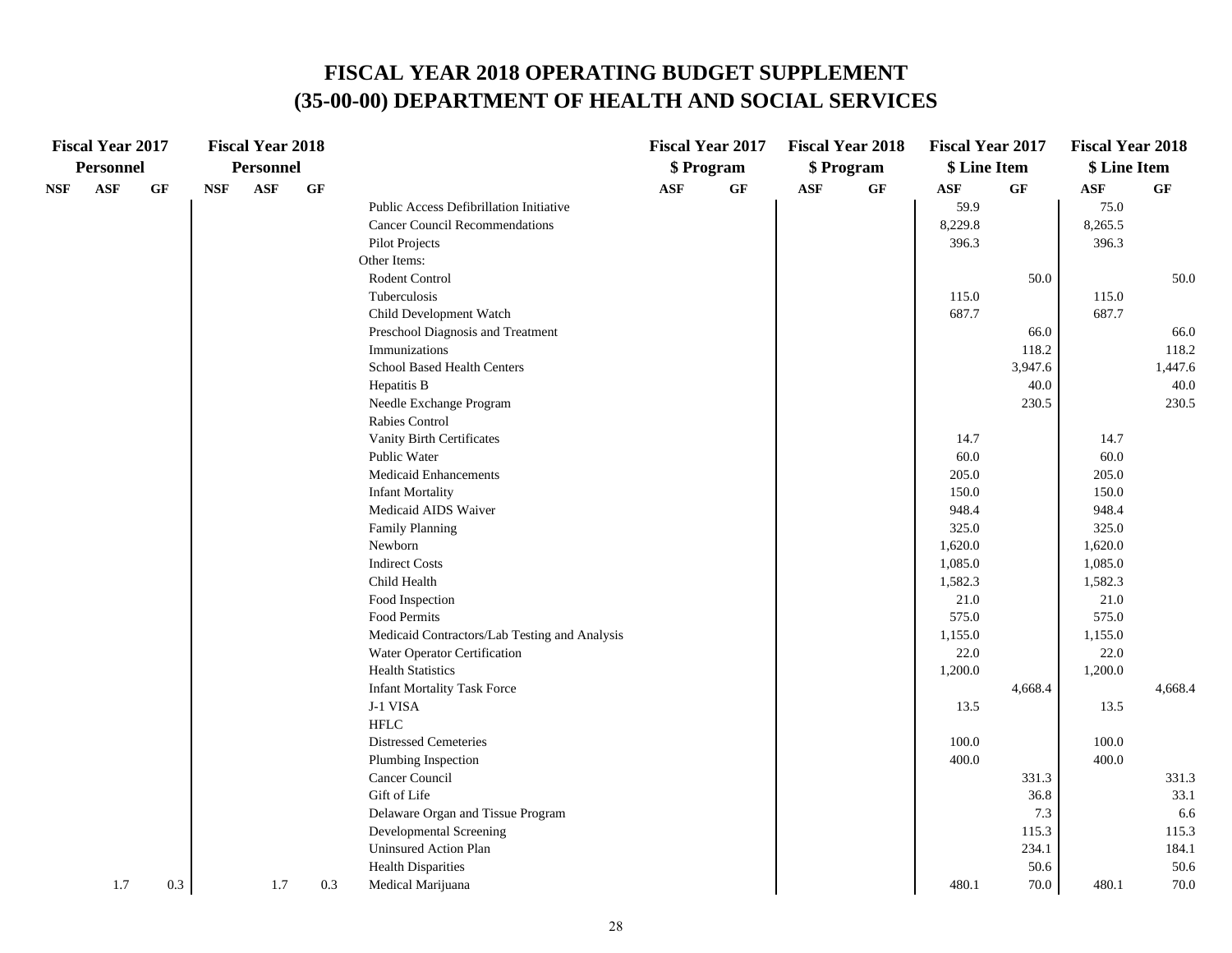|            | <b>Fiscal Year 2017</b> |                 |            | <b>Fiscal Year 2018</b> |                 |                                                  | <b>Fiscal Year 2017</b> |          | <b>Fiscal Year 2018</b> |          | <b>Fiscal Year 2017</b> |           | <b>Fiscal Year 2018</b> |                 |
|------------|-------------------------|-----------------|------------|-------------------------|-----------------|--------------------------------------------------|-------------------------|----------|-------------------------|----------|-------------------------|-----------|-------------------------|-----------------|
|            | <b>Personnel</b>        |                 |            | Personnel               |                 |                                                  | \$ Program              |          | \$ Program              |          | \$ Line Item            |           | \$ Line Item            |                 |
| <b>NSF</b> | <b>ASF</b>              | $\bf{G} \bf{F}$ | <b>NSF</b> | <b>ASF</b>              | $\bf{G} \bf{F}$ |                                                  | <b>ASF</b>              | GF       | <b>ASF</b>              | GF       | <b>ASF</b>              | GF        | $\mathbf{ASF}$          | $\bf{G} \bf{F}$ |
|            |                         |                 |            |                         |                 | <b>DIMES</b>                                     |                         |          |                         |          |                         | 300.0     |                         | 250.0           |
|            | 14.0                    | 5.0             |            | 14.0                    | 5.0             | Animal Welfare                                   |                         |          |                         |          | 3,000.0                 | 923.0     | 3,500.0                 | 923.0           |
|            |                         |                 |            |                         |                 | Spay/Neuter Program                              |                         |          |                         |          | 413.3                   |           | 413.3                   |                 |
|            |                         |                 |            |                         |                 | Sickle Cell                                      |                         |          |                         |          |                         | 269.5     |                         | 269.5           |
|            |                         |                 |            |                         |                 | Nurse Family Partnership                         |                         |          |                         |          |                         | 1,300.0   |                         | 1,300.0         |
|            |                         |                 |            |                         |                 | Prescription Drug Prevention                     |                         |          |                         |          |                         | 100.0     |                         | 100.0           |
| 206.5      | 65.7                    | 340.3           | 205.0      | 65.2                    |                 | 341.3 TOTAL -- Public Health                     |                         |          |                         |          | 29,836.3                | 39,745.8  | 35,286.3                | 37,685.9        |
| 3.0        | 20.0                    | 45.0            | 3.0        | 20.0                    | 45.0            | (-10) Director's Office/Support Services         | 5,023.9                 | 3,600.6  | 5,323.3                 | 4,056.5  |                         |           |                         |                 |
| 201.5      | 45.7                    | 288.3           | 200.0      | 45.2                    | 288.3           | (-20) Community Health                           | 24,752.5                | 34,931.1 | 29,888.0                | 32,324.2 |                         |           |                         |                 |
| 2.0        |                         | 7.0             | $2.0\,$    |                         | 8.0             | (-30) Emergency Medical Services                 | 59.9                    | 1,214.1  | 75.0                    | 1,305.2  |                         |           |                         |                 |
| 206.5      | 65.7                    | 340.3           | 205.0      | 65.2                    |                 | 341.3 TOTAL -- Internal Program Units            | 29,836.3                | 39,745.8 | 35,286.3                | 37,685.9 |                         |           |                         |                 |
|            |                         |                 |            |                         |                 | (35-06-00) Substance Abuse and Mental Health     |                         |          |                         |          |                         |           |                         |                 |
| 3.0        | 1.0                     | 663.7           | 3.0        | 1.0                     | 640.7           | <b>Personnel Costs</b>                           |                         |          |                         |          | 299.4                   | 44,267.9  | 299.4                   | 43,174.9        |
|            |                         |                 |            |                         |                 | Travel                                           |                         |          |                         |          |                         | 6.9       |                         | 6.9             |
|            |                         |                 |            |                         |                 | <b>Contractual Services</b>                      |                         |          |                         |          | 1,569.9                 | 29,961.0  | 1,569.9                 | 20,984.9        |
|            |                         |                 |            |                         |                 | Energy                                           |                         |          |                         |          |                         | 1,542.6   |                         | 1,435.1         |
|            |                         |                 |            |                         |                 | Supplies and Materials                           |                         |          |                         |          | 1,000.6                 | 3,537.7   | 1,000.6                 | 3,537.7         |
|            |                         |                 |            |                         |                 | Capital Outlay                                   |                         |          |                         |          | 9.0                     | 184.0     | 9.0                     | 184.0           |
|            |                         |                 |            |                         |                 | Tobacco Fund:                                    |                         |          |                         |          |                         |           |                         |                 |
|            |                         |                 |            |                         |                 | <b>Contractual Services</b>                      |                         |          |                         |          | 106.4                   |           | 147.9                   |                 |
|            |                         |                 |            |                         |                 | <b>Transitional Housing for Detoxification</b>   |                         |          |                         |          | 132.5                   |           | 132.5                   |                 |
|            |                         |                 |            |                         |                 | Heroin Residential Program                       |                         |          |                         |          | 271.1                   |           | 287.9                   |                 |
|            |                         |                 |            |                         |                 | Delaware School Study                            |                         |          |                         |          | 18.3                    |           | 18.3                    |                 |
|            |                         |                 |            |                         |                 | Limen House                                      |                         |          |                         |          | 48.1                    |           | 48.1                    |                 |
|            |                         |                 |            |                         |                 | Other Items:                                     |                         |          |                         |          |                         |           |                         |                 |
|            |                         |                 |            |                         |                 | Medicare Part D                                  |                         |          |                         |          | 1,119.0                 |           | 1,119.0                 |                 |
|            |                         |                 |            |                         |                 | <b>TEFRA</b>                                     |                         |          |                         |          | 100.0                   |           | 100.0                   |                 |
|            |                         |                 |            |                         |                 | DPC Disproportionate Share                       |                         |          |                         |          | 1,050.0                 |           | 1,050.0                 |                 |
|            |                         |                 |            |                         |                 | <b>DPC</b> Industries                            |                         |          |                         |          |                         | 38.1      |                         |                 |
|            |                         |                 |            |                         |                 | <b>DOC</b> Assessments                           |                         |          |                         |          | 780.0                   |           | 380.0                   |                 |
|            |                         |                 |            |                         |                 | Kent/Sussex Detox Center                         |                         |          |                         |          | 300.0                   |           | 150.0                   |                 |
|            |                         |                 |            |                         |                 | <b>CMH</b> Group Homes                           |                         |          |                         |          |                         | 7,258.2   |                         | 7,258.2         |
|            |                         |                 |            |                         |                 | <b>Community Placements</b>                      |                         |          |                         |          |                         | 21,600.9  |                         | 20,300.9        |
|            |                         |                 |            |                         |                 | <b>Community Housing Supports</b>                |                         |          |                         |          |                         | 1,975.0   |                         | 2,975.0         |
|            |                         |                 |            |                         |                 | <b>Substance Use Disorder Services</b>           |                         |          |                         |          |                         | 5,400.0   |                         | 15,415.0        |
| 3.0        | 1.0                     | 663.7           | 3.0        | 1.0                     |                 | 640.7 TOTAL -- Substance Abuse and Mental Health |                         |          |                         |          | 6,804.3                 | 115,772.3 | 6,312.6                 | 115,272.6       |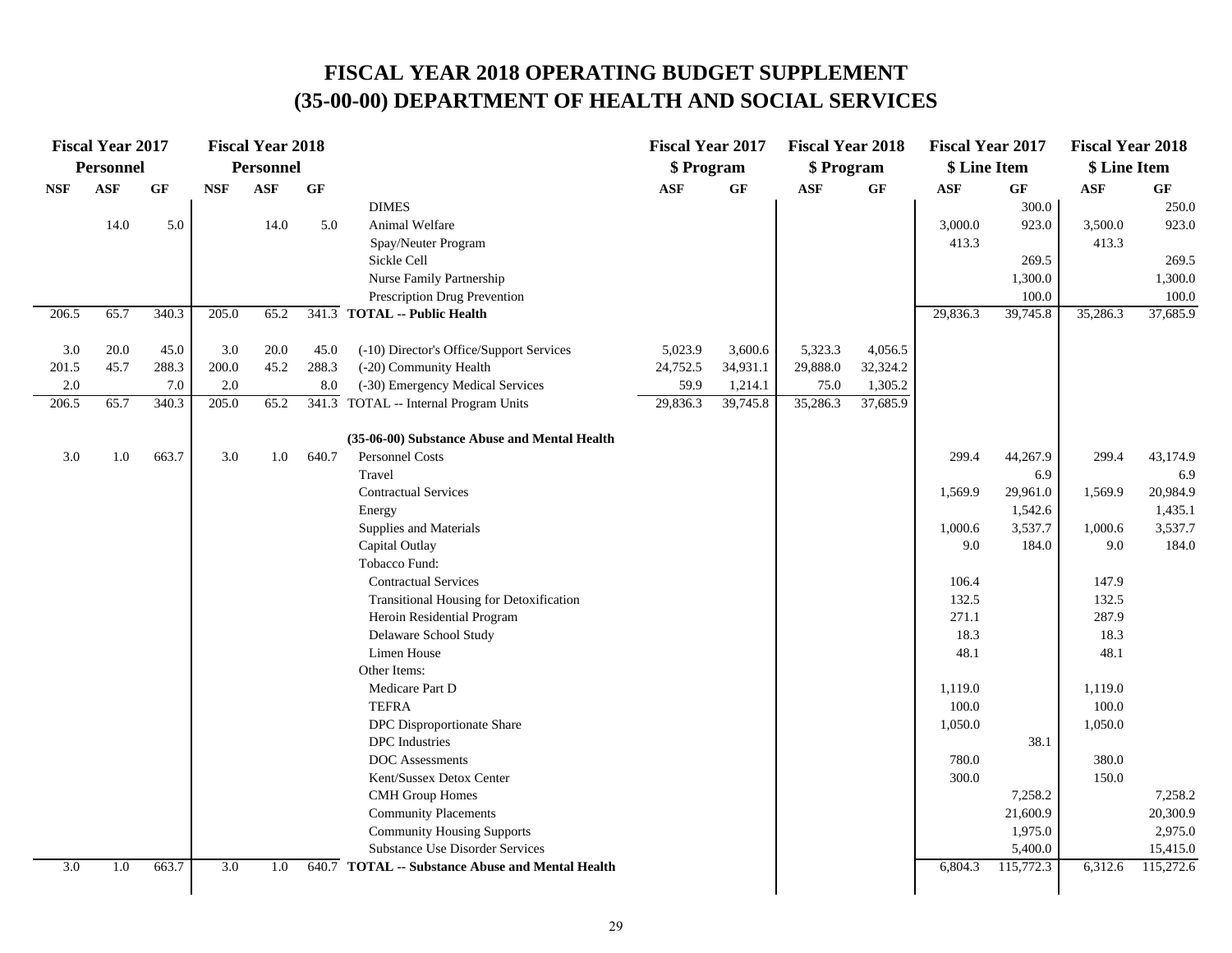|                             | <b>Fiscal Year 2017</b> |                 |            | <b>Fiscal Year 2018</b> |                 |                                       | <b>Fiscal Year 2017</b> |                 | <b>Fiscal Year 2018</b> |                 | <b>Fiscal Year 2017</b> |          | <b>Fiscal Year 2018</b> |                 |
|-----------------------------|-------------------------|-----------------|------------|-------------------------|-----------------|---------------------------------------|-------------------------|-----------------|-------------------------|-----------------|-------------------------|----------|-------------------------|-----------------|
|                             | Personnel               |                 |            | <b>Personnel</b>        |                 |                                       | \$ Program              |                 | \$ Program              |                 | \$ Line Item            |          | \$ Line Item            |                 |
| $\ensuremath{\mathbf{NSF}}$ | <b>ASF</b>              | $\bf{G} \bf{F}$ | <b>NSF</b> | <b>ASF</b>              | $\bf{G} \bf{F}$ |                                       | <b>ASF</b>              | $\bf{G} \bf{F}$ | $\mathbf{ASF}$          | $\bf{G} \bf{F}$ | <b>ASF</b>              | GF       | ASF                     | $\bf{G} \bf{F}$ |
| 0.2                         |                         | 83.8            | 0.2        |                         | 84.8            | (-10) Administration                  | 60.0                    | 6,022.3         | 60.0                    | 5,951.2         |                         |          |                         |                 |
| 1.0                         |                         | 86.0            | 1.0        |                         | 85.0            | (-20) Community Mental Health         | 2,305.0                 | 56,368.5        | 2,305.0                 | 54,938.1        |                         |          |                         |                 |
| $0.8\,$                     |                         | 463.9           | 0.8        |                         | 440.9           | (-30) Delaware Psychiatric Center     | 2,196.8                 | 35,472.7        | 2,196.8                 | 34,228.3        |                         |          |                         |                 |
| 1.0                         | 1.0                     | 30.0            | 1.0        | 1.0                     | 30.0            | (-40) Substance Abuse                 | 2,242.5                 | 17,908.8        | 1,750.8                 | 20,155.0        |                         |          |                         |                 |
| 3.0                         | 1.0                     | 663.7           | 3.0        | 1.0                     |                 | 640.7 TOTAL -- Internal Program Units | 6,804.3                 | 115,772.3       | 6,312.6                 | 115,272.6       |                         |          |                         |                 |
|                             |                         |                 |            |                         |                 | (35-07-00) Social Services            |                         |                 |                         |                 |                         |          |                         |                 |
| 192.9                       |                         | 186.8           | 192.9      |                         | 186.8           | Personnel Costs                       |                         |                 |                         |                 |                         | 12,195.7 |                         | 13,328.0        |
|                             |                         |                 |            |                         |                 | Travel                                |                         |                 |                         |                 |                         | 0.9      |                         | 0.9             |
|                             |                         |                 |            |                         |                 | <b>Contractual Services</b>           |                         |                 |                         |                 |                         | 2,483.8  |                         | 2,436.3         |
|                             |                         |                 |            |                         |                 | Energy                                |                         |                 |                         |                 |                         | 84.4     |                         | 81.8            |
|                             |                         |                 |            |                         |                 | Supplies and Materials                |                         |                 |                         |                 |                         | 95.1     |                         | 95.1            |
|                             |                         |                 |            |                         |                 | Capital Outlay                        |                         |                 |                         |                 |                         | 51.3     |                         | 51.3            |
|                             |                         |                 |            |                         |                 | Tobacco Fund:                         |                         |                 |                         |                 |                         |          |                         |                 |
|                             |                         |                 |            |                         |                 | SSI Supplement                        |                         |                 |                         |                 | 888.2                   |          | 935.0                   |                 |
|                             |                         |                 |            |                         |                 | Other Items:                          |                         |                 |                         |                 |                         |          |                         |                 |
|                             |                         |                 |            |                         |                 | <b>Cost Recovery</b>                  |                         |                 |                         |                 | 75.1                    |          | 75.1                    |                 |
|                             |                         |                 |            |                         |                 | <b>TANF Cash Assistance</b>           |                         |                 |                         |                 |                         | 16,730.0 |                         | 15,320.2        |
|                             |                         |                 |            |                         |                 | TANF Child Support Pass Through       |                         |                 |                         |                 | 1,200.0                 |          | 1,200.0                 |                 |
|                             |                         |                 |            |                         |                 | Child Care                            |                         |                 |                         |                 |                         | 32,190.8 |                         | 35,034.2        |
|                             |                         |                 |            |                         |                 | <b>Emergency Assistance</b>           |                         |                 |                         |                 |                         | 1,603.9  |                         | 1,603.9         |
|                             |                         |                 |            |                         |                 | <b>Employment and Training</b>        |                         |                 |                         |                 |                         | 2,419.7  |                         | 2,419.7         |
|                             |                         |                 |            |                         |                 | General Assistance                    |                         |                 |                         |                 |                         | 5,289.7  |                         | 5,025.7         |
|                             |                         |                 |            |                         |                 | <b>Technology Operations</b>          |                         |                 |                         |                 |                         | 5,094.5  |                         | 5,094.5         |
| 192.9                       |                         | 186.8           | 192.9      |                         |                 | 186.8 TOTAL -- Social Services        |                         |                 |                         |                 | 2,163.3                 | 78,239.8 | 2,210.1                 | 80,491.6        |
| 192.9                       |                         | 186.8           | 192.9      |                         | 186.8           | (-01) Social Services                 | 2,163.3                 | 78,239.8        | 2,210.1                 | 80,491.6        |                         |          |                         |                 |
| 192.9                       |                         | 186.8           | 192.9      |                         |                 | 186.8 TOTAL -- Internal Program Unit  | 2,163.3                 | 78,239.8        | 2,210.1                 | 80,491.6        |                         |          |                         |                 |
|                             |                         |                 |            |                         |                 | (TANF)                                |                         |                 |                         |                 |                         | 32,291.0 |                         | 32,291.0        |
|                             |                         |                 |            |                         |                 | NSF appropriation                     |                         |                 |                         |                 |                         |          |                         |                 |
|                             |                         |                 |            |                         |                 | (35-08-00) Visually Impaired          |                         |                 |                         |                 |                         |          |                         |                 |
| 21.5                        | 1.0                     | 45.5            | 21.5       | 1.0                     | 46.5            | Personnel Costs                       |                         |                 |                         |                 | 109.9                   | 2,664.8  | 109.9                   | 3,023.8         |
|                             |                         |                 |            |                         |                 | Travel                                |                         |                 |                         |                 |                         | 1.5      |                         | 1.5             |
|                             |                         |                 |            |                         |                 | <b>Contractual Services</b>           |                         |                 |                         |                 | 1.5                     | 405.2    | 1.5                     | 405.2           |
|                             |                         |                 |            |                         |                 | Energy                                |                         |                 |                         |                 |                         | 78.1     |                         | 76.7            |
|                             |                         |                 |            |                         |                 | Supplies and Materials                |                         |                 |                         |                 |                         | 67.3     |                         | 67.3            |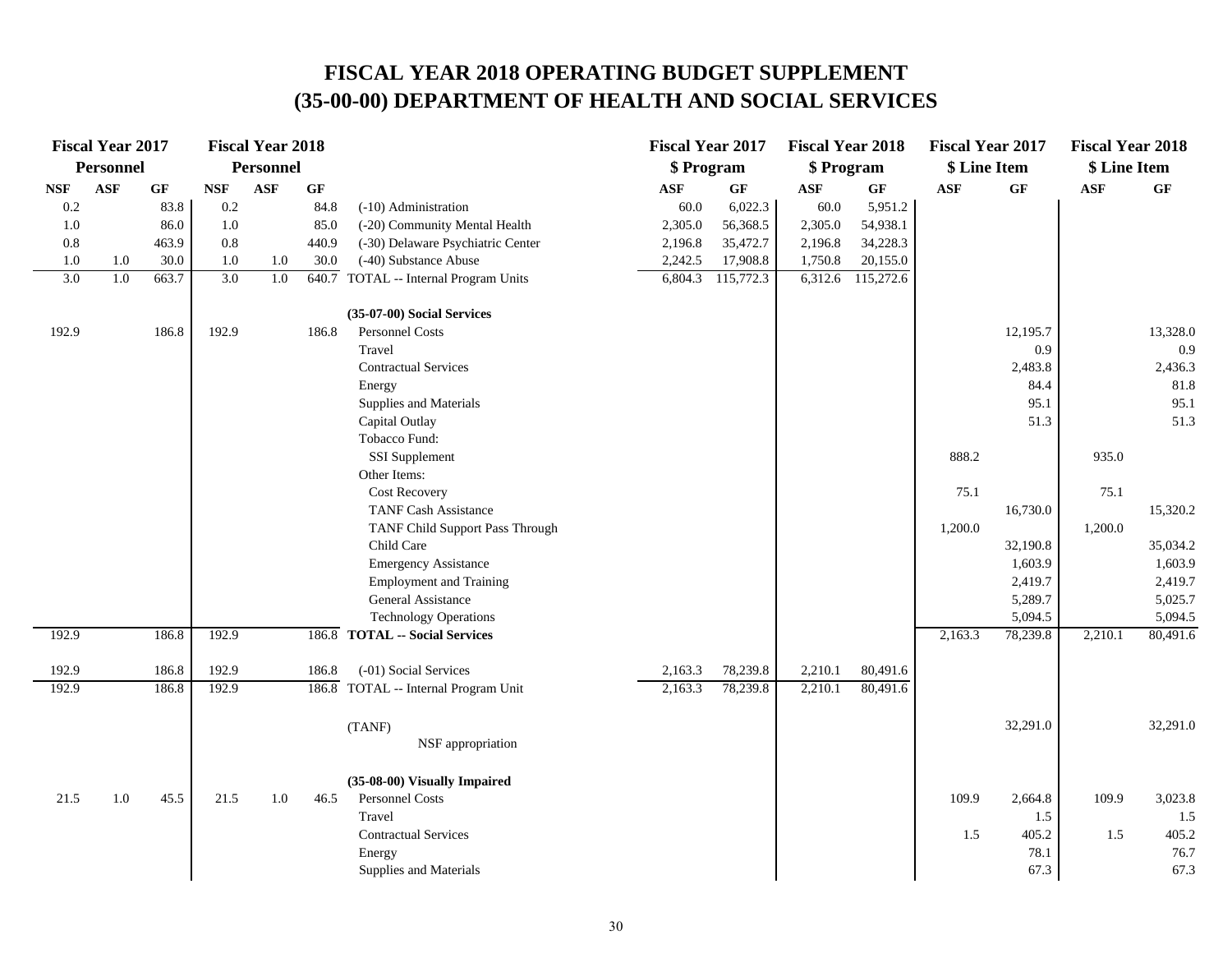|            | <b>Fiscal Year 2017</b><br>Personnel |                 |            | <b>Fiscal Year 2018</b><br>Personnel |                 |                                                   | <b>Fiscal Year 2017</b><br>\$ Program |                 | <b>Fiscal Year 2018</b><br>\$ Program |         | <b>Fiscal Year 2017</b><br>\$ Line Item |                 | <b>Fiscal Year 2018</b><br>\$ Line Item |                 |
|------------|--------------------------------------|-----------------|------------|--------------------------------------|-----------------|---------------------------------------------------|---------------------------------------|-----------------|---------------------------------------|---------|-----------------------------------------|-----------------|-----------------------------------------|-----------------|
| <b>NSF</b> | <b>ASF</b>                           | $\bf{G} \bf{F}$ | <b>NSF</b> | <b>ASF</b>                           | $\bf{G} \bf{F}$ |                                                   | <b>ASF</b>                            | $\bf{G} \bf{F}$ | <b>ASF</b>                            | GF      | $\mathbf{ASF}$                          | $\bf{G} \bf{F}$ | $\mathbf{ASF}$                          | $\bf{G} \bf{F}$ |
|            |                                      |                 |            |                                      |                 | Capital Outlay<br>Other Items:                    |                                       |                 |                                       |         | 4.0                                     | 39.1            | 4.0                                     | 39.1            |
|            |                                      |                 |            |                                      |                 | <b>BEP Unassigned Vending</b>                     |                                       |                 |                                       |         | 175.0                                   |                 | 175.0                                   |                 |
|            |                                      |                 |            |                                      |                 | <b>BEP</b> Independence                           |                                       |                 |                                       |         | 450.0                                   |                 | 450.0                                   |                 |
|            |                                      |                 |            |                                      |                 | <b>BEP</b> Vending                                |                                       |                 |                                       |         | 425.0                                   |                 | 425.0                                   |                 |
| 21.5       | 1.0                                  | 45.5            | 21.5       | 1.0                                  |                 | 46.5 TOTAL -- Visually Impaired                   |                                       |                 |                                       |         | 1,165.4                                 | 3,256.0         | 1,165.4                                 | 3,613.6         |
| 21.5       | 1.0                                  | 45.5            | 21.5       | 1.0                                  | 46.5            | (-01) Visually Impaired Services                  | 1,165.4                               | 3,256.0         | 1,165.4                               | 3,613.6 |                                         |                 |                                         |                 |
| 21.5       | 1.0                                  | 45.5            | 21.5       | 1.0                                  |                 | 46.5 TOTAL -- Internal Program Unit               | 1,165.4                               | 3,256.0         | 1,165.4                               | 3,613.6 |                                         |                 |                                         |                 |
|            |                                      |                 |            |                                      |                 | (35-09-00) Long Term Care Residents Protection    |                                       |                 |                                       |         |                                         |                 |                                         |                 |
| 20.4       |                                      | 49.6            | 20.4       |                                      | 51.6            | Personnel Costs                                   |                                       |                 |                                       |         |                                         | 2,923.5         |                                         | 3,063.8         |
|            |                                      |                 |            |                                      |                 | Travel                                            |                                       |                 |                                       |         |                                         | 0.3             |                                         | 0.3             |
|            |                                      |                 |            |                                      |                 | <b>Contractual Services</b>                       |                                       |                 |                                       |         |                                         | 119.8           |                                         | 139.8           |
|            |                                      |                 |            |                                      |                 | Energy                                            |                                       |                 |                                       |         |                                         | 8.5             |                                         | 8.5             |
|            |                                      |                 |            |                                      |                 | Supplies and Materials                            |                                       |                 |                                       |         |                                         | 15.4            |                                         | 15.4            |
|            |                                      |                 |            |                                      |                 | <b>HFLC</b>                                       |                                       |                 |                                       |         | 30.0                                    |                 | 30.0                                    |                 |
|            |                                      |                 |            |                                      |                 | <b>Renewal Fees</b>                               |                                       |                 |                                       |         |                                         |                 | 150.0                                   |                 |
| 20.4       |                                      | 49.6            | 20.4       |                                      |                 | 51.6 TOTAL -- Long Term Care Residents Protection |                                       |                 |                                       |         | 30.0                                    | 3,067.5         | 180.0                                   | 3,227.8         |
| 20.4       |                                      | 49.6            | 20.4       |                                      | 51.6            | (-01) Long Term Care Residents Protection         | 30.0                                  | 3,067.5         | 180.0                                 | 3,227.8 |                                         |                 |                                         |                 |
| 20.4       |                                      | 49.6            | 20.4       |                                      |                 | 51.6 TOTAL -- Internal Program Unit               | 30.0                                  | 3,067.5         | 180.0                                 | 3,227.8 |                                         |                 |                                         |                 |
|            |                                      |                 |            |                                      |                 | (35-10-00) Child Support Services                 |                                       |                 |                                       |         |                                         |                 |                                         |                 |
| 130.6      | 2.5                                  | 54.0            | 130.6      | 2.5                                  | 55.0            | Personnel Costs                                   |                                       |                 |                                       |         | 188.0                                   | 3,354.9         | 188.0                                   | 3,430.7         |
|            |                                      |                 |            |                                      |                 | Travel                                            |                                       |                 |                                       |         | 9.6                                     |                 | 9.6                                     |                 |
|            |                                      |                 |            |                                      |                 | <b>Contractual Services</b>                       |                                       |                 |                                       |         | 2,274.1                                 | 644.9           | 794.3                                   | 433.8           |
|            |                                      |                 |            |                                      |                 | Energy                                            |                                       |                 |                                       |         | 30.0                                    | 13.3            | 30.0                                    | 13.3            |
|            |                                      |                 |            |                                      |                 | Supplies and Materials                            |                                       |                 |                                       |         | 23.0                                    |                 | 23.0                                    |                 |
|            |                                      |                 |            |                                      |                 | Capital Outlay                                    |                                       |                 |                                       |         | 162.9                                   |                 | 162.9                                   |                 |
|            |                                      |                 |            |                                      |                 | <b>Technology Operations</b>                      |                                       |                 |                                       |         |                                         |                 |                                         | 1,705.5         |
|            |                                      |                 |            |                                      |                 | Other Item:                                       |                                       |                 |                                       |         |                                         |                 |                                         |                 |
|            |                                      |                 |            |                                      |                 | Recoupment                                        |                                       |                 |                                       |         | 25.0                                    |                 | 25.0                                    |                 |
| 130.6      | 2.5                                  | 54.0            | 130.6      | 2.5                                  |                 | 55.0 TOTAL -- Child Support Services              |                                       |                 |                                       |         | 2,712.6                                 | 4,013.1         | 1,232.8                                 | 5,583.3         |
| 130.6      | 2.5                                  | 54.0            | 130.6      | 2.5                                  | 55.0            | (-01) Child Support Services                      | 2,712.6                               | 4,013.1         | 1,232.8                               | 5,583.3 |                                         |                 |                                         |                 |
| 130.6      | 2.5                                  | 54.0            | 130.6      | 2.5                                  |                 | 55.0 TOTAL -- Internal Program Unit               | 2,712.6                               | 4,013.1         | 1,232.8                               | 5,583.3 |                                         |                 |                                         |                 |
|            |                                      |                 |            |                                      |                 |                                                   |                                       |                 |                                       |         |                                         |                 |                                         |                 |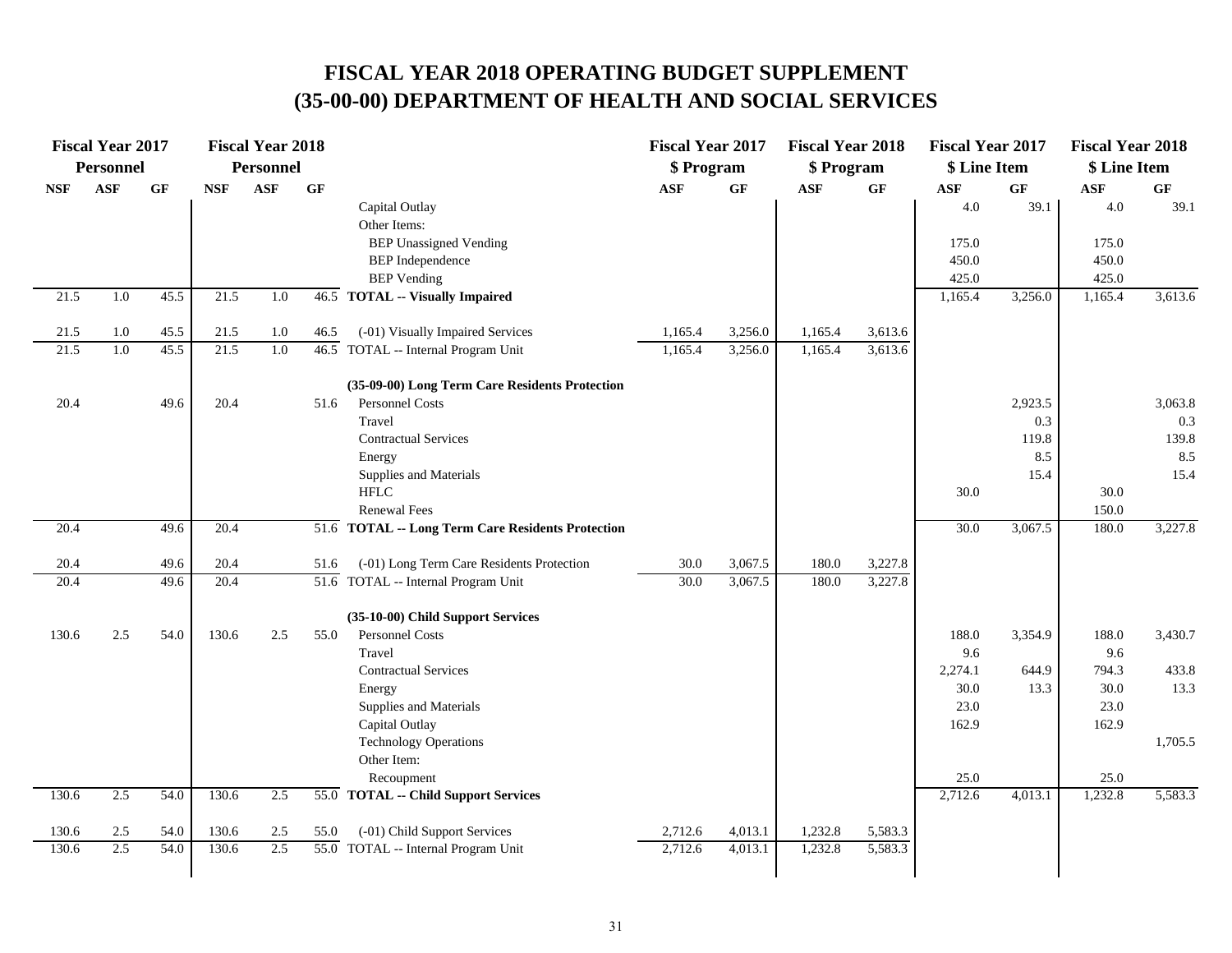|            | <b>Fiscal Year 2017</b> |           |            | <b>Fiscal Year 2018</b> |       |                                                                   | <b>Fiscal Year 2017</b> |                 | <b>Fiscal Year 2018</b> |          | <b>Fiscal Year 2017</b> |                  | <b>Fiscal Year 2018</b> |                  |
|------------|-------------------------|-----------|------------|-------------------------|-------|-------------------------------------------------------------------|-------------------------|-----------------|-------------------------|----------|-------------------------|------------------|-------------------------|------------------|
|            | <b>Personnel</b>        |           |            | <b>Personnel</b>        |       |                                                                   | \$ Program              |                 | \$ Program              |          | \$ Line Item            |                  | \$ Line Item            |                  |
| <b>NSF</b> | <b>ASF</b>              | <b>GF</b> | <b>NSF</b> | <b>ASF</b>              | GF    |                                                                   | <b>ASF</b>              | $\bf{G} \bf{F}$ | <b>ASF</b>              | GF       | <b>ASF</b>              | <b>GF</b>        | <b>ASF</b>              | GF               |
|            |                         |           | 2.3        |                         | 492.2 | (35-11-00) Developmental Disabilities Services<br>Personnel Costs |                         |                 |                         |          |                         |                  |                         |                  |
| 1.8        | 1.0                     | 508.7     |            | 1.0                     |       | Travel                                                            |                         |                 |                         |          | 42.4                    | 32,266.5         | 42.4                    | 29,547.7<br>1.3  |
|            |                         |           |            |                         |       | <b>Contractual Services</b>                                       |                         |                 |                         |          |                         | 1.3<br>3,614.2   |                         | 3,566.2          |
|            |                         |           |            |                         |       | Energy                                                            |                         |                 |                         |          |                         | 997.1            |                         | 997.1            |
|            |                         |           |            |                         |       | Supplies and Materials                                            |                         |                 |                         |          |                         | 886.7            |                         | 840.9            |
|            |                         |           |            |                         |       | Capital Outlay                                                    |                         |                 |                         |          |                         | 15.0             |                         | 15.0             |
|            |                         |           |            |                         |       | Tobacco Fund:                                                     |                         |                 |                         |          |                         |                  |                         |                  |
|            |                         |           |            |                         |       | <b>Family Support</b>                                             |                         |                 |                         |          | 55.9                    |                  | 55.9                    |                  |
|            |                         |           |            |                         |       | Other Items:                                                      |                         |                 |                         |          |                         |                  |                         |                  |
|            |                         |           |            |                         |       | Music Stipends                                                    |                         |                 |                         |          |                         | 1.1              |                         | 1.1              |
|            |                         |           |            |                         |       | <b>Assisted Living</b>                                            |                         |                 |                         |          | 300.0                   |                  | 300.0                   |                  |
|            |                         |           |            |                         |       | <b>Purchase of Community Services</b>                             |                         |                 |                         |          | 4,803.5                 | 28,522.0         | 9,587.9                 | 27,017.7         |
| 1.8        | 1.0                     | 508.7     | 2.3        | 1.0                     |       | 492.2 TOTAL -- Developmental Disabilities Services                |                         |                 |                         |          | 5,201.8                 | 66,303.9         | 9,986.2                 | 61,987.0         |
| 1.8        | 1.0                     | 64.2      | 1.8        | 1.0                     | 66.2  | (-10) Administration                                              | 42.4                    | 5,220.2         | 42.4                    | 5,359.3  |                         |                  |                         |                  |
|            |                         | 268.0     |            |                         | 258.0 | (-20) Stockley Center                                             | 300.0                   | 20,402.8        | 300.0                   | 18,301.6 |                         |                  |                         |                  |
|            |                         | 176.5     | 0.5        |                         | 168.0 | (-30) Community Services                                          | 4,859.4                 | 40,680.9        | 9,643.8                 | 38,326.1 |                         |                  |                         |                  |
| 1.8        | 1.0                     | 508.7     | 2.3        | 1.0                     |       | 492.2 TOTAL -- Internal Program Units                             | 5,201.8                 | 66,303.9        | 9,986.2                 | 61,987.0 |                         |                  |                         |                  |
|            |                         |           |            |                         |       | (35-12-00) State Service Centers                                  |                         |                 |                         |          |                         |                  |                         |                  |
| 16.8       |                         | 102.8     | 17.3       |                         | 102.3 | Personnel Costs                                                   |                         |                 |                         |          |                         | 6,056.6          |                         | 7,214.6          |
|            |                         |           |            |                         |       | Travel                                                            |                         |                 |                         |          | 7.8                     | 0.1              | 7.8                     | 0.1              |
|            |                         |           |            |                         |       | <b>Contractual Services</b>                                       |                         |                 |                         |          | 320.1                   | 1,385.9          | 320.1                   | 1,264.7          |
|            |                         |           |            |                         |       | Energy                                                            |                         |                 |                         |          | 231.3                   | 851.9            | 231.3                   | 834.0            |
|            |                         |           |            |                         |       | Supplies and Materials                                            |                         |                 |                         |          | 64.1                    | 80.6             | 64.1                    | 80.6             |
|            |                         |           |            |                         |       | Capital Outlay                                                    |                         |                 |                         |          | 39.8                    | 7.3              | 39.8                    | 7.3              |
|            |                         |           |            |                         |       | Other Items:                                                      |                         |                 |                         |          |                         |                  |                         |                  |
|            |                         |           |            |                         |       | <b>Family Support</b>                                             |                         |                 |                         |          |                         | 398.0            |                         | 398.0            |
|            |                         |           |            |                         |       | <b>Community Food Program</b>                                     |                         |                 |                         |          |                         | 433.7            |                         | 433.7            |
|            |                         |           |            |                         |       | <b>Emergency Assistance</b>                                       |                         |                 |                         |          |                         | 1,658.6<br>70.0  |                         | 1,658.6          |
|            |                         |           |            |                         |       | Kinship Care<br>Hispanic Affairs                                  |                         |                 |                         |          |                         |                  |                         | 70.0             |
| 16.8       |                         | 102.8     | 17.3       |                         |       | 102.3 TOTAL -- State Service Centers                              |                         |                 |                         |          | 663.1                   | 50.3<br>10,993.0 | 663.1                   | 50.3<br>12,011.9 |
|            |                         |           |            |                         |       |                                                                   |                         |                 |                         |          |                         |                  |                         |                  |
| 16.8       |                         | 102.8     | 17.3       |                         | 102.3 | (-30) State Service Centers                                       | 663.1                   | 10,993.0        | 663.1                   | 12,011.9 |                         |                  |                         |                  |
| 16.8       |                         | 102.8     | 17.3       |                         |       | 102.3 TOTAL -- Internal Program Unit                              | 663.1                   | 10,993.0        | 663.1                   | 12,011.9 |                         |                  |                         |                  |
|            |                         |           |            |                         |       |                                                                   |                         |                 |                         |          |                         |                  |                         |                  |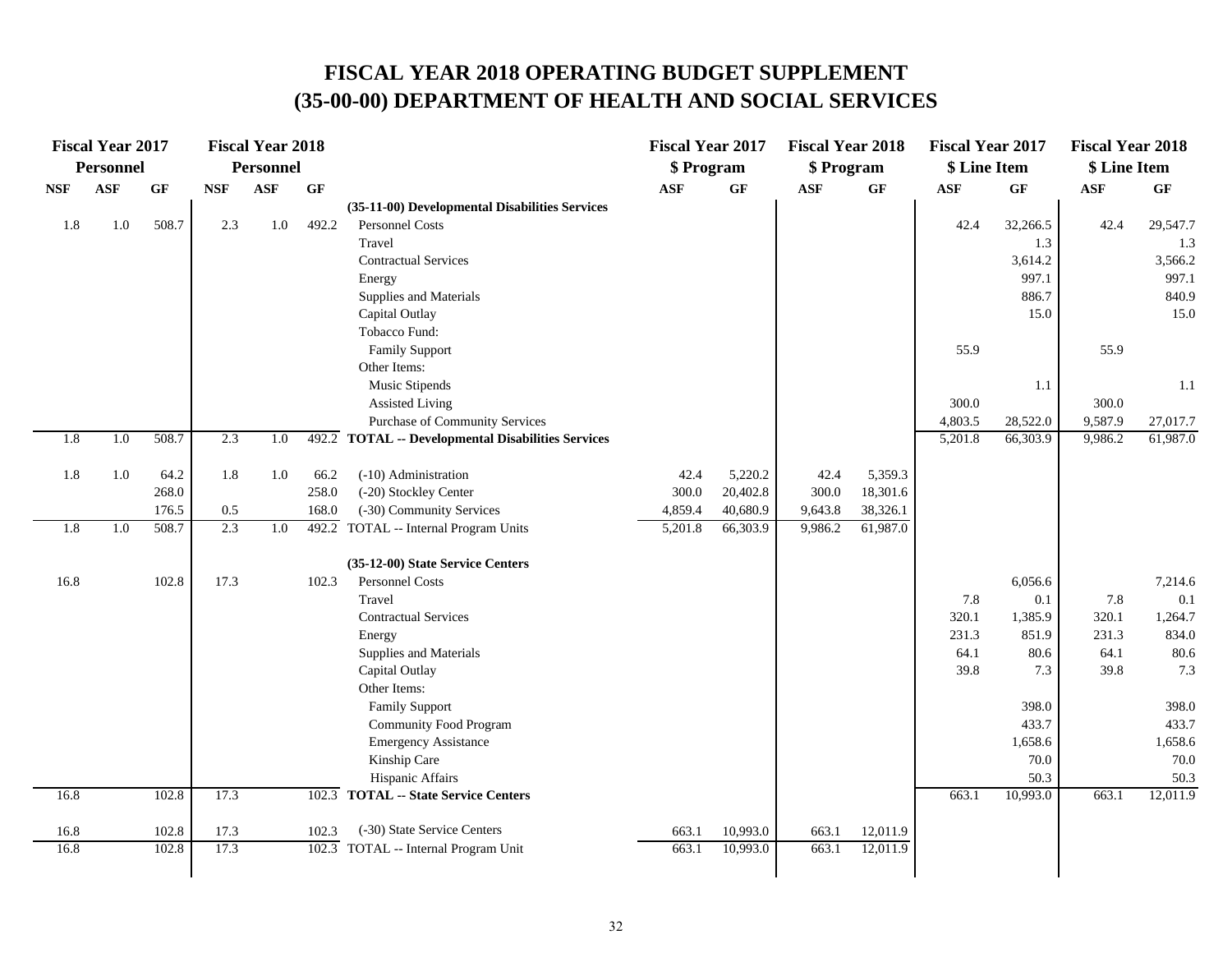|       | <b>Fiscal Year 2017</b> |         |            | <b>Fiscal Year 2018</b> |                 |                                                                                     | <b>Fiscal Year 2017</b> |          | <b>Fiscal Year 2018</b> |                 |            | <b>Fiscal Year 2017</b> | <b>Fiscal Year 2018</b> |                       |
|-------|-------------------------|---------|------------|-------------------------|-----------------|-------------------------------------------------------------------------------------|-------------------------|----------|-------------------------|-----------------|------------|-------------------------|-------------------------|-----------------------|
|       | <b>Personnel</b>        |         |            | <b>Personnel</b>        |                 |                                                                                     | \$ Program              |          | \$ Program              |                 |            | \$ Line Item            | \$ Line Item            |                       |
| NSF   | <b>ASF</b>              | GF      | <b>NSF</b> | <b>ASF</b>              | $\bf{G} \bf{F}$ |                                                                                     | <b>ASF</b>              | GF       | <b>ASF</b>              | $\bf{G} \bf{F}$ | <b>ASF</b> | GF                      | $\mathbf{ASF}$          | GF                    |
|       |                         |         |            |                         |                 | (35-14-00) Services for Aging and Adults                                            |                         |          |                         |                 |            |                         |                         |                       |
|       |                         |         |            |                         |                 | with Physical Disabilities                                                          |                         |          |                         |                 |            |                         |                         |                       |
| 28.1  |                         | 663.1   | 28.1       |                         | 656.1           | Personnel Costs                                                                     |                         |          |                         |                 |            | 39,469.3                |                         | 38,532.6              |
|       |                         |         |            |                         |                 | Travel                                                                              |                         |          |                         |                 |            | 1.3                     |                         | 1.3                   |
|       |                         |         |            |                         |                 | <b>Contractual Services</b>                                                         |                         |          |                         |                 |            | 10,649.4                |                         | 10,502.7              |
|       |                         |         |            |                         |                 | Energy                                                                              |                         |          |                         |                 | 5.0        | 1,664.8                 | 5.0                     | 1,563.0               |
|       |                         |         |            |                         |                 | Supplies and Materials                                                              |                         |          |                         |                 |            | 2,158.1                 |                         | 2,158.1               |
|       |                         |         |            |                         |                 | Capital Outlay                                                                      |                         |          |                         |                 |            | 50.5                    |                         | 50.5                  |
|       |                         |         |            |                         |                 | Tobacco Fund:                                                                       |                         |          |                         |                 |            |                         |                         |                       |
|       |                         |         |            |                         |                 | <b>Attendant Care</b>                                                               |                         |          |                         |                 | 568.5      |                         | 568.5                   |                       |
|       |                         |         |            |                         |                 | Caregivers Support                                                                  |                         |          |                         |                 | 133.2      |                         | 133.2                   |                       |
|       |                         |         |            |                         |                 | Respite Care                                                                        |                         |          |                         |                 | 16.0       |                         | 25.0                    |                       |
|       |                         |         |            |                         |                 | Other Items:                                                                        |                         |          |                         |                 |            |                         |                         |                       |
|       |                         |         |            |                         |                 | <b>Community Based Services</b>                                                     |                         |          |                         |                 | 500.0      | 3.0                     | 500.0                   |                       |
|       |                         |         |            |                         |                 | <b>Nutrition Program</b>                                                            |                         |          |                         |                 |            | 789.9                   |                         | 789.9                 |
|       |                         |         |            |                         |                 | Long Term Care                                                                      |                         |          |                         |                 |            | 249.1                   |                         | 249.1                 |
|       |                         |         |            |                         |                 | Long Term Care Prospective Payment                                                  |                         |          |                         |                 | 69.5       |                         | 69.5                    |                       |
|       |                         |         |            |                         |                 | <b>IV</b> Therapy                                                                   |                         |          |                         |                 | 559.0      |                         | 559.0                   |                       |
|       |                         |         |            |                         |                 | Medicare Part D                                                                     |                         |          |                         |                 | 1,824.3    |                         | 1,824.3                 |                       |
|       |                         |         |            |                         |                 | Hospice                                                                             |                         |          |                         |                 | 25.0       |                         | 25.0                    |                       |
|       |                         |         |            |                         |                 | Respite Care                                                                        |                         |          |                         |                 |            | 110.0                   |                         | 110.0                 |
|       |                         |         |            |                         |                 | Senior Trust Fund                                                                   |                         |          |                         |                 | 15.0       |                         | 15.0                    |                       |
|       |                         |         |            |                         |                 | Medicare Part C - DHCI                                                              |                         |          |                         |                 | 250.0      |                         | 250.0                   |                       |
|       |                         |         |            |                         |                 | Medicare Part C - EPBH                                                              |                         |          |                         |                 |            |                         |                         |                       |
| 28.1  |                         | 663.1   | 28.1       |                         |                 | 656.1 TOTAL -- Services for Aging and Adults<br>with Physical Disabilities          |                         |          |                         |                 | 3,965.5    | 55,145.4                | 3,974.5                 | 53,957.2              |
|       |                         |         |            |                         |                 |                                                                                     |                         |          |                         |                 |            |                         |                         |                       |
| 28.1  |                         | 75.8    | 28.1       |                         | 78.8            | (-01) Administration/Community Services                                             | 1,232.7                 | 13,385.6 | 1,241.7                 | 14,915.4        |            |                         |                         |                       |
|       |                         | 430.3   |            |                         | 425.3           | (-20) Hospital for the Chronically Ill<br>(-30) Emily Bissell                       | 2,727.8                 | 30,629.4 | 2,727.8                 | 28,956.0        |            |                         |                         |                       |
|       |                         | 157.0   |            |                         | 152.0           | (-40) Governor Bacon                                                                | 5.0                     | 11,130.4 | 5.0                     | 10,085.8        |            |                         |                         |                       |
| 28.1  |                         | 663.1   | 28.1       |                         |                 | 656.1 TOTAL -- Internal Program Units                                               | 3,965.5                 | 55,145.4 | 3,974.5                 | 53,957.2        |            |                         |                         |                       |
| 834.1 | 106.2                   | 3,209.8 | 833.1      |                         |                 | 105.2 3,165.8 TOTAL -- DEPARTMENT OF<br><b>HEALTH AND SOCIAL</b><br><b>SERVICES</b> |                         |          |                         |                 |            | 132,295.6 1,183,846.3   |                         | 140,956.3 1,200,816.2 |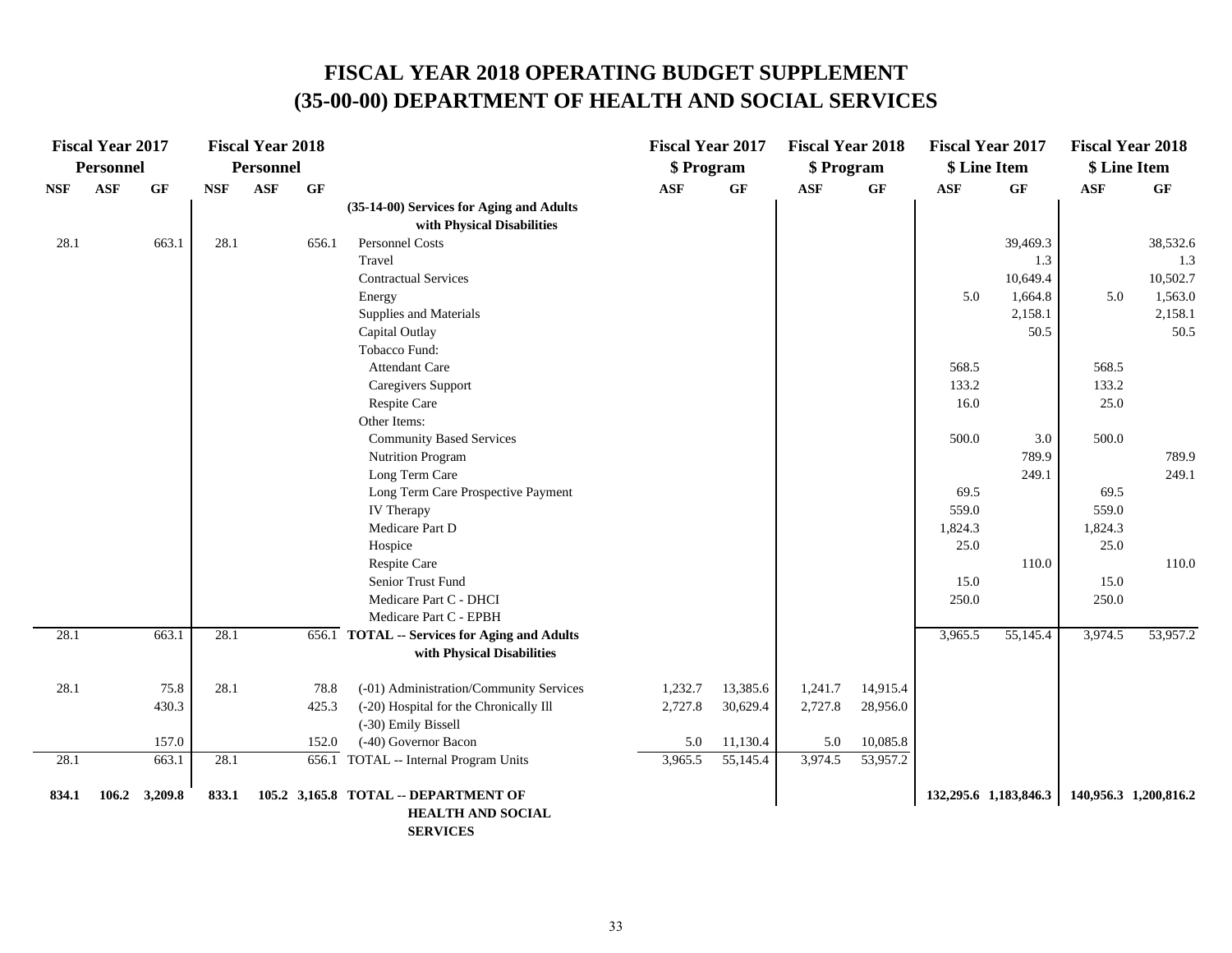### **FISCAL YEAR 2018 OPERATING BUDGET SUPPLEMENT (37-00-00) DEPARTMENT OF SERVICES FOR CHILDREN, YOUTH AND THEIR FAMILIES**

|            | <b>Fiscal Year 2017</b> |       |            | <b>Fiscal Year 2018</b> |       |                                                      | <b>Fiscal Year 2017</b> |          | <b>Fiscal Year 2018</b> |                 | <b>Fiscal Year 2017</b> |          | <b>Fiscal Year 2018</b> |           |
|------------|-------------------------|-------|------------|-------------------------|-------|------------------------------------------------------|-------------------------|----------|-------------------------|-----------------|-------------------------|----------|-------------------------|-----------|
|            | <b>Personnel</b>        |       |            | <b>Personnel</b>        |       |                                                      | \$ Program              |          | \$ Program              |                 | \$ Line Item            |          | \$ Line Item            |           |
| <b>NSF</b> | <b>ASF</b>              | GF    | <b>NSF</b> | <b>ASF</b>              | GF    |                                                      | <b>ASF</b>              | GF       | <b>ASF</b>              | $\bf{G} \bf{F}$ | <b>ASF</b>              | GF       | <b>ASF</b>              | <b>GF</b> |
|            |                         |       |            |                         |       | (37-01-00) Management Support Services               |                         |          |                         |                 |                         |          |                         |           |
| 10.3       | 4.2                     | 185.3 | 10.3       | 4.2                     | 185.3 | Personnel Costs                                      |                         |          |                         |                 | 422.8                   | 16,055.8 | 422.8                   | 16,437.9  |
|            |                         |       |            |                         |       | Travel                                               |                         |          |                         |                 |                         | 24.7     |                         | 24.7      |
|            |                         |       |            |                         |       | <b>Contractual Services</b>                          |                         |          |                         |                 |                         | 3,628.9  |                         | 3,579.5   |
|            |                         |       |            |                         |       | Energy                                               |                         |          |                         |                 |                         | 21.6     |                         | 21.6      |
|            |                         |       |            |                         |       | Supplies and Materials                               |                         |          |                         |                 |                         | 326.1    |                         | 326.1     |
|            |                         |       |            |                         |       | Capital Outlay                                       |                         |          |                         |                 |                         | 46.8     |                         | 46.8      |
|            |                         |       |            |                         |       | Other Items:                                         |                         |          |                         |                 |                         |          |                         |           |
|            |                         |       |            |                         |       | MIS Development                                      |                         |          |                         |                 |                         | 646.6    |                         | 1,549.7   |
|            |                         |       |            |                         |       | K-5 Early Intervention                               |                         |          |                         |                 |                         | 54.1     |                         | 54.1      |
|            |                         |       |            |                         |       | <b>Agency Operations</b>                             |                         |          |                         |                 |                         | 140.0    |                         | 140.0     |
|            |                         |       |            |                         |       | Population Contingency                               |                         |          |                         |                 | 2,500.0                 |          | 2,500.0                 |           |
|            |                         |       |            |                         |       | Services Integration                                 |                         |          |                         |                 |                         | 61.1     |                         | 61.1      |
| 10.3       | 4.2                     | 185.3 | 10.3       | 4.2                     |       | 185.3 TOTAL -- Management Support Services           |                         |          |                         |                 | 2,922.8                 | 21,005.7 | 2,922.8                 | 22,241.5  |
|            |                         | 7.0   |            |                         | 7.0   | (-10) Office of the Secretary                        | 2,500.0                 | 924.8    | 2,500.0                 | 950.7           |                         |          |                         |           |
| 3.0        |                         | 23.5  | 3.0        |                         | 23.5  | $(-15)$ Office of the Director                       |                         | 2,436.7  |                         | 2,473.8         |                         |          |                         |           |
| 6.5        | 4.2                     | 26.4  | 6.5        | $4.2\,$                 | 26.4  | (-20) Fiscal Services                                | 171.4                   | 2,019.9  | 171.4                   | 2,069.2         |                         |          |                         |           |
| $0.8\,$    |                         | 16.2  | 0.8        |                         | 16.2  | (-25) Facilities Management                          |                         | 3,408.0  |                         | 3,434.2         |                         |          |                         |           |
|            |                         | 19.0  |            |                         | 19.0  | (-30) Human Resources                                |                         | 1,492.3  |                         | 1,505.2         |                         |          |                         |           |
|            |                         | 71.0  |            |                         | 71.0  | (-40) Education Services                             |                         | 7,373.8  |                         | 7,516.0         |                         |          |                         |           |
|            |                         | 22.2  |            |                         | 22.2  | (-50) Management Information Systems                 | 251.4                   | 3,350.2  | 251.4                   | 4,292.4         |                         |          |                         |           |
| 10.3       | 4.2                     | 185.3 | 10.3       | 4.2                     |       | 185.3 TOTAL -- Internal Program Units                | 2,922.8                 | 21,005.7 | 2,922.8                 | 22,241.5        |                         |          |                         |           |
|            |                         |       |            |                         |       | (37-04-00) Prevention and Behavioral Health Services |                         |          |                         |                 |                         |          |                         |           |
| 4.0        | 35.2                    | 181.8 | 4.0        | 35.2                    | 181.8 | Personnel Costs                                      |                         |          |                         |                 | 4,568.1                 | 12,856.5 | 3,341.3                 | 13,255.6  |
|            |                         |       |            |                         |       | Travel                                               |                         |          |                         |                 | 10.5                    | 4.9      | 10.5                    | 4.9       |
|            |                         |       |            |                         |       | <b>Contractual Services</b>                          |                         |          |                         |                 | 13,527.9                | 19,346.9 | 13,527.9                | 19,199.2  |
|            |                         |       |            |                         |       | Energy                                               |                         |          |                         |                 |                         | 126.2    |                         | 123.8     |
|            |                         |       |            |                         |       | Supplies and Materials                               |                         |          |                         |                 | 96.4                    | 214.1    | 96.4                    | 214.1     |
|            |                         |       |            |                         |       | Capital Outlay                                       |                         |          |                         |                 |                         | 7.7      |                         | 7.7       |
|            |                         |       |            |                         |       | Tobacco Fund:                                        |                         |          |                         |                 |                         |          |                         |           |
|            |                         |       |            |                         |       | Prevention Programs for Youth                        |                         |          |                         |                 | 37.6                    |          | 45.0                    |           |
|            |                         |       |            |                         |       | Other Items:                                         |                         |          |                         |                 |                         |          |                         |           |
|            |                         | 2.0   |            |                         | 2.0   | Birth to Three Program                               |                         |          |                         |                 |                         | 133.0    |                         | 133.0     |
|            |                         | 58.0  |            |                         | 58.0  | K-5 Early Intervention                               |                         |          |                         |                 |                         | 4,383.5  |                         | 4,383.5   |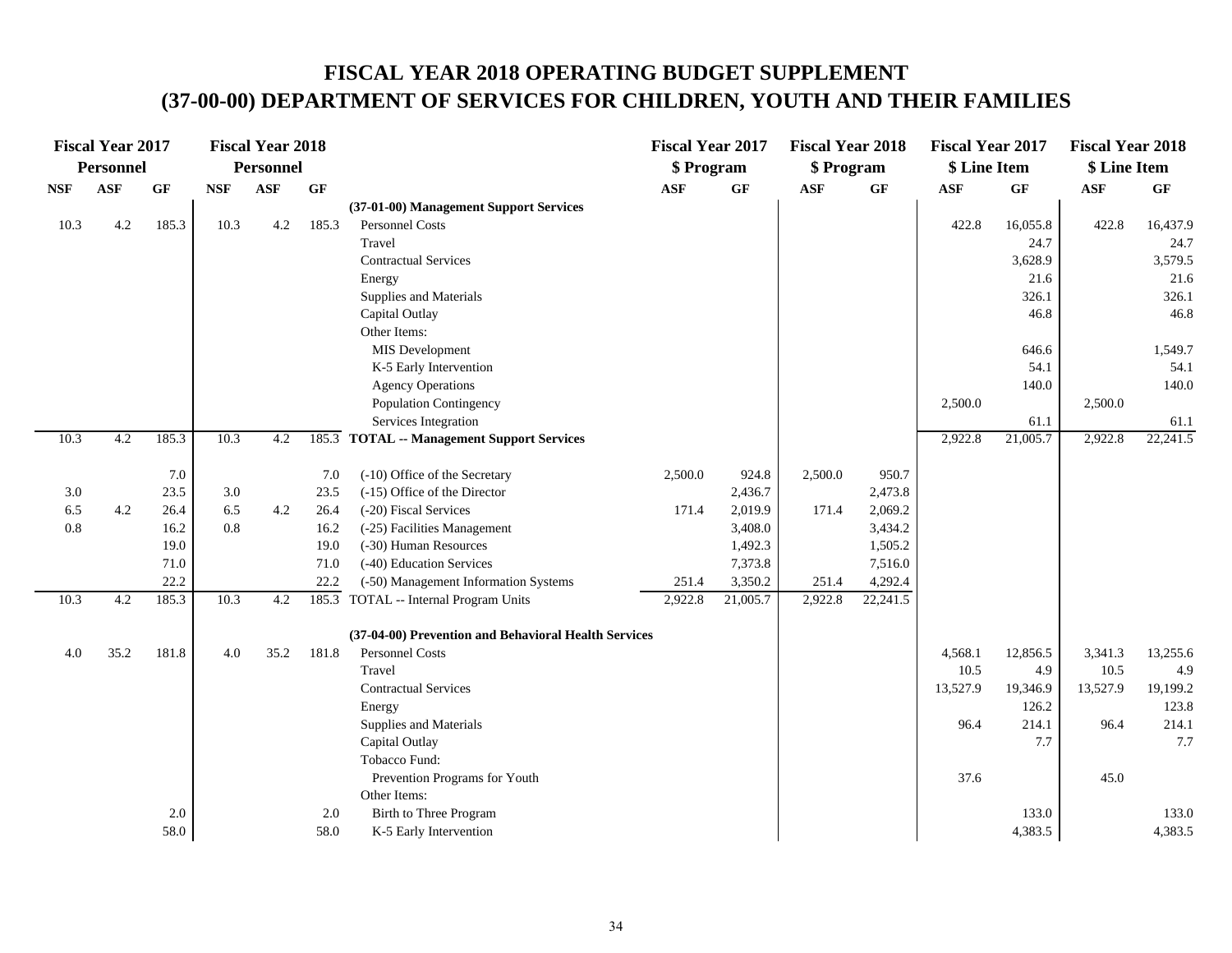## **FISCAL YEAR 2018 OPERATING BUDGET SUPPLEMENT (37-00-00) DEPARTMENT OF SERVICES FOR CHILDREN, YOUTH AND THEIR FAMILIES**

|            | <b>Fiscal Year 2017</b> |           |            | <b>Fiscal Year 2018</b> |                 |                                                          | <b>Fiscal Year 2017</b> |           | <b>Fiscal Year 2018</b> |          | <b>Fiscal Year 2017</b> |           | <b>Fiscal Year 2018</b> |          |
|------------|-------------------------|-----------|------------|-------------------------|-----------------|----------------------------------------------------------|-------------------------|-----------|-------------------------|----------|-------------------------|-----------|-------------------------|----------|
|            | Personnel               |           |            | <b>Personnel</b>        |                 |                                                          | \$ Program              |           | \$ Program              |          | \$ Line Item            |           | \$ Line Item            |          |
| <b>NSF</b> | <b>ASF</b>              | <b>GF</b> | <b>NSF</b> | <b>ASF</b>              | $\bf{G} \bf{F}$ |                                                          | <b>ASF</b>              | <b>GF</b> | <b>ASF</b>              | GF       | $\bf{ASF}$              | <b>GF</b> | <b>ASF</b>              | GF       |
|            |                         |           |            |                         |                 | <b>MIS Maintenance</b>                                   |                         |           |                         |          | 16.0                    |           | 16.0                    |          |
|            |                         |           |            |                         |                 | <b>Targeted Prevention Programs</b>                      |                         |           |                         |          |                         | 2,225.0   |                         | 2,225.0  |
|            |                         |           |            |                         |                 | Middle School Behavioral Health Consultants              |                         |           |                         |          |                         | 3,012.0   |                         | 3,012.0  |
| 4.0        | 35.2                    | 241.8     | 4.0        | 35.2                    |                 | 241.8 TOTAL -- Prevention and Behavioral Health Services |                         |           |                         |          | 18,256.5                | 42,309.8  | 17,037.1                | 42,558.8 |
|            |                         |           |            |                         |                 |                                                          |                         |           |                         |          |                         |           |                         |          |
| 1.0        | 30.7                    | 81.8      | 1.0        | 30.7                    | 81.8            | (-10) Managed Care Organization                          | 5,233.2                 | 5,835.5   | 4,006.4                 | 5,957.4  |                         |           |                         |          |
| 3.0        | 2.5                     | 68.5      | 3.0        | 2.5                     | 68.5            | (-20) Prevention/Early Intervention                      | 1,070.5                 | 10,390.8  | 1,077.9                 | 10,390.8 |                         |           |                         |          |
|            | 2.0                     | 21.0      |            | 2.0                     | 21.0            | (-30) Periodic Treatment                                 | 5,739.9                 | 11,776.2  | 5,739.9                 | 11,812.4 |                         |           |                         |          |
|            |                         | 70.5      |            |                         | 70.5            | (-40) 24 Hour Treatment                                  | 6,212.9                 | 14,307.3  | 6,212.9                 | 14,272.7 |                         |           |                         |          |
| 4.0        | 35.2                    | 241.8     | 4.0        | 35.2                    |                 | 241.8 TOTAL -- Internal Program Units                    | 18,256.5                | 42,309.8  | 17,037.1                | 42,433.3 |                         |           |                         |          |
|            |                         |           |            |                         |                 | (37-05-00) Youth Rehabilitative Services                 |                         |           |                         |          |                         |           |                         |          |
| 4.0        |                         | 368.0     | 4.0        |                         | 368.0           | Personnel Costs                                          |                         |           |                         |          |                         | 26,135.0  |                         | 26,813.7 |
|            |                         |           |            |                         |                 | Travel                                                   |                         |           |                         |          |                         | 18.6      |                         | 18.6     |
|            |                         |           |            |                         |                 | <b>Contractual Services</b>                              |                         |           |                         |          |                         | 14,445.5  |                         | 14,185.9 |
|            |                         |           |            |                         |                 | Energy                                                   |                         |           |                         |          |                         | 889.2     |                         | 846.8    |
|            |                         |           |            |                         |                 | Supplies and Materials                                   |                         |           |                         |          |                         | 1,437.4   |                         | 1,437.4  |
|            |                         |           |            |                         |                 | Capital Outlay                                           |                         |           |                         |          |                         | 7.4       |                         | 7.4      |
| 4.0        |                         | 368.0     | 4.0        |                         | 368.0           | <b>TOTAL -- Youth Rehabilitative Services</b>            |                         |           |                         |          |                         | 42,933.1  |                         | 43,309.8 |
|            |                         |           |            |                         |                 |                                                          |                         |           |                         |          |                         |           |                         |          |
|            |                         | 13.0      |            |                         | 13.0            | (-10) Office of the Director                             |                         | 916.7     |                         | 943.0    |                         |           |                         |          |
| $4.0\,$    |                         | 85.0      | 4.0        |                         | 85.0            | (-30) Community Services                                 |                         | 19,136.2  |                         | 19,027.0 |                         |           |                         |          |
|            |                         | 270.0     |            |                         | 270.0           | (-50) Secure Care                                        |                         | 22,880.2  |                         | 23,339.8 |                         |           |                         |          |
| 4.0        |                         | 368.0     | 4.0        |                         | 368.0           | TOTAL -- Internal Program Units                          |                         | 42,933.1  |                         | 43,309.8 |                         |           |                         |          |
|            |                         |           |            |                         |                 | (37-06-00) Family Services                               |                         |           |                         |          |                         |           |                         |          |
| 28.8       | 18.9                    | 301.5     | 28.8       | 18.9                    | 328.5           | Personnel Costs                                          |                         |           |                         |          | 1,528.0                 | 21,341.0  | 1,528.0                 | 23,492.2 |
|            |                         |           |            |                         |                 | Travel                                                   |                         |           |                         |          |                         | 22.9      |                         | 22.9     |
|            |                         |           |            |                         |                 | <b>Contractual Services</b>                              |                         |           |                         |          |                         | 2,806.6   |                         | 2,806.6  |
|            |                         |           |            |                         |                 | Energy                                                   |                         |           |                         |          |                         | 5.2       |                         | 5.2      |
|            |                         |           |            |                         |                 | Supplies and Materials                                   |                         |           |                         |          |                         | 93.0      |                         | 88.0     |
|            |                         |           |            |                         |                 | Capital Outlay                                           |                         |           |                         |          |                         | 15.3      |                         | 15.3     |
|            |                         |           |            |                         |                 | Other Items:                                             |                         |           |                         |          |                         |           |                         |          |
|            |                         |           |            |                         |                 | <b>Emergency Material Assistance</b>                     |                         |           |                         |          |                         | 31.0      |                         | 31.0     |
|            |                         |           |            |                         |                 | Child Welfare/Contractual Services                       |                         |           |                         |          |                         | 27,226.3  |                         | 27,226.3 |
|            |                         |           |            |                         |                 | Pass Throughs                                            |                         |           |                         |          |                         | 1,239.8   |                         | 1,115.8  |
| 28.8       | 18.9                    | 301.5     | 28.8       | 18.9                    |                 | 328.5 TOTAL -- Family Services                           |                         |           |                         |          | 1,528.0                 | 52,781.1  | 1,528.0                 | 54,803.3 |
|            |                         |           |            |                         |                 |                                                          |                         |           |                         |          |                         |           |                         |          |
| 18.1       | 3.9                     | 48.0      | 18.1       | 3.9                     | 48.0            | (-10) Office of the Director                             | 304.7                   | 6,917.4   | 304.7                   | 6,880.3  |                         |           |                         |          |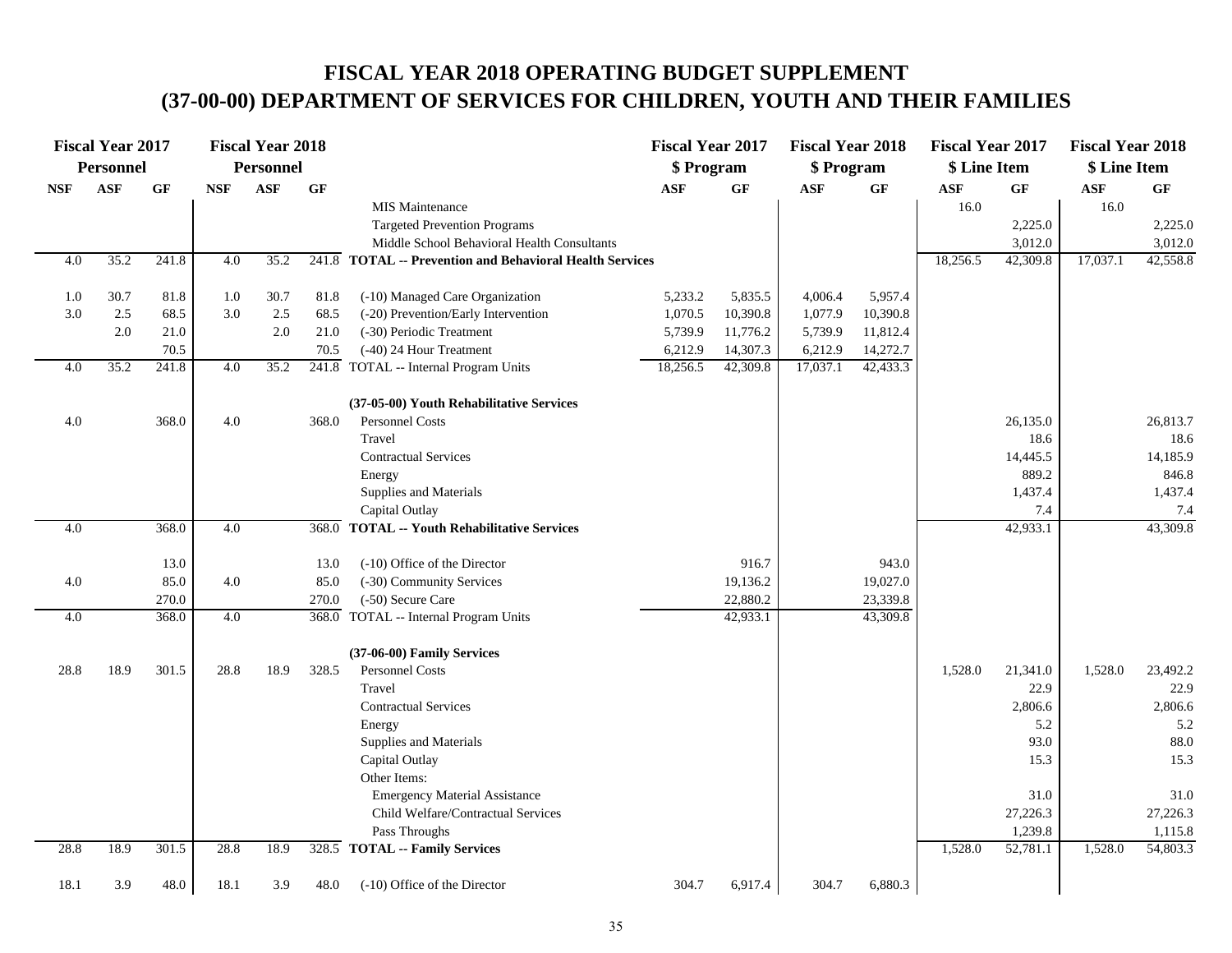## **FISCAL YEAR 2018 OPERATING BUDGET SUPPLEMENT (37-00-00) DEPARTMENT OF SERVICES FOR CHILDREN, YOUTH AND THEIR FAMILIES**

|            | <b>Fiscal Year 2017</b><br>Personnel |         |      | <b>Fiscal Year 2018</b><br><b>Personnel</b> |       |                                                                                                         | <b>Fiscal Year 2017</b><br>\$ Program |          | <b>Fiscal Year 2018</b><br>\$ Program |          |          | <b>Fiscal Year 2017</b><br>\$ Line Item |          | <b>Fiscal Year 2018</b><br>\$ Line Item |
|------------|--------------------------------------|---------|------|---------------------------------------------|-------|---------------------------------------------------------------------------------------------------------|---------------------------------------|----------|---------------------------------------|----------|----------|-----------------------------------------|----------|-----------------------------------------|
| <b>NSF</b> | ASF                                  | GF      | NSF  | ASF                                         | GF    |                                                                                                         | ASF                                   | GF       | ASF                                   | GF       | ASF      | GF                                      | ASF      | GF                                      |
| 2.0        | 8.0                                  | 120.1   | 2.0  | 8.0                                         | 147.1 | (-30) Intake/Investigation                                                                              | 646.0                                 | 8,289.9  | 646.0                                 | 10,102.0 |          |                                         |          |                                         |
| 8.7        | 7.0                                  | 133.4   | 8.7  | 7.0                                         | 133.4 | (-40) Intervention/Treatment                                                                            | 577.3                                 | 37,573.8 | 577.3                                 | 37,821.0 |          |                                         |          |                                         |
| 28.8       | 18.9                                 | 301.5   | 28.8 | 18.9                                        |       | 328.5 TOTAL -- Internal Program Units                                                                   | 1,528.0                               | 52,781.1 | 1,528.0                               | 54,803.3 |          |                                         |          |                                         |
| 47.1       | 58.3                                 | 1,096.6 | 47.1 |                                             |       | 58.3 1,123.6 TOTAL -- DEPARTMENT OF SERVICES<br><b>FOR CHILDREN, YOUTH AND</b><br><b>THEIR FAMILIES</b> |                                       |          |                                       |          | 22,707.3 | 159,029.7                               | 21,487.9 | 162,913.4                               |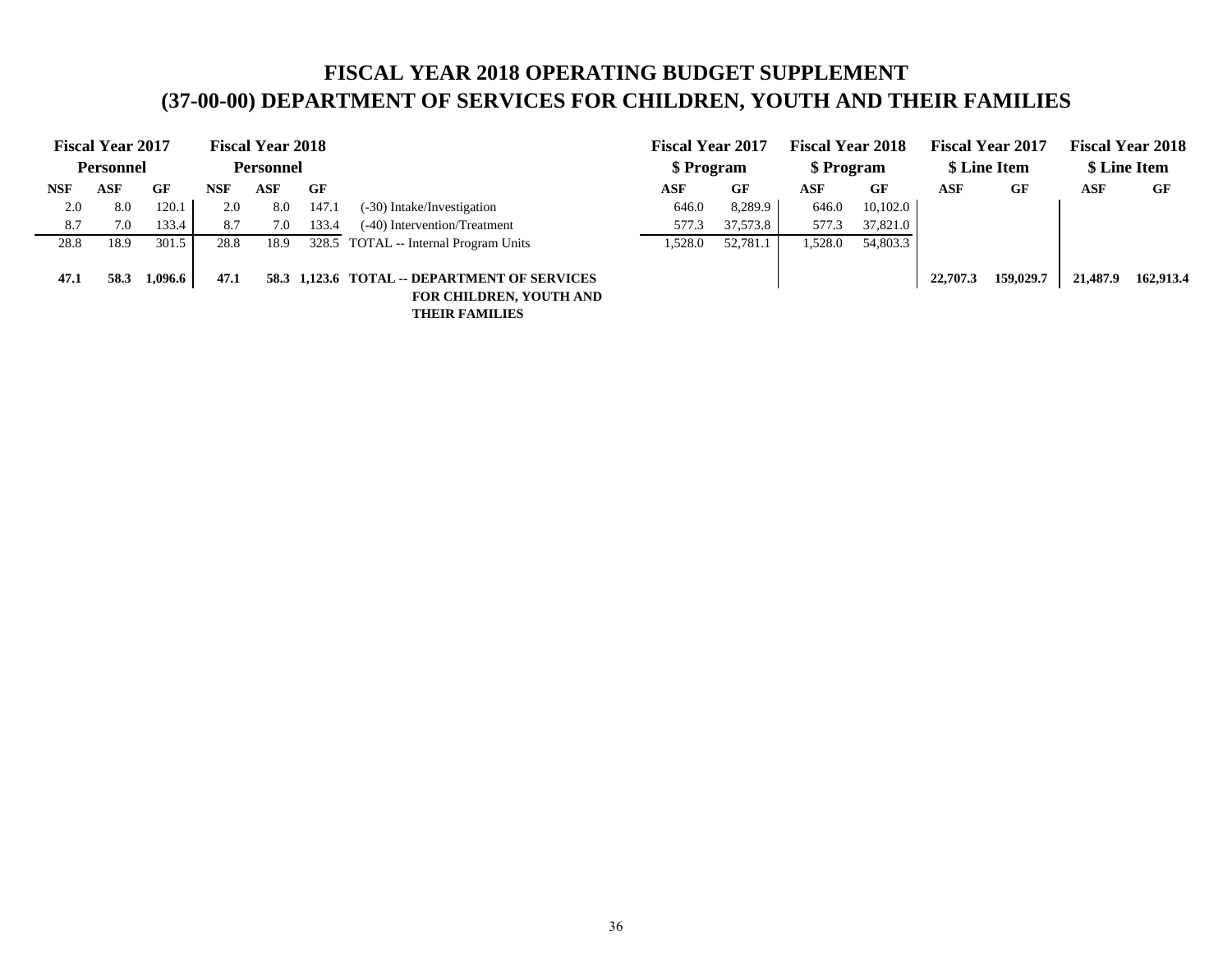|            | <b>Fiscal Year 2017</b><br><b>Personnel</b> |                      |            | <b>Fiscal Year 2018</b><br><b>Personnel</b> |                 |                                                | <b>Fiscal Year 2017</b><br>\$ Program |          | <b>Fiscal Year 2018</b><br>\$ Program |           | <b>Fiscal Year 2017</b><br>\$ Line Item |           | <b>Fiscal Year 2018</b><br>\$ Line Item |           |
|------------|---------------------------------------------|----------------------|------------|---------------------------------------------|-----------------|------------------------------------------------|---------------------------------------|----------|---------------------------------------|-----------|-----------------------------------------|-----------|-----------------------------------------|-----------|
| <b>NSF</b> | <b>ASF</b>                                  | GF                   | <b>NSF</b> | <b>ASF</b>                                  | $\bf{G} \bf{F}$ |                                                | <b>ASF</b>                            | GF       | <b>ASF</b>                            | <b>GF</b> | <b>ASF</b>                              | GF        | <b>ASF</b>                              | GF        |
|            |                                             |                      |            |                                             |                 | (38-01-00) Administration                      |                                       |          |                                       |           |                                         |           |                                         |           |
|            |                                             | 115.0                |            |                                             | 115.0           | Personnel Costs                                |                                       |          |                                       |           |                                         | 7,685.3   |                                         | 7,917.1   |
|            |                                             |                      |            |                                             |                 | Travel                                         |                                       |          |                                       |           |                                         | 9.4       |                                         | 6.4       |
|            |                                             |                      |            |                                             |                 | <b>Contractual Services</b>                    |                                       |          |                                       |           |                                         | 1,693.9   |                                         | 1,701.4   |
|            |                                             |                      |            |                                             |                 | Energy                                         |                                       |          |                                       |           |                                         | 176.0     |                                         | 165.5     |
|            |                                             |                      |            |                                             |                 | Supplies and Materials                         |                                       |          |                                       |           |                                         | 166.2     |                                         | 166.2     |
|            |                                             |                      |            |                                             |                 | Other Items:                                   |                                       |          |                                       |           |                                         |           |                                         |           |
|            |                                             |                      |            |                                             |                 | <b>Information Technology</b>                  |                                       |          |                                       |           |                                         | 1,310.5   |                                         | 1,388.1   |
|            |                                             |                      |            |                                             |                 | Drug Testing                                   |                                       |          |                                       |           |                                         | 88.0      |                                         | 88.0      |
|            |                                             |                      |            |                                             |                 | <b>HOPE Commission</b>                         |                                       |          |                                       |           |                                         | 250.0     |                                         | 225.0     |
|            |                                             | 115.0                |            |                                             |                 | 115.0 TOTAL -- Administration                  |                                       |          |                                       |           |                                         | 11,379.3  |                                         | 11,657.7  |
|            |                                             | 20.0                 |            |                                             | 20.0            | (-01) Office of the Commissioner               |                                       | 2,068.5  |                                       | 2,087.0   |                                         |           |                                         |           |
|            |                                             | 70.0                 |            |                                             | 70.0            | (-02) Human Resources/Employee                 |                                       | 4,302.5  |                                       | 4,449.4   |                                         |           |                                         |           |
|            |                                             |                      |            |                                             |                 | Development Center                             |                                       |          |                                       |           |                                         |           |                                         |           |
|            |                                             | 15.0                 |            |                                             | 15.0            | (-10) Administrative Services                  |                                       | 2,792.5  |                                       | 2,807.3   |                                         |           |                                         |           |
|            |                                             | 10.0                 |            |                                             | 10.0            | (-14) Information Technology                   |                                       | 2,215.8  |                                       | 2,314.0   |                                         |           |                                         |           |
|            |                                             | 115.0                |            |                                             |                 | 115.0 TOTAL -- Internal Program Units          |                                       | 11,379.3 |                                       | 11,657.7  |                                         |           |                                         |           |
|            |                                             |                      |            |                                             |                 | (38-02-00) Correctional Healthcare Services    |                                       |          |                                       |           |                                         |           |                                         |           |
|            |                                             | 12.0                 |            |                                             | 12.0            | Personnel Costs                                |                                       |          |                                       |           |                                         | 983.4     |                                         | 1,144.5   |
|            |                                             |                      |            |                                             |                 | <b>Contractual Services</b>                    |                                       |          |                                       |           | 341.7                                   |           | 341.7                                   |           |
|            |                                             |                      |            |                                             |                 | <b>Medical Services</b>                        |                                       |          |                                       |           |                                         | 59,326.2  |                                         | 68,276.8  |
|            |                                             |                      |            |                                             |                 | Drug and Alcohol Treatment                     |                                       |          |                                       |           |                                         | 8,645.5   |                                         | 8,645.5   |
|            |                                             |                      |            |                                             |                 | Other Item:                                    |                                       |          |                                       |           |                                         |           |                                         |           |
|            |                                             |                      |            |                                             |                 | Victim's Voices Heard                          |                                       |          |                                       |           |                                         | 75.0      |                                         | 75.0      |
|            |                                             | 12.0                 |            |                                             |                 | 12.0 TOTAL -- Correctional Healthcare Services |                                       |          |                                       |           | 341.7                                   | 69,030.1  | 341.7                                   | 78,141.8  |
|            |                                             | 12.0                 |            |                                             | 12.0            | (-01) Medical Treatment and Services           | 341.7                                 | 69,030.1 | 341.7                                 | 78,141.8  |                                         |           |                                         |           |
|            |                                             | 12.0                 |            |                                             |                 | 12.0 TOTAL -- Internal Program Unit            | 341.7                                 | 69,030.1 | 341.7                                 | 78,141.8  |                                         |           |                                         |           |
|            |                                             |                      |            |                                             |                 | (38-04-00) Prisons                             |                                       |          |                                       |           |                                         |           |                                         |           |
|            |                                             | $10.0 \quad 1,771.0$ |            |                                             | 10.0 1,802.0    | Personnel Costs                                |                                       |          |                                       |           | 866.4                                   | 137,318.7 | 866.4                                   | 141,700.4 |
|            |                                             |                      |            |                                             |                 | Travel                                         |                                       |          |                                       |           | 19.0                                    | 15.4      | 19.0                                    | 10.4      |
|            |                                             |                      |            |                                             |                 | <b>Contractual Services</b>                    |                                       |          |                                       |           | 480.2                                   | 3,825.7   | 480.2                                   | 3,822.2   |
|            |                                             |                      |            |                                             |                 | Energy                                         |                                       |          |                                       |           |                                         | 7,013.4   |                                         | 7,013.4   |
|            |                                             |                      |            |                                             |                 | Supplies and Materials                         |                                       |          |                                       |           | 1,847.6                                 | 11,122.3  | 1,847.6                                 | 11,122.3  |
|            |                                             |                      |            |                                             |                 | Capital Outlay                                 |                                       |          |                                       |           | 91.5                                    | 99.4      | 91.5                                    | 99.4      |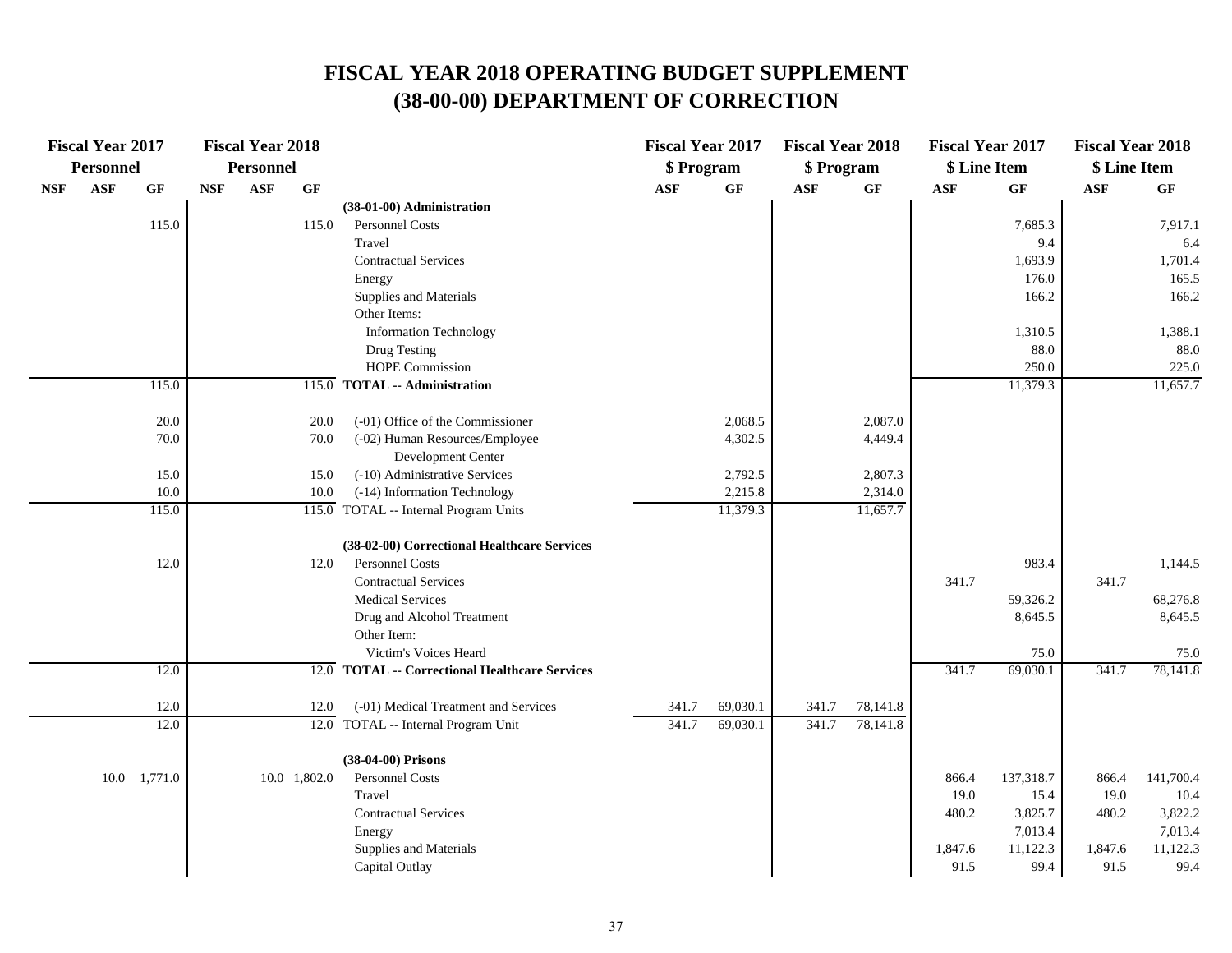|            | <b>Fiscal Year 2017</b><br><b>Personnel</b> |                 |            | <b>Fiscal Year 2018</b><br><b>Personnel</b> |                                      |                                                  | <b>Fiscal Year 2017</b><br>\$ Program |                 | <b>Fiscal Year 2018</b><br>\$ Program |           | <b>Fiscal Year 2017</b><br>\$ Line Item |           | <b>Fiscal Year 2018</b><br>\$ Line Item |                 |
|------------|---------------------------------------------|-----------------|------------|---------------------------------------------|--------------------------------------|--------------------------------------------------|---------------------------------------|-----------------|---------------------------------------|-----------|-----------------------------------------|-----------|-----------------------------------------|-----------------|
| <b>NSF</b> | <b>ASF</b>                                  | $\bf{G} \bf{F}$ | <b>NSF</b> | $\mathbf{ASF}$                              | GF                                   |                                                  | $\mathbf{ASF}$                        | $\bf{G} \bf{F}$ | $\bf{ASF}$                            | GF        | <b>ASF</b>                              | GF        | $\mathbf{ASF}$                          | $\bf{G} \bf{F}$ |
|            |                                             |                 |            |                                             |                                      | Other Items:                                     |                                       |                 |                                       |           |                                         |           |                                         |                 |
|            |                                             |                 |            |                                             |                                      | <b>Emergency Preparedness</b>                    |                                       |                 |                                       |           |                                         | 23.6      |                                         | 23.6            |
|            |                                             |                 |            |                                             |                                      | Gate Money                                       |                                       |                 |                                       |           |                                         | 19.0      |                                         | 19.0            |
|            |                                             |                 |            |                                             |                                      | Prison Arts                                      |                                       |                 |                                       |           |                                         | 85.2      |                                         | 67.2            |
|            |                                             |                 |            |                                             |                                      | <b>JTVCC</b> Fence                               |                                       |                 |                                       |           |                                         | 23.0      |                                         | 23.0            |
|            |                                             |                 |            |                                             |                                      | Central Supply Warehouse                         |                                       |                 |                                       |           |                                         | 95.0      |                                         | 95.0            |
|            |                                             |                 |            |                                             |                                      | Vehicles                                         |                                       |                 |                                       |           | 40.5                                    |           | 40.5                                    |                 |
|            |                                             | 10.0 1,771.0    |            |                                             |                                      | $10.0$ $1,802.0$ TOTAL -- Prisons                |                                       |                 |                                       |           | 3,345.2                                 | 159,640.7 | 3,345.2                                 | 163,995.9       |
|            |                                             | 6.0             |            |                                             | 6.0                                  | (-01) Bureau Chief - Prisons                     |                                       | 1,005.1         |                                       | 995.7     |                                         |           |                                         |                 |
|            |                                             | 695.0           |            |                                             | 701.0                                | (-03) James T. Vaughn Correctional Center        |                                       | 59,188.1        |                                       | 60,767.1  |                                         |           |                                         |                 |
|            |                                             | 378.0           |            |                                             | 378.0                                | (-04) Sussex Correctional Institution            |                                       | 32,214.7        |                                       | 33,201.9  |                                         |           |                                         |                 |
|            |                                             | 96.0            |            |                                             | 121.0                                | (-05) Delores J. Baylor Correctional Institution |                                       | 8,526.4         |                                       | 8,742.6   |                                         |           |                                         |                 |
|            |                                             | 356.0           |            |                                             | 356.0                                | (-06) Howard R. Young Correctional Institution   |                                       | 28,092.7        |                                       | 29,055.4  |                                         |           |                                         |                 |
|            |                                             | 57.0            |            |                                             | 57.0                                 | (-08) Special Operations                         |                                       | 7,378.3         |                                       | 7,558.8   |                                         |           |                                         |                 |
|            | 10.0                                        | 15.0            |            | 10.0                                        | 15.0                                 | (-09) Delaware Correctional Industries           | 3,345.2                               | 1,359.1         | 3,345.2                               | 1,400.6   |                                         |           |                                         |                 |
|            |                                             | 4.0             |            |                                             | 4.0                                  | $(-11)$ Education                                |                                       | 713.8           |                                       | 727.5     |                                         |           |                                         |                 |
|            |                                             | 88.0            |            |                                             | 88.0                                 | (-20) Food Services                              |                                       | 15,454.5        |                                       | 15,666.7  |                                         |           |                                         |                 |
|            |                                             | 76.0            |            |                                             | 76.0<br>(-40) Facilities Maintenance |                                                  |                                       | 5,708.0         |                                       | 5,879.6   |                                         |           |                                         |                 |
|            | 10.0                                        | 1,771.0         |            |                                             |                                      | 10.0 1,802.0 TOTAL -- Internal Program Units     | 3,345.2                               | 159,640.7       | 3,345.2                               | 163,995.9 |                                         |           |                                         |                 |
|            |                                             |                 |            |                                             |                                      | (38-06-00) Community Corrections                 |                                       |                 |                                       |           |                                         |           |                                         |                 |
| 1.0        |                                             | 646.0           | 1.0        |                                             | 646.0                                | Personnel Costs                                  |                                       |                 |                                       |           |                                         | 48,109.1  |                                         | 49,400.5        |
|            |                                             |                 |            |                                             |                                      | Travel                                           |                                       |                 |                                       |           | 5.0                                     | 18.3      | 5.0                                     | 16.3            |
|            |                                             |                 |            |                                             |                                      | <b>Contractual Services</b>                      |                                       |                 |                                       |           | 95.0                                    | 5,401.0   | 95.0                                    | 5,436.8         |
|            |                                             |                 |            |                                             |                                      | Energy                                           |                                       |                 |                                       |           | 40.0                                    | 1,084.4   | 40.0                                    | 1,059.8         |
|            |                                             |                 |            |                                             |                                      | Supplies and Materials                           |                                       |                 |                                       |           | 392.7                                   | 583.8     | 392.7                                   | 631.6           |
|            |                                             |                 |            |                                             |                                      | Capital Outlay                                   |                                       |                 |                                       |           | 95.0                                    | 101.4     | 95.0                                    | 11.4            |
|            |                                             |                 |            |                                             |                                      | Other Item:                                      |                                       |                 |                                       |           |                                         |           |                                         |                 |
|            |                                             |                 |            |                                             |                                      | Riverview Cemetery Maintenance                   |                                       |                 |                                       |           |                                         | 40.0      |                                         |                 |
| 1.0        |                                             | 646.0           | 1.0        |                                             | 646.0                                | <b>TOTAL -- Community Corrections</b>            |                                       |                 |                                       |           | 627.7                                   | 55,338.0  | 627.7                                   | 56,556.4        |
|            |                                             | 6.0             |            |                                             | 6.0                                  | (-01) Bureau Chief - Community Corrections       |                                       | 1,051.4         |                                       | 1,064.5   |                                         |           |                                         |                 |
| 1.0        |                                             | 345.0           | 1.0        |                                             | 345.0                                | (-02) Probation and Parole                       |                                       | 30,192.0        |                                       | 30,820.9  |                                         |           |                                         |                 |
|            |                                             |                 |            |                                             |                                      | (-04) House Arrest                               |                                       |                 |                                       |           |                                         |           |                                         |                 |
|            |                                             | 40.0            |            |                                             | 40.0                                 | (-05) Central Offender Records                   |                                       | 2,163.5         |                                       | 2,209.5   |                                         |           |                                         |                 |
|            |                                             | 99.0            |            |                                             | 99.0                                 | (-06) New Castle County Community Corrections    | 95.0                                  | 8,245.4         | 95.0                                  | 8,414.6   |                                         |           |                                         |                 |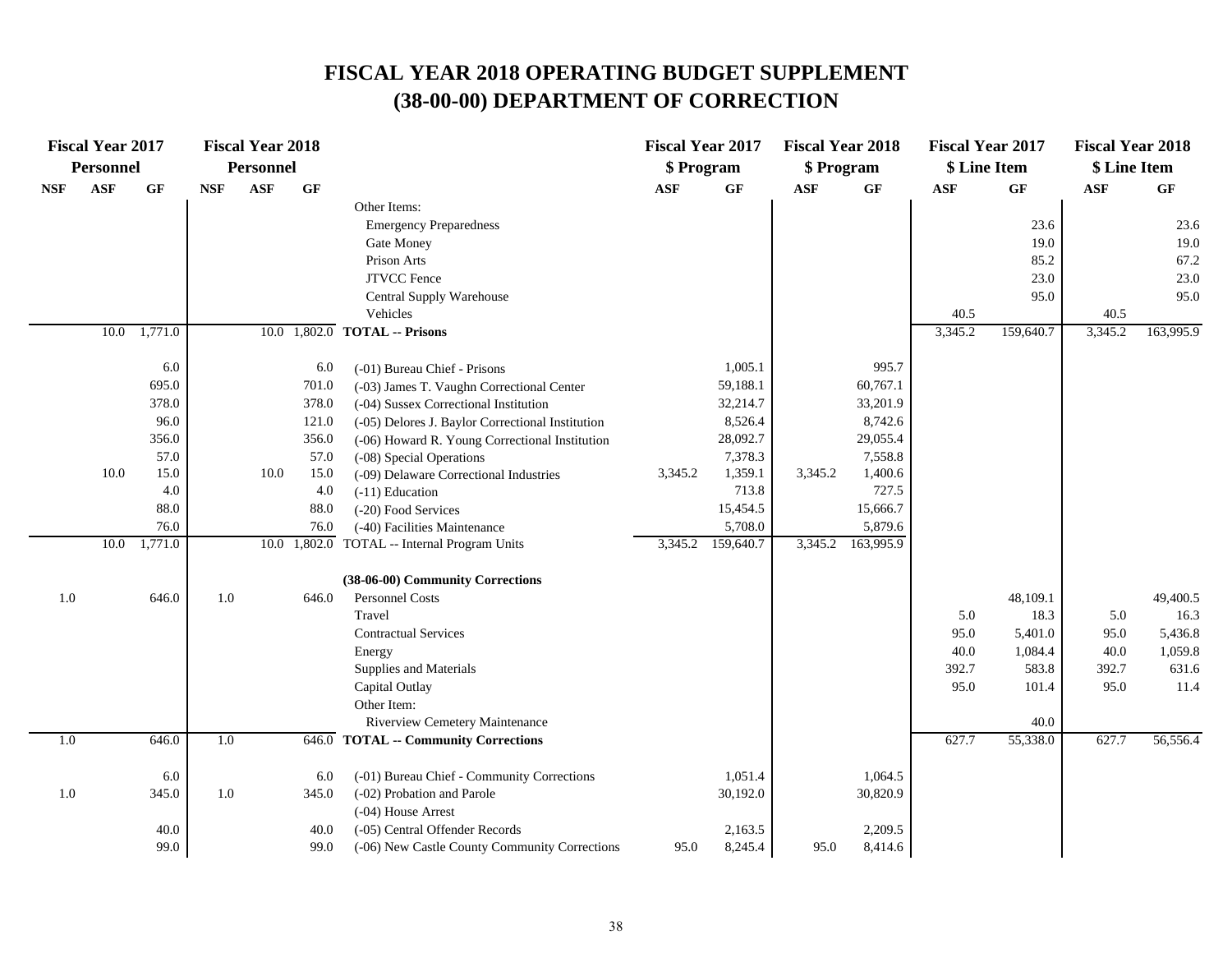|            | <b>Fiscal Year 2017</b> |         |     | <b>Fiscal Year 2018</b> |      |                                                | <b>Fiscal Year 2017</b> |           | <b>Fiscal Year 2018</b> |          |         | <b>Fiscal Year 2017</b> |         | <b>Fiscal Year 2018</b> |
|------------|-------------------------|---------|-----|-------------------------|------|------------------------------------------------|-------------------------|-----------|-------------------------|----------|---------|-------------------------|---------|-------------------------|
|            | <b>Personnel</b>        |         |     | <b>Personnel</b>        |      |                                                | \$ Program              |           | \$ Program              |          |         | \$ Line Item            |         | \$ Line Item            |
| <b>NSF</b> | ASF                     | GF      | NSF | ASF                     | GF   |                                                | ASF                     | <b>GF</b> | ASF                     | GF       | ASF     | GF                      | ASF     | GF                      |
|            |                         | 79.0    |     |                         | 79.0 | (-07) Sussex County Community Corrections      | 437.7                   | 7,387.5   | 437.7                   | 7,581.3  |         |                         |         |                         |
|            |                         | 77.0    |     |                         | 77.0 | (-08) Kent County Community Corrections        | 95.0                    | 6,298.2   | 95.0                    | 6,465.6  |         |                         |         |                         |
| 1.0        |                         | 646.0   | 1.0 |                         |      | 646.0 TOTAL -- Internal Program Units          | 627.7                   | 55,338.0  | 627.7                   | 56,556.4 |         |                         |         |                         |
| 1.0        | 10.0                    | 2,544.0 | 1.0 |                         |      | 10.0 2,575.0 TOTAL -- DEPARTMENT OF CORRECTION |                         |           |                         |          | 4.314.6 | 295,388.1               | 4,314.6 | 310,351.8               |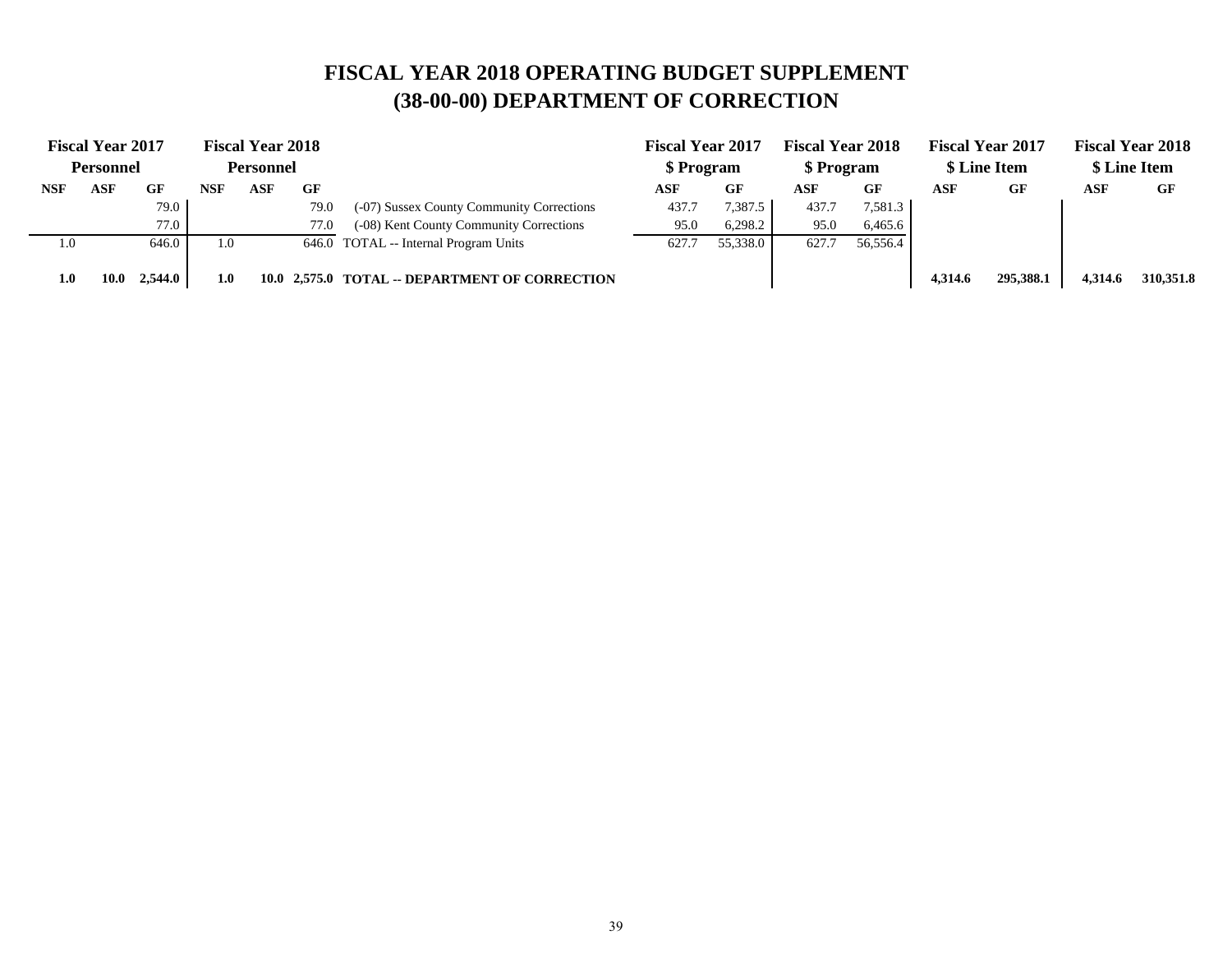|            | <b>Fiscal Year 2017</b> |           |            | <b>Fiscal Year 2018</b> |      |                                                   | <b>Fiscal Year 2017</b> |         | <b>Fiscal Year 2018</b> |         | <b>Fiscal Year 2017</b> |         | <b>Fiscal Year 2018</b> |           |
|------------|-------------------------|-----------|------------|-------------------------|------|---------------------------------------------------|-------------------------|---------|-------------------------|---------|-------------------------|---------|-------------------------|-----------|
|            | <b>Personnel</b>        |           |            | <b>Personnel</b>        |      |                                                   | \$ Program              |         | \$ Program              |         | \$ Line Item            |         | \$ Line Item            |           |
| <b>NSF</b> | <b>ASF</b>              | <b>GF</b> | <b>NSF</b> | <b>ASF</b>              | GF   |                                                   | <b>ASF</b>              | GF      | <b>ASF</b>              | GF      | <b>ASF</b>              | GF      | $\mathbf{ASF}$          | <b>GF</b> |
|            |                         |           |            |                         |      | (40-01-00) Office of the Secretary                |                         |         |                         |         |                         |         |                         |           |
| 39.6       | 56.7                    | 55.7      | 36.6       | 47.7                    | 45.7 | <b>Personnel Costs</b>                            |                         |         |                         |         | 3,411.1                 | 5,085.3 | 3,070.2                 | 4,582.6   |
|            |                         |           |            |                         |      | Travel                                            |                         |         |                         |         | 30.9                    | 6.6     | 29.9                    | 6.6       |
|            |                         |           |            |                         |      | <b>Contractual Services</b>                       |                         |         |                         |         | 1,079.6                 | 103.5   | 1,071.3                 | 91.8      |
|            |                         |           |            |                         |      | Energy                                            |                         |         |                         |         | 77.5                    | 623.7   | 77.5                    | 623.7     |
|            |                         |           |            |                         |      | Supplies and Materials                            |                         |         |                         |         | 157.8                   | 82.2    | 152.8                   | 79.2      |
|            |                         |           |            |                         |      | Capital Outlay                                    |                         |         |                         |         | 51.2                    |         | 51.2                    |           |
|            |                         |           |            |                         |      | Vehicles                                          |                         |         |                         |         | 30.0                    |         | 30.0                    |           |
|            |                         |           |            |                         |      | Other Items:                                      |                         |         |                         |         |                         |         |                         |           |
|            |                         |           |            |                         |      | Delaware Estuary                                  |                         |         |                         |         |                         | 68.0    |                         | 61.2      |
|            |                         |           |            |                         |      | Non-Game Habitat                                  |                         |         |                         |         | 20.0                    |         | 20.0                    |           |
|            |                         |           |            |                         |      | <b>Coastal Zone Management</b>                    |                         |         |                         |         | 15.0                    |         | 15.0                    |           |
|            |                         |           |            |                         |      | Special Projects/Other Items                      |                         |         |                         |         | 15.0                    |         | 15.0                    |           |
|            |                         |           |            |                         |      | Outdoor Delaware                                  |                         |         |                         |         | 105.0                   |         | 105.0                   |           |
|            |                         |           |            |                         |      | Whole Basin Management/TMDL                       |                         |         |                         |         | 314.7                   | 652.8   | 314.7                   | 643.8     |
|            |                         |           |            |                         |      | <b>Cost Recovery</b>                              |                         |         |                         |         | 20.0                    |         | 20.0                    |           |
|            |                         |           |            |                         |      | <b>RGGI LIHEAP</b>                                |                         |         |                         |         | 780.0                   |         |                         |           |
|            |                         |           |            |                         |      | <b>RGGI CO2 Emissions</b>                         |                         |         |                         |         | 10,140.0                |         |                         |           |
|            |                         |           |            |                         |      | RGGI Administration 10%                           |                         |         |                         |         | 1,560.0                 |         |                         |           |
|            |                         |           |            |                         |      | <b>RGGI Reduction Project</b>                     |                         |         |                         |         | 1,560.0                 |         |                         |           |
|            |                         |           |            |                         |      | <b>Energy Assistance</b>                          |                         |         |                         |         |                         | 100.0   |                         |           |
|            |                         |           |            |                         |      | <b>RGGI</b> Weatherization                        |                         |         |                         |         | 1,560.0                 |         |                         |           |
|            |                         |           |            |                         |      | <b>SRF</b> Future Administration                  |                         |         |                         |         | 5,750.0                 |         | 5,750.0                 |           |
|            |                         |           |            |                         |      | Other Items                                       |                         |         |                         |         | 330.0                   |         | 280.0                   |           |
| 39.6       | 56.7                    | 55.7      | 36.6       | 47.7                    |      | 45.7 TOTAL -- Office of the Secretary             |                         |         |                         |         | 27,007.8                | 6,722.1 | 11,002.6                | 6,088.9   |
| 0.5        | 15.8                    | 19.7      | 0.5        | 17.8                    | 19.7 | (-01) Office of the Secretary                     | 1,854.9                 | 3,926.6 | 1,854.9                 | 3,744.3 |                         |         |                         |           |
| 14.0       |                         | 2.0       | 14.0       |                         | 2.0  | (-02) Coastal Programs                            | 248.8                   | 330.6   | 248.8                   | 327.0   |                         |         |                         |           |
|            | 11.5                    | 5.5       |            | 11.5                    | 5.5  | (-03) Community Services                          | 1,056.8                 | 778.3   | 1,056.8                 | 785.0   |                         |         |                         |           |
| 3.0        | 10.0                    | 9.0       |            |                         |      | (-04) Energy and Climate                          | 16,005.2                | 491.0   |                         |         |                         |         |                         |           |
|            |                         | 9.0       |            |                         | 7.0  | (-05) Information Technology Office of Innovation | 618.3                   | 139.4   | 618.3                   | 148.4   |                         |         |                         |           |
|            |                         |           |            |                         |      | and Technology Services                           |                         |         |                         |         |                         |         |                         |           |
| 12.0       |                         |           | 12.0       |                         |      | (-06) Environmental Finance                       | 5,780.0                 |         | 5,780.0                 |         |                         |         |                         |           |
| 10.1       | 19.4                    | 10.5      | 10.1       | 18.4                    | 11.5 | (-07) Fiscal Management                           | 1,443.8                 | 1,056.2 | 1,443.8                 | 1,084.2 |                         |         |                         |           |
| 39.6       | 56.7                    | 55.7      | 36.6       | 47.7                    |      | 45.7 TOTAL -- Internal Program Units              | 27,007.8                | 6,722.1 | 11,002.6                | 6,088.9 |                         |         |                         |           |
|            |                         |           |            |                         |      |                                                   |                         |         |                         |         |                         |         |                         |           |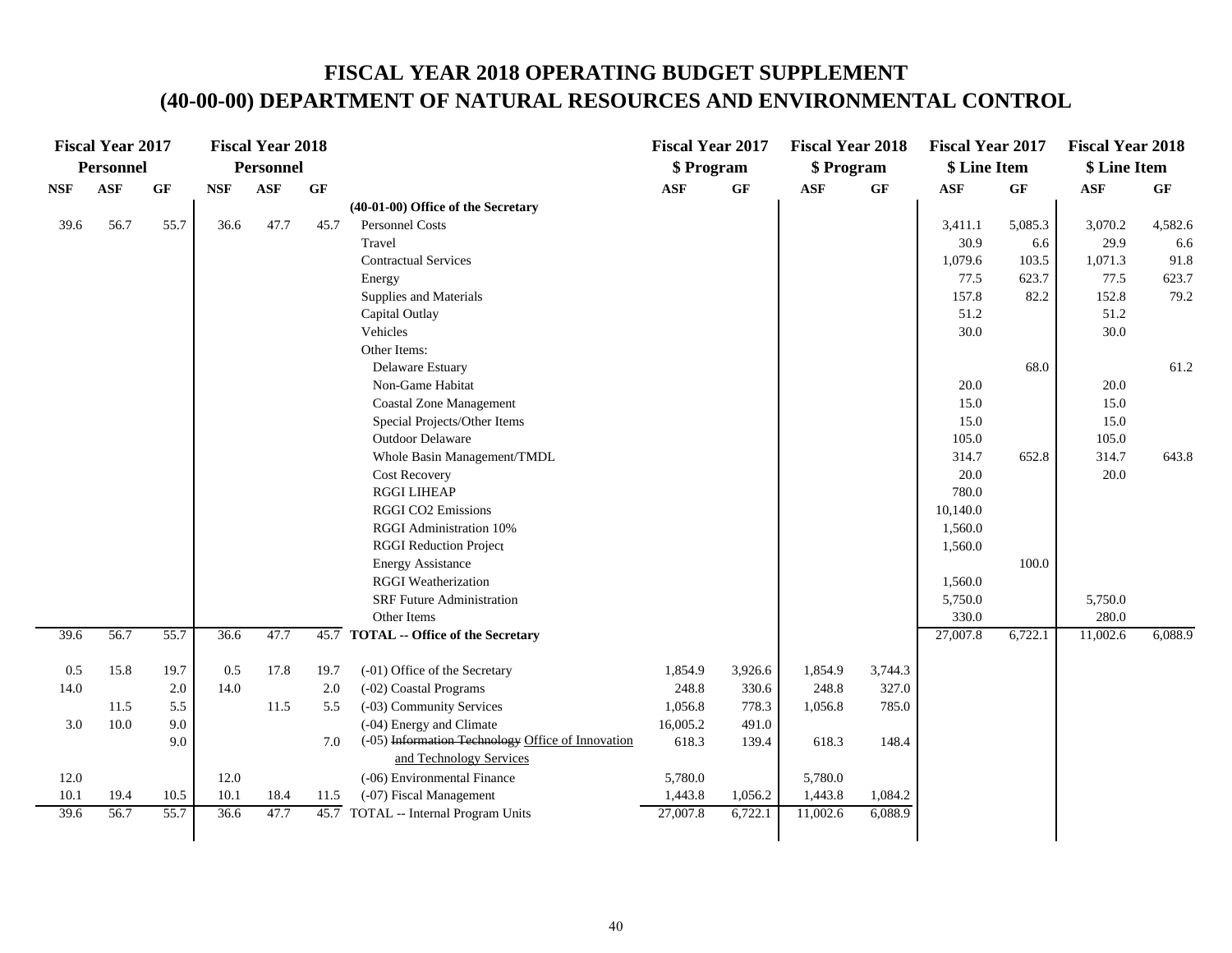|            | <b>Fiscal Year 2017</b> |       |            | <b>Fiscal Year 2018</b> |       |                                                |            | <b>Fiscal Year 2017</b> |            | <b>Fiscal Year 2018</b> | <b>Fiscal Year 2017</b> |          | <b>Fiscal Year 2018</b> |          |
|------------|-------------------------|-------|------------|-------------------------|-------|------------------------------------------------|------------|-------------------------|------------|-------------------------|-------------------------|----------|-------------------------|----------|
|            | <b>Personnel</b>        |       |            | <b>Personnel</b>        |       |                                                |            | \$ Program              |            | \$ Program              | \$ Line Item            |          | \$ Line Item            |          |
| <b>NSF</b> | ASF                     | GF    | <b>NSF</b> | <b>ASF</b>              | GF    |                                                | <b>ASF</b> | GF                      | <b>ASF</b> | $\bf{G} \bf{F}$         | <b>ASF</b>              | GF       | <b>ASF</b>              | GF       |
|            |                         |       |            |                         |       | (40-03-00) Office of Natural Resources         |            |                         |            |                         |                         |          |                         |          |
| 55.7       | 99.5                    | 193.8 | 55.7       | 99.5                    | 193.8 | Personnel Costs                                |            |                         |            |                         | 6,671.0                 | 17,504.2 | 6,671.0                 | 17,796.2 |
|            |                         |       |            |                         |       | Travel                                         |            |                         |            |                         | 45.8                    | 5.2      | 45.8                    | 5.2      |
|            |                         |       |            |                         |       | <b>Contractual Services</b>                    |            |                         |            |                         | 5,493.8                 | 2,735.9  | 5,493.8                 | 2,778.6  |
|            |                         |       |            |                         |       | Energy                                         |            |                         |            |                         | 66.9                    | 905.5    | 66.9                    | 905.5    |
|            |                         |       |            |                         |       | Supplies and Materials                         |            |                         |            |                         | 1,510.6                 | 752.8    | 1,510.6                 | 759.8    |
|            |                         |       |            |                         |       | Capital Outlay                                 |            |                         |            |                         | 132.7                   | 2.0      | 132.7                   | 2.0      |
|            |                         |       |            |                         |       | Other Items:                                   |            |                         |            |                         |                         |          |                         |          |
|            |                         |       |            |                         |       | Center for Inland Bays                         |            |                         |            |                         |                         | 198.7    |                         | 178.8    |
|            |                         |       |            |                         |       | <b>Water Resources Agency</b>                  |            |                         |            |                         |                         | 206.6    |                         | 185.9    |
|            |                         |       |            |                         |       | Aquaculture                                    |            |                         |            |                         | 5.0                     |          | 5.0                     |          |
|            |                         |       |            |                         |       | Spraying and Insecticides                      |            |                         |            |                         |                         | 672.8    |                         | 672.8    |
|            |                         |       |            |                         |       | <b>Oyster Recovery Fund</b>                    |            |                         |            |                         | 10.0                    |          | 10.0                    |          |
|            |                         |       |            |                         |       | Beaver Control, Phragmites and Deer Management |            |                         |            |                         |                         | 72.9     |                         |          |
|            |                         |       |            |                         |       | <b>Boat Repairs</b>                            |            |                         |            |                         | 40.0                    |          | 40.0                    |          |
|            |                         |       |            |                         |       | Non-Game Habitat                               |            |                         |            |                         | 50.0                    |          | 50.0                    |          |
|            |                         |       |            |                         |       | Natural Heritage Program                       |            |                         |            |                         | 19.0                    | 196.6    | 19.0                    | 196.6    |
|            |                         |       |            |                         |       | Clean Vessel Program                           |            |                         |            |                         | 32.4                    |          | 32.4                    |          |
|            |                         |       |            |                         |       | Duck Stamp                                     |            |                         |            |                         | 180.0                   |          | 180.0                   |          |
|            |                         |       |            |                         |       | Junior Duck Stamp                              |            |                         |            |                         | 5.0                     |          | 5.0                     |          |
|            |                         |       |            |                         |       | <b>Trout Stamp</b>                             |            |                         |            |                         | 50.0                    |          | 50.0                    |          |
|            |                         |       |            |                         |       | Finfish Development                            |            |                         |            |                         | 130.0                   |          | 130.0                   |          |
|            |                         |       |            |                         |       | <b>Fisheries Restoration</b>                   |            |                         |            |                         | 600.0                   |          | 600.0                   |          |
|            |                         |       |            |                         |       | Northern Delaware Wetlands                     |            |                         |            |                         | 277.5                   |          | 277.5                   |          |
|            |                         |       |            |                         |       | Revenue Refund                                 |            |                         |            |                         | 38.0                    |          | 38.0                    |          |
|            |                         |       |            |                         |       | Killens Pond Water Park                        |            |                         |            |                         | 500.0                   |          | 500.0                   |          |
|            |                         |       |            |                         |       | <b>Biden Center</b>                            |            |                         |            |                         | 90.0                    |          | 90.0                    |          |
|            |                         |       |            |                         |       | <b>Beach Erosion Control Program</b>           |            |                         |            |                         | 8,000.0                 |          | 8,000.0                 |          |
|            |                         |       |            |                         |       | Sand Bypass System                             |            |                         |            |                         |                         | 80.0     |                         | 80.0     |
|            |                         |       |            |                         |       | Tax Ditches*                                   |            |                         |            |                         |                         | 225.0    |                         | 225.0    |
|            |                         |       |            |                         |       | Director's Office Personnel                    |            |                         |            |                         | 72.4                    |          | 72.4                    |          |
|            |                         |       |            |                         |       | Director's Office Operations                   |            |                         |            |                         | 51.8                    |          | 51.8                    |          |
|            |                         |       |            |                         |       | Wildlife and Fisheries Personnel               |            |                         |            |                         | 1,291.6                 |          | 1,291.6                 |          |
|            |                         |       |            |                         |       | Wildlife and Fisheries Operations              |            |                         |            |                         | 1,892.8                 |          | 2,442.8                 |          |
|            |                         |       |            |                         |       | <b>Enforcement Personnel</b>                   |            |                         |            |                         | 672.7                   |          | 672.7                   |          |
|            |                         |       |            |                         |       | <b>Enforcement Operations</b>                  |            |                         |            |                         | 581.1                   |          | 581.1                   |          |
|            |                         |       |            |                         |       | Other Items                                    |            |                         |            |                         | 974.6                   |          | 974.6                   |          |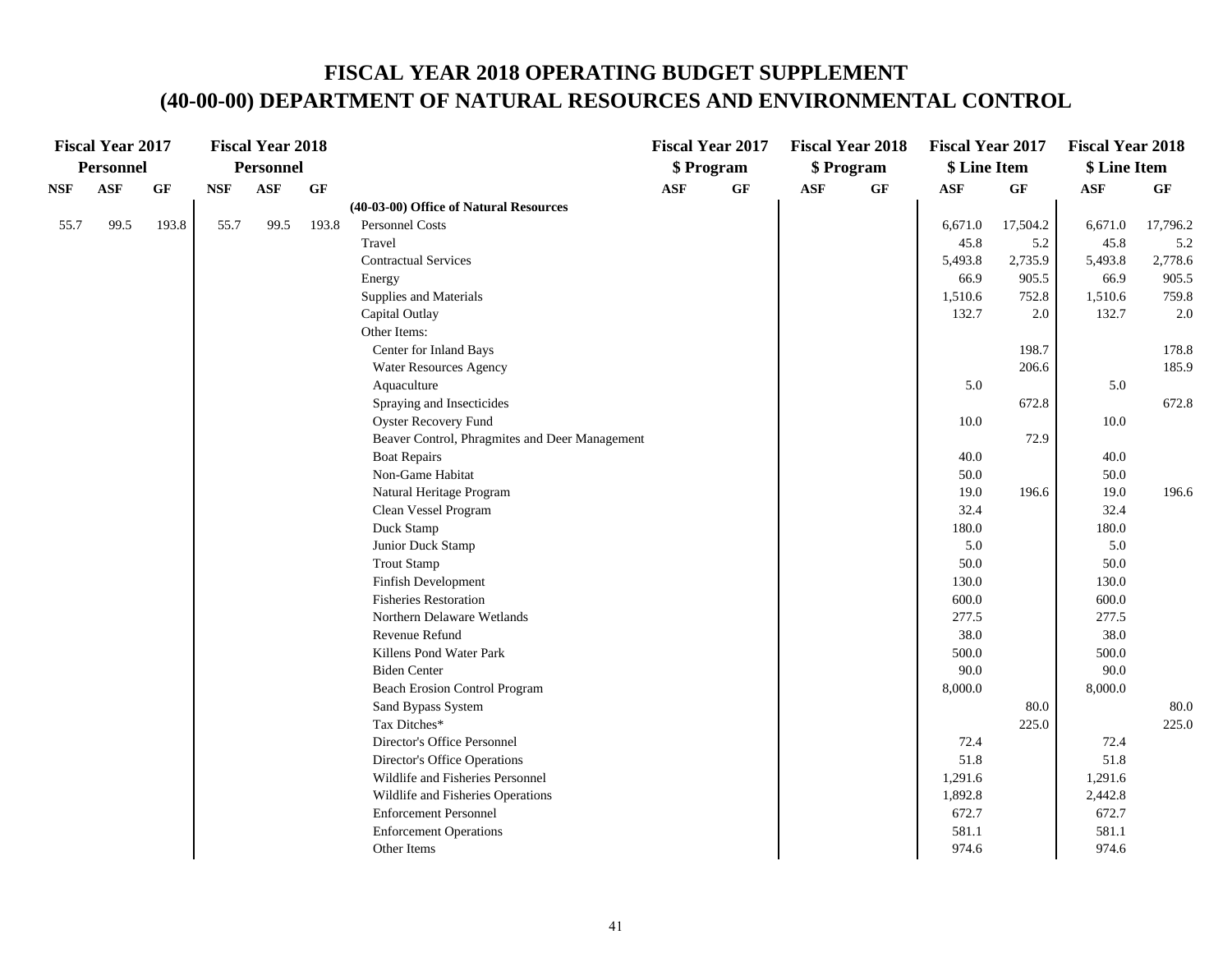| <b>Personnel</b><br><b>Personnel</b><br>\$ Program<br>\$ Program<br>\$ Line Item<br>\$ Line Item<br><b>ASF</b><br><b>ASF</b><br>GF<br>$\bf{G} \bf{F}$<br>GF<br>GF<br><b>NSF</b><br><b>GF</b><br><b>NSF</b><br>$\mathbf{ASF}$<br><b>ASF</b><br><b>ASF</b><br>$\mathbf{ASF}$<br>GF<br>50.0<br><b>Conservation Access Pass</b><br>Waterway Management Fund<br>1,300.0<br>55.7<br>55.7<br>99.5<br>193.8<br>99.5<br>193.8 TOTAL -- Office of Natural Resources<br>29,484.7<br>23,558.2<br>31,384.7<br>23,786.4<br>59.0<br>94.5<br>11.5<br>59.0<br>(-02) Parks and Recreation<br>13,907.3<br>9,871.1<br>13,907.3<br>9,971.2<br>11.5<br>93.5<br>37.5<br>32.8<br>37.5<br>32.8<br>47.7<br>(-03) Fish and Wildlife<br>6,083.1<br>6,174.0<br>6,683.1<br>6,313.8<br>46.7<br>11.4<br>3.0<br>11.4<br>3.0<br>52.6<br>(-04) Watershed Stewardship<br>9,494.3<br>7,513.1<br>10,794.3<br>7,501.4<br>52.6<br>55.7<br>99.5<br>55.7<br>99.5<br>193.8<br>193.8 TOTAL -- Internal Program Units<br>29,484.7<br>23,558.2<br>31,384.7<br>23,786.4<br>*Pursuant to 7 Del. C. § 3921<br>(40-04-00) Office of Environmental Protection<br>135.3<br>69.7<br>144.7<br>Personnel Costs<br>63.0<br>65.6<br>78.7<br>3,484.8<br>6,774.7<br>3,825.7<br>7,245.8<br>Travel<br>67.0<br>68.0<br>1,425.0<br>658.3<br><b>Contractual Services</b><br>1,416.7<br>649.6<br>16.5<br>89.8<br>16.5<br>89.8<br>Energy<br>Supplies and Materials<br>93.9<br>98.9<br>87.2<br>85.1<br>Capital Outlay<br>203.0<br>4.9<br>203.0<br>Other Items:<br>Polly Drummond Hill Yard Waste<br>125.0<br>300.0<br>300.0<br>Local Emergency Planning Committees<br><b>AST</b> Administration<br>225.0<br>225.0<br>HSCA - Clean-up<br>25,310.5<br>25,310.5<br>HSCA - Administration<br>2,398.0<br>2,398.0<br><b>SARA</b><br>30.0<br>30.0<br>14.4<br>14.4<br><b>UST</b> Administration<br>330.0<br>330.0<br>20.0<br><b>UST Contractor Certification</b><br>20.0<br>100.0<br>100.0<br><b>UST Recovered Costs</b> |
|-----------------------------------------------------------------------------------------------------------------------------------------------------------------------------------------------------------------------------------------------------------------------------------------------------------------------------------------------------------------------------------------------------------------------------------------------------------------------------------------------------------------------------------------------------------------------------------------------------------------------------------------------------------------------------------------------------------------------------------------------------------------------------------------------------------------------------------------------------------------------------------------------------------------------------------------------------------------------------------------------------------------------------------------------------------------------------------------------------------------------------------------------------------------------------------------------------------------------------------------------------------------------------------------------------------------------------------------------------------------------------------------------------------------------------------------------------------------------------------------------------------------------------------------------------------------------------------------------------------------------------------------------------------------------------------------------------------------------------------------------------------------------------------------------------------------------------------------------------------------------------------------------------------------------------------------------|
|                                                                                                                                                                                                                                                                                                                                                                                                                                                                                                                                                                                                                                                                                                                                                                                                                                                                                                                                                                                                                                                                                                                                                                                                                                                                                                                                                                                                                                                                                                                                                                                                                                                                                                                                                                                                                                                                                                                                               |
|                                                                                                                                                                                                                                                                                                                                                                                                                                                                                                                                                                                                                                                                                                                                                                                                                                                                                                                                                                                                                                                                                                                                                                                                                                                                                                                                                                                                                                                                                                                                                                                                                                                                                                                                                                                                                                                                                                                                               |
|                                                                                                                                                                                                                                                                                                                                                                                                                                                                                                                                                                                                                                                                                                                                                                                                                                                                                                                                                                                                                                                                                                                                                                                                                                                                                                                                                                                                                                                                                                                                                                                                                                                                                                                                                                                                                                                                                                                                               |
|                                                                                                                                                                                                                                                                                                                                                                                                                                                                                                                                                                                                                                                                                                                                                                                                                                                                                                                                                                                                                                                                                                                                                                                                                                                                                                                                                                                                                                                                                                                                                                                                                                                                                                                                                                                                                                                                                                                                               |
|                                                                                                                                                                                                                                                                                                                                                                                                                                                                                                                                                                                                                                                                                                                                                                                                                                                                                                                                                                                                                                                                                                                                                                                                                                                                                                                                                                                                                                                                                                                                                                                                                                                                                                                                                                                                                                                                                                                                               |
|                                                                                                                                                                                                                                                                                                                                                                                                                                                                                                                                                                                                                                                                                                                                                                                                                                                                                                                                                                                                                                                                                                                                                                                                                                                                                                                                                                                                                                                                                                                                                                                                                                                                                                                                                                                                                                                                                                                                               |
|                                                                                                                                                                                                                                                                                                                                                                                                                                                                                                                                                                                                                                                                                                                                                                                                                                                                                                                                                                                                                                                                                                                                                                                                                                                                                                                                                                                                                                                                                                                                                                                                                                                                                                                                                                                                                                                                                                                                               |
|                                                                                                                                                                                                                                                                                                                                                                                                                                                                                                                                                                                                                                                                                                                                                                                                                                                                                                                                                                                                                                                                                                                                                                                                                                                                                                                                                                                                                                                                                                                                                                                                                                                                                                                                                                                                                                                                                                                                               |
|                                                                                                                                                                                                                                                                                                                                                                                                                                                                                                                                                                                                                                                                                                                                                                                                                                                                                                                                                                                                                                                                                                                                                                                                                                                                                                                                                                                                                                                                                                                                                                                                                                                                                                                                                                                                                                                                                                                                               |
|                                                                                                                                                                                                                                                                                                                                                                                                                                                                                                                                                                                                                                                                                                                                                                                                                                                                                                                                                                                                                                                                                                                                                                                                                                                                                                                                                                                                                                                                                                                                                                                                                                                                                                                                                                                                                                                                                                                                               |
|                                                                                                                                                                                                                                                                                                                                                                                                                                                                                                                                                                                                                                                                                                                                                                                                                                                                                                                                                                                                                                                                                                                                                                                                                                                                                                                                                                                                                                                                                                                                                                                                                                                                                                                                                                                                                                                                                                                                               |
|                                                                                                                                                                                                                                                                                                                                                                                                                                                                                                                                                                                                                                                                                                                                                                                                                                                                                                                                                                                                                                                                                                                                                                                                                                                                                                                                                                                                                                                                                                                                                                                                                                                                                                                                                                                                                                                                                                                                               |
|                                                                                                                                                                                                                                                                                                                                                                                                                                                                                                                                                                                                                                                                                                                                                                                                                                                                                                                                                                                                                                                                                                                                                                                                                                                                                                                                                                                                                                                                                                                                                                                                                                                                                                                                                                                                                                                                                                                                               |
|                                                                                                                                                                                                                                                                                                                                                                                                                                                                                                                                                                                                                                                                                                                                                                                                                                                                                                                                                                                                                                                                                                                                                                                                                                                                                                                                                                                                                                                                                                                                                                                                                                                                                                                                                                                                                                                                                                                                               |
|                                                                                                                                                                                                                                                                                                                                                                                                                                                                                                                                                                                                                                                                                                                                                                                                                                                                                                                                                                                                                                                                                                                                                                                                                                                                                                                                                                                                                                                                                                                                                                                                                                                                                                                                                                                                                                                                                                                                               |
|                                                                                                                                                                                                                                                                                                                                                                                                                                                                                                                                                                                                                                                                                                                                                                                                                                                                                                                                                                                                                                                                                                                                                                                                                                                                                                                                                                                                                                                                                                                                                                                                                                                                                                                                                                                                                                                                                                                                               |
|                                                                                                                                                                                                                                                                                                                                                                                                                                                                                                                                                                                                                                                                                                                                                                                                                                                                                                                                                                                                                                                                                                                                                                                                                                                                                                                                                                                                                                                                                                                                                                                                                                                                                                                                                                                                                                                                                                                                               |
|                                                                                                                                                                                                                                                                                                                                                                                                                                                                                                                                                                                                                                                                                                                                                                                                                                                                                                                                                                                                                                                                                                                                                                                                                                                                                                                                                                                                                                                                                                                                                                                                                                                                                                                                                                                                                                                                                                                                               |
|                                                                                                                                                                                                                                                                                                                                                                                                                                                                                                                                                                                                                                                                                                                                                                                                                                                                                                                                                                                                                                                                                                                                                                                                                                                                                                                                                                                                                                                                                                                                                                                                                                                                                                                                                                                                                                                                                                                                               |
|                                                                                                                                                                                                                                                                                                                                                                                                                                                                                                                                                                                                                                                                                                                                                                                                                                                                                                                                                                                                                                                                                                                                                                                                                                                                                                                                                                                                                                                                                                                                                                                                                                                                                                                                                                                                                                                                                                                                               |
|                                                                                                                                                                                                                                                                                                                                                                                                                                                                                                                                                                                                                                                                                                                                                                                                                                                                                                                                                                                                                                                                                                                                                                                                                                                                                                                                                                                                                                                                                                                                                                                                                                                                                                                                                                                                                                                                                                                                               |
|                                                                                                                                                                                                                                                                                                                                                                                                                                                                                                                                                                                                                                                                                                                                                                                                                                                                                                                                                                                                                                                                                                                                                                                                                                                                                                                                                                                                                                                                                                                                                                                                                                                                                                                                                                                                                                                                                                                                               |
|                                                                                                                                                                                                                                                                                                                                                                                                                                                                                                                                                                                                                                                                                                                                                                                                                                                                                                                                                                                                                                                                                                                                                                                                                                                                                                                                                                                                                                                                                                                                                                                                                                                                                                                                                                                                                                                                                                                                               |
|                                                                                                                                                                                                                                                                                                                                                                                                                                                                                                                                                                                                                                                                                                                                                                                                                                                                                                                                                                                                                                                                                                                                                                                                                                                                                                                                                                                                                                                                                                                                                                                                                                                                                                                                                                                                                                                                                                                                               |
|                                                                                                                                                                                                                                                                                                                                                                                                                                                                                                                                                                                                                                                                                                                                                                                                                                                                                                                                                                                                                                                                                                                                                                                                                                                                                                                                                                                                                                                                                                                                                                                                                                                                                                                                                                                                                                                                                                                                               |
|                                                                                                                                                                                                                                                                                                                                                                                                                                                                                                                                                                                                                                                                                                                                                                                                                                                                                                                                                                                                                                                                                                                                                                                                                                                                                                                                                                                                                                                                                                                                                                                                                                                                                                                                                                                                                                                                                                                                               |
|                                                                                                                                                                                                                                                                                                                                                                                                                                                                                                                                                                                                                                                                                                                                                                                                                                                                                                                                                                                                                                                                                                                                                                                                                                                                                                                                                                                                                                                                                                                                                                                                                                                                                                                                                                                                                                                                                                                                               |
| 75.0<br>75.0<br><b>Stage II Vapor Recovery</b><br>180.9<br>180.9                                                                                                                                                                                                                                                                                                                                                                                                                                                                                                                                                                                                                                                                                                                                                                                                                                                                                                                                                                                                                                                                                                                                                                                                                                                                                                                                                                                                                                                                                                                                                                                                                                                                                                                                                                                                                                                                              |
| Extremely Hazardous Substance Program<br>525.8<br>525.8<br><b>Environmental Response</b>                                                                                                                                                                                                                                                                                                                                                                                                                                                                                                                                                                                                                                                                                                                                                                                                                                                                                                                                                                                                                                                                                                                                                                                                                                                                                                                                                                                                                                                                                                                                                                                                                                                                                                                                                                                                                                                      |
| Non-Title V<br>164.8<br>164.8                                                                                                                                                                                                                                                                                                                                                                                                                                                                                                                                                                                                                                                                                                                                                                                                                                                                                                                                                                                                                                                                                                                                                                                                                                                                                                                                                                                                                                                                                                                                                                                                                                                                                                                                                                                                                                                                                                                 |
| Enhanced I and M Program<br>241.2<br>241.2                                                                                                                                                                                                                                                                                                                                                                                                                                                                                                                                                                                                                                                                                                                                                                                                                                                                                                                                                                                                                                                                                                                                                                                                                                                                                                                                                                                                                                                                                                                                                                                                                                                                                                                                                                                                                                                                                                    |
| 50.0<br>50.0<br>Public Outreach                                                                                                                                                                                                                                                                                                                                                                                                                                                                                                                                                                                                                                                                                                                                                                                                                                                                                                                                                                                                                                                                                                                                                                                                                                                                                                                                                                                                                                                                                                                                                                                                                                                                                                                                                                                                                                                                                                               |
| 500.0<br>500.0<br>Tire Administration                                                                                                                                                                                                                                                                                                                                                                                                                                                                                                                                                                                                                                                                                                                                                                                                                                                                                                                                                                                                                                                                                                                                                                                                                                                                                                                                                                                                                                                                                                                                                                                                                                                                                                                                                                                                                                                                                                         |
| 1,500.0<br>1,500.0<br>Tire Clean-up                                                                                                                                                                                                                                                                                                                                                                                                                                                                                                                                                                                                                                                                                                                                                                                                                                                                                                                                                                                                                                                                                                                                                                                                                                                                                                                                                                                                                                                                                                                                                                                                                                                                                                                                                                                                                                                                                                           |
| Board of Certification<br>14.0<br>14.0                                                                                                                                                                                                                                                                                                                                                                                                                                                                                                                                                                                                                                                                                                                                                                                                                                                                                                                                                                                                                                                                                                                                                                                                                                                                                                                                                                                                                                                                                                                                                                                                                                                                                                                                                                                                                                                                                                        |
| 1,100.0<br>1,100.0<br><b>Environmental Labs Personnel</b>                                                                                                                                                                                                                                                                                                                                                                                                                                                                                                                                                                                                                                                                                                                                                                                                                                                                                                                                                                                                                                                                                                                                                                                                                                                                                                                                                                                                                                                                                                                                                                                                                                                                                                                                                                                                                                                                                     |
| <b>Environmental Labs Expenditures</b><br>467.0<br>467.0                                                                                                                                                                                                                                                                                                                                                                                                                                                                                                                                                                                                                                                                                                                                                                                                                                                                                                                                                                                                                                                                                                                                                                                                                                                                                                                                                                                                                                                                                                                                                                                                                                                                                                                                                                                                                                                                                      |
| 237.2<br>237.2<br>Surface Water Personnel                                                                                                                                                                                                                                                                                                                                                                                                                                                                                                                                                                                                                                                                                                                                                                                                                                                                                                                                                                                                                                                                                                                                                                                                                                                                                                                                                                                                                                                                                                                                                                                                                                                                                                                                                                                                                                                                                                     |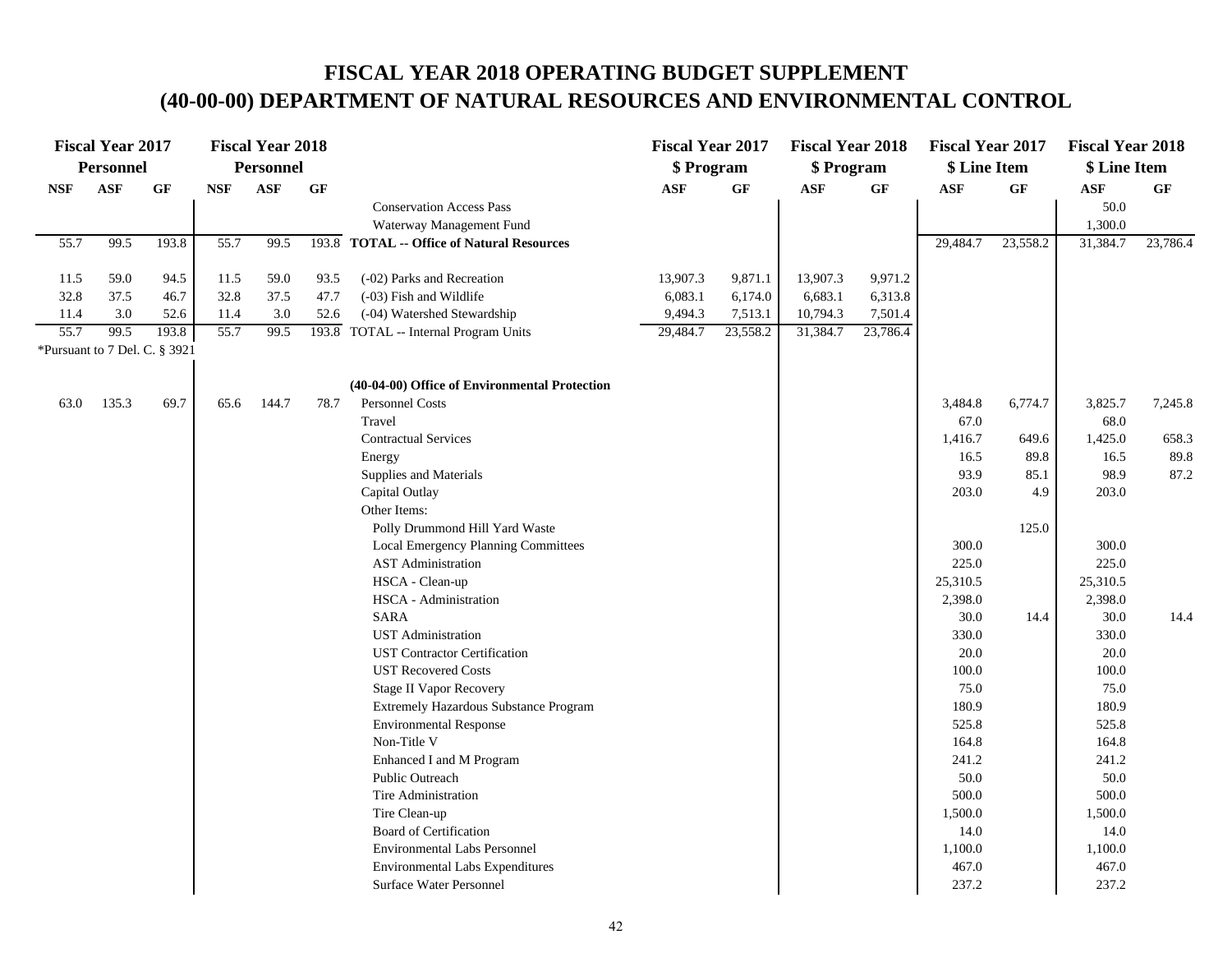|            | <b>Fiscal Year 2017</b> |       |            | <b>Fiscal Year 2018</b> |      |                                                  | <b>Fiscal Year 2017</b> |           | <b>Fiscal Year 2018</b> |         | <b>Fiscal Year 2017</b> |          | <b>Fiscal Year 2018</b> |           |
|------------|-------------------------|-------|------------|-------------------------|------|--------------------------------------------------|-------------------------|-----------|-------------------------|---------|-------------------------|----------|-------------------------|-----------|
|            | <b>Personnel</b>        |       |            | <b>Personnel</b>        |      |                                                  | \$ Program              |           | \$ Program              |         | \$ Line Item            |          | \$ Line Item            |           |
| <b>NSF</b> | <b>ASF</b>              | GF    | <b>NSF</b> | <b>ASF</b>              | GF   |                                                  | <b>ASF</b>              | <b>GF</b> | <b>ASF</b>              | GF      | <b>ASF</b>              | GF       | ASF                     | <b>GF</b> |
|            |                         |       |            |                         |      | Surface Water Expenditures                       |                         |           |                         |         | 96.8                    |          | 96.8                    |           |
|            |                         |       |            |                         |      | Groundwater Personnel                            |                         |           |                         |         | 339.0                   |          | 339.0                   |           |
|            |                         |       |            |                         |      | Groundwater Expenditures                         |                         |           |                         |         | 207.5                   |          | 207.5                   |           |
|            |                         |       |            |                         |      | Water Supply Personnel                           |                         |           |                         |         | 220.9                   |          | 220.9                   |           |
|            |                         |       |            |                         |      | Water Supply Expenditures                        |                         |           |                         |         | 201.0                   |          | 201.0                   |           |
|            |                         |       |            |                         |      | <b>Wetlands Personnel</b>                        |                         |           |                         |         | 318.4                   |          | 318.4                   |           |
|            |                         |       |            |                         |      | Wetlands Expenditures                            |                         |           |                         |         | 202.0                   |          | 202.0                   |           |
|            |                         |       |            |                         |      | Hazardous Waste Transporter Fees                 |                         |           |                         |         | 141.6                   |          | 141.6                   |           |
|            |                         |       |            |                         |      | Waste End Personnel                              |                         |           |                         |         | 280.4                   |          | 280.4                   |           |
|            |                         |       |            |                         |      | Waste End Assessment                             |                         |           |                         |         | 73.7                    |          | 73.7                    |           |
|            |                         |       |            |                         |      | Hazardous Waste Personnel                        |                         |           |                         |         | 180.0                   |          | 180.0                   |           |
|            |                         |       |            |                         |      | <b>Hazardous Waste Fees</b>                      |                         |           |                         |         | 32.5                    |          | 32.5                    |           |
|            |                         |       |            |                         |      | Solid Waste Transporter Personnel                |                         |           |                         |         | 121.4                   |          | 121.4                   |           |
|            |                         |       |            |                         |      | Solid Waste Transporter Fees                     |                         |           |                         |         | 21.2                    |          | 21.2                    |           |
|            |                         |       |            |                         |      | Solid Waste Personnel                            |                         |           |                         |         | 75.0                    |          | 75.0                    |           |
|            |                         |       |            |                         |      | Solid Waste Fees                                 |                         |           |                         |         | 25.0                    |          | 25.0                    |           |
|            |                         |       |            |                         |      | <b>SRF</b> Future Administration                 |                         |           |                         |         | 450.0                   |          | 450.0                   |           |
|            |                         |       |            |                         |      | Other Items                                      |                         |           |                         |         | 954.8                   |          | 1,004.8                 |           |
|            |                         |       |            |                         |      | <b>RGGI LIHEAP</b>                               |                         |           |                         |         |                         |          | 780.0                   |           |
|            |                         |       |            |                         |      | RGGI CO2 Emissions                               |                         |           |                         |         |                         |          | 10,140.0                |           |
|            |                         |       |            |                         |      | RGGI Administration 10%                          |                         |           |                         |         |                         |          | 1,560.0                 |           |
|            |                         |       |            |                         |      | <b>RGGI Reduction Project</b>                    |                         |           |                         |         |                         |          | 1,560.0                 |           |
|            |                         |       |            |                         |      | <b>RGGI</b> Weatherization                       |                         |           |                         |         |                         |          | 1,560.0                 |           |
|            |                         |       |            |                         |      | <b>Energy Assistance</b>                         |                         |           |                         |         |                         |          |                         | 82.1      |
| 63.0       | 135.3                   | 69.7  | 65.6       | 144.7                   |      | 78.7 TOTAL -- Office of Environmental Protection |                         |           |                         |         | 42,992.5                | 7,743.5  | 58,997.7                | 8,177.6   |
| 16.4       | 38.6                    | 10.0  | 16.4       | 38.6                    | 10.0 | (-02) Air Quality                                | 4,687.5                 | 1,154.3   | 4,687.5                 | 1,165.7 |                         |          |                         |           |
| 12.8       | 49.5                    | 34.7  | 12.8       | 49.5                    | 35.7 | $(-03)$ Water                                    | 4,524.0                 | 3,986.1   | 4,524.0                 | 4,021.4 |                         |          |                         |           |
| 33.8       | 47.2                    | 25.0  | 33.4       | 47.6                    | 25.0 | (-04) Waste and Hazardous Substances             | 33,781.0                | 2,603.1   | 33,781.0                | 2,501.8 |                         |          |                         |           |
|            |                         |       | 3.0        | 9.0                     | 8.0  | (-05) Energy and Climate                         |                         |           | 16,005.2                | 488.7   |                         |          |                         |           |
| 63.0       | 135.3                   | 69.7  | 65.6       | 144.7                   |      | 78.7 TOTAL -- Internal Program Units             | 42,992.5                | 7,743.5   | 58,997.7                | 8,177.6 |                         |          |                         |           |
| 158.3      | 291.5                   | 319.2 | 157.9      | 291.9                   |      | 318.2 TOTAL -- DEPARTMENT OF NATURAL             |                         |           |                         |         | 99,485.0                | 38,023.8 | 101,385.0               | 38,052.9  |
|            |                         |       |            |                         |      | <b>RESOURCES AND</b>                             |                         |           |                         |         |                         |          |                         |           |

 **ENVIRONMENTAL CONTROL**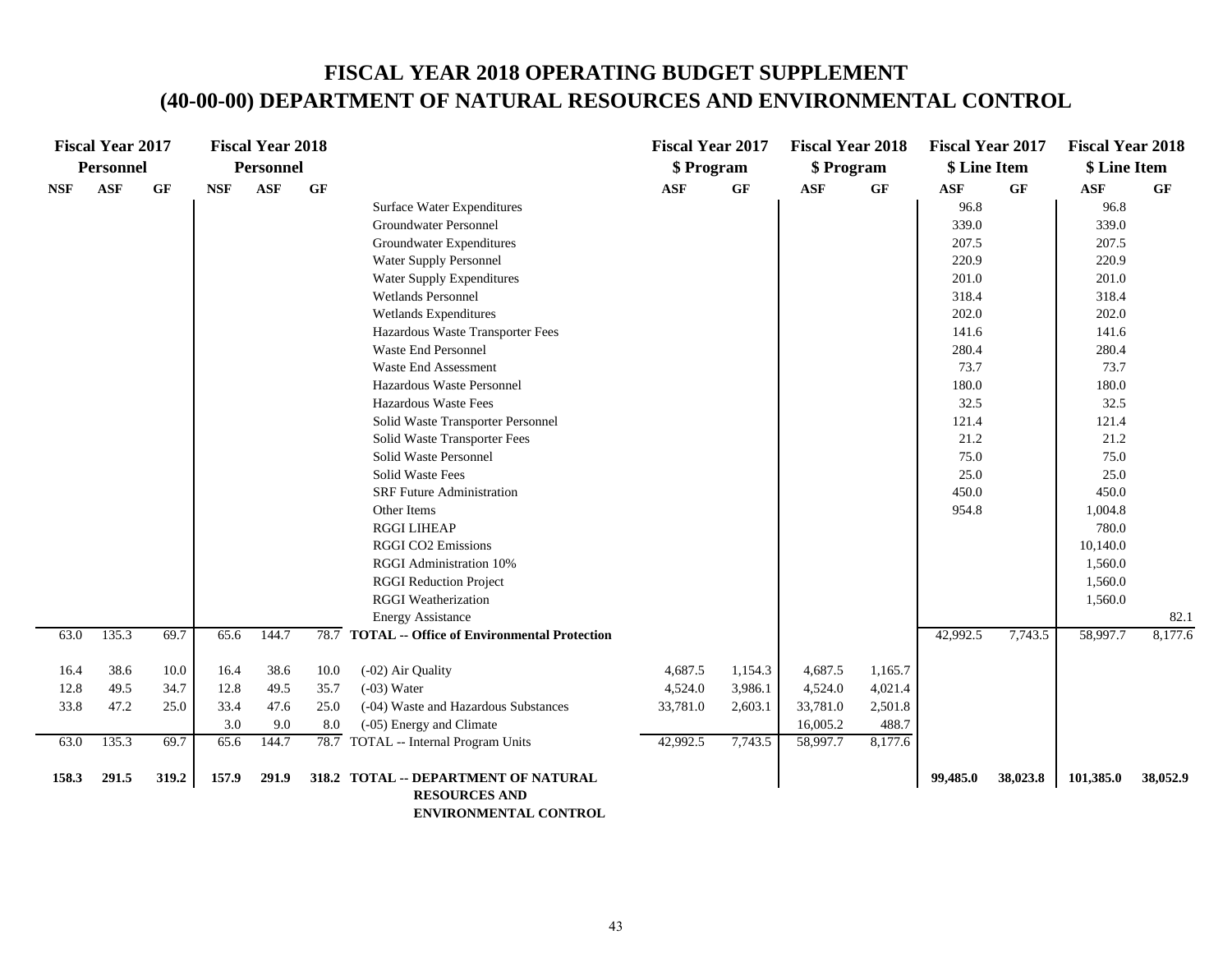#### **FISCAL YEAR 2018 OPERATING BUDGET SUPPLEMENT (45-00-00) DEPARTMENT OF SAFETY AND HOMELAND SECURITY**

|            | <b>Fiscal Year 2017</b> |      |            | <b>Fiscal Year 2018</b> |       |                                                       | <b>Fiscal Year 2017</b> |          | <b>Fiscal Year 2018</b> |          | <b>Fiscal Year 2017</b> |          | <b>Fiscal Year 2018</b> |           |
|------------|-------------------------|------|------------|-------------------------|-------|-------------------------------------------------------|-------------------------|----------|-------------------------|----------|-------------------------|----------|-------------------------|-----------|
|            | Personnel               |      |            | <b>Personnel</b>        |       |                                                       | \$ Program              |          | \$ Program              |          | \$ Line Item            |          | \$ Line Item            |           |
| <b>NSF</b> | <b>ASF</b>              | GF   | <b>NSF</b> | <b>ASF</b>              | GF    |                                                       | <b>ASF</b>              | GF       | <b>ASF</b>              | GF       | <b>ASF</b>              | GF       | <b>ASF</b>              | <b>GF</b> |
|            |                         |      |            |                         |       | (45-01-00) Office of the Secretary                    |                         |          |                         |          |                         |          |                         |           |
| 40.3       | 11.5                    | 97.2 | 41.3       | 11.5                    | 103.2 | Personnel Costs                                       |                         |          |                         |          | 2,005.0                 | 8,861.0  | 2,005.0                 | 9,049.2   |
|            |                         |      |            |                         |       | Travel                                                |                         |          |                         |          | 39.0                    | 15.4     | 39.0                    | 15.4      |
|            |                         |      |            |                         |       | <b>Contractual Services</b>                           |                         |          |                         |          | 613.3                   | 810.7    | 613.3                   | 806.5     |
|            |                         |      |            |                         |       | Energy                                                |                         |          |                         |          | 15.0                    | 102.3    | 15.0                    | 102.3     |
|            |                         |      |            |                         |       | Supplies and Materials                                |                         |          |                         |          | 47.0                    | 574.3    | 47.0                    | 573.8     |
|            |                         |      |            |                         |       | Capital Outlay                                        |                         |          |                         |          | 10.0                    | 51.4     | 10.0                    | 51.4      |
|            |                         |      |            |                         |       | Other Items:                                          |                         |          |                         |          |                         |          |                         |           |
|            |                         |      |            |                         |       | Police Training Council                               |                         |          |                         |          |                         | 13.1     |                         | 11.8      |
|            |                         |      |            |                         |       | Real Time Crime Reporting                             |                         |          |                         |          |                         | 48.1     |                         |           |
|            |                         |      |            |                         |       | Local Emergency Planning Council                      |                         |          |                         |          |                         | 50.0     |                         | 50.0      |
|            |                         |      |            |                         |       | <b>ITC</b> Funds                                      |                         |          |                         |          |                         | 15.0     |                         | 15.0      |
|            |                         |      |            |                         |       | Brain Injury Trust Fund                               |                         |          |                         |          |                         | 50.0     |                         | 50.0      |
|            |                         |      |            |                         |       | Fund to Combat Violent Crimes - State Police          |                         |          |                         |          | 2,125.0                 |          | 2,125.0                 |           |
|            |                         |      |            |                         |       | Fund to Combat Violent Crimes - Local Law Enforcement |                         |          |                         |          | 2,125.0                 |          | 2,125.0                 |           |
|            |                         |      |            |                         |       | <b>System Support</b>                                 |                         |          |                         |          | 1,048.2                 |          | 1,048.2                 |           |
|            |                         |      |            |                         |       | Hazardous Waste Cleanup                               |                         |          |                         |          | 100.0                   |          | 100.0                   |           |
|            |                         |      |            |                         |       | <b>Resale - Communication Parts</b>                   |                         |          |                         |          | 336.0                   |          | 336.0                   |           |
|            |                         |      |            |                         |       | Vehicles                                              |                         |          |                         |          | 89.4                    |          | 89.4                    |           |
|            |                         |      |            |                         |       | Other Items                                           |                         |          |                         |          | 0.7                     |          | 0.7                     |           |
|            |                         |      |            |                         |       | School Safety Plans                                   |                         |          |                         |          |                         |          |                         | 247.5     |
| 40.3       | 11.5                    | 97.2 | 41.3       | 11.5                    |       | 103.2 TOTAL -- Office of the Secretary                |                         |          |                         |          | 8,553.6                 | 10,591.3 | 8,553.6                 | 10,972.9  |
| 2.0        |                         | 15.0 | 2.0        |                         | 15.0  | (-01) Administration                                  | 4,350.0                 | 1,622.4  | 4,350.0                 | 1,851.0  |                         |          |                         |           |
|            | 4.5                     | 21.5 |            | 4.5                     | 21.5  | (-20) Communication                                   | 1,885.6                 | 1,913.7  | 1,885.6                 | 1,947.0  |                         |          |                         |           |
| 29.3       |                         | 6.7  | 29.3       |                         | 6.7   | (-30) Delaware Emergency Management Agency            |                         | 760.9    |                         | 769.4    |                         |          |                         |           |
| 5.0        |                         | 2.0  | 6.0        |                         | 2.0   | (-40) Highway Safety                                  |                         | 170.7    |                         | 173.6    |                         |          |                         |           |
| $4.0\,$    |                         |      | 4.0        |                         |       | (-50) Developmental Disabilities Council              |                         | 20.0     |                         | 20.0     |                         |          |                         |           |
|            |                         | 1.0  |            |                         | 1.0   | (-60) State Council for Persons with Disabilities     |                         | 197.8    |                         | 200.5    |                         |          |                         |           |
|            | 7.0                     |      |            | 7.0                     |       | (-70) Division of Gaming Enforcement                  | 2,318.0                 |          | 2,318.0                 |          |                         |          |                         |           |
|            |                         | 51.0 |            |                         | 57.0  | (-80) Division of Forensic Science                    |                         | 5,905.8  |                         | 6,011.4  |                         |          |                         |           |
| 40.3       | 11.5                    | 97.2 | 41.3       | 11.5                    |       | 103.2 TOTAL -- Internal Program Units                 | 8,553.6                 | 10,591.3 | 8,553.6                 | 10,972.9 |                         |          |                         |           |
|            |                         |      |            |                         |       | (45-02-00) Capitol Police                             |                         |          |                         |          |                         |          |                         |           |
|            | 1.0                     | 94.0 |            | 1.0                     | 94.0  | Personnel Costs                                       |                         |          |                         |          | 72.4                    | 6,334.5  | 72.4                    | 6,534.8   |
|            |                         |      |            |                         |       | Travel                                                |                         |          |                         |          |                         | 0.5      |                         | 0.5       |
|            |                         |      |            |                         |       | <b>Contractual Services</b>                           |                         |          |                         |          |                         | 314.8    |                         | 310.3     |
|            |                         |      |            |                         |       | Supplies and Materials                                |                         |          |                         |          |                         | 137.3    |                         | 180.8     |
|            |                         |      |            |                         |       | Other Items:                                          |                         |          |                         |          |                         |          |                         |           |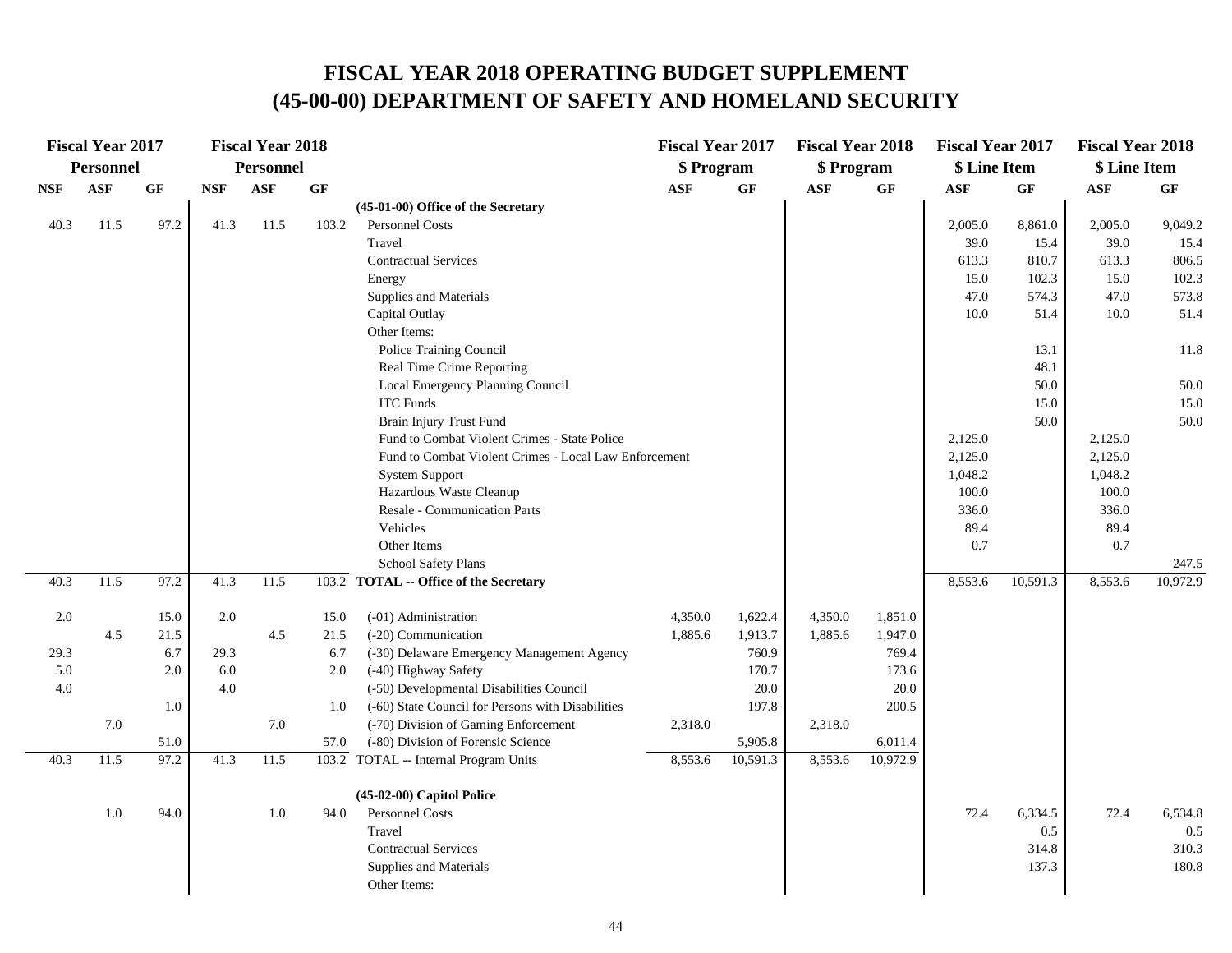#### **FISCAL YEAR 2018 OPERATING BUDGET SUPPLEMENT (45-00-00) DEPARTMENT OF SAFETY AND HOMELAND SECURITY**

|            | <b>Fiscal Year 2017</b> |      |            | <b>Fiscal Year 2018</b> |      |                                                                              | <b>Fiscal Year 2017</b> |           | <b>Fiscal Year 2018</b> |         | <b>Fiscal Year 2017</b> |         | <b>Fiscal Year 2018</b> |         |
|------------|-------------------------|------|------------|-------------------------|------|------------------------------------------------------------------------------|-------------------------|-----------|-------------------------|---------|-------------------------|---------|-------------------------|---------|
|            | <b>Personnel</b>        |      |            | <b>Personnel</b>        |      |                                                                              | \$ Program              |           | \$ Program              |         | \$ Line Item            |         | \$ Line Item            |         |
| <b>NSF</b> | <b>ASF</b>              | GF   | <b>NSF</b> | <b>ASF</b>              | GF   |                                                                              | $\mathbf{ASF}$          | <b>GF</b> | <b>ASF</b>              | GF      | <b>ASF</b>              | GF      | <b>ASF</b>              | GF      |
|            |                         |      |            |                         |      | Special Duty                                                                 |                         |           |                         |         | 113.6                   |         | 113.6                   |         |
|            |                         |      |            |                         |      | School Safety Plans                                                          |                         |           |                         |         |                         | 250.0   |                         |         |
|            | 1.0                     | 94.0 |            | 1.0                     |      | 94.0 TOTAL -- Capitol Police                                                 |                         |           |                         |         | 186.0                   | 7,037.1 | 186.0                   | 7,026.4 |
|            | 1.0                     | 94.0 |            | 1.0                     | 94.0 | (-10) Capitol Police                                                         | 186.0                   | 7,037.1   | 186.0                   | 7,026.4 |                         |         |                         |         |
|            | 1.0                     | 94.0 |            | 1.0                     |      | 94.0 TOTAL -- Internal Program Unit                                          | 186.0                   | 7,037.1   | 186.0                   | 7,026.4 |                         |         |                         |         |
|            |                         |      |            |                         |      | (45-03-00) Office of the Alcoholic Beverage<br><b>Control Commissioner</b>   |                         |           |                         |         |                         |         |                         |         |
|            |                         | 5.0  |            |                         | 5.0  | Personnel Costs                                                              |                         |           |                         |         |                         | 418.9   |                         | 430.6   |
|            |                         |      |            |                         |      | Travel                                                                       |                         |           |                         |         | 8.0                     | 0.5     | 8.0                     | 0.5     |
|            |                         |      |            |                         |      | <b>Contractual Services</b>                                                  |                         |           |                         |         | 72.9                    | 6.5     | 72.9                    | 6.5     |
|            |                         |      |            |                         |      | Supplies and Materials                                                       |                         |           |                         |         | 3.0                     | 7.1     | 3.0                     | 7.1     |
|            |                         | 5.0  |            |                         |      | 5.0 TOTAL -- Office of the Alcoholic Beverage<br><b>Control Commissioner</b> |                         |           |                         |         | 83.9                    | 433.0   | 83.9                    | 444.7   |
|            |                         | 5.0  |            |                         | 5.0  | (-10) Office of the Alcoholic Beverage Control<br>Commissioner               | 83.9                    | 433.0     | 83.9                    | 444.7   |                         |         |                         |         |
|            |                         | 5.0  |            |                         |      | 5.0 TOTAL -- Internal Program Unit                                           | 83.9                    | 433.0     | 83.9                    | 444.7   |                         |         |                         |         |
|            |                         |      |            |                         |      | (45-04-00) Division of Alcohol and Tobacco<br><b>Enforcement</b>             |                         |           |                         |         |                         |         |                         |         |
| 1.5        | 2.0                     | 11.5 | 1.5        | 2.0                     | 11.5 | Personnel Costs                                                              |                         |           |                         |         | 43.1                    | 1,048.0 | 43.1                    | 1,071.3 |
|            |                         |      |            |                         |      | Travel                                                                       |                         |           |                         |         | 2.8                     | 0.5     | 2.8                     | 0.5     |
|            |                         |      |            |                         |      | <b>Contractual Services</b>                                                  |                         |           |                         |         | 36.6                    | 108.4   | 36.6                    | 108.4   |
|            |                         |      |            |                         |      | Supplies and Materials                                                       |                         |           |                         |         | $10.0\,$                | 25.2    | $10.0\,$                | 25.2    |
|            |                         |      |            |                         |      | Capital Outlay                                                               |                         |           |                         |         | 1.0                     | 2.5     | 1.0                     | 1.1     |
|            |                         |      |            |                         |      | Tobacco Fund:                                                                |                         |           |                         |         |                         |         |                         |         |
|            | 4.0                     |      |            | 4.0                     |      | <b>Personnel Costs</b>                                                       |                         |           |                         |         | 280.0                   |         | 340.0                   |         |
|            |                         |      |            |                         |      | Travel                                                                       |                         |           |                         |         |                         |         | 11.0                    |         |
|            |                         |      |            |                         |      | <b>Contractual Services</b>                                                  |                         |           |                         |         | 91.7                    |         | 165.6                   |         |
|            |                         |      |            |                         |      | Supplies and Materials                                                       |                         |           |                         |         | 20.2                    |         | 35.0                    |         |
|            |                         |      |            |                         |      | Capital Outlay                                                               |                         |           |                         |         |                         |         | 10.0                    |         |
|            |                         |      |            |                         |      | Other Items                                                                  |                         |           |                         |         | 110.0                   |         | 110.0                   |         |
| 1.5        | 6.0                     | 11.5 | 1.5        | 6.0                     |      | 11.5 TOTAL -- Division of Alcohol and Tobacco<br><b>Enforcement</b>          |                         |           |                         |         | 595.4                   | 1,184.6 | 765.1                   | 1,206.5 |
| 1.5        | 6.0                     | 11.5 | 1.5        | 6.0                     | 11.5 | (-10) Division of Alcohol and Tobacco<br>Enforcement                         | 595.4                   | 1,184.6   | 765.1                   | 1,206.5 |                         |         |                         |         |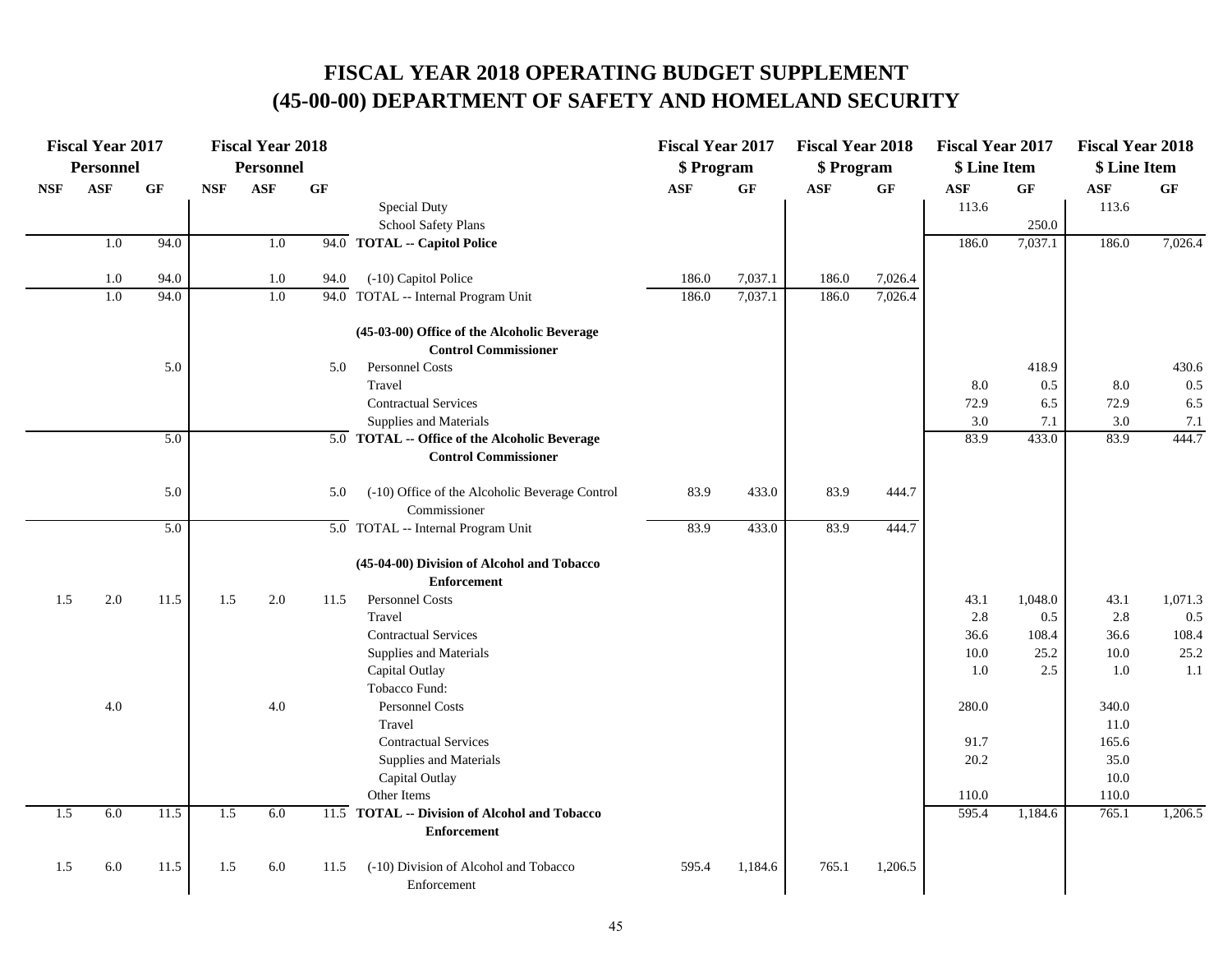## **FISCAL YEAR 2018 OPERATING BUDGET SUPPLEMENT (45-00-00) DEPARTMENT OF SAFETY AND HOMELAND SECURITY**

|            | <b>Fiscal Year 2017</b> |         |            | <b>Fiscal Year 2018</b> |                 |                                              | <b>Fiscal Year 2017</b> |           | <b>Fiscal Year 2018</b> |           | <b>Fiscal Year 2017</b> |              | <b>Fiscal Year 2018</b> |           |
|------------|-------------------------|---------|------------|-------------------------|-----------------|----------------------------------------------|-------------------------|-----------|-------------------------|-----------|-------------------------|--------------|-------------------------|-----------|
|            | <b>Personnel</b>        |         |            | <b>Personnel</b>        |                 |                                              | \$ Program              |           | \$Program               |           |                         | \$ Line Item | \$ Line Item            |           |
| <b>NSF</b> | ASF                     | GF      | <b>NSF</b> | <b>ASF</b>              | $\bf{G} \bf{F}$ |                                              | $\bf{ASF}$              | <b>GF</b> | <b>ASF</b>              | GF        | <b>ASF</b>              | GF           | <b>ASF</b>              | GF        |
| 1.5        | 6.0                     | 11.5    | 1.5        | 6.0                     |                 | 11.5 TOTAL -- Internal Program Unit          | 595.4                   | 1,184.6   | 765.1                   | 1,206.5   |                         |              |                         |           |
|            |                         |         |            |                         |                 | (45-06-00) State Police                      |                         |           |                         |           |                         |              |                         |           |
| 41.2       | 62.0                    | 851.8   | 41.2       | 62.0                    | 851.8           | Personnel Costs                              |                         |           |                         |           | 3,907.4                 | 101,724.8    | 3,303.8                 | 104,090.8 |
|            |                         |         |            |                         |                 | Travel                                       |                         |           |                         |           | 66.8                    |              | 136.8                   |           |
|            |                         |         |            |                         |                 | <b>Contractual Services</b>                  |                         |           |                         |           | 851.1                   | 5,112.2      | 1,241.7                 | 5,112.2   |
|            |                         |         |            |                         |                 | Energy                                       |                         |           |                         |           |                         | 75.0         |                         | 75.0      |
|            |                         |         |            |                         |                 | Supplies and Materials                       |                         |           |                         |           | 1,305.7                 | 5,010.8      | 1,235.7                 | 5,010.8   |
|            |                         |         |            |                         |                 | Capital Outlay                               |                         |           |                         |           | 532.2                   | 20.8         | 395.2                   | 20.8      |
|            |                         |         |            |                         |                 | Other Items:                                 |                         |           |                         |           |                         |              |                         |           |
|            |                         |         |            |                         |                 | Vehicles                                     |                         |           |                         |           |                         | 2,704.0      |                         | 2,564.2   |
|            |                         |         |            |                         |                 | Other Items                                  |                         |           |                         |           | 112.5                   |              | 112.5                   |           |
|            |                         |         |            |                         |                 | Crime Reduction Fund                         |                         |           |                         |           |                         | 110.0        |                         | 110.0     |
|            |                         |         |            |                         |                 | <b>Special Duty Fund</b>                     |                         |           |                         |           | 6,069.2                 |              | 6,419.2                 |           |
|            | 10.0                    |         |            | 10.0                    |                 | Fund to Combat Violent Crimes - State Police |                         |           |                         |           |                         |              |                         |           |
|            |                         |         |            |                         |                 | Real Time Crime Reporting                    |                         |           |                         |           |                         |              | 48.1                    |           |
| 41.2       | 72.0                    | 851.8   | 41.2       | 72.0                    |                 | 851.8 TOTAL -- State Police                  |                         |           |                         |           | 12,844.9                | 114,757.6    | 12,893.0                | 116,983.8 |
|            |                         | 62.0    |            |                         | 62.0            | $(-01)$ Executive                            | 281.7                   | 7,904.4   | 331.7                   | 7,970.4   |                         |              |                         |           |
|            |                         | 6.0     |            |                         | 6.0             | (-02) Building Maintenance and Construction  |                         | 441.6     |                         | 453.8     |                         |              |                         |           |
|            | 30.0                    | 381.0   |            | 30.0                    | 382.0           | $(-03)$ Patrol                               | 2,379.5                 | 47,973.1  | 2,579.5                 | 49,020.4  |                         |              |                         |           |
| 33.0       | 2.0                     | 153.0   | 33.0       | 2.0                     | 153.0           | (-04) Criminal Investigation                 | 6,226.3                 | 22,010.6  | 6,026.3                 | 22,520.7  |                         |              |                         |           |
|            | 10.0                    | 47.0    |            | 10.0                    | 47.0            | (-05) Special Investigation                  | 149.8                   | 7,492.5   | 483.7                   | 7,628.6   |                         |              |                         |           |
|            |                         | 25.0    |            |                         | 28.0            | $(-06)$ Aviation                             |                         | 5,315.0   |                         | 5,687.3   |                         |              |                         |           |
| 6.2        | 9.0                     | 9.8     | 6.2        | 9.0                     | 5.8             | $(-07)$ Traffic                              | 878.1                   | 1,091.5   | 508.1                   | 903.3     |                         |              |                         |           |
|            | 18.0                    | 39.0    |            | 18.0                    | 39.0            | (-08) State Bureau of Identification         | 1,757.1                 | 3,095.5   | 1,455.2                 | 3,180.1   |                         |              |                         |           |
|            |                         | 11.0    |            |                         | 11.0            | $(-09)$ Training                             | 304.6                   | 2,396.6   | 340.7                   | 2,433.0   |                         |              |                         |           |
| 1.0        | 3.0                     | 95.0    | 1.0        | 3.0                     | 95.0            | (-10) Communications                         | 334.2                   | 7,848.5   | 134.2                   | 8,083.5   |                         |              |                         |           |
|            |                         | 13.0    |            |                         | 13.0            | (-11) Transportation                         | 533.6                   | 7,629.8   | 1,033.6                 | 7,518.6   |                         |              |                         |           |
| 1.0        |                         | 10.0    | 1.0        |                         | 10.0            | (-12) Community Relations                    |                         | 1,558.5   |                         | 1,584.1   |                         |              |                         |           |
| 41.2       | 72.0                    | 851.8   | 41.2       | 72.0                    |                 | 851.8 TOTAL -- Internal Program Units        | 12,844.9                | 114,757.6 | 12,893.0                | 116,983.8 |                         |              |                         |           |
| 83.0       | 90.5                    | 1,059.5 | 84.0       | 90.5                    | 1,065.5         | <b>TOTAL -- DEPARTMENT OF SAFETY AND</b>     |                         |           |                         |           | 22,263.8                | 134,003.6    | 22,481.6                | 136,634.3 |
|            |                         |         |            |                         |                 | <b>HOMEL AND CECHDITY</b>                    |                         |           |                         |           |                         |              |                         |           |

 **HOMELAND SECURITY**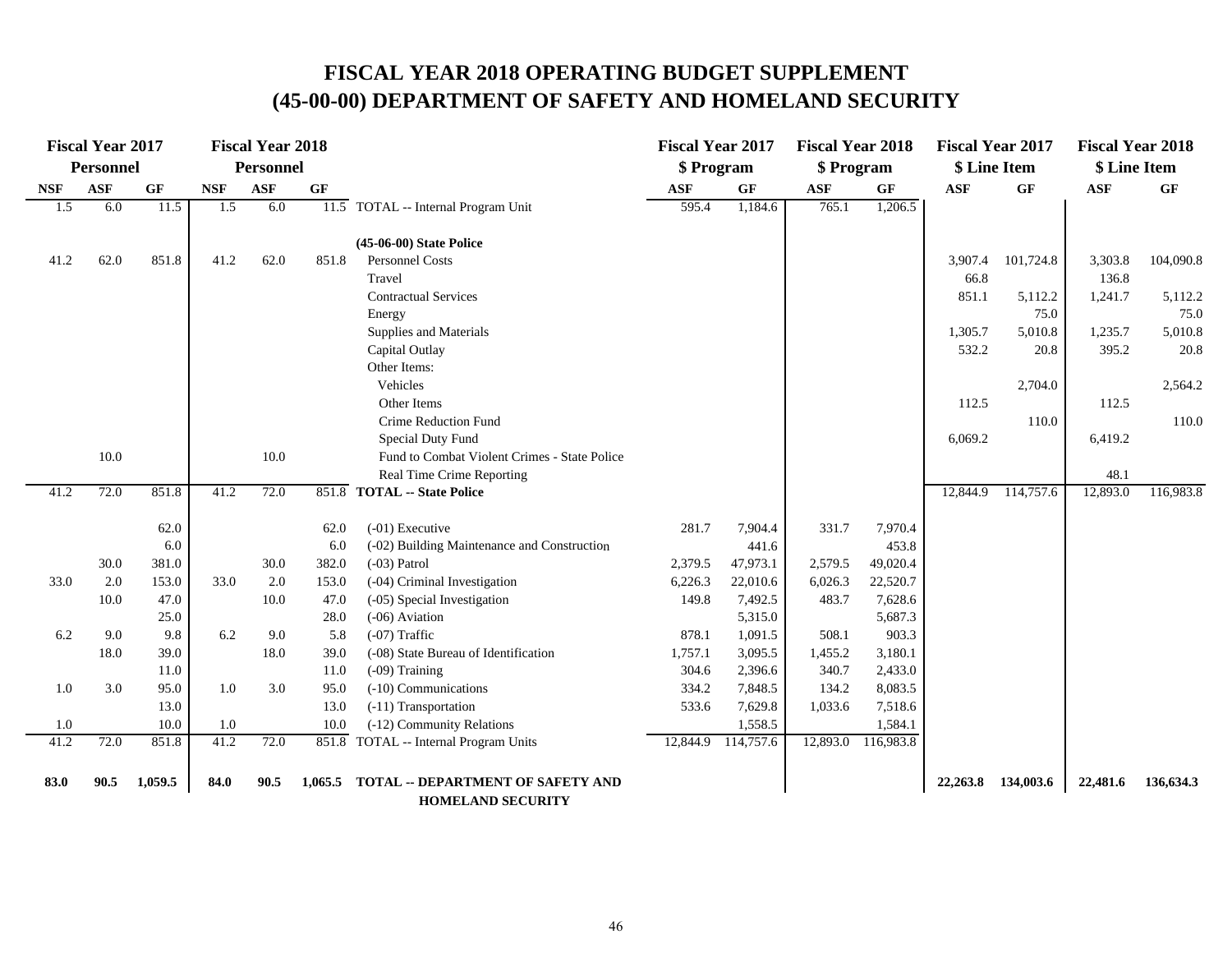| Personnel<br><b>Personnel</b><br>\$ Line Item<br>\$ Line Item<br><b>TFO</b><br><b>TFO</b><br><b>TFC</b><br><b>TFC</b><br><b>GF</b><br><b>TFO</b><br><b>GF</b><br><b>NSF</b><br><b>NSF</b><br><b>TFO</b><br>(55-01-00) Office of the Secretary<br>(55-01-01) Office of the Secretary<br>34.0<br>34.0<br>2,231.7<br><b>Personnel Costs</b><br>2,199.9<br>Travel<br>24.1<br>24.1<br><b>Contractual Services</b><br>103.8<br>103.8<br>6.5<br>Supplies and Materials<br>6.5<br>Salary Contingency<br>366.8<br>366.8<br>34.0<br>34.0<br>TOTAL -- Office of the Secretary<br>2,701.1<br>2,732.9<br>(55-01-02) Finance<br>50.0<br><b>Personnel Costs</b><br>50.0<br>3,221.2<br>3,260.7<br>Travel<br>7.1<br>7.1<br>3,392.8<br><b>Contractual Services</b><br>3,392.4<br>1,338.6<br>1,208.2<br>Energy<br>Supplies and Materials<br>228.2<br>228.2<br>50.0<br>50.0<br>8,097.0<br><b>TOTAL</b> -- Finance<br>8,187.5<br>(55-01-03) Community Relations<br>9.0<br>9.0<br>Personnel Costs<br>933.1<br>942.1<br>Travel<br>10.0<br>10.0<br>75.0<br><b>Contractual Services</b><br>75.0 | <b>Fiscal Year 2017</b> | <b>Fiscal Year 2018</b> |                        | <b>Fiscal Year 2017</b> | <b>Fiscal Year 2018</b> |
|------------------------------------------------------------------------------------------------------------------------------------------------------------------------------------------------------------------------------------------------------------------------------------------------------------------------------------------------------------------------------------------------------------------------------------------------------------------------------------------------------------------------------------------------------------------------------------------------------------------------------------------------------------------------------------------------------------------------------------------------------------------------------------------------------------------------------------------------------------------------------------------------------------------------------------------------------------------------------------------------------------------------------------------------------------------------|-------------------------|-------------------------|------------------------|-------------------------|-------------------------|
|                                                                                                                                                                                                                                                                                                                                                                                                                                                                                                                                                                                                                                                                                                                                                                                                                                                                                                                                                                                                                                                                        |                         |                         |                        |                         |                         |
|                                                                                                                                                                                                                                                                                                                                                                                                                                                                                                                                                                                                                                                                                                                                                                                                                                                                                                                                                                                                                                                                        |                         |                         |                        |                         |                         |
|                                                                                                                                                                                                                                                                                                                                                                                                                                                                                                                                                                                                                                                                                                                                                                                                                                                                                                                                                                                                                                                                        |                         |                         |                        |                         |                         |
|                                                                                                                                                                                                                                                                                                                                                                                                                                                                                                                                                                                                                                                                                                                                                                                                                                                                                                                                                                                                                                                                        |                         |                         |                        |                         |                         |
|                                                                                                                                                                                                                                                                                                                                                                                                                                                                                                                                                                                                                                                                                                                                                                                                                                                                                                                                                                                                                                                                        |                         |                         |                        |                         |                         |
|                                                                                                                                                                                                                                                                                                                                                                                                                                                                                                                                                                                                                                                                                                                                                                                                                                                                                                                                                                                                                                                                        |                         |                         |                        |                         |                         |
|                                                                                                                                                                                                                                                                                                                                                                                                                                                                                                                                                                                                                                                                                                                                                                                                                                                                                                                                                                                                                                                                        |                         |                         |                        |                         |                         |
|                                                                                                                                                                                                                                                                                                                                                                                                                                                                                                                                                                                                                                                                                                                                                                                                                                                                                                                                                                                                                                                                        |                         |                         |                        |                         |                         |
|                                                                                                                                                                                                                                                                                                                                                                                                                                                                                                                                                                                                                                                                                                                                                                                                                                                                                                                                                                                                                                                                        |                         |                         |                        |                         |                         |
|                                                                                                                                                                                                                                                                                                                                                                                                                                                                                                                                                                                                                                                                                                                                                                                                                                                                                                                                                                                                                                                                        |                         |                         |                        |                         |                         |
|                                                                                                                                                                                                                                                                                                                                                                                                                                                                                                                                                                                                                                                                                                                                                                                                                                                                                                                                                                                                                                                                        |                         |                         |                        |                         |                         |
|                                                                                                                                                                                                                                                                                                                                                                                                                                                                                                                                                                                                                                                                                                                                                                                                                                                                                                                                                                                                                                                                        |                         |                         |                        |                         |                         |
|                                                                                                                                                                                                                                                                                                                                                                                                                                                                                                                                                                                                                                                                                                                                                                                                                                                                                                                                                                                                                                                                        |                         |                         |                        |                         |                         |
|                                                                                                                                                                                                                                                                                                                                                                                                                                                                                                                                                                                                                                                                                                                                                                                                                                                                                                                                                                                                                                                                        |                         |                         |                        |                         |                         |
|                                                                                                                                                                                                                                                                                                                                                                                                                                                                                                                                                                                                                                                                                                                                                                                                                                                                                                                                                                                                                                                                        |                         |                         |                        |                         |                         |
|                                                                                                                                                                                                                                                                                                                                                                                                                                                                                                                                                                                                                                                                                                                                                                                                                                                                                                                                                                                                                                                                        |                         |                         |                        |                         |                         |
|                                                                                                                                                                                                                                                                                                                                                                                                                                                                                                                                                                                                                                                                                                                                                                                                                                                                                                                                                                                                                                                                        |                         |                         |                        |                         |                         |
|                                                                                                                                                                                                                                                                                                                                                                                                                                                                                                                                                                                                                                                                                                                                                                                                                                                                                                                                                                                                                                                                        |                         |                         |                        |                         |                         |
|                                                                                                                                                                                                                                                                                                                                                                                                                                                                                                                                                                                                                                                                                                                                                                                                                                                                                                                                                                                                                                                                        |                         |                         |                        |                         |                         |
|                                                                                                                                                                                                                                                                                                                                                                                                                                                                                                                                                                                                                                                                                                                                                                                                                                                                                                                                                                                                                                                                        |                         |                         |                        |                         |                         |
|                                                                                                                                                                                                                                                                                                                                                                                                                                                                                                                                                                                                                                                                                                                                                                                                                                                                                                                                                                                                                                                                        |                         |                         |                        |                         |                         |
| 21.0                                                                                                                                                                                                                                                                                                                                                                                                                                                                                                                                                                                                                                                                                                                                                                                                                                                                                                                                                                                                                                                                   |                         |                         | Supplies and Materials |                         | 21.0                    |
| 1.0<br>Capital Outlay<br>1.0                                                                                                                                                                                                                                                                                                                                                                                                                                                                                                                                                                                                                                                                                                                                                                                                                                                                                                                                                                                                                                           |                         |                         |                        |                         |                         |
| 9.0<br>9.0<br>TOTAL -- Community Relations<br>1,040.1<br>1,049.1                                                                                                                                                                                                                                                                                                                                                                                                                                                                                                                                                                                                                                                                                                                                                                                                                                                                                                                                                                                                       |                         |                         |                        |                         |                         |
| (55-01-04) Human Resources                                                                                                                                                                                                                                                                                                                                                                                                                                                                                                                                                                                                                                                                                                                                                                                                                                                                                                                                                                                                                                             |                         |                         |                        |                         |                         |
| 24.0<br><b>Personnel Costs</b><br>24.0<br>1,626.6<br>1,646.5                                                                                                                                                                                                                                                                                                                                                                                                                                                                                                                                                                                                                                                                                                                                                                                                                                                                                                                                                                                                           |                         |                         |                        |                         |                         |
| Travel<br>8.2<br>8.2                                                                                                                                                                                                                                                                                                                                                                                                                                                                                                                                                                                                                                                                                                                                                                                                                                                                                                                                                                                                                                                   |                         |                         |                        |                         |                         |
| 278.4<br>278.4<br><b>Contractual Services</b>                                                                                                                                                                                                                                                                                                                                                                                                                                                                                                                                                                                                                                                                                                                                                                                                                                                                                                                                                                                                                          |                         |                         |                        |                         |                         |
| Supplies and Materials<br>61.2<br>61.2                                                                                                                                                                                                                                                                                                                                                                                                                                                                                                                                                                                                                                                                                                                                                                                                                                                                                                                                                                                                                                 |                         |                         |                        |                         |                         |
| 24.0<br>24.0<br><b>TOTAL -- Human Resources</b><br>1,974.4<br>1,994.3                                                                                                                                                                                                                                                                                                                                                                                                                                                                                                                                                                                                                                                                                                                                                                                                                                                                                                                                                                                                  |                         |                         |                        |                         |                         |
| 13,873.3<br>117.0<br>117.0<br><b>TOTAL -- Office of the Secretary</b><br>13,903.1                                                                                                                                                                                                                                                                                                                                                                                                                                                                                                                                                                                                                                                                                                                                                                                                                                                                                                                                                                                      |                         |                         |                        |                         |                         |
| (55-02-01) Technology and Innovation                                                                                                                                                                                                                                                                                                                                                                                                                                                                                                                                                                                                                                                                                                                                                                                                                                                                                                                                                                                                                                   |                         |                         |                        |                         |                         |
| 18.0<br>18.0<br><b>Personnel Costs</b><br>1,216.3<br>1,235.6                                                                                                                                                                                                                                                                                                                                                                                                                                                                                                                                                                                                                                                                                                                                                                                                                                                                                                                                                                                                           |                         |                         |                        |                         |                         |
| Travel<br>24.1<br>24.1                                                                                                                                                                                                                                                                                                                                                                                                                                                                                                                                                                                                                                                                                                                                                                                                                                                                                                                                                                                                                                                 |                         |                         |                        |                         |                         |
| <b>Contractual Services</b><br>13,635.0<br>13,635.0                                                                                                                                                                                                                                                                                                                                                                                                                                                                                                                                                                                                                                                                                                                                                                                                                                                                                                                                                                                                                    |                         |                         |                        |                         |                         |
| 536.3<br>536.3<br>Supplies and Materials                                                                                                                                                                                                                                                                                                                                                                                                                                                                                                                                                                                                                                                                                                                                                                                                                                                                                                                                                                                                                               |                         |                         |                        |                         |                         |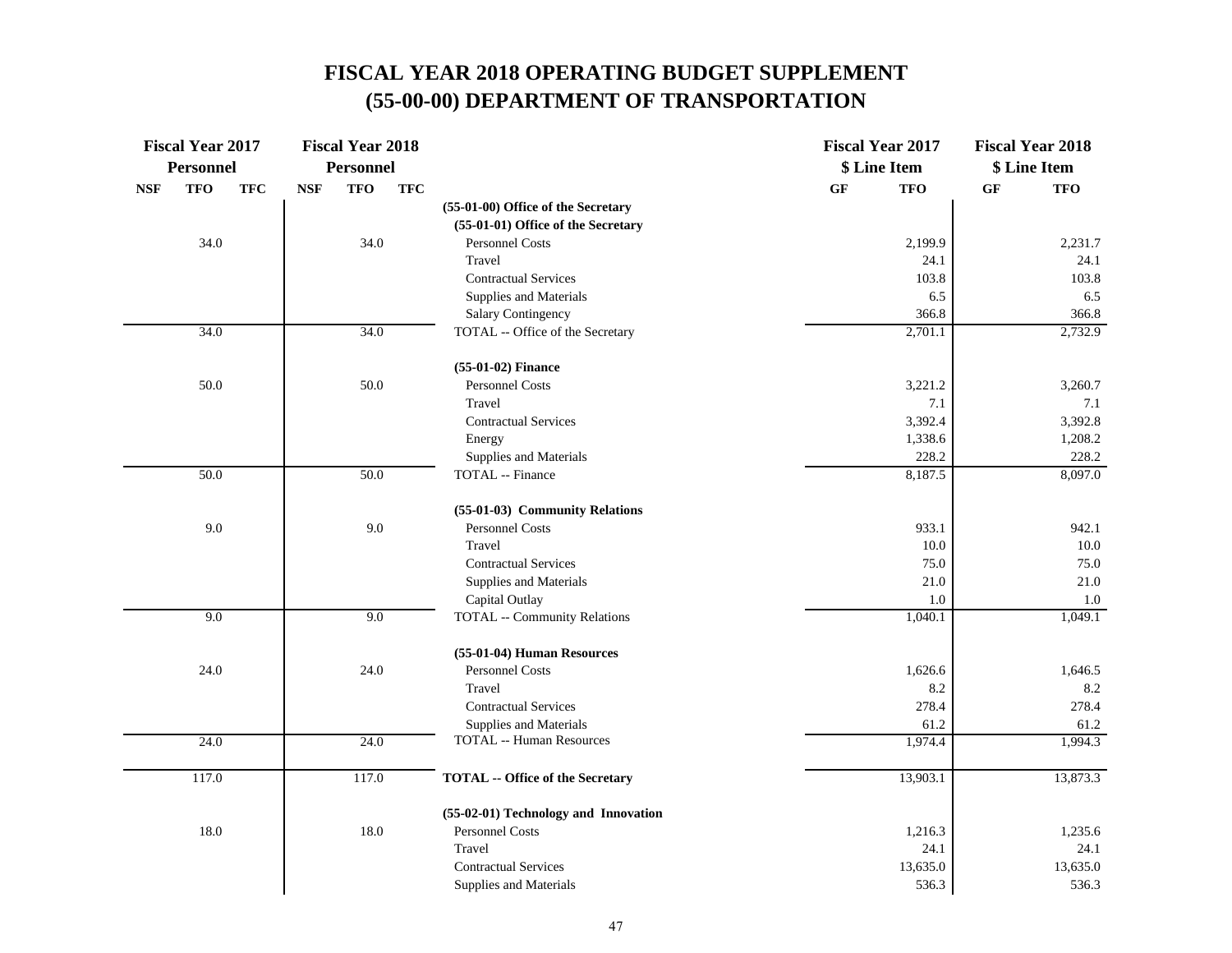|            | <b>Fiscal Year 2017</b> |            |            | <b>Fiscal Year 2018</b> |            |                                                           |    | <b>Fiscal Year 2017</b> |    | <b>Fiscal Year 2018</b> |
|------------|-------------------------|------------|------------|-------------------------|------------|-----------------------------------------------------------|----|-------------------------|----|-------------------------|
|            | <b>Personnel</b>        |            |            | <b>Personnel</b>        |            |                                                           |    | \$ Line Item            |    | \$ Line Item            |
| <b>NSF</b> | <b>TFO</b>              | <b>TFC</b> | <b>NSF</b> | <b>TFO</b>              | <b>TFC</b> |                                                           | GF | <b>TFO</b>              | GF | <b>TFO</b>              |
|            |                         |            |            |                         |            | Capital Outlay                                            |    | 361.9                   |    | 361.9                   |
|            | 18.0                    |            |            | 18.0                    |            | <b>TOTAL -- Technology and Innovation</b>                 |    | 15,773.6                |    | 15,792.9                |
|            |                         |            |            |                         |            | $(55-03-01)$ Planning                                     |    |                         |    |                         |
|            | 48.0                    | 9.0        |            | 48.0                    | 9.0        | Personnel Costs                                           |    | 4,150.4                 |    | 4,204.6                 |
|            |                         |            |            |                         |            | Travel                                                    |    | 25.4                    |    | 25.4                    |
|            |                         |            |            |                         |            | <b>Contractual Services</b>                               |    | 920.7                   |    | 920.7                   |
|            |                         |            |            |                         |            | Energy                                                    |    | 10.0                    |    | 10.0                    |
|            |                         |            |            |                         |            | Supplies and Materials                                    |    | 102.0                   |    | 102.0                   |
|            |                         |            |            |                         |            | Capital Outlay                                            |    | 15.0                    |    | 15.0                    |
|            | 48.0                    | 9.0        |            | 48.0                    |            | 9.0 TOTAL -- Planning                                     |    | 5,223.5                 |    | 5,277.7                 |
|            |                         |            |            |                         |            | (55-04-00) Maintenance and Operations                     |    |                         |    |                         |
|            |                         |            |            |                         |            | (55-04-70) Maintenance Districts                          |    |                         |    |                         |
|            | 681.0                   | 29.0       |            | 681.0                   | 29.0       | <b>Personnel Costs</b>                                    |    | 38,537.4                |    | 39,091.2                |
|            |                         |            |            |                         |            | Travel                                                    |    | 16.9                    |    | 16.9                    |
|            |                         |            |            |                         |            | <b>Contractual Services</b>                               |    | 7,291.6                 |    | 7,291.6                 |
|            |                         |            |            |                         |            | Energy                                                    |    | 2,084.5                 |    | 2,084.5                 |
|            |                         |            |            |                         |            | Supplies and Materials                                    |    | 7,608.2                 |    | 7,608.2                 |
|            |                         |            |            |                         |            | Capital Outlay                                            |    | 210.0                   |    | 210.0                   |
|            |                         |            |            |                         |            | Snow/Storm Contingency                                    |    | 10,000.0                |    | 10,000.0                |
|            | 681.0                   | 29.0       |            | 681.0                   | 29.0       | <b>TOTAL</b> -- Maintenance Districts                     |    | 65,748.6                |    | 66,302.4                |
|            | 681.0                   | 29.0       |            | 681.0                   |            | 29.0 TOTAL -- Maintenance and Operations                  |    | 65,748.6                |    | 66,302.4                |
|            |                         |            |            |                         |            |                                                           |    |                         |    |                         |
|            |                         |            |            |                         |            | (55-06-01) Delaware Transportation Authority              |    |                         |    |                         |
|            |                         |            |            |                         |            | Delaware Transit Corporation<br><b>Transit Operations</b> |    | 86,041.4                |    | 87,954.5                |
|            |                         |            |            |                         |            | Taxi Services Support "E & D"                             |    | 148.5                   |    | 148.5                   |
|            |                         |            |            |                         |            | Newark Transportation                                     |    | 143.4                   |    | 143.4                   |
|            |                         |            |            |                         |            | Kent and Sussex Transportation "E & D"                    |    | 1,494.3                 |    | 1,494.3                 |
|            |                         |            |            |                         |            | TOTAL -- Delaware Transit Corporation                     |    | 87,827.6                |    | 89,740.7                |
|            |                         |            |            |                         |            |                                                           |    |                         |    |                         |
|            |                         |            |            |                         |            |                                                           |    |                         |    |                         |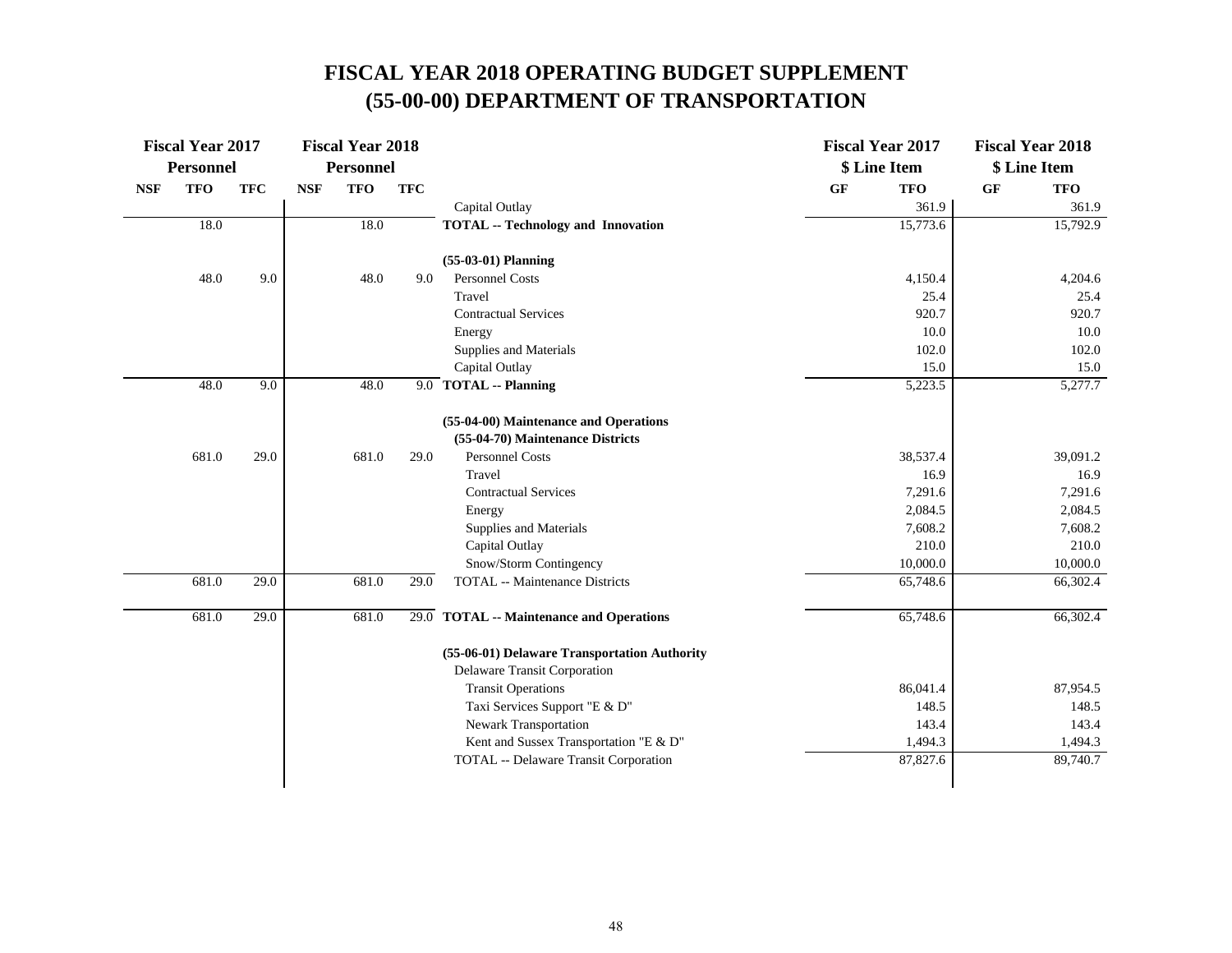|                                                     | <b>Fiscal Year 2017</b> |            |            | <b>Fiscal Year 2018</b> |            |                                                                                                 |           | <b>Fiscal Year 2017</b> |           | <b>Fiscal Year 2018</b> |
|-----------------------------------------------------|-------------------------|------------|------------|-------------------------|------------|-------------------------------------------------------------------------------------------------|-----------|-------------------------|-----------|-------------------------|
|                                                     | <b>Personnel</b>        |            |            | <b>Personnel</b>        |            |                                                                                                 |           | \$ Line Item            |           | \$ Line Item            |
| <b>NSF</b>                                          | <b>TFO</b>              | <b>TFC</b> | <b>NSF</b> | <b>TFO</b>              | <b>TFC</b> |                                                                                                 | <b>GF</b> | <b>TFO</b>              | <b>GF</b> | <b>TFO</b>              |
|                                                     |                         |            |            |                         |            | DTA Indebtedness                                                                                |           |                         |           |                         |
|                                                     |                         |            |            |                         |            | Debt Service                                                                                    |           |                         |           |                         |
|                                                     |                         |            |            |                         |            | <b>Transportation Trust Fund</b>                                                                |           | 95,918.0                |           | 95,918.0                |
|                                                     |                         |            |            |                         |            | General Obligation                                                                              |           |                         |           |                         |
|                                                     |                         |            |            |                         |            | TOTAL -- DTA Indebtedness                                                                       |           | 95,918.0                |           | 95,918.0                |
|                                                     |                         |            |            |                         |            | <b>TOTAL -- Delaware Transportation Authority*</b>                                              |           | 183,745.6               |           | 185,658.7               |
| *Delaware Transportation Authority, 2 Del. C. c. 13 |                         |            |            |                         |            |                                                                                                 |           |                         |           |                         |
|                                                     |                         |            |            |                         |            | These funds, except the Regulatory Revolving Funds, are not deposited with the State Treasurer. |           |                         |           |                         |
|                                                     |                         |            |            |                         |            | (55-08-00) Transportation Solutions                                                             |           |                         |           |                         |
|                                                     |                         |            |            |                         |            | (55-08-30) Project Teams                                                                        |           |                         |           |                         |
|                                                     | 60.0                    | 258.0      |            | 60.0                    | 258.0      | <b>Personnel Costs</b>                                                                          |           | 4,519.1                 |           | 4,805.2                 |
|                                                     |                         |            |            |                         |            | Travel                                                                                          |           | 46.0                    |           | 16.0                    |
|                                                     |                         |            |            |                         |            | <b>Contractual Services</b>                                                                     |           | 387.1                   |           | 560.1                   |
|                                                     |                         |            |            |                         |            | Energy                                                                                          |           | 21.9                    |           | 8.9                     |
|                                                     |                         |            |            |                         |            | Supplies and Materials                                                                          |           | 197.2                   |           | 197.2                   |
|                                                     |                         |            |            |                         |            | Capital Outlay                                                                                  |           | 166.4                   |           | 166.4                   |
|                                                     | 60.0                    | 258.0      |            | 60.0                    | 258.0      | <b>TOTAL</b> -- Project Teams                                                                   |           | 5,337.7                 |           | 5,753.8                 |
|                                                     |                         |            |            |                         |            | (55-08-40) Traffic                                                                              |           |                         |           |                         |
|                                                     | 130.0                   |            |            | 130.0                   |            | <b>Personnel Costs</b>                                                                          |           | 8,971.5                 |           | 9,083.2                 |
|                                                     |                         |            |            |                         |            | <b>Contractual Services</b>                                                                     |           | 2,043.6                 |           | 2,043.6                 |
|                                                     |                         |            |            |                         |            | Energy                                                                                          |           | 482.3                   |           | 482.3                   |
|                                                     |                         |            |            |                         |            | Supplies and Materials                                                                          |           | 828.1                   |           | 828.1                   |
|                                                     |                         |            |            |                         |            | Capital Outlay                                                                                  |           | 22.7                    |           | 22.7                    |
|                                                     | 130.0                   |            |            | 130.0                   |            | TOTAL -- Traffic                                                                                |           | 12,348.2                |           | 12,459.9                |
|                                                     | 190.0                   | 258.0      |            | 190.0                   |            | 258.0 TOTAL -- Transportation Solutions                                                         |           | 17,685.9                |           | 18,213.7                |
|                                                     |                         |            |            |                         |            | (55-11-00) Motor Vehicles                                                                       |           |                         |           |                         |
|                                                     |                         |            |            |                         |            | (55-11-10) Administration                                                                       |           |                         |           |                         |
|                                                     | 317.0                   |            |            | 317.0                   |            | Personnel Costs                                                                                 |           | 17,254.1                |           | 17,530.6                |
|                                                     |                         |            |            |                         |            | Travel                                                                                          |           | 38.1                    |           | 38.1                    |
|                                                     |                         |            |            |                         |            | <b>Contractual Services</b>                                                                     |           | 3,066.8                 |           | 3,186.8                 |
|                                                     |                         |            |            |                         |            | Supplies and Materials                                                                          |           | 693.4                   |           | 693.4                   |
|                                                     |                         |            |            |                         |            | Capital Outlay                                                                                  |           | 93.1                    |           | 93.1                    |
|                                                     |                         |            |            |                         |            |                                                                                                 |           |                         |           |                         |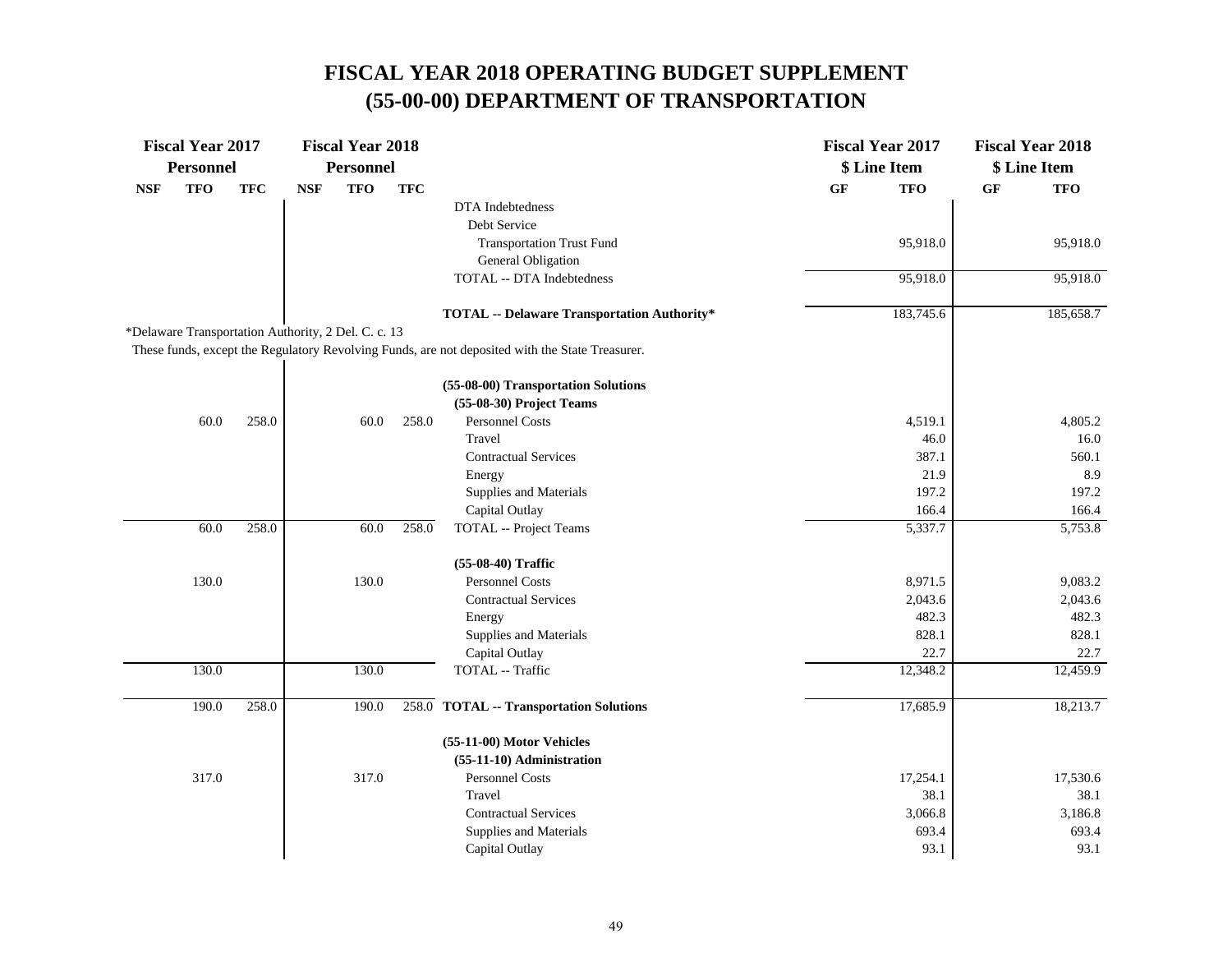|            | <b>Fiscal Year 2017</b><br><b>Personnel</b> |            |            | <b>Fiscal Year 2018</b><br><b>Personnel</b> |            |                                             |           | <b>Fiscal Year 2017</b><br>\$ Line Item |           | <b>Fiscal Year 2018</b><br>\$ Line Item |
|------------|---------------------------------------------|------------|------------|---------------------------------------------|------------|---------------------------------------------|-----------|-----------------------------------------|-----------|-----------------------------------------|
| <b>NSF</b> | <b>TFO</b>                                  | <b>TFC</b> | <b>NSF</b> | <b>TFO</b>                                  | <b>TFC</b> |                                             | <b>GF</b> | <b>TFO</b>                              | <b>GF</b> | <b>TFO</b>                              |
|            |                                             |            |            |                                             |            | Motorcycle Safety                           |           | 154.0                                   |           | 154.0                                   |
|            | 317.0                                       |            |            | 317.0                                       |            | TOTAL -- Administration                     |           | 21,299.5                                |           | 21,696.0                                |
|            |                                             |            |            |                                             |            | (55-11-60) Toll Administration              |           |                                         |           |                                         |
|            | 111.0                                       |            |            | 111.0                                       |            | <b>Personnel Costs</b>                      |           | 6,503.1                                 |           | 6,611.0                                 |
|            |                                             |            |            |                                             |            | Travel                                      |           | 6.0                                     |           | 6.0                                     |
|            |                                             |            |            |                                             |            | <b>Contractual Services</b>                 |           | 1,876.9                                 |           | 1,904.9                                 |
|            |                                             |            |            |                                             |            | Energy                                      |           | 411.3                                   |           | 383.3                                   |
|            |                                             |            |            |                                             |            | Supplies and Materials                      |           | 366.3                                   |           | 366.3                                   |
|            |                                             |            |            |                                             |            | Capital Outlay                              |           | 41.0                                    |           | 41.0                                    |
|            |                                             |            |            |                                             |            | Contractual - E-ZPass Operations            | 5,000.0   | 4,910.2                                 | 4,500.0   | 4,910.2                                 |
|            | 111.0                                       |            |            | 111.0                                       |            | <b>TOTAL</b> -- Toll Administration         | 5,000.0   | 14,114.8                                | 4,500.0   | 14,222.7                                |
|            | 428.0                                       |            |            | 428.0                                       |            | <b>TOTAL -- Motor Vehicles</b>              | 5,000.0   | 35,414.3                                | 4,500.0   | 35,918.7                                |
|            | 1,482.0                                     | 296.0      |            | 1,482.0                                     |            | 296.0 TOTAL -- DEPARTMENT OF TRANSPORTATION | 5,000.0   | 337,494.6                               | 4,500.0   | 341,037.4                               |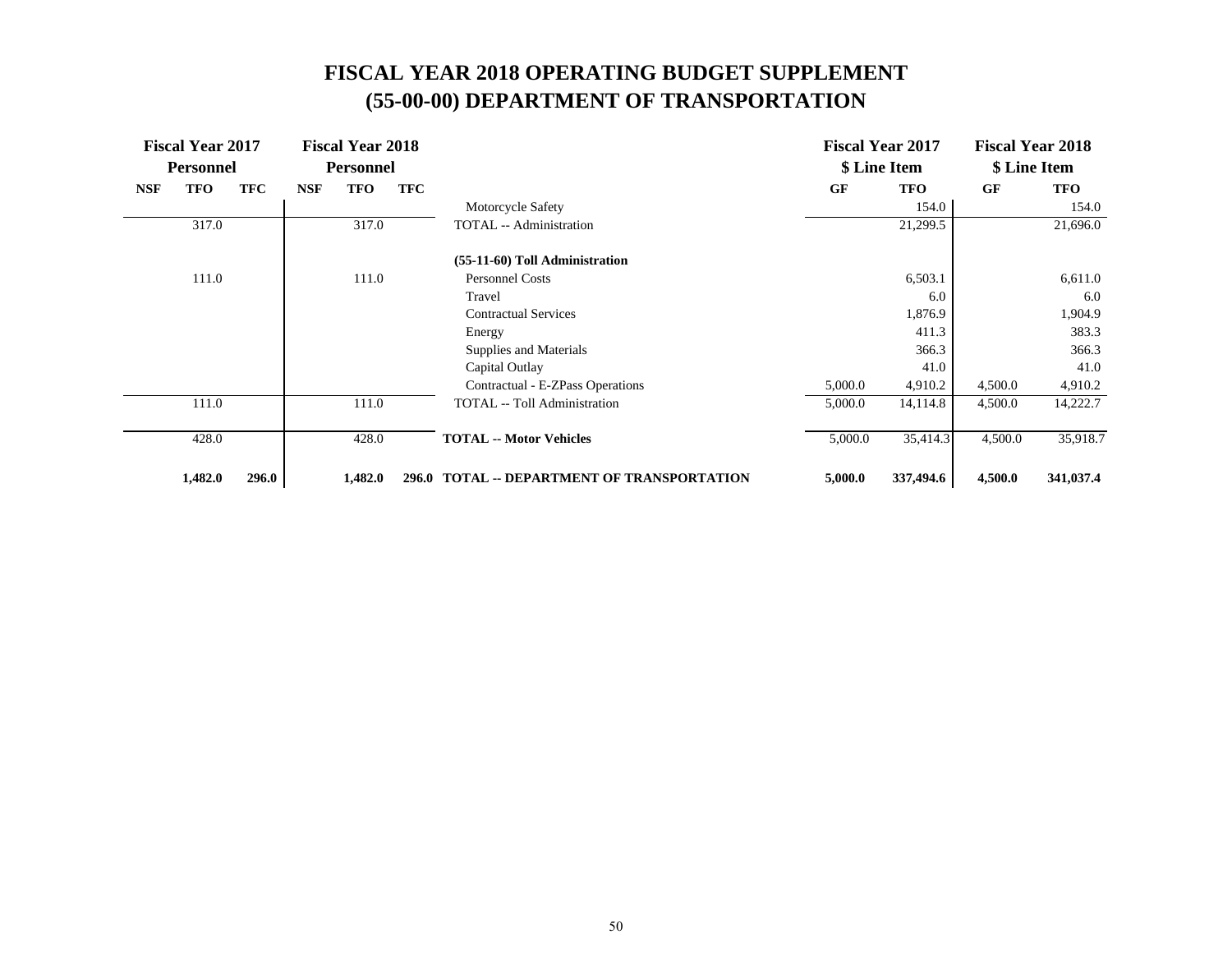|                             | <b>Fiscal Year 2017</b> |                 |            | <b>Fiscal Year 2018</b> |                 |                                               | <b>Fiscal Year 2017</b> |                 | <b>Fiscal Year 2018</b> |       | <b>Fiscal Year 2017</b> |                 | <b>Fiscal Year 2018</b> |       |
|-----------------------------|-------------------------|-----------------|------------|-------------------------|-----------------|-----------------------------------------------|-------------------------|-----------------|-------------------------|-------|-------------------------|-----------------|-------------------------|-------|
|                             | <b>Personnel</b>        |                 |            | <b>Personnel</b>        |                 |                                               | \$ Program              |                 | \$ Program              |       | \$ Line Item            |                 | \$ Line Item            |       |
| $\ensuremath{\mathbf{NSF}}$ | <b>ASF</b>              | $\bf{G} \bf{F}$ | <b>NSF</b> | $\mathbf{ASF}$          | $\bf{G} \bf{F}$ |                                               | <b>ASF</b>              | $\bf{G} \bf{F}$ | <b>ASF</b>              | GF    | $\mathbf{ASF}$          | $\bf{G} \bf{F}$ | $\mathbf{ASF}$          | GF    |
|                             |                         |                 |            |                         |                 | $(60-01-00)$ Administration                   |                         |                 |                         |       |                         |                 |                         |       |
| 20.4                        | 27.9                    | 3.7             | 20.4       | 27.9                    | 3.7             | Personnel Costs                               |                         |                 |                         |       | 1,964.0                 | 201.5           | 2,214.0                 | 208.0 |
|                             |                         |                 |            |                         |                 | Travel                                        |                         |                 |                         |       | 13.0                    |                 | 13.0                    |       |
|                             |                         |                 |            |                         |                 | <b>Contractual Services</b>                   |                         |                 |                         |       | 1,054.6                 | 175.8           | 1,154.6                 | 175.8 |
|                             |                         |                 |            |                         |                 | Energy                                        |                         |                 |                         |       |                         | 11.7            |                         | 11.7  |
|                             |                         |                 |            |                         |                 | Supplies and Materials                        |                         |                 |                         |       | 66.0                    | 15.0            | 66.0                    | 15.0  |
|                             |                         |                 |            |                         |                 | Capital Outlay                                |                         |                 |                         |       | 40.0                    |                 | 40.0                    |       |
| 20.4                        | 27.9                    | 3.7             | 20.4       | 27.9                    | 3.7             | <b>TOTAL -- Administration</b>                |                         |                 |                         |       | 3,137.6                 | 404.0           | 3,487.6                 | 410.5 |
| 1.0                         | 8.7                     | 1.3             | 1.0        | 8.7                     | 1.3             | (-10) Office of the Secretary                 | 1,161.7                 | 263.6           | 1,411.7                 | 266.9 |                         |                 |                         |       |
| 9.0                         |                         | 1.0             | 9.0        |                         | 1.0             | (-20) Office of Occupational and Labor Market |                         | 83.3            |                         | 85.1  |                         |                 |                         |       |
|                             |                         |                 |            |                         |                 | Information                                   |                         |                 |                         |       |                         |                 |                         |       |
| 10.4                        | 19.2                    | 1.4             | 10.4       | 19.2                    | 1.4             | (-40) Administrative Support                  | 1,975.9                 | 57.1            | 2,075.9                 | 58.5  |                         |                 |                         |       |
| 20.4                        | 27.9                    | 3.7             | 20.4       | 27.9                    |                 | 3.7 TOTAL -- Internal Program Units           | 3,137.6                 | 404.0           | 3,487.6                 | 410.5 |                         |                 |                         |       |
|                             |                         |                 |            |                         |                 | (60-06-00) Unemployment Insurance             |                         |                 |                         |       |                         |                 |                         |       |
| 124.0                       | 3.0                     |                 | 124.0      | 3.0                     |                 | Personnel Costs                               |                         |                 |                         |       | 188.3                   |                 | 188.3                   |       |
|                             |                         |                 |            |                         |                 | Travel                                        |                         |                 |                         |       | 0.1                     |                 | 0.1                     |       |
|                             |                         |                 |            |                         |                 | <b>Contractual Services</b>                   |                         |                 |                         |       | 210.9                   |                 | 210.9                   |       |
|                             |                         |                 |            |                         |                 | Energy                                        |                         |                 |                         |       | 1.0                     |                 | 1.0                     |       |
|                             |                         |                 |            |                         |                 | Supplies and Materials                        |                         |                 |                         |       | 2.5                     |                 | 2.5                     |       |
|                             |                         |                 |            |                         |                 | Capital Outlay                                |                         |                 |                         |       | 2.2                     |                 | 2.2                     |       |
|                             |                         |                 |            |                         |                 | Other Item:                                   |                         |                 |                         |       |                         |                 |                         |       |
|                             |                         |                 |            |                         |                 | Revenue Refund                                |                         |                 |                         |       | 71.9                    |                 | 71.9                    |       |
| 124.0                       | 3.0                     |                 | 124.0      | 3.0                     |                 | <b>TOTAL -- Unemployment Insurance</b>        |                         |                 |                         |       | 476.9                   |                 | 476.9                   |       |
| 124.0                       | 3.0                     |                 | 124.0      | $3.0\,$                 |                 | (-01) Unemployment Insurance                  | 476.9                   |                 | 476.9                   |       |                         |                 |                         |       |
| 124.0                       | 3.0                     |                 | 124.0      | 3.0                     |                 | TOTAL -- Internal Program Unit                | 476.9                   |                 | 476.9                   |       |                         |                 |                         |       |
|                             |                         |                 |            |                         |                 | (60-07-00) Industrial Affairs                 |                         |                 |                         |       |                         |                 |                         |       |
| 9.5                         | 53.5                    | 5.0             | 9.5        | 53.5                    | 5.0             | Personnel Costs                               |                         |                 |                         |       | 4,167.7                 | 323.5           | 4,337.7                 | 329.9 |
|                             |                         |                 |            |                         |                 | Travel                                        |                         |                 |                         |       | 21.3                    |                 | 21.3                    |       |
|                             |                         |                 |            |                         |                 | <b>Contractual Services</b>                   |                         |                 |                         |       | 1,476.6                 | 29.9            | 1,476.6                 | 29.9  |
|                             |                         |                 |            |                         |                 | Supplies and Materials                        |                         |                 |                         |       | 45.0                    |                 | 45.0                    |       |
|                             |                         |                 |            |                         |                 | Capital Outlay                                |                         |                 |                         |       | 43.6                    |                 | 43.6                    |       |
| 9.5                         | 53.5                    | 5.0             | 9.5        | 53.5                    |                 | 5.0 TOTAL -- Industrial Affairs               |                         |                 |                         |       | 5,754.2                 | 353.4           | 5,924.2                 | 359.8 |
|                             | 37.0                    |                 |            | 37.0                    |                 | (-01) Office of Workers' Compensation         | 4,374.3                 |                 | 4,374.3                 |       |                         |                 |                         |       |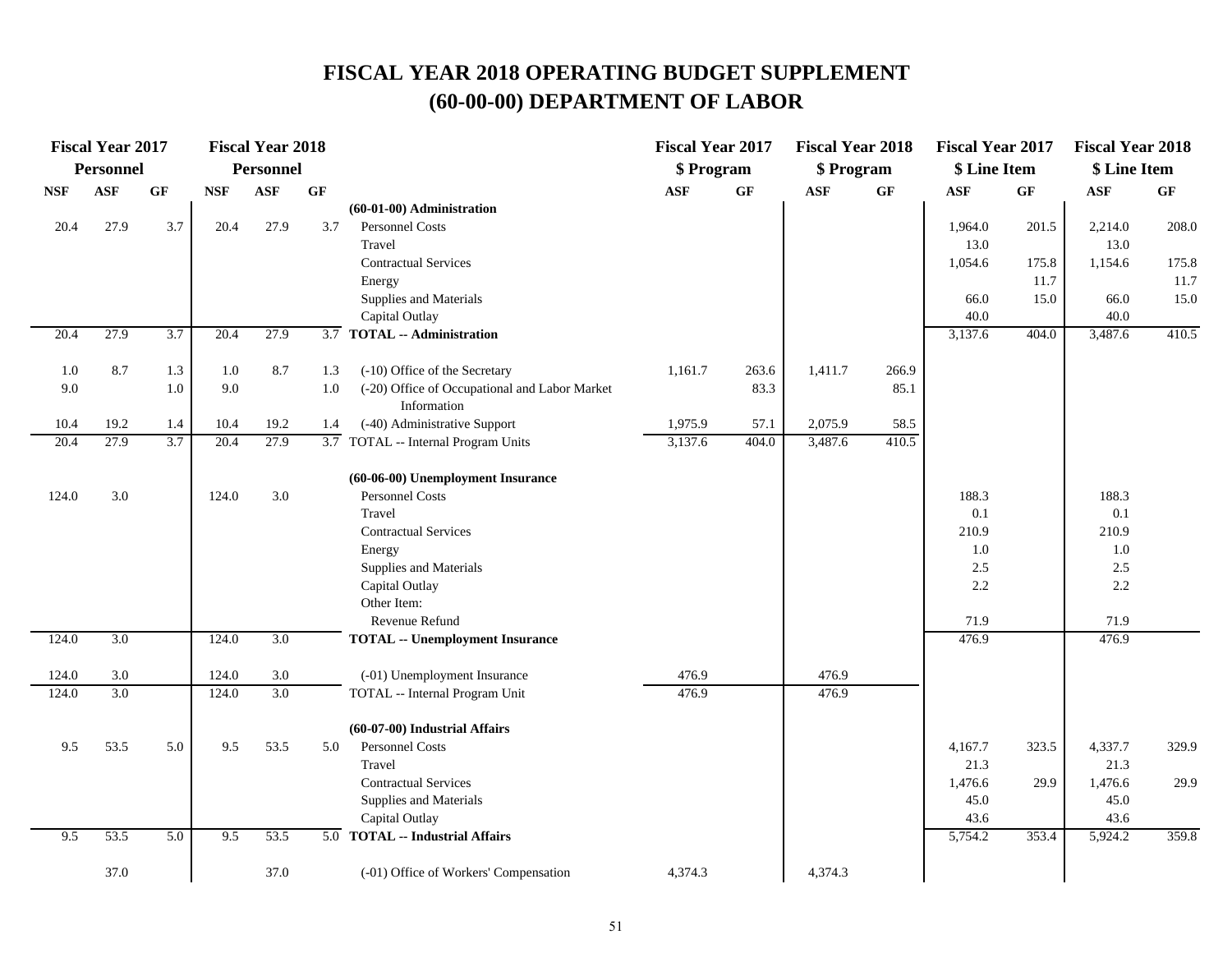|            | <b>Fiscal Year 2017</b> |      |            | <b>Fiscal Year 2018</b> |           |                                                    | <b>Fiscal Year 2017</b> |         | <b>Fiscal Year 2018</b> |         | <b>Fiscal Year 2017</b> |         | <b>Fiscal Year 2018</b> |         |
|------------|-------------------------|------|------------|-------------------------|-----------|----------------------------------------------------|-------------------------|---------|-------------------------|---------|-------------------------|---------|-------------------------|---------|
|            | <b>Personnel</b>        |      |            | <b>Personnel</b>        |           |                                                    | \$ Program              |         | \$ Program              |         | \$ Line Item            |         | \$ Line Item            |         |
| <b>NSF</b> | <b>ASF</b>              | GF   | <b>NSF</b> | <b>ASF</b>              | <b>GF</b> |                                                    | <b>ASF</b>              | GF      | <b>ASF</b>              | GF      | <b>ASF</b>              | GF      | <b>ASF</b>              | GF      |
|            | 14.0                    |      |            | 14.0                    |           | (-02) Office of Labor Law Enforcement              | 1,239.7                 |         | 1,409.7                 |         |                         |         |                         |         |
| 6.5        | 2.5                     |      | 6.5        | 2.5                     |           | (-03) Occupational Safety and Health               | 140.2                   |         | 140.2                   |         |                         |         |                         |         |
|            |                         |      |            |                         |           | Administration/Bureau of Labor Statistics          |                         |         |                         |         |                         |         |                         |         |
| 3.0        |                         | 5.0  | 3.0        |                         | 5.0       | (-04) Anti-Discrimination                          |                         | 353.4   |                         | 359.8   |                         |         |                         |         |
| 9.5        | 53.5                    | 5.0  | 9.5        | 53.5                    |           | $\overline{5.0}$ TOTAL -- Internal Program Units   | 5,754.2                 | 353.4   | 5,924.2                 | 359.8   |                         |         |                         |         |
|            |                         |      |            |                         |           | (60-08-00) Vocational Rehabilitation               |                         |         |                         |         |                         |         |                         |         |
| 124.5      | 5.5                     | 2.0  | 124.5      | 5.5                     | 2.0       | Personnel Costs                                    |                         |         |                         |         | 599.4                   | 128.7   | 449.4                   | 131.0   |
|            |                         |      |            |                         |           | Travel                                             |                         |         |                         |         |                         | 0.5     |                         | 0.5     |
|            |                         |      |            |                         |           | <b>Contractual Services</b>                        |                         |         |                         |         | 221.2                   | 3,615.8 | 71.2                    | 3,615.8 |
|            |                         |      |            |                         |           | Supplies and Materials                             |                         |         |                         |         | 75.0                    | 76.9    | 25.0                    | 76.9    |
|            |                         |      |            |                         |           | Other Item:                                        |                         |         |                         |         |                         |         |                         |         |
|            |                         |      |            |                         |           | Sheltered Workshop                                 |                         |         |                         |         |                         | 560.7   |                         | 560.7   |
| 124.5      | 5.5                     | 2.0  | 124.5      | 5.5                     |           | 2.0 TOTAL -- Vocational Rehabilitation             |                         |         |                         |         | 895.6                   | 4,382.6 | 545.6                   | 4,384.9 |
|            |                         |      |            |                         |           |                                                    |                         |         |                         |         |                         |         |                         |         |
| 75.5       | 5.5                     | 2.0  | 75.5       | 5.5                     | 2.0       | (-10) Vocational Rehabilitation Services           | 895.6                   | 4,382.6 | 545.6                   | 4,384.9 |                         |         |                         |         |
| 49.0       |                         |      | 49.0       |                         |           | (-20) Disability Determination Services            |                         |         |                         |         |                         |         |                         |         |
| 124.5      | 5.5                     | 2.0  | 124.5      | 5.5                     |           | 2.0 TOTAL -- Internal Program Units                | 895.6                   | 4,382.6 | 545.6                   | 4,384.9 |                         |         |                         |         |
|            |                         |      |            |                         |           | (60-09-00) Employment and Training                 |                         |         |                         |         |                         |         |                         |         |
| 64.5       | 4.0                     | 27.5 | 64.5       | 4.0                     | 27.5      | Personnel Costs                                    |                         |         |                         |         | 301.6                   | 1,551.7 | 301.6                   | 1,587.3 |
|            |                         |      |            |                         |           | Travel                                             |                         |         |                         |         | 5.0                     | 3.4     | 5.0                     | 3.4     |
|            |                         |      |            |                         |           | <b>Contractual Services</b>                        |                         |         |                         |         | 102.9                   | 831.1   | 102.9                   | 831.1   |
|            |                         |      |            |                         |           | Energy                                             |                         |         |                         |         |                         | 6.7     |                         | 6.7     |
|            |                         |      |            |                         |           | Supplies and Materials                             |                         |         |                         |         | 20.0                    | 21.4    | 20.0                    | 21.4    |
|            |                         |      |            |                         |           | Other Items:                                       |                         |         |                         |         |                         |         |                         |         |
|            |                         |      |            |                         |           | Summer Youth Program                               |                         |         |                         |         |                         | 625.0   |                         | 506.4   |
|            |                         |      |            |                         |           | Welfare Reform                                     |                         |         |                         |         |                         | 959.0   |                         | 959.0   |
|            |                         |      |            |                         |           | <b>Blue Collar Skills</b>                          |                         |         |                         |         | 3,430.0                 |         | 3,430.0                 |         |
|            |                         |      |            |                         |           | Workforce Development                              |                         |         |                         |         |                         | 700.0   |                         | 630.0   |
| 64.5       | 4.0                     | 27.5 | 64.5       | 4.0                     |           | $\overline{27.5}$ TOTAL -- Employment and Training |                         |         |                         |         | 3,859.5                 | 4,698.3 | 3,859.5                 | 4,545.3 |
| 64.5       | 4.0                     | 27.5 | 64.5       | 4.0                     | 27.5      | (-20) Employment and Training Services             | 3,859.5                 | 4,698.3 | 3,859.5                 | 4,545.3 |                         |         |                         |         |
| 64.5       | 4.0                     | 27.5 | 64.5       | 4.0                     |           | $27.5$ TOTAL -- Internal Program Unit              | 3,859.5                 | 4,698.3 | 3,859.5                 | 4,545.3 |                         |         |                         |         |
| 342.9      | 93.9                    | 38.2 | 342.9      | 93.9                    |           | 38.2 TOTAL -- DEPARTMENT OF LABOR                  |                         |         |                         |         | 14,123.8                | 9,838.3 | 14,293.8                | 9,700.5 |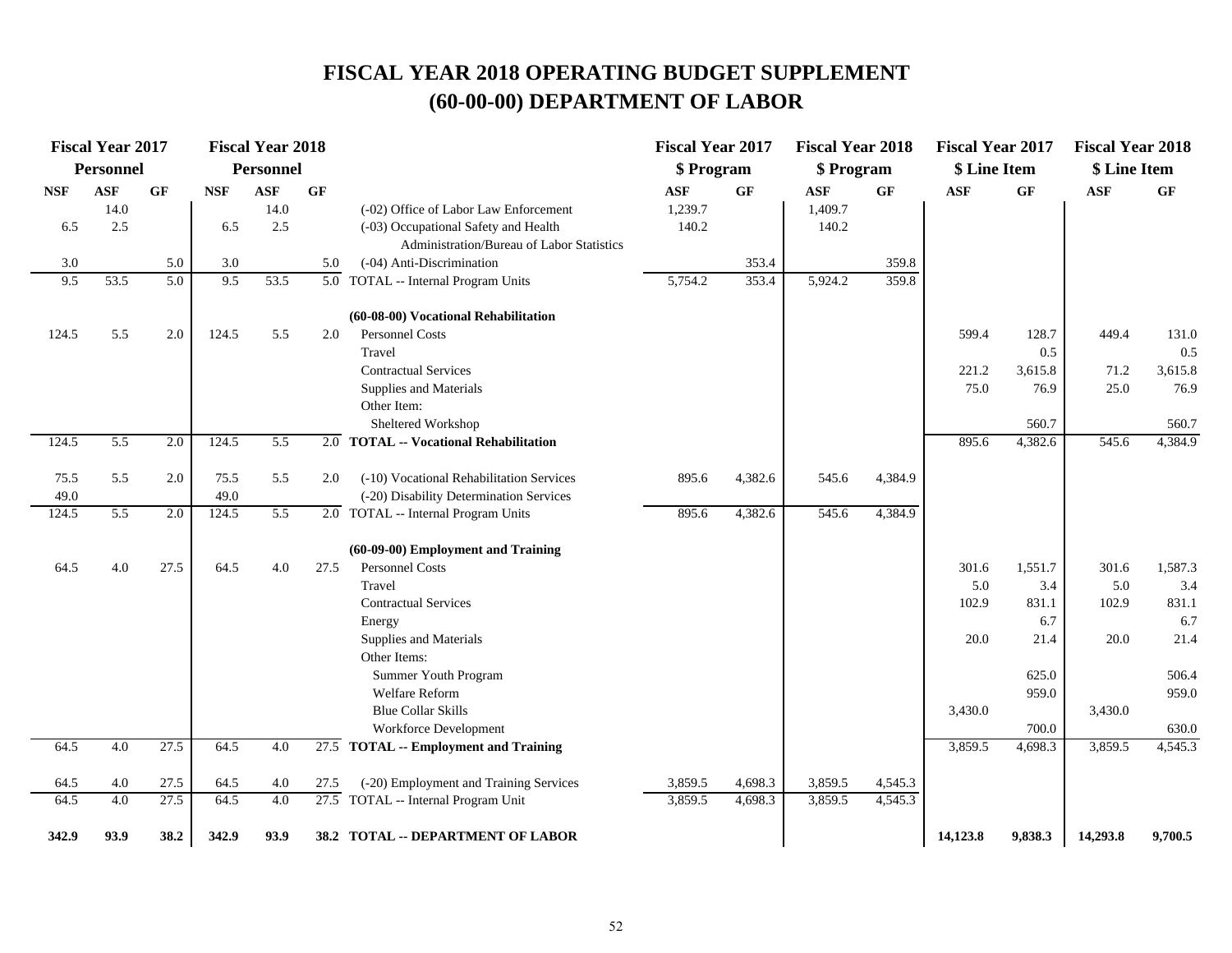|            | <b>Fiscal Year 2017</b> |       |            | <b>Fiscal Year 2018</b> |         |                                          | <b>Fiscal Year 2017</b> |         | <b>Fiscal Year 2018</b> |                 | <b>Fiscal Year 2017</b> |         | <b>Fiscal Year 2018</b> |         |
|------------|-------------------------|-------|------------|-------------------------|---------|------------------------------------------|-------------------------|---------|-------------------------|-----------------|-------------------------|---------|-------------------------|---------|
|            | <b>Personnel</b>        |       |            | <b>Personnel</b>        |         |                                          | \$ Program              |         | \$ Program              |                 | \$ Line Item            |         | \$ Line Item            |         |
| <b>NSF</b> | <b>ASF</b>              | GF    | <b>NSF</b> | <b>ASF</b>              | GF      |                                          | <b>ASF</b>              | GF      | <b>ASF</b>              | $\bf{G} \bf{F}$ | <b>ASF</b>              | GF      | $\mathbf{ASF}$          | GF      |
|            |                         |       |            |                         |         | $(65-01-00)$ Agriculture                 |                         |         |                         |                 |                         |         |                         |         |
| 15.2       | 44.0                    | 80.8  | 17.2       | 44.0                    | 80.8    | <b>Personnel Costs</b>                   |                         |         |                         |                 | 4,329.1                 | 6,321.5 | 4,329.1                 | 6,303.7 |
|            |                         |       |            |                         |         | Travel                                   |                         |         |                         |                 | 119.5                   | 6.3     | 119.5                   | 7.5     |
|            |                         |       |            |                         |         | <b>Contractual Services</b>              |                         |         |                         |                 | 1,174.1                 | 502.7   | 1,174.1                 | 467.7   |
|            |                         |       |            |                         |         | Energy                                   |                         |         |                         |                 | 16.1                    | 18.7    | 16.1                    | 18.7    |
|            |                         |       |            |                         |         | Supplies and Materials                   |                         |         |                         |                 | 212.2                   | 118.2   | 212.2                   | 111.1   |
|            |                         |       |            |                         |         | Capital Outlay                           |                         |         |                         |                 | 310.8                   | 21.0    | 310.8                   | 20.5    |
|            |                         |       |            |                         |         | Other Items:                             |                         |         |                         |                 |                         |         |                         |         |
|            |                         |       |            |                         |         | Information, Education and Certification |                         |         |                         |                 |                         | 172.5   |                         | 172.5   |
|            |                         |       |            |                         |         | Nutrient Management Planning             |                         |         |                         |                 |                         | 411.8   |                         | 411.8   |
|            |                         |       |            |                         |         | Poultry Litter Transport                 |                         |         |                         |                 |                         | 246.0   |                         | 246.0   |
|            |                         |       |            |                         |         | <b>Agriculture Advertising</b>           |                         |         |                         |                 |                         | 25.0    |                         | 25.0    |
|            |                         |       |            |                         |         | Agriculture Development Program          |                         |         |                         |                 |                         | 79.6    |                         | 79.6    |
|            |                         |       |            |                         |         | Alternative Agriculture Projects         |                         |         |                         |                 |                         | 15.0    |                         | 15.0    |
|            |                         |       |            |                         |         | Plant Pest Survey and Control            |                         |         |                         |                 |                         | 10.0    |                         | 10.0    |
|            |                         |       |            |                         |         | Cover Crops                              |                         |         |                         |                 |                         | 55.4    |                         | 55.4    |
|            |                         |       |            |                         |         | Poultry Health Surveillance              |                         |         |                         |                 |                         | 500.0   |                         | 500.0   |
|            |                         |       |            |                         |         | Carvel Center/Irrigation                 |                         |         |                         |                 |                         | 80.0    |                         | 55.0    |
|            |                         |       |            |                         |         | <b>Educational Assistance</b>            |                         |         |                         |                 | 15.0                    |         | 15.0                    |         |
|            |                         |       |            |                         |         | Revenue Refund                           |                         |         |                         |                 | 7.7                     |         | 7.7                     |         |
|            |                         |       |            |                         |         | Fingerprints                             |                         |         |                         |                 | 110.0                   |         | 110.0                   |         |
|            |                         |       |            |                         |         | Fingerprinting                           |                         |         |                         |                 | 75.5                    |         | 75.5                    |         |
|            |                         |       |            |                         |         | <b>Equine Drug Testing</b>               |                         |         |                         |                 | 1,169.5                 |         | 1,169.5                 |         |
|            |                         |       |            |                         |         | Research and Development                 |                         |         |                         |                 | $75.0\,$                |         | 75.0                    |         |
| 15.2       | 44.0                    | 80.8  | 17.2       | 44.0                    |         | 80.8 TOTAL -- Agriculture                |                         |         |                         |                 | 7,614.5                 | 8,583.7 | 7,614.5                 | 8,499.5 |
|            | 2.0                     | 17.0  |            | 2.0                     | 17.0    | (-01) Administration                     | 378.7                   | 2,613.6 | 378.7                   | 2,567.9         |                         |         |                         |         |
|            |                         | 7.0   |            |                         | $7.0\,$ | (-02) Agriculture Compliance             |                         | 536.3   |                         | 533.8           |                         |         |                         |         |
| 6.2        | 11.0                    | 4.8   | 8.2        | 11.0                    | 4.8     | (-03) Food Products Inspection           | 950.5                   | 469.9   | 950.5                   | 465.1           |                         |         |                         |         |
| 4.0        | 2.5                     | 16.5  | 4.0        | 2.5                     | 16.5    | (-04) Forest Service                     | 660.5                   | 1,231.8 | 660.5                   | 1,228.6         |                         |         |                         |         |
| 1.0        | 10.0                    |       | 1.0        | 10.0                    |         | (-05) Harness Racing Commission          | 2,529.8                 |         | 2,529.8                 |                 |                         |         |                         |         |
| 2.0        | 6.0                     |       | 2.0        | 6.0                     |         | (-06) Pesticides                         | 591.4                   |         | 591.4                   |                 |                         |         |                         |         |
| 0.5        |                         | $3.5$ | 0.5        |                         | 3.5     | $(-07)$ Planning                         |                         | 324.6   |                         | 313.0           |                         |         |                         |         |
| 1.0        | 0.5                     | 10.5  | 1.0        | 0.5                     | 10.5    | (-08) Plant Industries                   | 129.3                   | 819.1   | 129.3                   | 814.1           |                         |         |                         |         |
|            |                         | 8.0   |            |                         | 8.0     | (-09) Animal Health                      |                         | 646.8   |                         | 640.1           |                         |         |                         |         |
|            | 10.0                    |       |            | 10.0                    |         | (-10) Thoroughbred Racing Commission     | 1,865.5                 |         | 1,865.5                 |                 |                         |         |                         |         |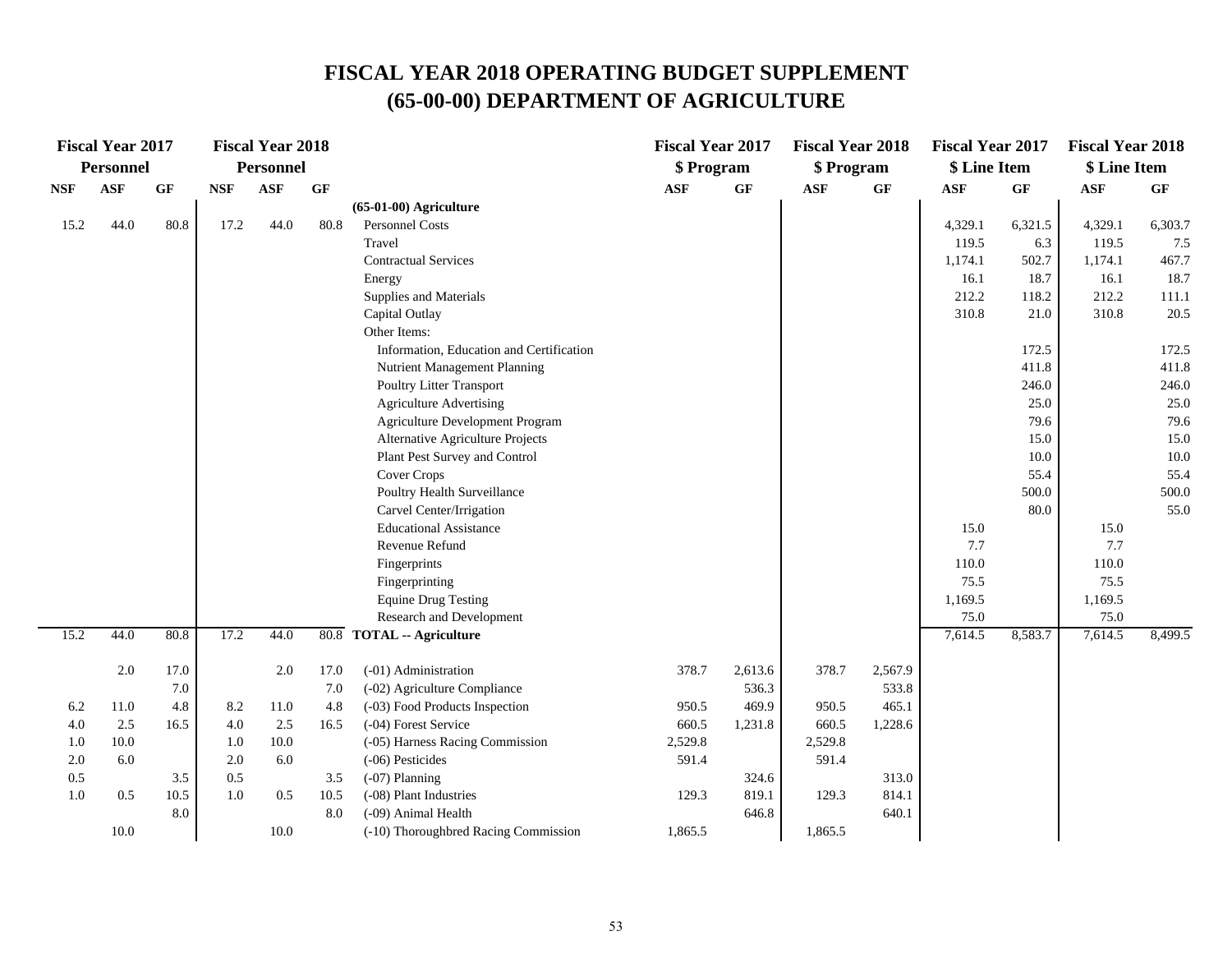|      | <b>Fiscal Year 2017</b> |      |            | <b>Fiscal Year 2018</b> |      |                                                  | <b>Fiscal Year 2017</b> |         | <b>Fiscal Year 2018</b> |         | <b>Fiscal Year 2017</b> |         | <b>Fiscal Year 2018</b> |         |
|------|-------------------------|------|------------|-------------------------|------|--------------------------------------------------|-------------------------|---------|-------------------------|---------|-------------------------|---------|-------------------------|---------|
|      | <b>Personnel</b>        |      |            | <b>Personnel</b>        |      |                                                  | \$ Program              |         | \$ Program              |         | \$ Line Item            |         | \$ Line Item            |         |
| NSF  | ASF                     | GF   | <b>NSF</b> | ASF                     | GF   |                                                  | ASF                     | GF      | ASF                     | GF      | ASF                     | GF      | ASF                     | GF      |
|      |                         | 9.0  |            |                         | 9.0  | (-11) Weights and Measures                       |                         | 670.3   |                         | 668.5   |                         |         |                         |         |
| 0.5  |                         | 3.5  | 0.5        |                         | 3.5  | (-12) Nutrient Management                        |                         | 1,223.1 |                         | ,220.5  |                         |         |                         |         |
|      | 2.0                     | 1.0  |            | 2.0                     | 1.0  | (-13) Agricultural Lands Preservation Foundation | 508.8                   | 48.2    | 508.8                   | 47.9    |                         |         |                         |         |
| 15.2 | 44.0                    | 80.8 | 17.2       | 44.0                    | 80.8 | TOTAL -- Internal Program Units                  | 7.614.5                 | 8,583.7 | 7.614.5                 | 8.499.5 |                         |         |                         |         |
|      |                         |      |            |                         |      |                                                  |                         |         |                         |         |                         |         |                         |         |
| 15.2 | 44.0                    | 80.8 | 17.2       | 44.0                    | 80.8 | <b>TOTAL -- DEPARTMENT OF AGRICULTURE</b>        |                         |         |                         |         | 7.614.5                 | 8,583.7 | 7,614.5                 | 8,499.5 |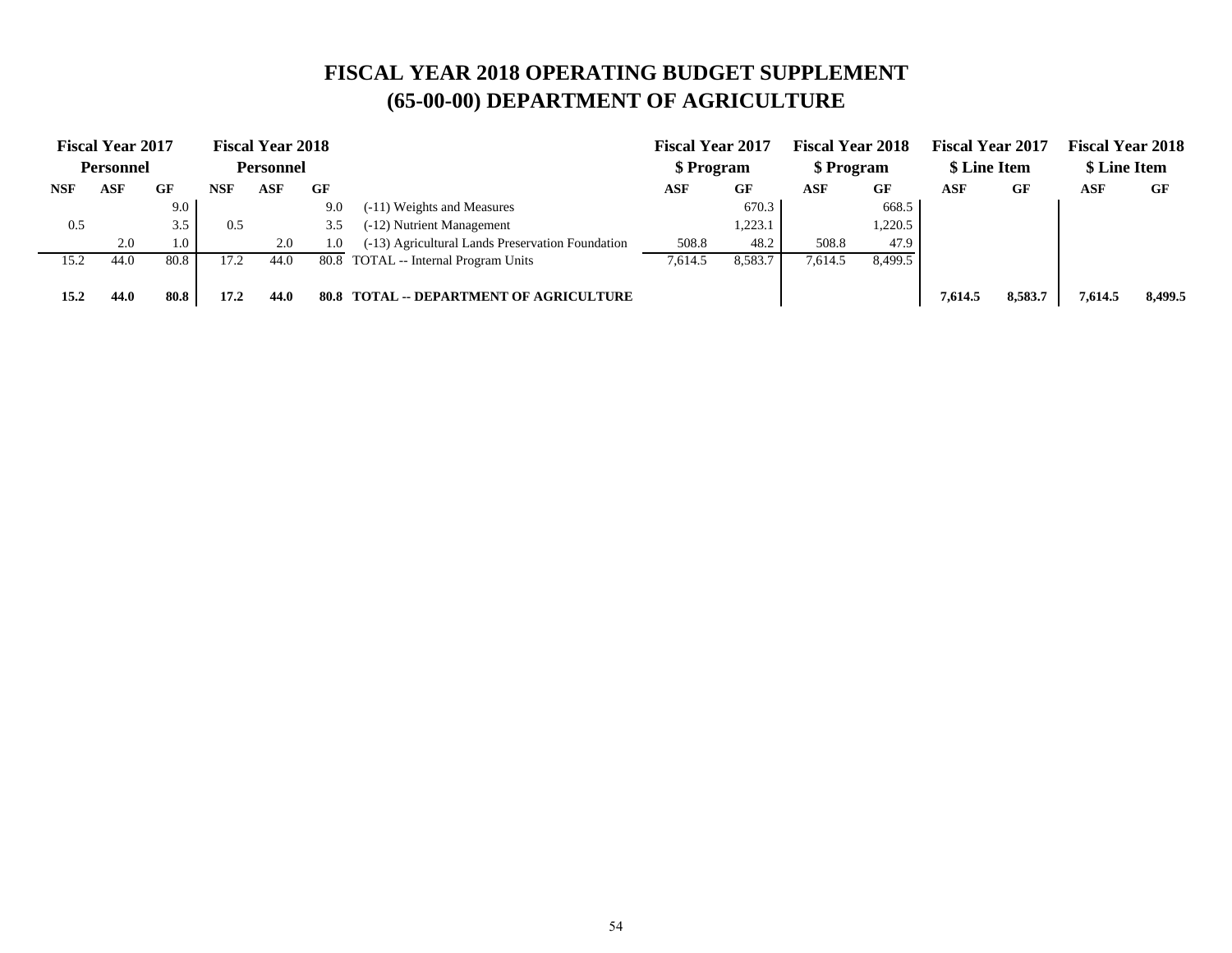|            | <b>Fiscal Year 2017</b> |                 |            | <b>Fiscal Year 2018</b> |                 |                                             |                | <b>Fiscal Year 2017</b> |                | <b>Fiscal Year 2018</b> |     | <b>Fiscal Year 2017</b> | <b>Fiscal Year 2018</b> |                 |
|------------|-------------------------|-----------------|------------|-------------------------|-----------------|---------------------------------------------|----------------|-------------------------|----------------|-------------------------|-----|-------------------------|-------------------------|-----------------|
|            | <b>Personnel</b>        |                 |            | Personnel               |                 |                                             |                | \$ Program              |                | \$ Program              |     | \$ Line Item            | \$ Line Item            |                 |
| <b>NSF</b> | ASF                     | $\bf{G} \bf{F}$ | $\bf{NSF}$ | $\mathbf{ASF}$          | $\bf{G} \bf{F}$ |                                             | $\mathbf{ASF}$ | $\bf{G} \bf{F}$         | $\mathbf{ASF}$ | $\bf{G} \bf{F}$         | ASF | $\bf{G} \bf{F}$         | $\mathbf{ASF}$          | $\bf{G} \bf{F}$ |
|            |                         |                 |            |                         |                 | (70-01-01) State Election Commissioner      |                |                         |                |                         |     |                         |                         |                 |
|            |                         | 42.0            |            |                         | 42.0            | Personnel Costs                             |                |                         |                |                         |     | 3,324.3                 |                         | 3,408.9         |
|            |                         |                 |            |                         |                 | Travel                                      |                |                         |                |                         |     | 1.0                     |                         | $1.0\,$         |
|            |                         |                 |            |                         |                 | <b>Contractual Services</b>                 |                |                         |                |                         |     | 198.3                   |                         | 443.5           |
|            |                         |                 |            |                         |                 | Energy                                      |                |                         |                |                         |     | 9.7                     |                         | 9.7             |
|            |                         |                 |            |                         |                 | Supplies and Materials                      |                |                         |                |                         |     | 9.4                     |                         | 9.4             |
|            |                         |                 |            |                         |                 | Capital Outlay                              |                |                         |                |                         |     | 0.8                     |                         | $0.8\,$         |
|            |                         |                 |            |                         |                 | Other Items:                                |                |                         |                |                         |     |                         |                         |                 |
|            |                         |                 |            |                         |                 | Voter Purging                               |                |                         |                |                         |     | 15.0                    |                         | 15.0            |
|            |                         |                 |            |                         |                 | <b>Technology Development</b>               |                |                         |                |                         |     | 20.0                    |                         | 20.0            |
|            |                         |                 |            |                         |                 | <b>Voting Machines</b>                      |                |                         |                |                         |     | 115.0                   |                         | 262.7           |
|            |                         | 42.0            |            |                         |                 | 42.0 TOTAL -- State Election Commissioner   |                |                         |                |                         |     | 3,693.5                 |                         | 4,171.0         |
|            |                         |                 |            |                         |                 | (70-02-01) New Castle County Elections      |                |                         |                |                         |     |                         |                         |                 |
|            |                         |                 |            |                         |                 | Travel                                      |                |                         |                |                         |     | 6.0                     |                         | 6.0             |
|            |                         |                 |            |                         |                 | <b>Contractual Services</b>                 |                |                         |                |                         |     | 281.1                   |                         | 298.4           |
|            |                         |                 |            |                         |                 | Energy                                      |                |                         |                |                         |     | 27.1                    |                         | 36.1            |
|            |                         |                 |            |                         |                 | Supplies and Materials                      |                |                         |                |                         |     | 7.7                     |                         | 7.7             |
|            |                         |                 |            |                         |                 | Other Item:                                 |                |                         |                |                         |     |                         |                         |                 |
|            |                         |                 |            |                         |                 | School Elections                            |                |                         |                |                         |     | 158.4                   |                         | 158.4           |
|            |                         |                 |            |                         |                 | <b>TOTAL -- New Castle County Elections</b> |                |                         |                |                         |     | 480.3                   |                         | 506.6           |
|            |                         |                 |            |                         |                 | (70-03-01) Kent County Elections            |                |                         |                |                         |     |                         |                         |                 |
|            |                         |                 |            |                         |                 | <b>Contractual Services</b>                 |                |                         |                |                         |     | 194.6                   |                         | 197.8           |
|            |                         |                 |            |                         |                 | Energy                                      |                |                         |                |                         |     | 12.0                    |                         | 12.0            |
|            |                         |                 |            |                         |                 | Supplies and Materials                      |                |                         |                |                         |     | 3.5                     |                         | 3.5             |
|            |                         |                 |            |                         |                 | Other Items:                                |                |                         |                |                         |     |                         |                         |                 |
|            |                         |                 |            |                         |                 | Mobile Registration                         |                |                         |                |                         |     | 2.0                     |                         |                 |
|            |                         |                 |            |                         |                 | <b>School Elections</b>                     |                |                         |                |                         |     | 37.8                    |                         | 37.8            |
|            |                         |                 |            |                         |                 | <b>TOTAL -- Kent County Elections</b>       |                |                         |                |                         |     | 249.9                   |                         | 251.1           |
|            |                         |                 |            |                         |                 | (70-04-01) Sussex County Elections          |                |                         |                |                         |     |                         |                         |                 |
|            |                         |                 |            |                         |                 | Travel                                      |                |                         |                |                         |     | 2.2                     |                         | 2.2             |
|            |                         |                 |            |                         |                 | <b>Contractual Services</b>                 |                |                         |                |                         |     | 29.1                    |                         | 38.1            |
|            |                         |                 |            |                         |                 | Supplies and Materials                      |                |                         |                |                         |     | 12.7                    |                         | 12.7            |
|            |                         |                 |            |                         |                 | Capital Outlay                              |                |                         |                |                         |     | $2.0\,$                 |                         | $2.0\,$         |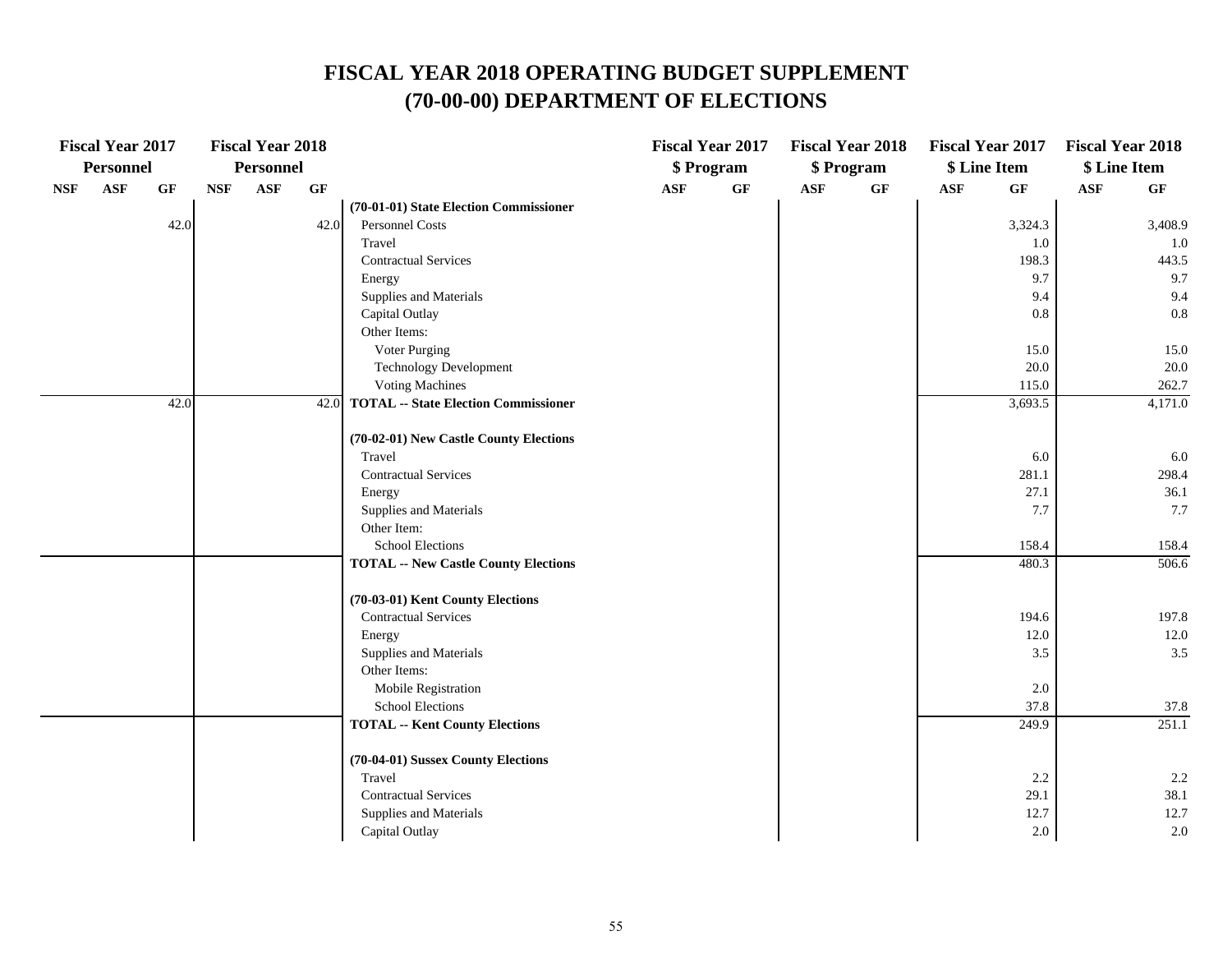|            | <b>Fiscal Year 2017</b> |      |            | <b>Fiscal Year 2018</b> |    |                                         |     | <b>Fiscal Year 2017</b> |     | <b>Fiscal Year 2018</b> |     | <b>Fiscal Year 2017</b>    |            | <b>Fiscal Year 2018</b> |
|------------|-------------------------|------|------------|-------------------------|----|-----------------------------------------|-----|-------------------------|-----|-------------------------|-----|----------------------------|------------|-------------------------|
|            | <b>Personnel</b>        |      |            | <b>Personnel</b>        |    |                                         |     | \$ Program              |     | \$ Program              |     | \$ Line Item               |            | \$ Line Item            |
| <b>NSF</b> | ASF                     | GF   | <b>NSF</b> | ASF                     | GF |                                         | ASF | GF                      | ASF | GF                      | ASF | <b>GF</b>                  | <b>ASF</b> | GF                      |
|            |                         |      |            |                         |    | Other Items:                            |     |                         |     |                         |     |                            |            |                         |
|            |                         |      |            |                         |    | <b>Mobile Registration</b>              |     |                         |     |                         |     | $\bigcap$ 1<br>$\angle .1$ |            |                         |
|            |                         |      |            |                         |    | <b>School Elections</b>                 |     |                         |     |                         |     | 38.8                       |            | 38.8                    |
|            |                         |      |            |                         |    | <b>TOTAL -- Sussex County Elections</b> |     |                         |     |                         |     | 86.9                       |            | 93.8                    |
|            |                         |      |            |                         |    |                                         |     |                         |     |                         |     |                            |            |                         |
|            |                         | 42.0 |            |                         |    | 42.0 TOTAL -- DEPARTMENT OF ELECTIONS   |     |                         |     |                         |     | 4,510.6                    |            | 5,022.5                 |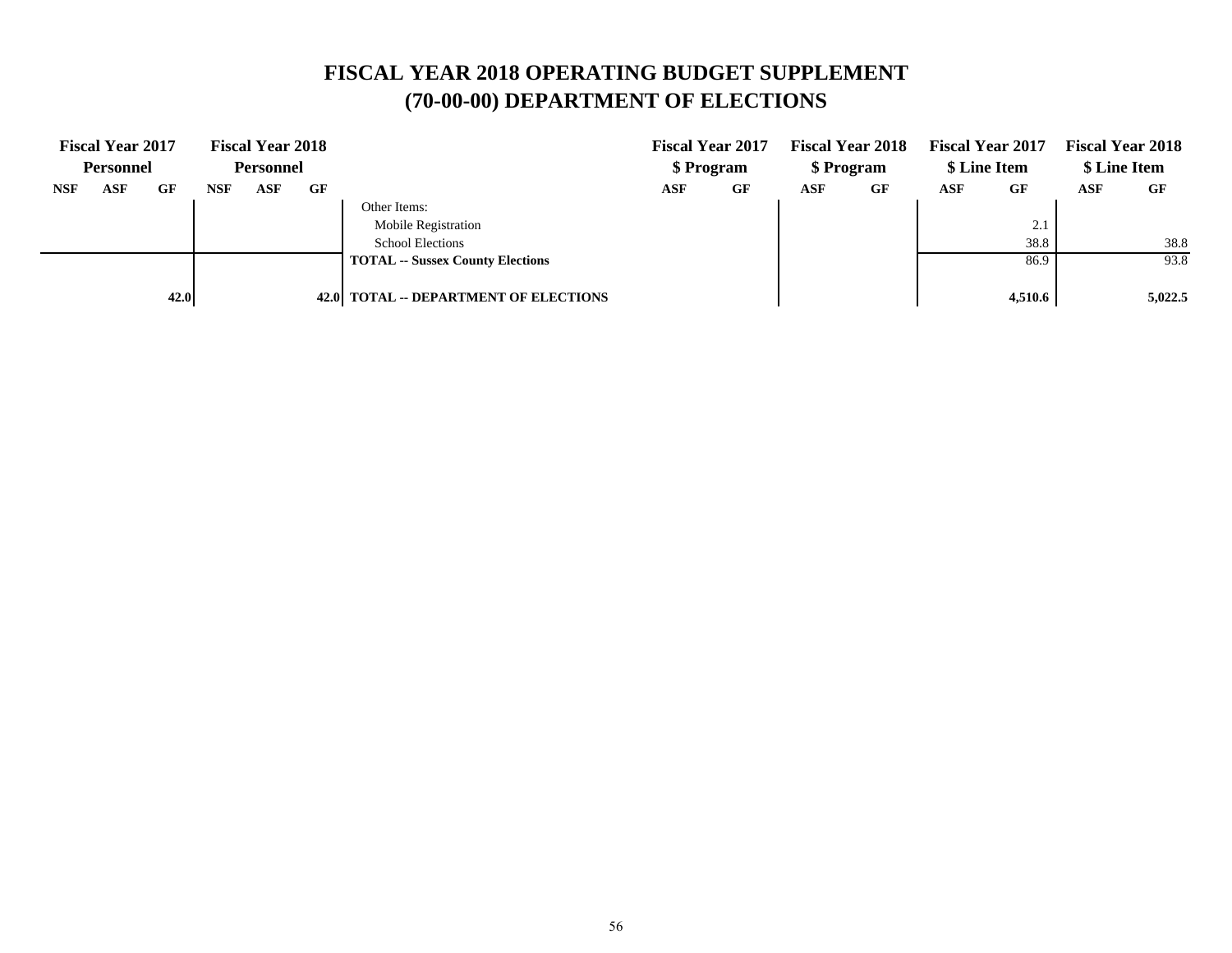### **FISCAL YEAR 2018 OPERATING BUDGET SUPPLEMENT (75-00-00) FIRE PREVENTION COMMISSION**

|            | <b>Fiscal Year 2017</b> |      |            | <b>Fiscal Year 2018</b> |      |                                                |     | <b>Fiscal Year 2017</b> |            | <b>Fiscal Year 2018</b> | <b>Fiscal Year 2017</b> |                 | <b>Fiscal Year 2018</b> |         |
|------------|-------------------------|------|------------|-------------------------|------|------------------------------------------------|-----|-------------------------|------------|-------------------------|-------------------------|-----------------|-------------------------|---------|
|            | <b>Personnel</b>        |      |            | <b>Personnel</b>        |      |                                                |     | \$ Program              |            | \$ Program              | \$ Line Item            |                 | \$ Line Item            |         |
| <b>NSF</b> | <b>ASF</b>              | GF   | <b>NSF</b> | <b>ASF</b>              | GF   |                                                | ASF | GF                      | <b>ASF</b> | $\bf{G} \bf{F}$         | <b>ASF</b>              | $\bf{G} \bf{F}$ | <b>ASF</b>              | GF      |
|            |                         |      |            |                         |      | (75-01-01) Office of the State Fire Marshal    |     |                         |            |                         |                         |                 |                         |         |
|            | 26.5                    | 26.5 |            | 26.5                    | 26.5 | <b>Personnel Costs</b>                         |     |                         |            |                         | 1,745.2                 | 2,235.9         | 1,745.2                 | 2,280.6 |
|            |                         |      |            |                         |      | Travel                                         |     |                         |            |                         | 34.0                    |                 | 34.0                    |         |
|            |                         |      |            |                         |      | <b>Contractual Services</b>                    |     |                         |            |                         | 366.8                   | 356.7           | 366.8                   | 353.1   |
|            |                         |      |            |                         |      | Energy                                         |     |                         |            |                         |                         | 59.8            |                         | 59.8    |
|            |                         |      |            |                         |      | Supplies and Materials                         |     |                         |            |                         | 81.0                    | 23.4            | 81.0                    | 23.4    |
|            |                         |      |            |                         |      | Capital Outlay                                 |     |                         |            |                         | 196.2                   |                 | 196.2                   |         |
|            |                         |      |            |                         |      | Other Items:                                   |     |                         |            |                         |                         |                 |                         |         |
|            |                         |      |            |                         |      | Juvenile Firesetter Intervention Program       |     |                         |            |                         |                         | 2.0             |                         | 2.0     |
|            |                         |      |            |                         |      | Revenue Refund                                 |     |                         |            |                         | 1.5                     |                 | 1.5                     |         |
|            | 26.5                    | 26.5 |            | 26.5                    |      | 26.5 TOTAL -- Office of the State Fire Marshal |     |                         |            |                         | 2,424.7                 | 2,677.8         | 2,424.7                 | 2,718.9 |
|            |                         |      |            |                         |      | (75-02-01) State Fire School                   |     |                         |            |                         |                         |                 |                         |         |
| 0.5        |                         | 18.5 | 0.5        |                         | 18.5 | Personnel Costs                                |     |                         |            |                         |                         | 1,890.9         |                         | 1,929.7 |
|            |                         |      |            |                         |      | <b>Contractual Services</b>                    |     |                         |            |                         |                         | 257.0           |                         | 257.0   |
|            |                         |      |            |                         |      | Energy                                         |     |                         |            |                         |                         | 97.5            |                         | 97.5    |
|            |                         |      |            |                         |      | Supplies and Materials                         |     |                         |            |                         |                         | 110.0           |                         | 110.0   |
|            |                         |      |            |                         |      | Capital Outlay                                 |     |                         |            |                         |                         | 35.0            |                         | 28.4    |
|            |                         |      |            |                         |      | Other Items:                                   |     |                         |            |                         |                         |                 |                         |         |
|            |                         |      |            |                         |      | <b>Stress Management</b>                       |     |                         |            |                         |                         | 4.6             |                         | 4.6     |
|            |                         |      |            |                         |      | <b>EMT</b> Training                            |     |                         |            |                         |                         | 95.0            |                         | 95.0    |
|            |                         |      |            |                         |      | Local Emergency Planning Commission            |     |                         |            |                         | 50.0                    |                 | 50.0                    |         |
| 0.5        |                         | 18.5 | 0.5        |                         |      | 18.5 TOTAL -- State Fire School                |     |                         |            |                         | 50.0                    | 2,490.0         | 50.0                    | 2,522.2 |
|            |                         |      |            |                         |      | (75-03-01) State Fire Prevention Commission    |     |                         |            |                         |                         |                 |                         |         |
|            |                         | 3.0  |            |                         | 3.0  | Personnel Costs                                |     |                         |            |                         |                         | 186.3           |                         | 189.4   |
|            |                         |      |            |                         |      | Travel                                         |     |                         |            |                         |                         | 14.5            |                         | 14.5    |
|            |                         |      |            |                         |      | <b>Contractual Services</b>                    |     |                         |            |                         |                         | 89.7            |                         | 89.7    |
|            |                         |      |            |                         |      | Supplies and Materials                         |     |                         |            |                         |                         | 3.1             |                         | 3.1     |
|            |                         |      |            |                         |      | Other Items:                                   |     |                         |            |                         |                         |                 |                         |         |
|            |                         |      |            |                         |      | Statewide Fire Safety Education                |     |                         |            |                         |                         | 75.0            |                         | 64.9    |
|            |                         |      |            |                         |      | Governor's Fire Safety Conference              |     |                         |            |                         |                         | 4.7             |                         | 4.7     |
|            |                         | 3.0  |            |                         |      | 3.0 TOTAL -- State Fire Prevention Commission  |     |                         |            |                         |                         | 373.3           |                         | 366.3   |
| 0.5        | 26.5                    | 48.0 | 0.5        | 26.5                    |      | 48.0 TOTAL -- FIRE PREVENTION COMMISSION       |     |                         |            |                         | 2,474.7                 | 5,541.1         | 2,474.7                 | 5,607.4 |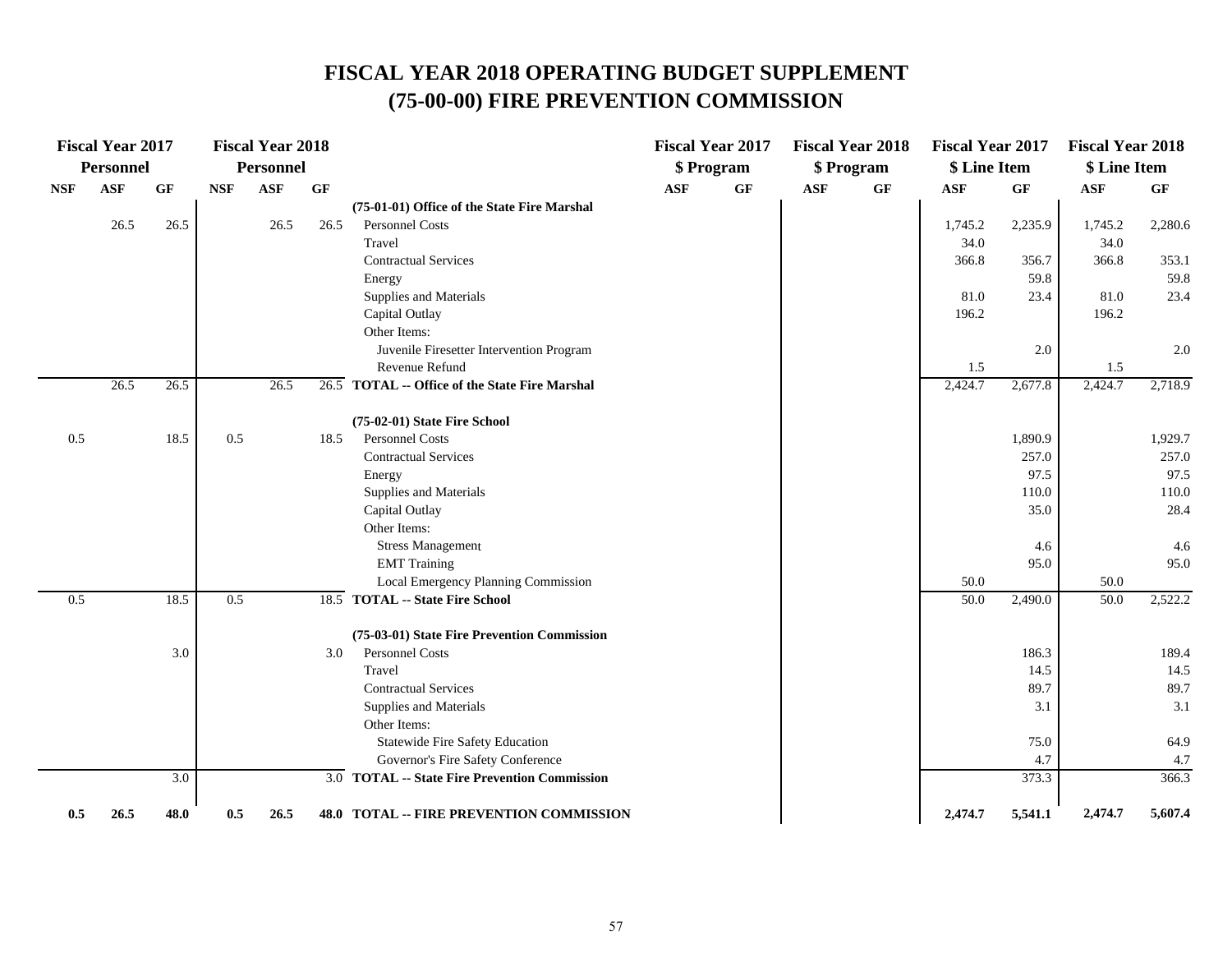## **(76-00-00) DELAWARE NATIONAL GUARD FISCAL YEAR 2018 OPERATING BUDGET SUPPLEMENT**

|            | <b>Fiscal Year 2017</b> |      |            | <b>Fiscal Year 2018</b> |      |                                         |     | <b>Fiscal Year 2017</b> |            | <b>Fiscal Year 2018</b> | <b>Fiscal Year 2017</b> |              |     | <b>Fiscal Year 2018</b> |
|------------|-------------------------|------|------------|-------------------------|------|-----------------------------------------|-----|-------------------------|------------|-------------------------|-------------------------|--------------|-----|-------------------------|
|            | <b>Personnel</b>        |      |            | <b>Personnel</b>        |      |                                         |     | \$ Program              |            | \$ Program              |                         | \$ Line Item |     | \$ Line Item            |
| <b>NSF</b> | ASF                     | GF   | <b>NSF</b> | <b>ASF</b>              | GF   |                                         | ASF | GF                      | <b>ASF</b> | GF                      | ASF                     | GF           | ASF | GF                      |
|            |                         |      |            |                         |      | (76-01-01) Delaware National Guard      |     |                         |            |                         |                         |              |     |                         |
| 88.5       |                         | 28.5 | 88.5       |                         | 28.5 | <b>Personnel Costs</b>                  |     |                         |            |                         |                         | 3,109.5      |     | 3,169.3                 |
|            |                         |      |            |                         |      | Travel                                  |     |                         |            |                         |                         | 10.0         |     | 10.0                    |
|            |                         |      |            |                         |      | <b>Contractual Services</b>             |     |                         |            |                         |                         | 402.4        |     | 406.6                   |
|            |                         |      |            |                         |      | Energy                                  |     |                         |            |                         |                         | 801.7        |     | 723.7                   |
|            |                         |      |            |                         |      | Supplies and Materials                  |     |                         |            |                         |                         | 128.0        |     | 123.4                   |
|            |                         |      |            |                         |      | Other Items:                            |     |                         |            |                         |                         |              |     |                         |
|            |                         |      |            |                         |      | Unit Fund Allowance                     |     |                         |            |                         |                         | 18.1         |     | 18.1                    |
|            |                         |      |            |                         |      | <b>Educational Assistance</b>           |     |                         |            |                         |                         | 397.7        |     | 357.5                   |
| 88.5       |                         | 28.5 | 88.5       |                         | 28.5 | <b>TOTAL</b> -- Delaware National Guard |     |                         |            |                         |                         | 4,867.4      |     | 4,808.6                 |
|            |                         |      |            |                         |      |                                         |     |                         |            |                         |                         |              |     |                         |
| 88.5       |                         | 28.5 | 88.5       |                         |      | 28.5 TOTAL -- DELAWARE NATIONAL GUARD   |     |                         |            |                         |                         | 4,867.4      |     | 4,808.6                 |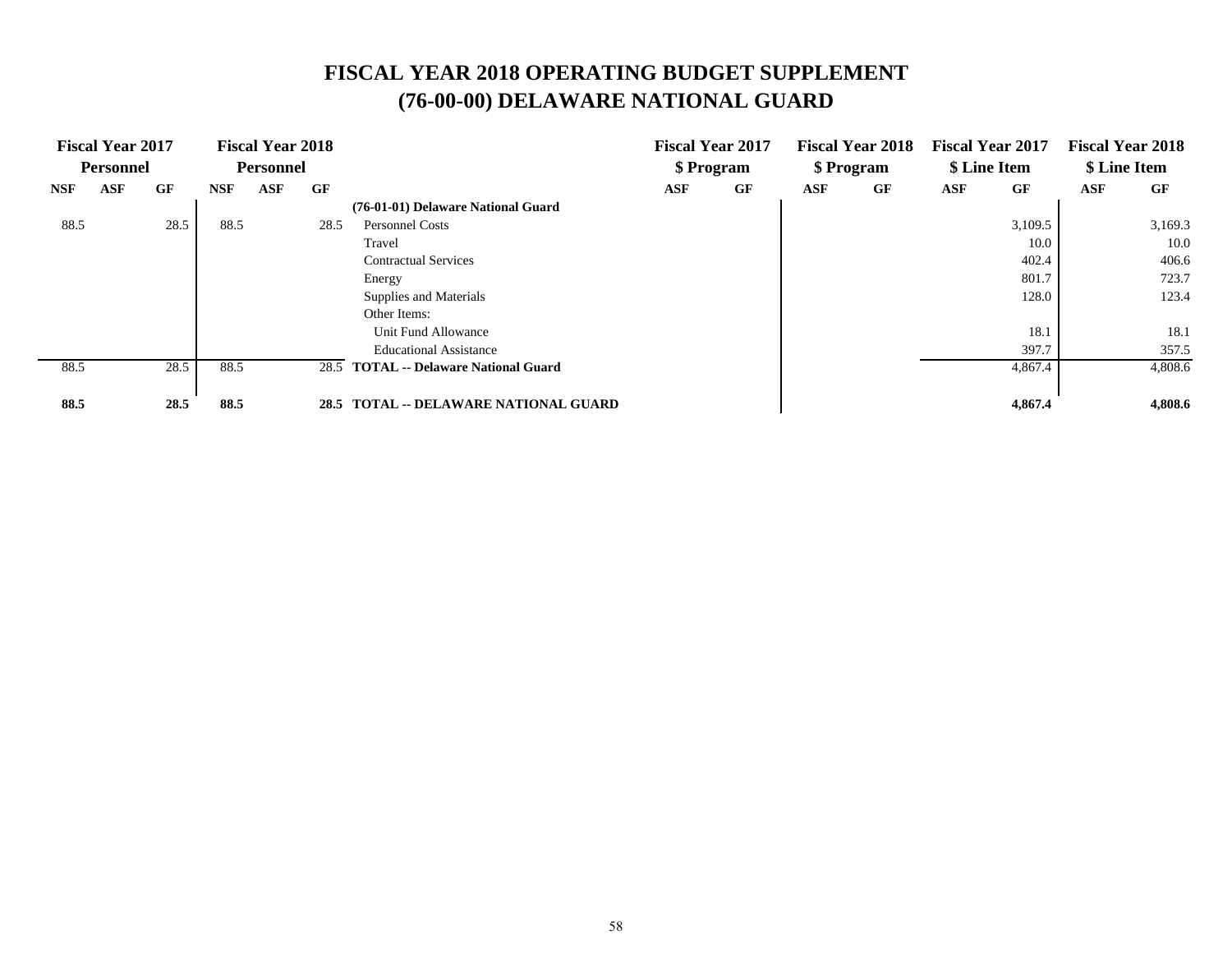#### **FISCAL YEAR 2018 OPERATING BUDGET SUPPLEMENT (77-00-00) ADVISORY COUNCIL FOR EXCEPTIONAL CITIZENS**

|            | <b>Fiscal Year 2017</b><br><b>Personnel</b> |     |            | <b>Fiscal Year 2018</b><br><b>Personnel</b> |     |                                                                         |     | <b>Fiscal Year 2017</b><br>\$ Program |            | <b>Fiscal Year 2018</b><br>\$ Program |     | <b>Fiscal Year 2017</b><br>\$ Line Item |     | <b>Fiscal Year 2018</b><br>\$ Line Item |
|------------|---------------------------------------------|-----|------------|---------------------------------------------|-----|-------------------------------------------------------------------------|-----|---------------------------------------|------------|---------------------------------------|-----|-----------------------------------------|-----|-----------------------------------------|
| <b>NSF</b> | <b>ASF</b>                                  | GF  | <b>NSF</b> | ASF                                         | GF  |                                                                         | ASF | GF                                    | <b>ASF</b> | GF                                    | ASF | GF                                      | ASF | GF                                      |
|            |                                             |     |            |                                             |     | (77-01-01) Advisory Council<br>for Exceptional Citizens                 |     |                                       |            |                                       |     |                                         |     |                                         |
|            |                                             | 3.0 |            |                                             | 3.0 | <b>Personnel Costs</b>                                                  |     |                                       |            |                                       |     | 218.0                                   |     | 233.9                                   |
|            |                                             |     |            |                                             |     | Travel                                                                  |     |                                       |            |                                       |     | 6.5                                     |     | 6.5                                     |
|            |                                             |     |            |                                             |     | <b>Contractual Services</b>                                             |     |                                       |            |                                       |     | 11.5                                    |     | 11.4                                    |
|            |                                             |     |            |                                             |     | Supplies and Materials                                                  |     |                                       |            |                                       |     | 6.0                                     |     | 5.9                                     |
|            |                                             | 3.0 |            |                                             |     | 3.0 TOTAL -- Advisory Council                                           |     |                                       |            |                                       |     | 242.0                                   |     | 257.7                                   |
|            |                                             |     |            |                                             |     | for Exceptional Citizens                                                |     |                                       |            |                                       |     |                                         |     |                                         |
|            |                                             | 3.0 |            |                                             |     | <b>3.0 TOTAL -- ADVISORY COUNCIL FOR</b><br><b>EXCEPTIONAL CITIZENS</b> |     |                                       |            |                                       |     | 242.0                                   |     | 257.7                                   |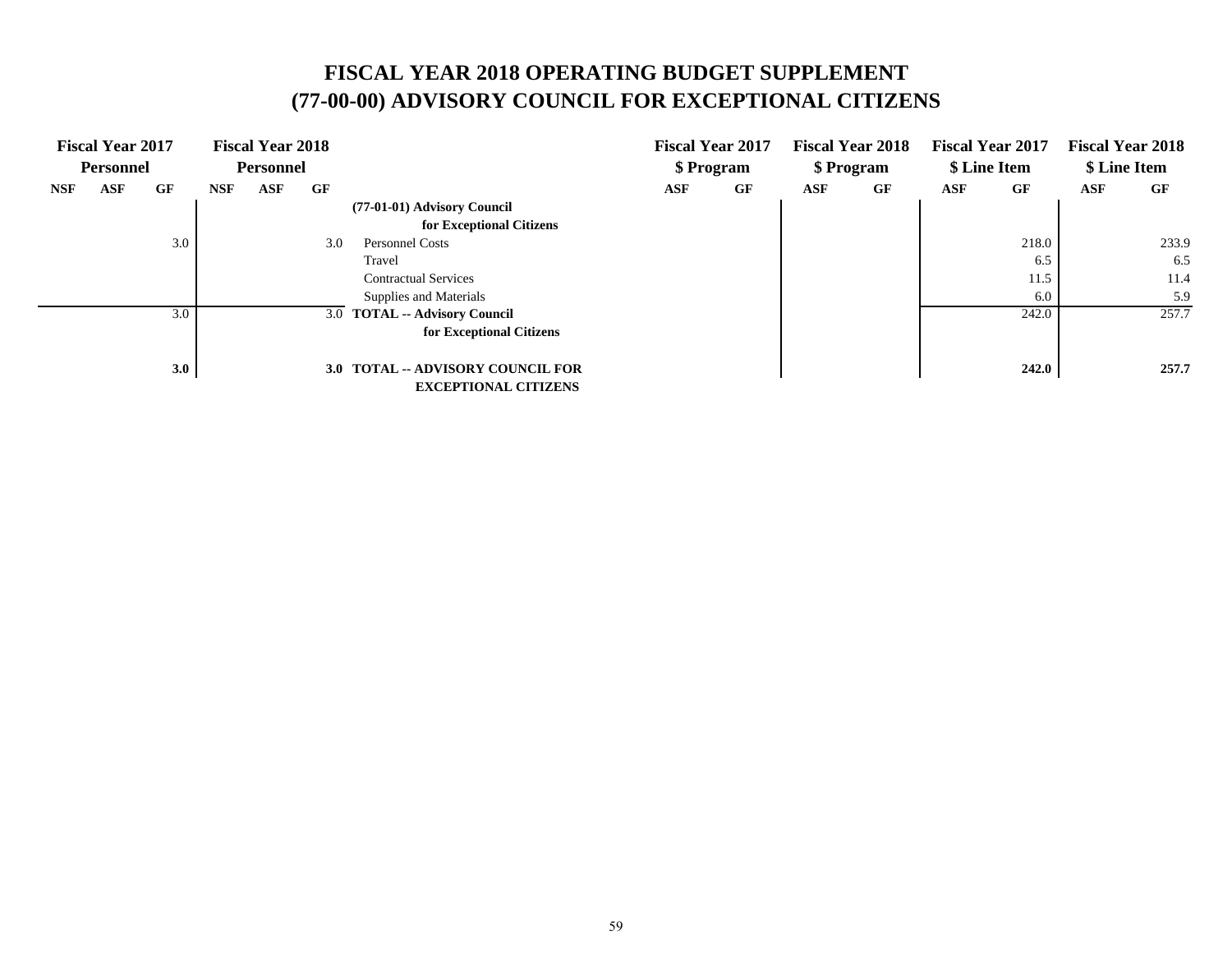#### **FISCAL YEAR 2018 OPERATING BUDGET SUPPLEMENT (90-00-00) HIGHER EDUCATION**

|     | <b>Fiscal Year 2017</b> |    |            | <b>Fiscal Year 2018</b> |    |                                              |                | <b>Fiscal Year 2017</b> |                | <b>Fiscal Year 2018</b> | <b>Fiscal Year 2017</b> |                 | <b>Fiscal Year 2018</b> |           |
|-----|-------------------------|----|------------|-------------------------|----|----------------------------------------------|----------------|-------------------------|----------------|-------------------------|-------------------------|-----------------|-------------------------|-----------|
|     | <b>Personnel</b>        |    |            | <b>Personnel</b>        |    |                                              |                | \$ Program              |                | \$ Program              |                         | \$ Line Item    | \$ Line Item            |           |
| NSF | $\mathbf{ASF}$          | GF | <b>NSF</b> | <b>ASF</b>              | GF |                                              | $\mathbf{ASF}$ | GF                      | $\mathbf{ASF}$ | $\bf{G} \bf{F}$         | <b>ASF</b>              | $\bf{G} \bf{F}$ | $\mathbf{ASF}$          | GF        |
|     |                         |    |            |                         |    | (90-01-00) University of Delaware            |                |                         |                |                         |                         |                 |                         |           |
|     |                         |    |            |                         |    | (90-01-01) University of Delaware            |                |                         |                |                         |                         |                 |                         |           |
|     |                         |    |            |                         |    | Operations                                   |                |                         |                |                         |                         | 91,767.5        |                         | 92,835.2  |
|     |                         |    |            |                         |    | Scholarships                                 |                |                         |                |                         |                         | 10,355.7        |                         | 10,252.1  |
|     |                         |    |            |                         |    | <b>Nursing Expansion</b>                     |                |                         |                |                         |                         | 250.0           |                         | 247.5     |
|     |                         |    |            |                         |    | College of Business and Economics            |                |                         |                |                         |                         | 1,737.3         |                         | 1,742.4   |
|     |                         |    |            |                         |    | College of Agriculture and Natural Resources |                |                         |                |                         |                         | 5,405.4         |                         | 5,405.3   |
|     |                         |    |            |                         |    | College of Arts and Sciences                 |                |                         |                |                         |                         | 3,079.0         |                         | 2,794.5   |
|     |                         |    |            |                         |    | College of Earth, Ocean and Environment      |                |                         |                |                         |                         | 831.1           |                         | 833.1     |
|     |                         |    |            |                         |    | College of Health Sciences                   |                |                         |                |                         |                         | 546.8           |                         | 554.1     |
|     |                         |    |            |                         |    | College of Engineering                       |                |                         |                |                         |                         | 808.9           |                         | 811.3     |
|     |                         |    |            |                         |    | College of Education and Human Development   |                |                         |                |                         |                         | 2,476.4         |                         | 2,772.6   |
|     |                         |    |            |                         |    | Other Programs                               |                |                         |                |                         |                         | 1,420.1         |                         | 1,302.0   |
|     |                         |    |            |                         |    | TOTAL -- University of Delaware              |                |                         |                |                         |                         | 118,678.2       |                         | 119,550.1 |
|     |                         |    |            |                         |    | (90-01-02) Delaware Geological Survey        |                |                         |                |                         |                         |                 |                         |           |
|     |                         |    |            |                         |    | Operations                                   |                |                         |                |                         |                         | 1,793.3         |                         | 1,819.5   |
|     |                         |    |            |                         |    | River Master Program                         |                |                         |                |                         |                         | 127.3           |                         | 127.3     |
|     |                         |    |            |                         |    | TOTAL -- Delaware Geological Survey          |                |                         |                |                         |                         | 1,920.6         |                         | 1,946.8   |
|     |                         |    |            |                         |    | <b>TOTAL -- University of Delaware</b>       |                |                         |                |                         |                         | 120,598.8       |                         | 121,496.9 |
|     |                         |    |            |                         |    | (90-03-00) Delaware State University         |                |                         |                |                         |                         |                 |                         |           |
|     |                         |    |            |                         |    | $(90-03-01)$ Operations                      |                |                         |                |                         |                         |                 |                         |           |
|     |                         |    |            |                         |    | Operations                                   |                |                         |                |                         |                         | 27,964.4        |                         | 28,520.6  |
|     |                         |    |            |                         |    | Nursing Expansion                            |                |                         |                |                         |                         | 250.0           |                         | 247.5     |
|     |                         |    |            |                         |    | Work Study                                   |                |                         |                |                         |                         | 211.7           |                         | 211.7     |
|     |                         |    |            |                         |    | Mishoe Scholarships                          |                |                         |                |                         |                         | 50.0            |                         | 50.0      |
|     |                         |    |            |                         |    | Cooperative Extension                        |                |                         |                |                         |                         | 566.5           |                         | 566.5     |
|     |                         |    |            |                         |    | Cooperative Research                         |                |                         |                |                         |                         | 650.8           |                         | 650.8     |
|     |                         |    |            |                         |    | Title VI Compliance                          |                |                         |                |                         |                         | 220.0           |                         | 220.0     |
|     |                         |    |            |                         |    | Academic Incentive                           |                |                         |                |                         |                         | 50.0            |                         | 50.0      |
|     |                         |    |            |                         |    | General Scholarships                         |                |                         |                |                         |                         | 786.0           |                         | 786.0     |
|     |                         |    |            |                         |    | Athletic Grant                               |                |                         |                |                         |                         | 133.1           |                         | 133.1     |
|     |                         |    |            |                         |    | Aid to Needy Students                        |                |                         |                |                         |                         | 2,057.4         |                         | 2,057.4   |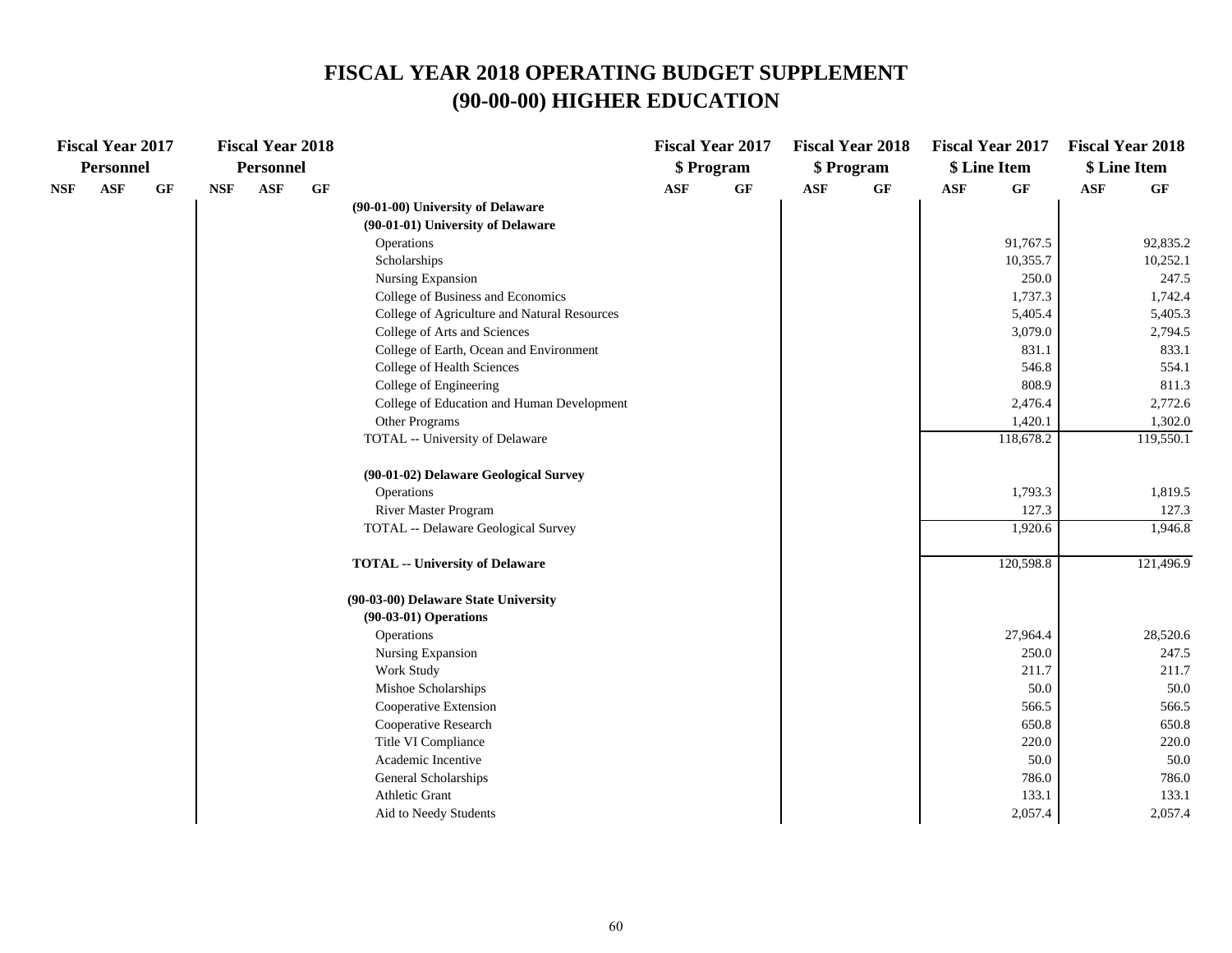## **FISCAL YEAR 2018 OPERATING BUDGET SUPPLEMENT (90-00-00) HIGHER EDUCATION**

| <b>Fiscal Year 2017</b><br><b>Personnel</b> |                | <b>Fiscal Year 2018</b><br>Personnel |            |            |       | <b>Fiscal Year 2017</b><br>\$ Program           |     |                 | <b>Fiscal Year 2018</b><br>\$ Program | <b>Fiscal Year 2017</b><br>\$ Line Item |            | <b>Fiscal Year 2018</b><br>\$ Line Item |                |                 |
|---------------------------------------------|----------------|--------------------------------------|------------|------------|-------|-------------------------------------------------|-----|-----------------|---------------------------------------|-----------------------------------------|------------|-----------------------------------------|----------------|-----------------|
| <b>NSF</b>                                  | $\mathbf{ASF}$ | $\bf{G} \bf{F}$                      | <b>NSF</b> | <b>ASF</b> | GF    |                                                 | ASF | $\bf{G} \bf{F}$ | <b>ASF</b>                            | $\bf{G} \bf{F}$                         | <b>ASF</b> | $\bf{G} \bf{F}$                         | $\mathbf{ASF}$ | $\bf{G} \bf{F}$ |
|                                             |                |                                      |            |            |       | Energy                                          |     |                 |                                       |                                         |            | 2,195.9                                 |                | 2,195.9         |
|                                             |                |                                      |            |            |       | TOTAL -- Operations                             |     |                 |                                       |                                         |            | 35,135.8                                |                | 35,689.5        |
|                                             |                |                                      |            |            |       | (90-03-05) Sponsored Programs and Research      |     |                 |                                       |                                         |            |                                         |                |                 |
|                                             |                |                                      |            |            |       | <b>TOTAL -- Delaware State University</b>       |     |                 |                                       |                                         |            | 35,135.8                                |                | 35,689.5        |
|                                             |                |                                      |            |            |       | (90-04-00) Delaware Technical Community College |     |                 |                                       |                                         |            |                                         |                |                 |
|                                             |                |                                      |            |            |       | (90-04-01) Office of the President              |     |                 |                                       |                                         |            |                                         |                |                 |
| 42.0                                        |                | 49.0                                 | 42.0       |            | 49.0  | Personnel Costs                                 |     |                 |                                       |                                         |            | 9,073.8                                 |                | 9,221.1         |
|                                             |                |                                      |            |            |       | Aid to Needy Students                           |     |                 |                                       |                                         |            | 39.3                                    |                | 39.3            |
|                                             |                |                                      |            |            |       | Academic Incentive                              |     |                 |                                       |                                         |            | 50.0                                    |                | $50.0\,$        |
|                                             |                |                                      |            |            |       | Associate in Arts Program - Operations          |     |                 |                                       |                                         |            | 245.9                                   |                | 208.2           |
|                                             |                |                                      |            |            |       | Associate in Arts Program - Academic            |     |                 |                                       |                                         |            | 1,560.0                                 |                | 1,533.3         |
| 42.0                                        |                | 49.0                                 | 42.0       |            | 49.0  | TOTAL -- Office of the President                |     |                 |                                       |                                         |            | 10,969.0                                |                | 11,051.9        |
|                                             |                |                                      |            |            |       | (90-04-02) Owens Campus                         |     |                 |                                       |                                         |            |                                         |                |                 |
| 76.0                                        |                | 218.0                                | 76.0       |            | 218.0 | <b>Personnel Costs</b>                          |     |                 |                                       |                                         |            | 19,995.7                                |                | 20,625.4        |
|                                             |                |                                      |            |            |       | <b>Environmental Training Center</b>            |     |                 |                                       |                                         |            | 250.0                                   |                |                 |
|                                             |                |                                      |            |            |       | Aid to Needy Students                           |     |                 |                                       |                                         |            | 244.8                                   |                | 244.8           |
|                                             |                |                                      |            |            |       | Grants                                          |     |                 |                                       |                                         |            | 48.2                                    |                | 48.2            |
|                                             |                |                                      |            |            |       | Work Study                                      |     |                 |                                       |                                         |            | 31.2                                    |                | 31.2            |
| 76.0                                        |                | 218.0                                | 76.0       |            | 218.0 | TOTAL -- Owens Campus                           |     |                 |                                       |                                         |            | 20,569.9                                |                | 20,949.6        |
|                                             |                |                                      |            |            |       | (90-04-04) George Campus                        |     |                 |                                       |                                         |            |                                         |                |                 |
| 71.0                                        |                | 162.0                                | 71.0       |            | 162.0 | Personnel Costs                                 |     |                 |                                       |                                         |            | 14,152.7                                |                | 14,611.3        |
|                                             |                |                                      |            |            |       | <b>Contractual Services</b>                     |     |                 |                                       |                                         |            | 392.8                                   |                | 392.8           |
|                                             |                |                                      |            |            |       | Aid to Needy Students                           |     |                 |                                       |                                         |            | 199.8                                   |                | 199.8           |
|                                             |                |                                      |            |            |       | Grants                                          |     |                 |                                       |                                         |            | 32.5                                    |                | 32.5            |
|                                             |                |                                      |            |            |       | Work Study                                      |     |                 |                                       |                                         |            | 40.1                                    |                | 40.1            |
| 71.0                                        |                | 162.0                                | 71.0       |            | 162.0 | TOTAL -- George Campus                          |     |                 |                                       |                                         |            | 14,817.9                                |                | 15,276.5        |
|                                             |                |                                      |            |            |       | $(90-04-05)$ Stanton Campus                     |     |                 |                                       |                                         |            |                                         |                |                 |
| 76.0                                        |                | 204.0                                | 76.0       |            | 204.0 | Personnel Costs                                 |     |                 |                                       |                                         |            | 18,594.0                                |                | 19,185.9        |
|                                             |                |                                      |            |            |       | Aid to Needy Students                           |     |                 |                                       |                                         |            | 184.8                                   |                | 184.8           |
|                                             |                |                                      |            |            |       | Grants                                          |     |                 |                                       |                                         |            | 27.5                                    |                | 27.5            |
|                                             |                |                                      |            |            |       | Work Study                                      |     |                 |                                       |                                         |            | 41.1                                    |                | 41.1            |
| 76.0                                        |                | 204.0                                | 76.0       |            | 204.0 | <b>TOTAL</b> -- Stanton Campus                  |     |                 |                                       |                                         |            | 18,847.4                                |                | 19,439.3        |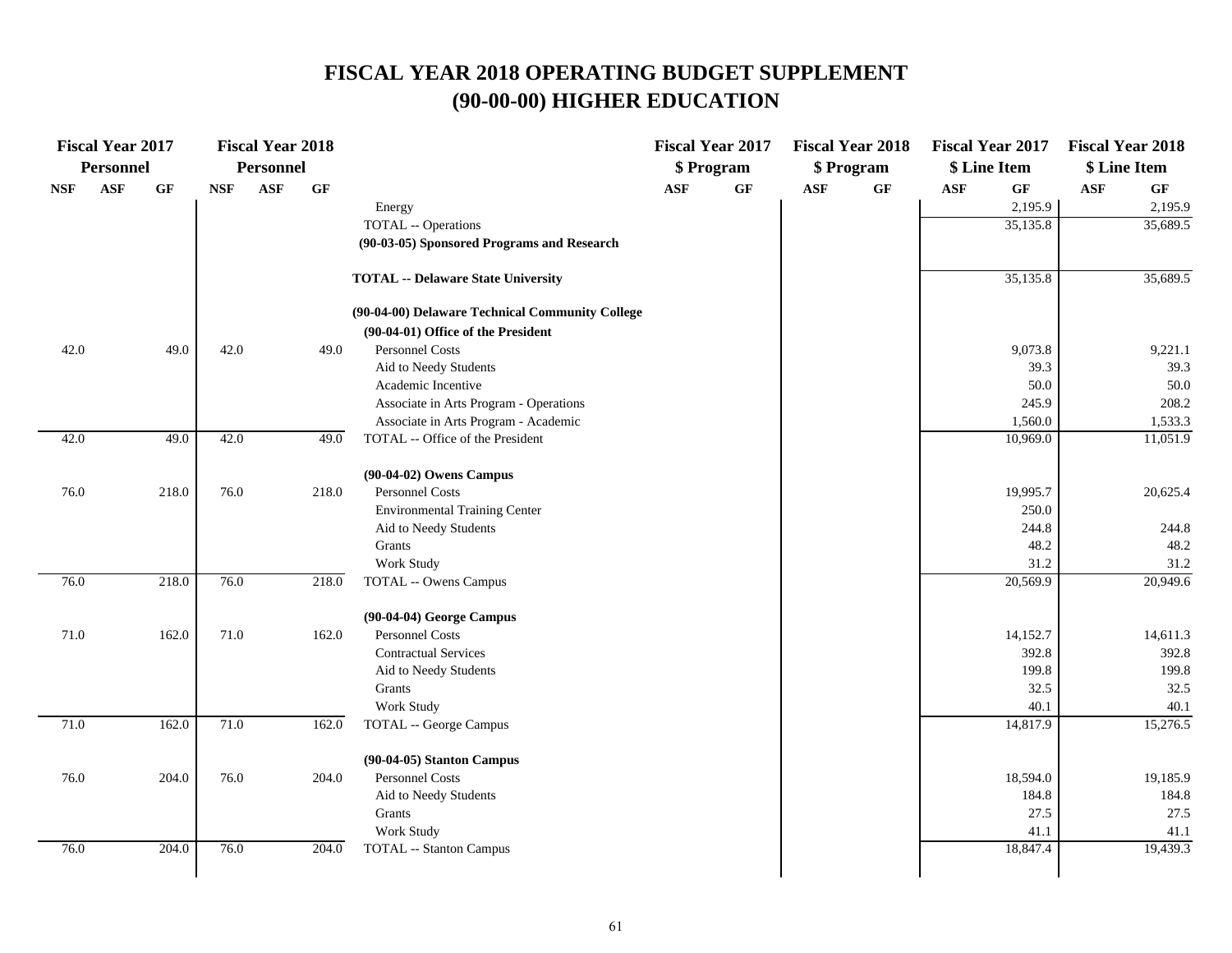## **FISCAL YEAR 2018 OPERATING BUDGET SUPPLEMENT (90-00-00) HIGHER EDUCATION**

| <b>Fiscal Year 2017</b><br><b>Personnel</b> |            | <b>Fiscal Year 2018</b> |                  |            |       |                                                     | <b>Fiscal Year 2017</b> |    | <b>Fiscal Year 2018</b> |    | <b>Fiscal Year 2017</b> |           | <b>Fiscal Year 2018</b> |           |
|---------------------------------------------|------------|-------------------------|------------------|------------|-------|-----------------------------------------------------|-------------------------|----|-------------------------|----|-------------------------|-----------|-------------------------|-----------|
|                                             |            |                         | <b>Personnel</b> |            |       |                                                     | \$ Program              |    | \$ Program              |    | \$ Line Item            |           | \$ Line Item            |           |
| <b>NSF</b>                                  | <b>ASF</b> | GF                      | <b>NSF</b>       | <b>ASF</b> | GF    |                                                     | ASF                     | GF | ASF                     | GF | ASF                     | GF        | ASF                     | GF        |
|                                             |            |                         |                  |            |       | $(90-04-06)$ Terry Campus                           |                         |    |                         |    |                         |           |                         |           |
| 94.0                                        |            | 152.0                   | 94.0             |            | 152.0 | Personnel Costs                                     |                         |    |                         |    |                         | 13,243.6  |                         | 13,670.8  |
|                                             |            |                         |                  |            |       | Aid to Needy Students                               |                         |    |                         |    |                         | 218.3     |                         | 218.3     |
|                                             |            |                         |                  |            |       | Grants                                              |                         |    |                         |    |                         | 21.0      |                         | 21.0      |
|                                             |            |                         |                  |            |       | Work Study                                          |                         |    |                         |    |                         | 21.7      |                         | 21.7      |
| 94.0                                        |            | 152.0                   | 94.0             |            | 152.0 | <b>TOTAL</b> -- Terry Campus                        |                         |    |                         |    |                         | 13,504.6  |                         | 13,931.8  |
|                                             |            |                         |                  |            |       |                                                     |                         |    |                         |    |                         |           |                         |           |
| 359.0                                       |            | 785.0                   | 359.0            |            |       | 785.0 TOTAL -- Delaware Technical Community College |                         |    |                         |    |                         | 78,708.8  |                         | 80,649.1  |
|                                             |            |                         |                  |            |       | (90-07-01) Delaware Institute of Veterinary         |                         |    |                         |    |                         |           |                         |           |
|                                             |            |                         |                  |            |       | <b>Medical Education</b>                            |                         |    |                         |    |                         |           |                         |           |
|                                             |            |                         |                  |            |       | <b>Tuition Assistance</b>                           |                         |    |                         |    |                         |           |                         | 364.1     |
|                                             |            |                         |                  |            |       | <b>TOTAL</b> -- Delaware Institute of Veterinary    |                         |    |                         |    |                         |           |                         | 364.1     |
|                                             |            |                         |                  |            |       | <b>Medical Education</b>                            |                         |    |                         |    |                         |           |                         |           |
| 359.0                                       |            | 785.0                   | 359.0            |            |       | <b>785.0 TOTAL -- HIGHER EDUCATION</b>              |                         |    |                         |    |                         | 234,443.4 |                         | 238,199.6 |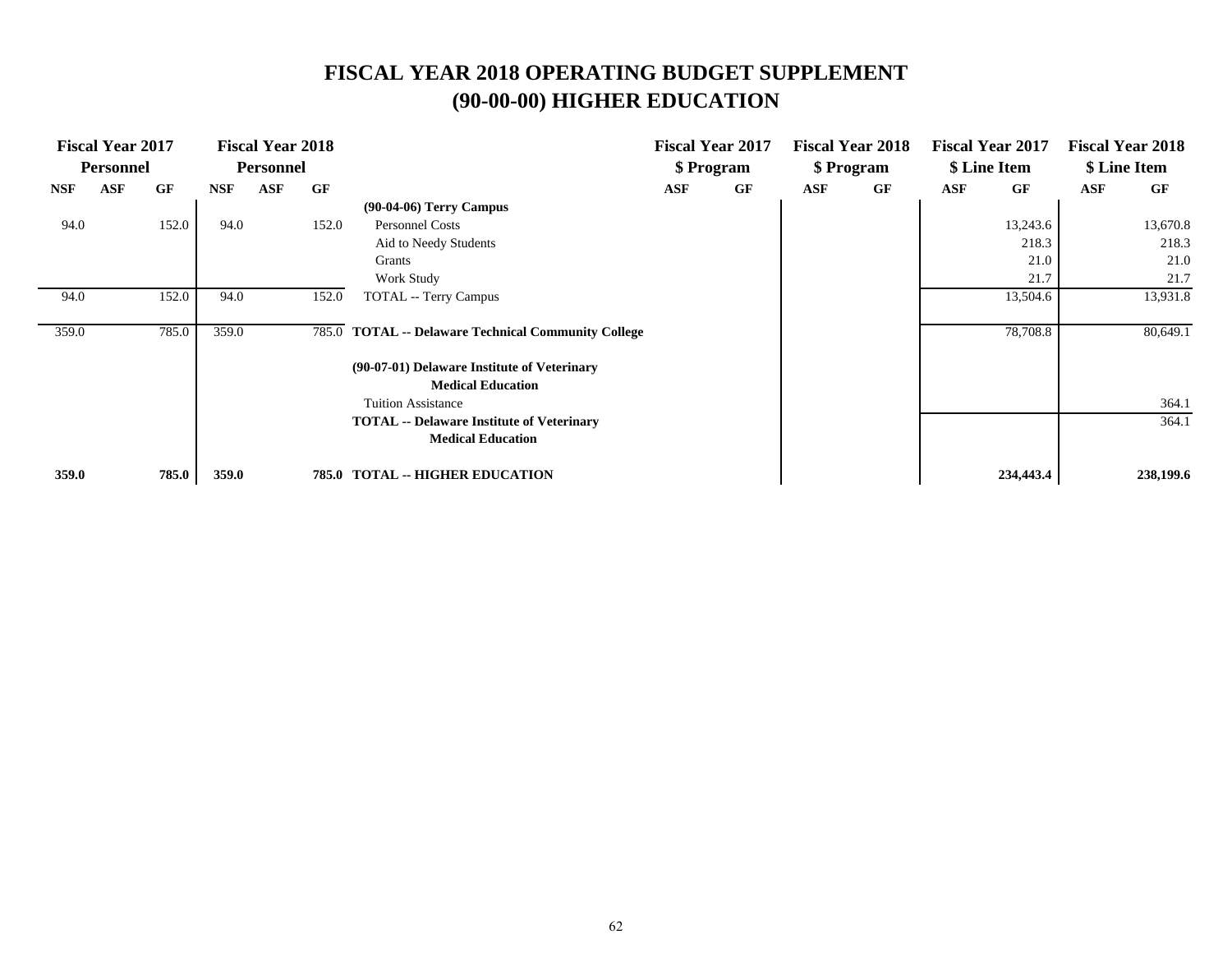| <b>Fiscal Year 2017</b> |                  | <b>Fiscal Year 2018</b> |                  |            |       |                                               | <b>Fiscal Year 2017</b> | <b>Fiscal Year 2018</b> |            | <b>Fiscal Year 2017</b> |              | <b>Fiscal Year 2018</b> |              |                    |
|-------------------------|------------------|-------------------------|------------------|------------|-------|-----------------------------------------------|-------------------------|-------------------------|------------|-------------------------|--------------|-------------------------|--------------|--------------------|
|                         | <b>Personnel</b> |                         | <b>Personnel</b> |            |       |                                               |                         | \$ Program              | \$ Program |                         | \$ Line Item |                         | \$ Line Item |                    |
| <b>NSF</b>              | <b>ASF</b>       | GF                      | <b>NSF</b>       | <b>ASF</b> | GF    |                                               | <b>ASF</b>              | GF                      | <b>ASF</b> | GF                      | <b>ASF</b>   | GF                      | <b>ASF</b>   | GF                 |
|                         |                  |                         |                  |            |       | (95-01-00) Department of Education            |                         |                         |            |                         |              |                         |              |                    |
| 39.1                    | 3.0              | 148.9                   | 41.1             | 3.0        | 149.9 | Personnel Costs                               |                         |                         |            |                         |              | 18,638.8                |              | 19,138.8           |
|                         |                  |                         |                  |            |       | Travel                                        |                         |                         |            |                         |              | 14.5                    |              | 14.5               |
|                         |                  |                         |                  |            |       | <b>Contractual Services</b>                   |                         |                         |            |                         |              | 750.3                   |              | 750.3              |
|                         |                  |                         |                  |            |       | Energy                                        |                         |                         |            |                         |              | 72.1                    |              | 72.1               |
|                         |                  |                         |                  |            |       | Supplies and Materials                        |                         |                         |            |                         |              | 38.4                    |              | 38.4               |
|                         |                  |                         |                  |            |       | Capital Outlay                                |                         |                         |            |                         |              | 33.2                    |              | 33.2               |
|                         |                  | 1.0                     |                  |            | 1.0   | State Board of Education                      |                         |                         |            |                         |              | 223.1                   |              | 224.9              |
|                         |                  |                         |                  |            |       | <b>DCET</b> Operations                        |                         |                         |            |                         |              | 148.8                   |              | 148.8              |
|                         |                  |                         |                  |            |       | <b>DHEO</b> Operations                        |                         |                         |            |                         |              | 301.2                   |              | 301.2              |
|                         |                  |                         |                  |            |       | Scholarships and Grants                       |                         |                         |            |                         |              | 3,142.8                 |              | 3,142.8            |
|                         |                  |                         |                  |            |       | Michael C. Ferguson Awards                    |                         |                         |            |                         |              | 300.0                   |              | 300.0              |
|                         |                  |                         |                  |            |       | SEED Scholarship                              |                         |                         |            |                         |              | 5,656.6                 |              | 5,656.6            |
|                         |                  |                         |                  |            |       | Inspire                                       |                         |                         |            |                         |              | 1,610.9                 |              | 1,610.9            |
|                         |                  |                         |                  |            |       | Other Items:                                  |                         |                         |            |                         |              |                         |              |                    |
|                         |                  |                         |                  |            |       | Odyssey of the Mind                           |                         |                         |            |                         |              | 51.0                    |              | 51.0               |
|                         |                  |                         |                  |            |       | <b>Infrastructure Capacity</b>                |                         |                         |            |                         |              | 600.0                   |              | 600.0              |
|                         |                  |                         |                  |            |       | <b>Educator Accountability</b>                |                         |                         |            |                         |              | 1,750.0                 |              | 1,750.0            |
|                         |                  |                         |                  |            |       | P-20 Council                                  |                         |                         |            |                         |              | 11.7                    |              | 11.7               |
|                         |                  |                         |                  |            |       | Teacher of the Year                           |                         |                         |            |                         |              | 58.6                    |              | 58.6               |
|                         |                  |                         |                  |            |       | <b>Educator Certification and Development</b> |                         |                         |            |                         |              | 160.8                   |              | 160.8              |
|                         |                  | 1.0                     |                  |            | 1.0   | Professional Standards Board                  |                         |                         |            |                         |              | 164.5                   |              | 166.4              |
|                         |                  |                         |                  |            |       | Student Assessment System                     |                         |                         |            |                         |              | 5,916.5                 |              | 5,916.5            |
|                         |                  |                         |                  |            |       | Student Standards and Assessment              |                         |                         |            |                         |              | 329.6                   |              | 329.6              |
|                         |                  |                         |                  |            |       | <b>State Testing Computers</b>                |                         |                         |            |                         |              | 2,650.0                 |              | 2,650.0            |
|                         | 2.0              |                         |                  | 2.0        |       | Delaware Interscholastic Athletic Fund        |                         |                         |            |                         | 850.0        |                         | 850.0        |                    |
|                         |                  |                         |                  |            |       | Delaware Science Coalition                    |                         |                         |            |                         | 1,442.0      | 1,010.3                 | 1,442.0      | 1,010.3            |
|                         |                  |                         |                  |            |       | Parents as Teachers                           |                         |                         |            |                         |              | 1,121.6                 |              | 1,121.6            |
|                         |                  |                         |                  |            |       | <b>Student Organization</b>                   |                         |                         |            |                         |              | 222.4                   |              | 222.4              |
|                         |                  |                         |                  |            |       | World Language Expansion                      |                         |                         |            |                         |              | 1,938.9<br>3,685.2      |              | 1,938.9            |
|                         |                  |                         |                  |            |       | <b>Technology Operations</b>                  |                         |                         |            |                         | 50.0         | 1,500.0                 | 50.0         | 4,287.2<br>1,500.0 |
|                         |                  |                         |                  |            |       | <b>College Access</b>                         |                         |                         |            |                         |              |                         |              |                    |
|                         |                  |                         |                  |            | 3.0   | SEED/Inspire Marketing<br>Tech Prep 2+2       |                         |                         |            |                         |              | 50.0                    |              | 390.6              |
| 39.1                    | 5.0              | 150.9                   | 41.1             | 5.0        |       | 154.9 TOTAL -- Department of Education        |                         |                         |            |                         | 2,342.0      | 52,151.8                | 2,342.0      | 53,598.1           |
|                         |                  |                         |                  |            |       |                                               |                         |                         |            |                         |              |                         |              |                    |
| 39.1                    | 5.0              | 150.9                   | 41.1             | 5.0        | 154.9 | (-01) Department of Education                 | 2,342.0                 | 52,151.8                | 2,342.0    | 53,598.1                |              |                         |              |                    |
| 39.1                    | 5.0              | 150.9                   | 41.1             | 5.0        | 154.9 | TOTAL -- Internal Program Unit                | 2,342.0                 | 52,151.8                | 2,342.0    | 53,598.1                |              |                         |              |                    |
|                         |                  |                         |                  |            |       |                                               |                         |                         |            |                         |              |                         |              |                    |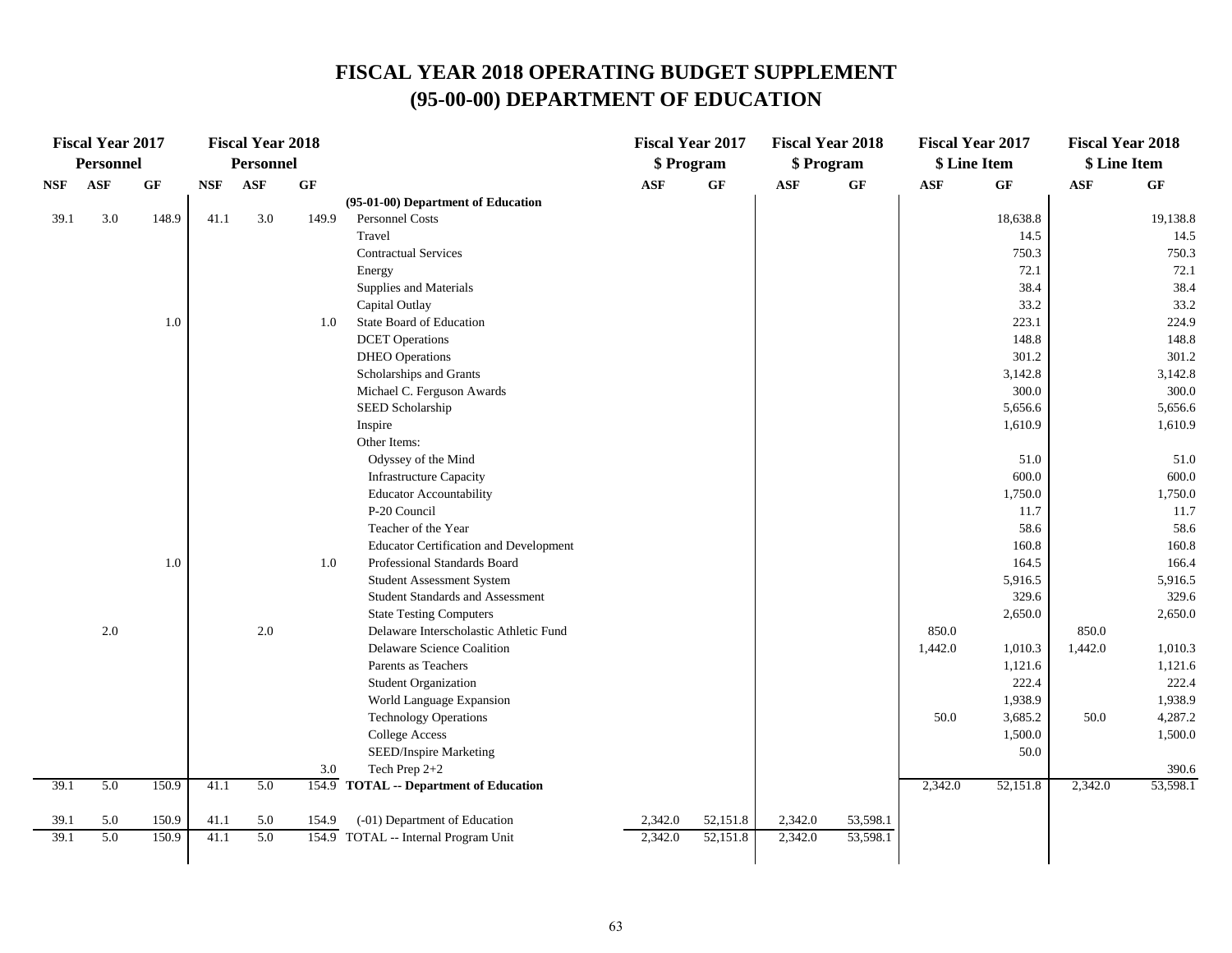| <b>Fiscal Year 2017</b><br><b>Personnel</b> |     | <b>Fiscal Year 2018</b><br>Personnel |            |            |                 | <b>Fiscal Year 2017</b><br>\$ Program                    |            |             | <b>Fiscal Year 2018</b><br>\$ Program | <b>Fiscal Year 2017</b><br>\$ Line Item |            | <b>Fiscal Year 2018</b><br>\$ Line Item |            |               |
|---------------------------------------------|-----|--------------------------------------|------------|------------|-----------------|----------------------------------------------------------|------------|-------------|---------------------------------------|-----------------------------------------|------------|-----------------------------------------|------------|---------------|
| <b>NSF</b>                                  | ASF | GF                                   | <b>NSF</b> | <b>ASF</b> | $\bf{G} \bf{F}$ |                                                          | <b>ASF</b> | GF          | <b>ASF</b>                            | GF                                      | <b>ASF</b> | GF                                      | <b>ASF</b> | GF            |
|                                             |     |                                      |            |            |                 | (95-02-00) School District Operations                    |            |             |                                       |                                         |            |                                         |            |               |
|                                             |     |                                      |            |            |                 | Division I Units (FY16 9,738)(FY17 9,991):               |            |             |                                       |                                         |            |                                         |            |               |
|                                             |     | 14,306.0                             |            |            | 14,639.6        | <b>Personnel Costs</b>                                   |            |             |                                       |                                         |            | 921,872.9                               |            | 978,715.4     |
|                                             |     |                                      |            |            |                 | Cafeteria Funds                                          |            |             |                                       |                                         |            | 13,211.8                                |            | 13,211.8      |
|                                             |     |                                      |            |            |                 | Division II Units (FY16 10,965)(FY17 11,205):            |            |             |                                       |                                         |            |                                         |            |               |
|                                             |     |                                      |            |            |                 | All Other Costs                                          |            |             |                                       |                                         |            | 30,298.6                                |            | 30,995.5      |
|                                             |     |                                      |            |            |                 | Energy                                                   |            |             |                                       |                                         |            | 25,219.6                                |            | 25,753.8      |
|                                             |     |                                      |            |            |                 | Division III:                                            |            |             |                                       |                                         |            |                                         |            |               |
|                                             |     |                                      |            |            |                 | Equalization                                             |            |             |                                       |                                         |            | 91,355.0                                |            | 93,993.7      |
|                                             |     |                                      |            |            |                 | Other Items:                                             |            |             |                                       |                                         |            |                                         |            |               |
|                                             |     |                                      |            |            |                 | General Contingency                                      |            |             |                                       |                                         |            | 9,282.0                                 |            | 16,225.6      |
|                                             |     |                                      |            |            |                 | School Improvement Funds                                 |            |             |                                       |                                         |            | 2,500.0                                 |            | 2,500.0       |
|                                             |     |                                      |            |            |                 | Other Items                                              |            |             |                                       |                                         |            | 527.6                                   |            | 527.6         |
|                                             |     |                                      |            |            |                 | <b>Delmar Tuition</b>                                    |            |             |                                       |                                         |            | 186.7                                   |            | 388.7         |
|                                             |     |                                      |            |            |                 | <b>Technology Block Grant</b>                            |            |             |                                       |                                         |            | 2,250.0                                 |            | 2,250.0       |
|                                             |     |                                      |            |            |                 | Skills, Knowledge and Responsibility Pay Supplements     |            |             |                                       |                                         |            | 5,992.5                                 |            | 5,992.5       |
|                                             |     |                                      |            |            |                 | <b>Educational Sustainment Fund</b>                      |            |             |                                       |                                         |            | 28,150.9                                |            | 28,150.9      |
|                                             |     |                                      |            |            |                 | <b>Teacher Compensation Reform</b>                       |            |             |                                       |                                         |            | 1,000.0                                 |            | 1,000.0       |
|                                             |     |                                      |            |            |                 | Wilmington Education Improvement Commission              |            |             |                                       |                                         |            |                                         |            | 7,500.0       |
|                                             |     | 14,306.0                             |            |            |                 | 14,639.6 TOTAL -- School District Operations             |            |             |                                       |                                         |            | 1,131,847.6                             |            | 1,207,205.5   |
|                                             |     | 14,306.0                             |            |            | 14,639.6        | (-01) Division Funding                                   |            | 1,081,957.9 |                                       | 1,142,670.2                             |            |                                         |            |               |
|                                             |     |                                      |            |            |                 | $(-02)$ Other Items                                      |            | 49,889.7    |                                       | 64,535.3                                |            |                                         |            |               |
|                                             |     | 14,306.0                             |            |            |                 | 14,639.6 TOTAL -- Internal Program Units                 |            | 1,131,847.6 |                                       | 1,207,205.5                             |            |                                         |            |               |
|                                             |     |                                      |            |            |                 | (95-03-00) Block Grants and Other Pass                   |            |             |                                       |                                         |            |                                         |            |               |
|                                             |     |                                      |            |            |                 | <b>Through Programs</b>                                  |            |             |                                       |                                         |            |                                         |            |               |
|                                             |     |                                      |            |            |                 | <b>Education Block Grants:</b>                           |            |             |                                       |                                         |            |                                         |            |               |
|                                             |     |                                      |            |            |                 | Adult Education and Workforce Training Grant             |            |             |                                       |                                         |            | 8,849.6                                 |            | 8,849.6       |
|                                             |     |                                      |            |            |                 | Professional Accountability and Instructional            |            |             |                                       |                                         |            | 6,746.0                                 |            | 6,746.0       |
|                                             |     |                                      |            |            |                 | <b>Advancement Fund</b>                                  |            |             |                                       |                                         |            |                                         |            |               |
|                                             |     |                                      |            |            |                 | Academic Excellence Block Grant                          |            |             |                                       |                                         |            | 38,753.8                                |            | 39,165.9      |
|                                             |     |                                      |            |            |                 | K-12 Pass Through Programs:                              |            |             |                                       |                                         |            |                                         |            |               |
|                                             |     |                                      |            |            |                 | Children's Beach House                                   |            |             |                                       |                                         |            | 52.1                                    |            | 46.9          |
|                                             |     |                                      |            |            |                 | Summer School - Gifted and Talented                      |            |             |                                       |                                         |            | 140.0                                   |            | 126.0         |
|                                             |     |                                      |            |            |                 | Delaware Institute for Arts in Education                 |            |             |                                       |                                         |            | 111.7                                   |            | 100.5         |
|                                             |     |                                      |            |            |                 | Delaware Teacher Center                                  |            |             |                                       |                                         |            | 422.7                                   |            | 380.4         |
|                                             |     |                                      |            |            |                 | <b>On-Line Periodicals</b>                               |            |             |                                       |                                         |            | 574.2                                   |            | 516.8<br>99.5 |
|                                             |     |                                      |            |            |                 | Achievement Matters Campaign<br><b>Career Transition</b> |            |             |                                       |                                         |            | 110.5                                   |            |               |
|                                             |     |                                      |            |            |                 |                                                          |            |             |                                       |                                         |            | 58.9                                    |            | 53.0          |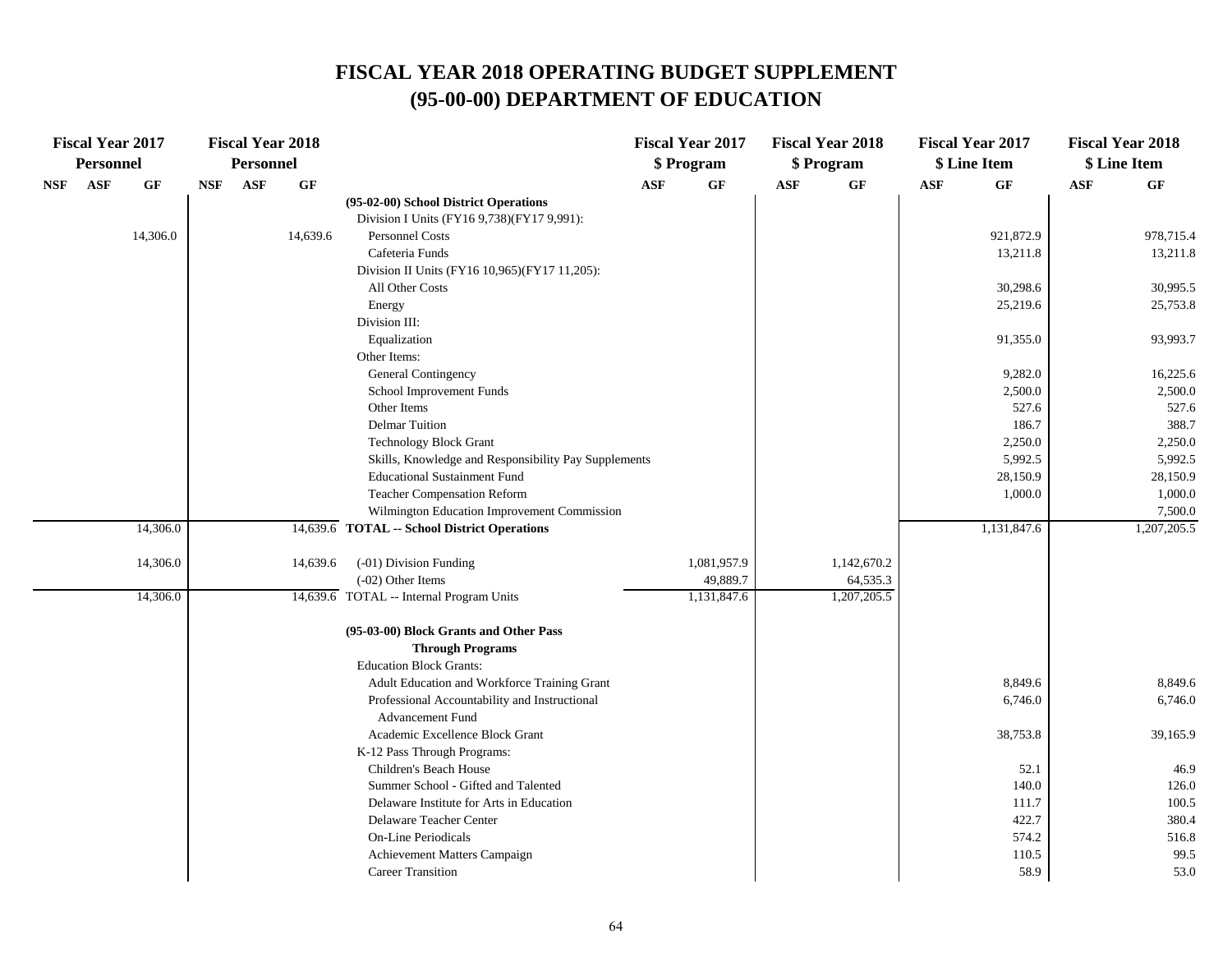| <b>Fiscal Year 2017</b> |           | <b>Fiscal Year 2018</b> |            |                  |      |                                                         | <b>Fiscal Year 2017</b> |            | <b>Fiscal Year 2018</b> | <b>Fiscal Year 2017</b> |                | <b>Fiscal Year 2018</b> |              |           |
|-------------------------|-----------|-------------------------|------------|------------------|------|---------------------------------------------------------|-------------------------|------------|-------------------------|-------------------------|----------------|-------------------------|--------------|-----------|
|                         | Personnel |                         |            | <b>Personnel</b> |      |                                                         |                         | \$ Program | \$ Program              |                         | \$ Line Item   |                         | \$ Line Item |           |
| <b>NSF</b>              | ASF       | $\bf{G} \bf{F}$         | <b>NSF</b> | <b>ASF</b>       | GF   |                                                         | ASF                     | GF         | <b>ASF</b>              | GF                      | $\mathbf{ASF}$ | GF                      | <b>ASF</b>   | GF        |
|                         |           |                         |            |                  |      | Delaware Geographic Alliance                            |                         |            |                         |                         |                | 46.1                    |              | 41.5      |
|                         |           |                         |            |                  |      | Center for Economic Education                           |                         |            |                         |                         |                | 203.3                   |              | 183.0     |
|                         |           |                         |            |                  |      | Speech Pathology                                        |                         |            |                         |                         |                | 800.0                   |              | 720.0     |
|                         |           |                         |            |                  |      | Gay Straight Alliance                                   |                         |            |                         |                         |                | 9.5                     |              | 8.5       |
|                         |           |                         |            |                  |      | Special Needs Programs:                                 |                         |            |                         |                         |                |                         |              |           |
|                         |           |                         |            |                  |      | Early Childhood Assistance                              |                         |            |                         |                         |                | 6,149.3                 |              | 6,149.3   |
|                         | 1.0       |                         |            | $1.0\,$          |      | <b>Unique Alternatives</b>                              |                         |            |                         |                         | 890.7          | 8,372.0                 | 890.7        | 8,372.0   |
|                         |           |                         |            |                  |      | Exceptional Student Unit - Vocational                   |                         |            |                         |                         |                | 360.0                   |              | 360.0     |
|                         |           |                         |            |                  |      | Related Services for the Handicapped                    |                         |            |                         |                         |                | 2,870.7                 |              | 3,621.9   |
|                         |           |                         |            |                  |      | Adolescent Day Program                                  |                         |            |                         |                         |                | 36.0                    |              | 36.0      |
|                         | 5.0       |                         |            | 5.0              |      | Children Services Cost Recovery Project                 |                         |            |                         |                         | 1,668.8        |                         | 1,668.8      |           |
|                         |           |                         |            |                  |      | Delaware School for the Deaf                            |                         |            |                         |                         |                | 40.0                    |              | 40.0      |
|                         |           |                         |            |                  |      | Tech-Prep $2 + 2$                                       |                         |            |                         |                         |                | 503.6                   |              |           |
|                         |           |                         |            |                  |      | <b>First State School</b>                               |                         |            |                         |                         |                | 314.5                   |              | 314.5     |
| 0.7                     |           | 41.8                    | 0.7        |                  | 41.8 | Prison Education                                        |                         |            |                         |                         |                | 4,503.7                 |              | 4,458.2   |
|                         |           |                         |            |                  |      | Student Discipline Program                              |                         |            |                         |                         |                | 5,335.2                 |              | 5,335.2   |
|                         |           |                         |            |                  |      | Early Childhood Initiatives                             |                         |            |                         |                         |                | 16,255.9                |              | 29,117.9  |
|                         |           | 2.0                     |            |                  | 2.0  | Interagency Resource Management Committee               |                         |            |                         |                         |                | 265.4                   |              | 265.4     |
|                         |           |                         |            |                  |      | Driver Training:                                        |                         |            |                         |                         |                |                         |              |           |
|                         | 1.0       | 12.0                    |            | 12.0             |      | <b>Driver's Education</b>                               |                         |            |                         |                         | 84.1           | 2,033.8                 | 1,284.1      | 863.3     |
| 0.7                     | 7.0       | 55.8                    | 0.7        | 18.0             |      | 43.8 TOTAL -- Block Grants and Other Pass               |                         |            |                         |                         | 2,643.6        | 103,918.5               | 3,843.6      | 115,971.3 |
|                         |           |                         |            |                  |      | <b>Through Programs</b><br>(-10) Education Block Grants |                         | 54,349.4   |                         |                         |                |                         |              |           |
|                         |           |                         |            |                  |      | (-15) K-12 Pass Through Programs                        |                         | 2,529.0    |                         | 54,761.5<br>2,276.1     |                |                         |              |           |
| 0.7                     | 6.0       | 43.8                    | 0.7        | 6.0              | 43.8 | (-20) Special Needs Programs                            | 2,559.5                 | 45,006.3   | 2,559.5                 | 58,070.4                |                |                         |              |           |
|                         | $1.0\,$   | 12.0                    |            | 12.0             |      | (-30) Driver Training                                   | 84.1                    | 2,033.8    | 1,284.1                 | 863.3                   |                |                         |              |           |
| 0.7                     | 7.0       | 55.8                    | 0.7        | 18.0             |      | 43.8 TOTAL -- Internal Program Units                    | 2,643.6                 | 103,918.5  | 3,843.6                 | 115,971.3               |                |                         |              |           |
|                         |           |                         |            |                  |      |                                                         |                         |            |                         |                         |                |                         |              |           |
|                         |           |                         |            |                  |      | (95-04-00) Pupil Transportation                         |                         |            |                         |                         |                |                         |              |           |
|                         |           |                         |            |                  |      | Public School Transportation                            |                         |            |                         |                         |                | 91,393.9                |              | 80,369.0  |
|                         |           |                         |            |                  |      | <b>TOTAL -- Pupil Transportation</b>                    |                         |            |                         |                         |                | 91,393.9                |              | 80,369.0  |
|                         |           |                         |            |                  |      | (-01) Transportation                                    |                         | 91,393.9   |                         | 80,369.0                |                |                         |              |           |
|                         |           |                         |            |                  |      | TOTAL -- Internal Program Unit                          |                         | 91,393.9   |                         | 80,369.0                |                |                         |              |           |
|                         |           |                         |            |                  |      |                                                         |                         |            |                         |                         |                |                         |              |           |